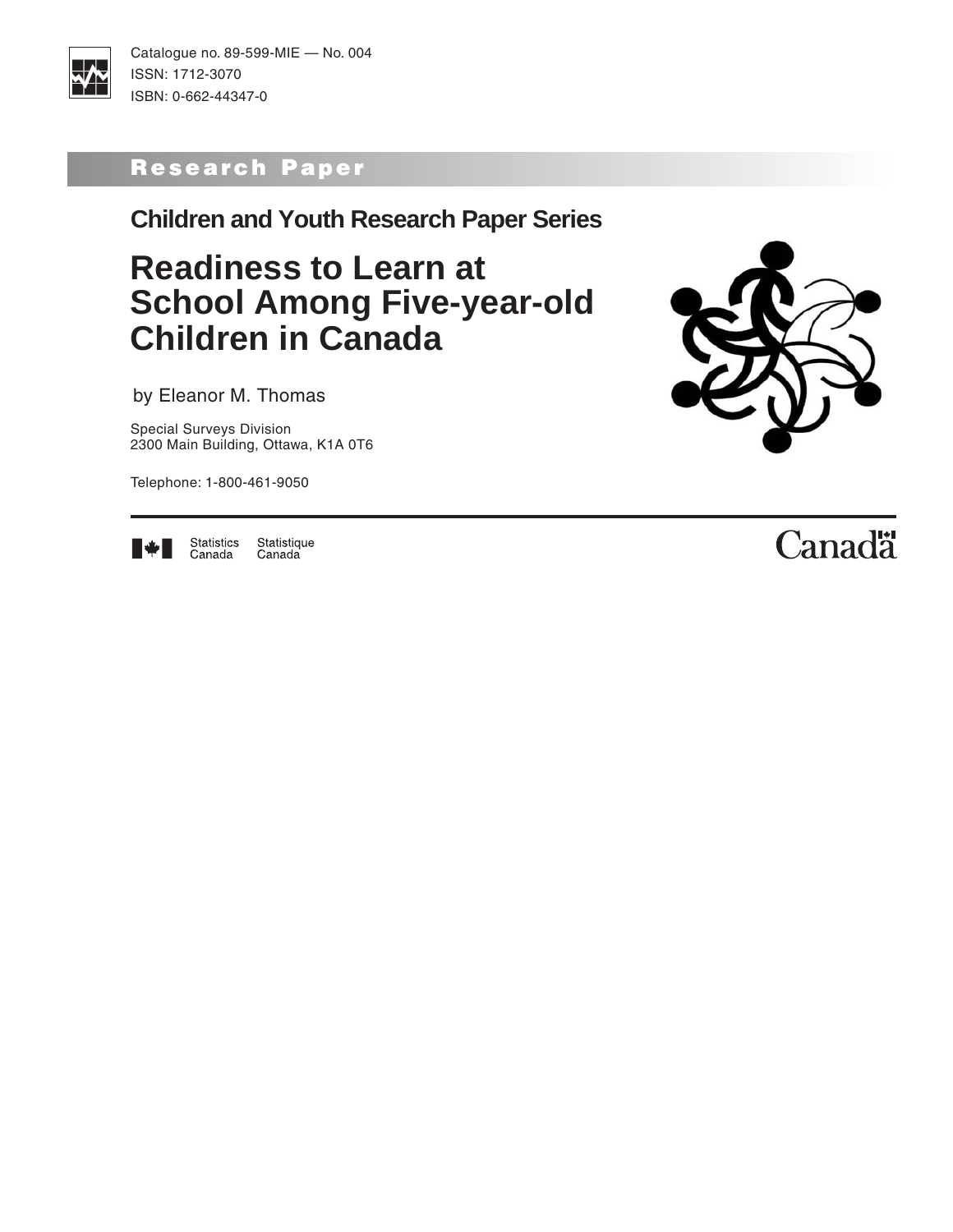#### **How to obtain more information**

Specific inquiries about this product and related statistics or services should be directed to: Special Surveys Division, Statistics Canada, Ottawa, Ontario, K1A 0T6 (telephone: 613-951-3321; toll free at 1-800-461-9050; by fax at 613- 951-4527; or e-mail: ssd@statcan.ca).

For information on the wide range of data available from Statistics Canada, you can contact us by calling one of our toll-free numbers. You can also contact us by e-mail or by visiting our website at www.statcan.ca.

| National inquiries line                                     | 1-800-263-1136       |
|-------------------------------------------------------------|----------------------|
| National telecommunications device for the hearing impaired | 1-800-363-7629       |
| Depository Services Program inquiries                       | 1-800-700-1033       |
| Fax line for Depository Services Program                    | 1-800-889-9734       |
| E-mail inquiries                                            | infostats@statcan.ca |
| Website                                                     | www.statcan.ca       |
|                                                             |                      |

#### **Information to access the product**

This product, catalogue no. 89-599-MIE, is available for free in electronic format. To obtain a single issue, visit our website at www.statcan.ca and select Publications.

#### **Standards of service to the public**

Statistics Canada is committed to serving its clients in a prompt, reliable and courteous manner and in the official language of their choice. To this end, the Agency has developed standards of service that its employees observe in serving its clients. To obtain a copy of these service standards, please contact Statistics Canada toll free at 1-800-263-1136. The service standards are also published on www.statcan.ca under About us > Providing services to Canadians.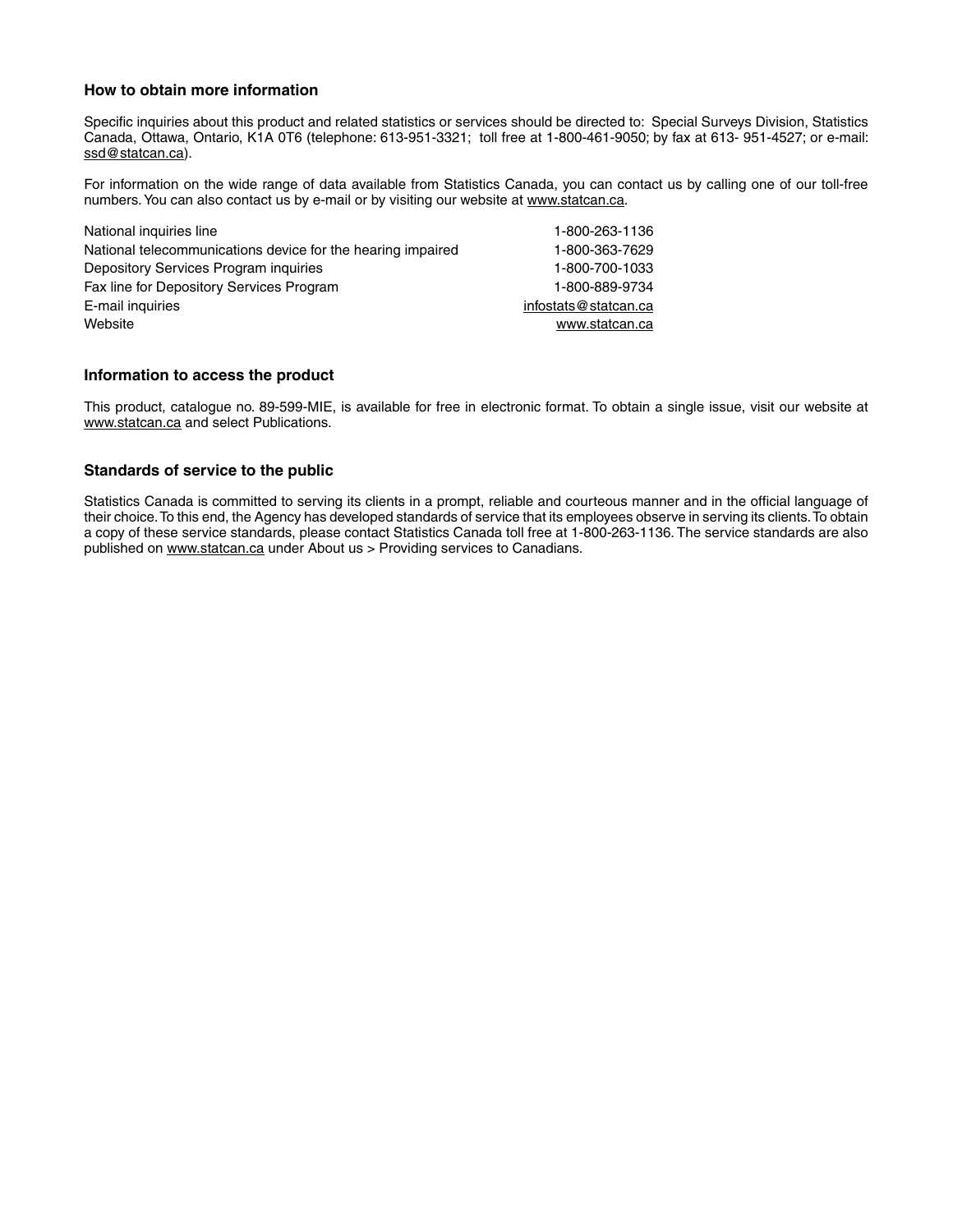

Statistics Canada Special Surveys Division

# **Readiness to Learn at School Among Five-year-old Children in Canada**

| Published by authority of the Minister responsible for Statistics Canada                                                                                                                                                                                                                                                                                                                                                                                                                                                                                                                                                                                                                                                                                                                                                                                                                                                                                               |
|------------------------------------------------------------------------------------------------------------------------------------------------------------------------------------------------------------------------------------------------------------------------------------------------------------------------------------------------------------------------------------------------------------------------------------------------------------------------------------------------------------------------------------------------------------------------------------------------------------------------------------------------------------------------------------------------------------------------------------------------------------------------------------------------------------------------------------------------------------------------------------------------------------------------------------------------------------------------|
| © Minister of Industry, 2006                                                                                                                                                                                                                                                                                                                                                                                                                                                                                                                                                                                                                                                                                                                                                                                                                                                                                                                                           |
| All rights reserved. The content of this electronic publication may be reproduced, in whole or in<br>part, and by any means, without further permission from Statistics Canada, subject to the following<br>conditions: that it be done solely for the purposes of private study, research, criticism, review or<br>newspaper summary, and/or for non-commercial purposes; and that Statistics Canada be fully<br>acknowledged as follows: Source (or "Adapted from", if appropriate): Statistics Canada, year of<br>publication, name of product, catalogue number, volume and issue numbers, reference period and<br>page(s). Otherwise, no part of this publication may be reproduced, stored in a retrieval system or<br>transmitted in any form, by any means—electronic, mechanical or photocopy—or for any purposes<br>without prior written permission of Licensing Services, Client Services Division, Statistics Canada,<br>Ottawa, Ontario, Canada K1A 0T6. |
| November 2006                                                                                                                                                                                                                                                                                                                                                                                                                                                                                                                                                                                                                                                                                                                                                                                                                                                                                                                                                          |
| Catalogue no. 89-599-MIE, no. 004<br>ISSN 1712-3070<br>ISBN 0-662-44347-0                                                                                                                                                                                                                                                                                                                                                                                                                                                                                                                                                                                                                                                                                                                                                                                                                                                                                              |
| Frequency: Occasional                                                                                                                                                                                                                                                                                                                                                                                                                                                                                                                                                                                                                                                                                                                                                                                                                                                                                                                                                  |
| Ottawa                                                                                                                                                                                                                                                                                                                                                                                                                                                                                                                                                                                                                                                                                                                                                                                                                                                                                                                                                                 |
| Cette publication est disponible en français sur demande (nº 89-599-MIF au catalogue).                                                                                                                                                                                                                                                                                                                                                                                                                                                                                                                                                                                                                                                                                                                                                                                                                                                                                 |
|                                                                                                                                                                                                                                                                                                                                                                                                                                                                                                                                                                                                                                                                                                                                                                                                                                                                                                                                                                        |
| Note of appreciation                                                                                                                                                                                                                                                                                                                                                                                                                                                                                                                                                                                                                                                                                                                                                                                                                                                                                                                                                   |
| Canada owes the success of its statistical system to a long-standing partnership between<br>Statistics Canada, the citizens of Canada, its businesses, governments and other<br>institutions. Accurate and timely statistical information could not be produced without their                                                                                                                                                                                                                                                                                                                                                                                                                                                                                                                                                                                                                                                                                          |

continued cooperation and goodwill.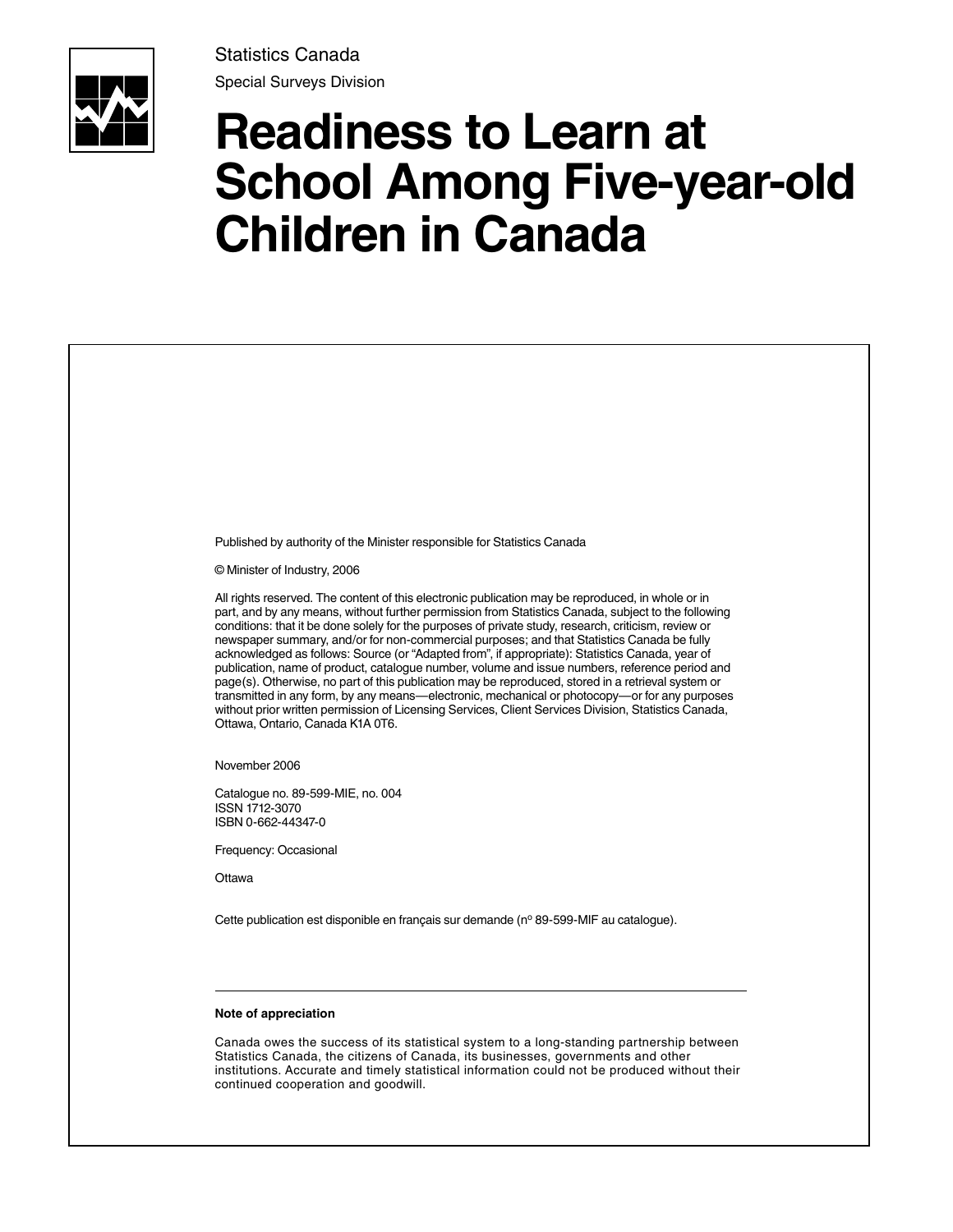## **Acknowledgement**

The author wishes to thank everyone who has been involved in the development and production of the National Longitudinal Survey of Children and Youth at Statistics Canada (STC) and Human Resources and Social Development Canada (HRSDC).

Thanks go to those in Special Surveys Division, Statistics Canada, for their contributions and suggestions.

Special thanks to Bernie Edwards, Sylvie LeBlanc and Murielle Campeau for their assistance with the preparation of the manuscript.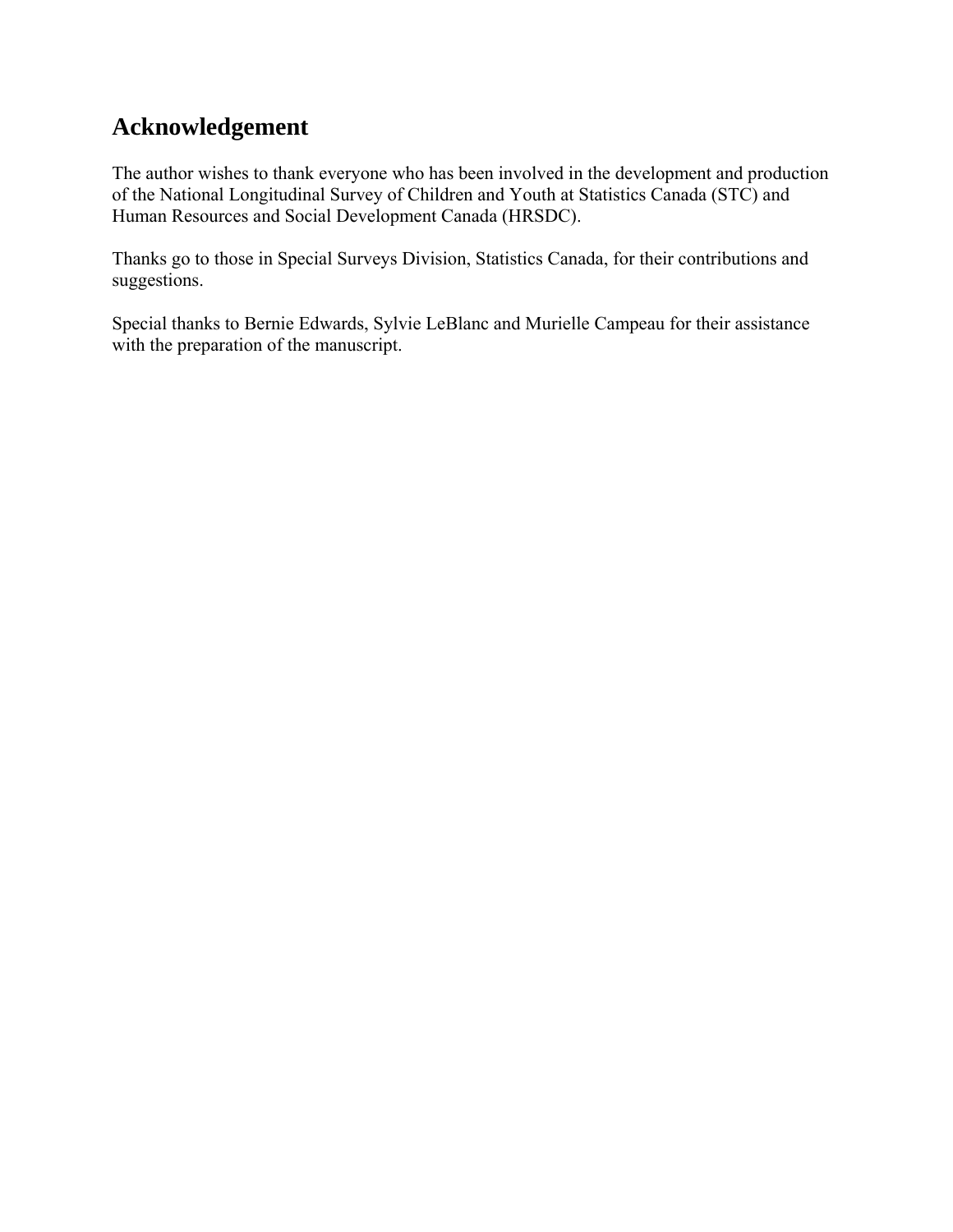# **Table of contents**

| Readiness to learn at school and home environment: interactions with household |  |
|--------------------------------------------------------------------------------|--|
|                                                                                |  |
|                                                                                |  |
|                                                                                |  |
|                                                                                |  |
| Appendix A. The National Longitudinal Survey of Children and Youth 56          |  |
|                                                                                |  |
|                                                                                |  |
|                                                                                |  |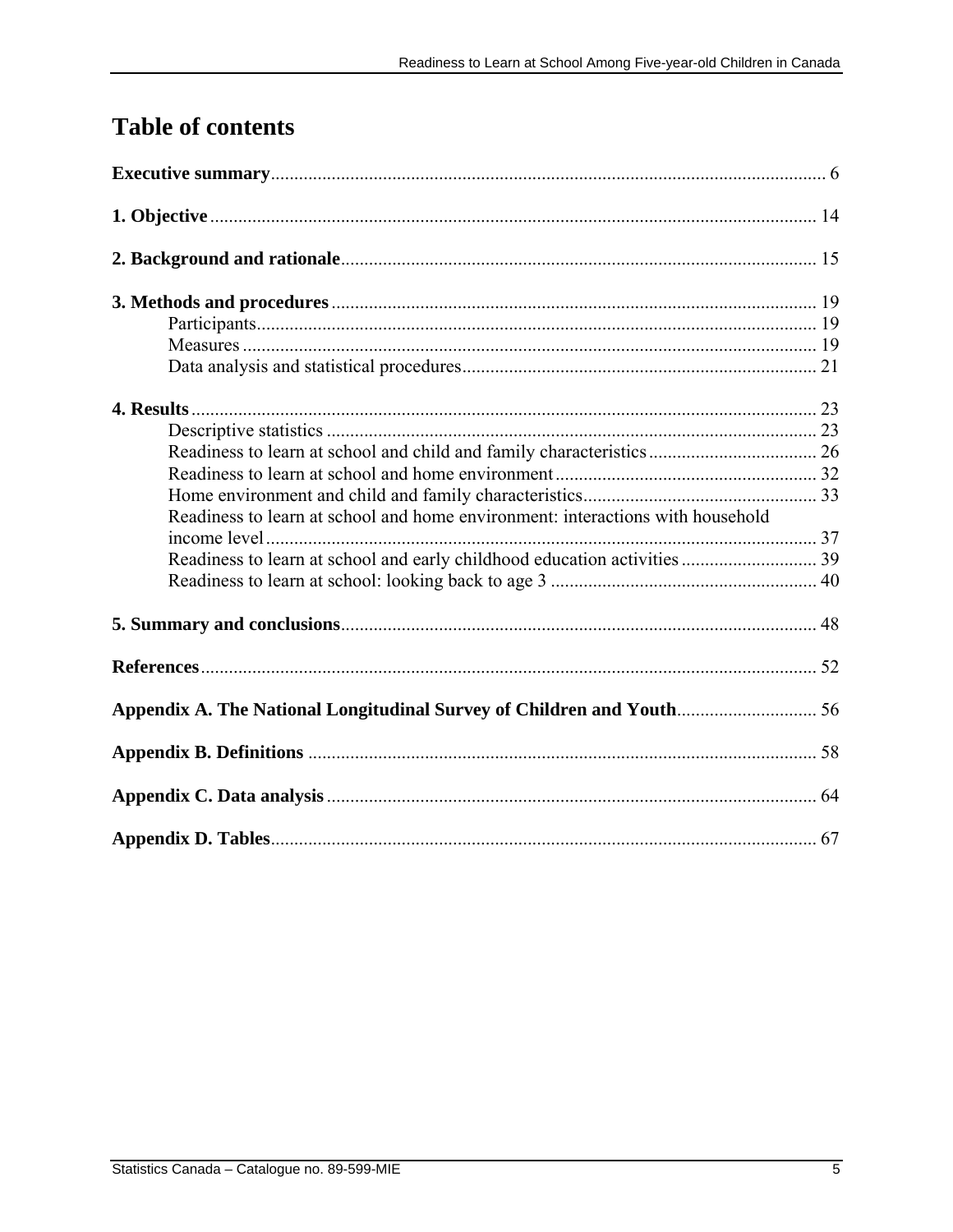## <span id="page-5-0"></span>**Executive summary**

Children's first years in school are fundamentally important for their later learning. Success in the early years of school has implications for future achievement in school and beyond. Early school success has been linked to the abilities, behaviours and attitudes that young children bring with them as they enter school for the first time. Information about where Canadian children stand on these dimensions as they begin their school careers can provide important insights for developing educational policies and practices in the country.

Among the factors at school entry that may contribute to early school achievement are the language and communication skill of children, their academic skill, self-regulation of their own learning, self-control of their behaviour, and their social competence and independence.

Child and family characteristics, such as the sex of the child, income level of the child's household, parent education, and family structure, have been linked to children's readiness to learn as they enter school. In addition, experiences in the home and community have been linked to children's readiness to learn, including the quality of their relationships with parents, educational activities at home, and opportunities to participate in group activities with peers, whether recreational or educational.

The present report used data from the National Longitudinal Survey of Children and Youth (NLSCY) to describe the readiness to learn at school of Canadian children who were 5 years old in 2002/2003. It describes home environment factors that may be linked to measures of readiness to learn. Finally, the report looks back two years in time, to see if trends in readiness to learn were already apparent when the children were 3 years old.

## **Language and communication skill**

Language and communication skill are central to learning at school. Both vocabulary level and ability to communicate thoughts and needs have been identified as key components of readiness to learn. Canadian 5-year-old children varied in their abilities in this domain according to their sex, household income level, and other family characteristics.

• In receptive vocabulary, children in higher income households scored higher than those in lower income households. Vocabulary knowledge was higher for those whose mothers had more education, and for those in two-parent families. In communication skill, girls scored higher than boys. Again, higher income children scored higher than lower income children, and those whose mothers had higher education levels also scored higher than others. Looking back to age 3 demonstrated that differences in communication skill between girls and boys and between higher and lower income children already existed two years earlier (Figure 1).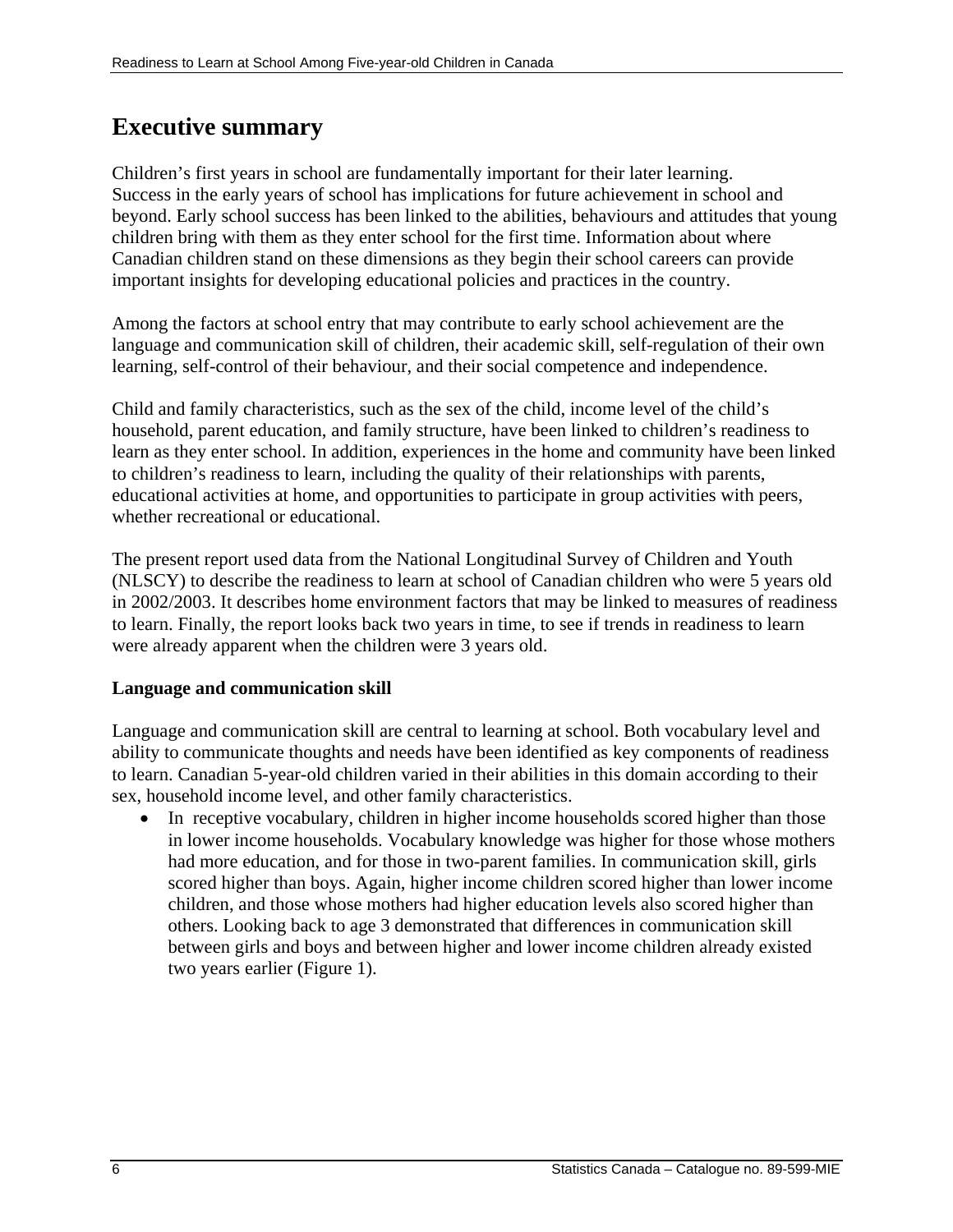## **Figure 1**

**Communication skill score at age 3 and age 5 by sex of child and by household income level**  score



**Notes:** Score of 6 corresponds to the lower 5th percentile of the communication skill score distribution. LICO refers to the low income cut-off.

**Source:** Statistics Canada: National Longitudinal Survey of Children and Youth 2002/2003.

## **Academic skill**

The academic knowledge and skill that children bring to school may contribute to their early learning. Number knowledge was one of the abilities tested. In addition, children were assessed in copying and symbol use, a measure that has been linked very strongly to academic achievement. Differences appeared among Canadian 5-year-olds in both measures.

- The number knowledge of children was linked to child and family characteristics. Children with higher household income levels and higher parent education levels, and those with two-parent family structures all tended to have higher number knowledge scores than other children.
- For copying and symbol use, similar socioeconomic patterns appeared. In addition, girls outperformed boys in this ability (Figure 2), and children with parents born outside Canada outscored those with parents born in Canada. Copying and symbol use, which includes skills that are specifically taught in school, was higher for those 5-year-olds who were in kindergarten than for those who were not.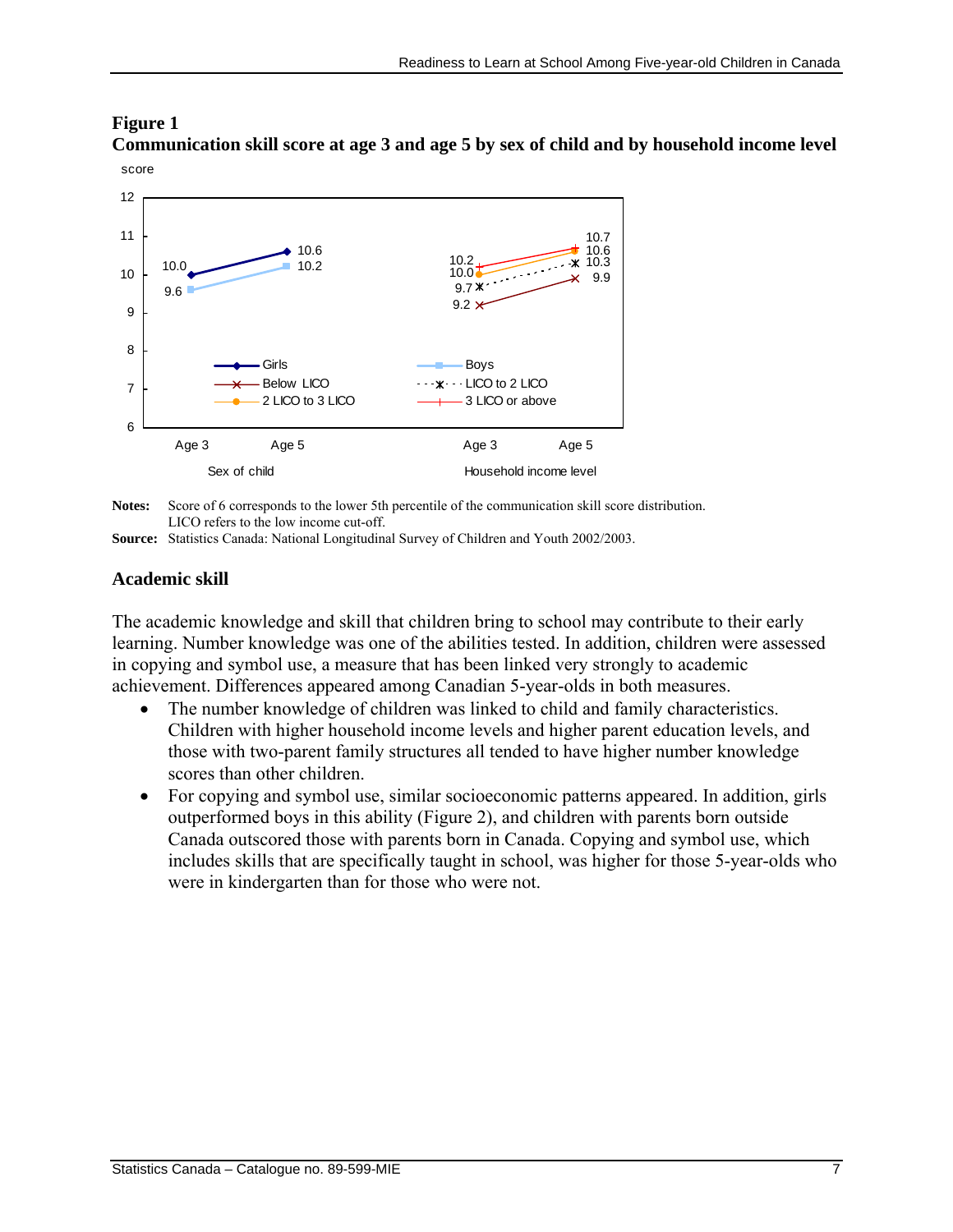## **Figure 2 Copying and symbol use score by sex of child**



**Note:** Score of 75 corresponds to the lower 5th percentile of the copying and symbol use score distribution. **Source:** Statistics Canada: National Longitudinal Survey of Children and Youth 2002/2003.

## **Self-regulation of learning**

Self-regulation of learning included measures of attention, work effort, and curiosity level, all considered important for early school success. Few differences appeared among children with different backgrounds on these variables. However, differences between girls and boys appeared for two of these measures.

- Attention scores were higher for girls than for boys at age 5. Looking back 2 years found little difference in attention between girls and boys at age 3, suggesting that this difference forms over the preschool years, between age 3 and age 5 (Figure 3).
- There was a tendency for children in the lowest income category to score lower in attention than those in higher income groups. This difference was already apparent at age 3, and attention score did not change appreciably over the 2-year period for any of the income groups (Figure 3).
- Boys were rated higher in curiosity level than girls at age 5. Looking back to age 3 indicated that this difference existed two years earlier, but that the difference increased over the 2-year period, in part because of a greater decline in curiosity ratings for girls (Figure 4).

### **Self-control of behaviour**

Teachers rate the ability to control impulsive behaviour as critical for children entering school.

• Girls and boys differed in self-control of behaviour at age 5, with girls scoring higher than boys. Looking back to age 3 found no such difference. The difference came about as a result of increasing self-control on the part of girls over the 2-year period, while boys did not increase in this attribute.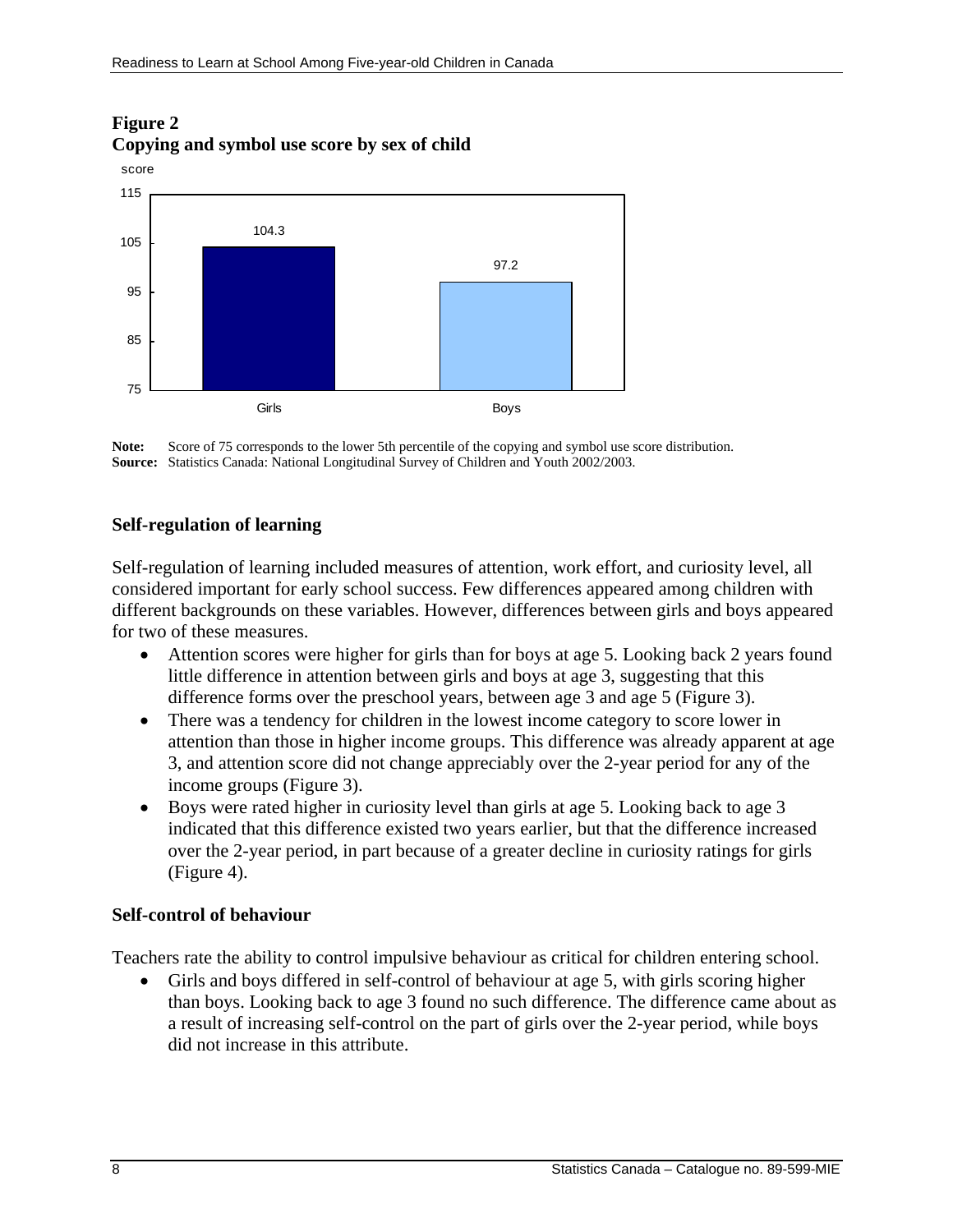#### **Figure 3 Attention score at age 3 and age 5 by sex of child and by household income level**



**Notes:** Score of 5 corresponds to the lower 5th percentile of the attention score distribution. LICO refers to the low income cut-off.

**Source:** Statistics Canada: National Longitudinal Survey of Children and Youth 2002/2003.

## **Figure 4 Percent of girls and boys who were high in curiosity at age 5 by curiosity at age 3**

percent high in curiosity at age 5



**Source:** Statistics Canada: National Longitudinal Survey of Children and Youth 2002/2003.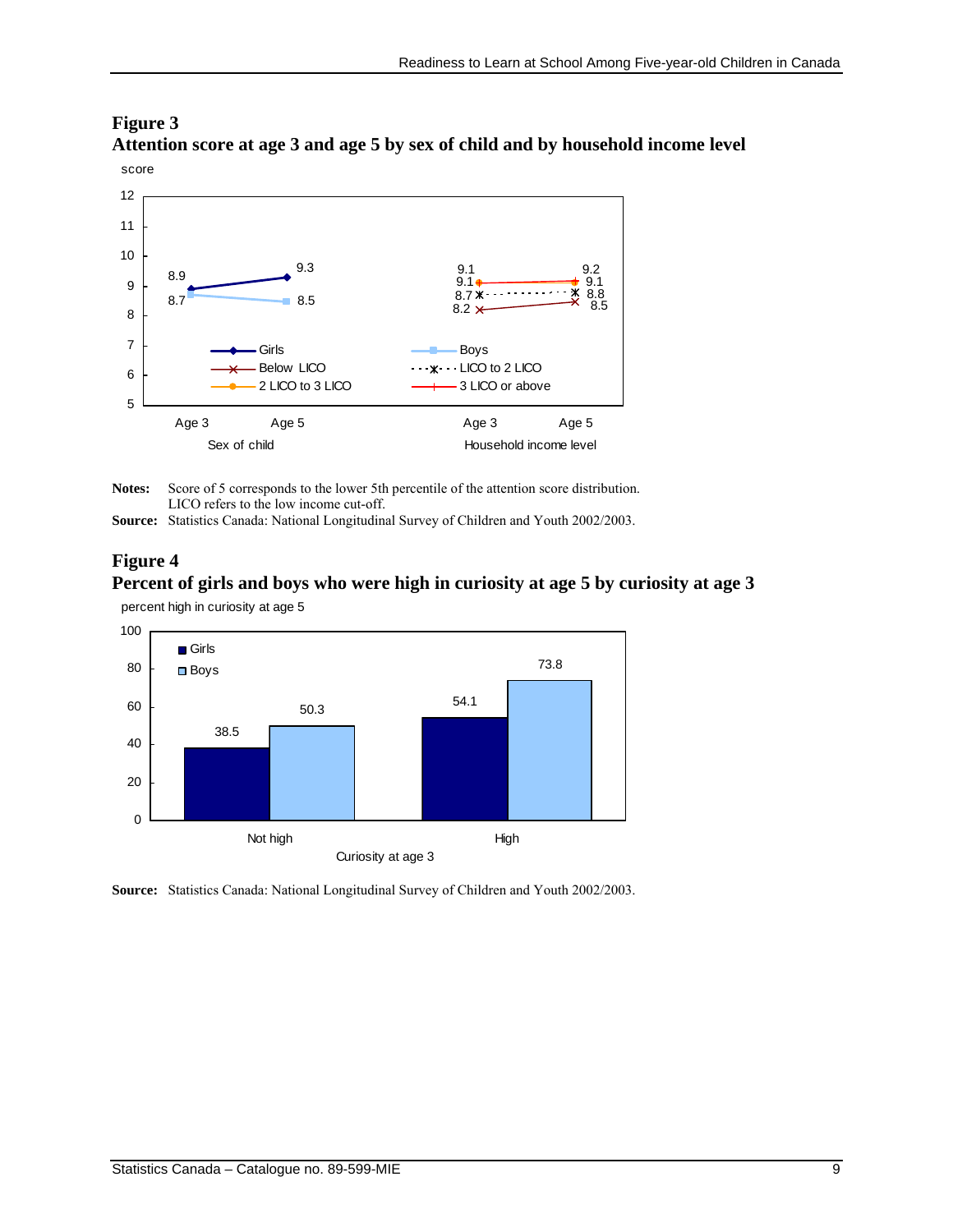### **Social competence**

Playing cooperatively with other children leads to good early adjustment to school, including building positive relationships with peers and teachers.

• Children from lower income households were rated as lower in playing cooperatively with others than those from higher income households. Looking back two years showed that differences in cooperative play among income levels were relatively small at age 3, but that they increased, largely because higher income children who had been high in cooperative play tended to remain high over the two years, while lower income children who had been high in cooperative play were less likely to remain high.

### **Readiness to learn and home environment**

Previous research has found important links between some home environment variables and readiness to learn. Positive parent-child interaction, cognitive stimulation in the home, and participation in educational and recreational activities were considered in this report.

- Receptive vocabulary scores were highest for children with high positive parent-child interaction scores, for those who were read to daily, and for those who participated in organized sports or physical activities.
- Communication skill was highest for those with high positive parent-child interaction scores and for those who participated regularly in organized sports or physical activities.
- Number knowledge was highest for those who were read to daily, and for those who participated in organized sports or physical activities, and in lessons in the arts.
- Copying and symbol use scores were highest for children who participated regularly in organized sports or physical activities, and in lessons in the arts.
- Cooperative play was associated with high positive parent-child interaction scores, and with regular participation in unorganized sports.

## **Do differences in home environment variables partly explain the differences in readiness to learn measures between children at different income levels?**

Children in lower and higher income homes differed in receptive vocabulary score, communication skill score, number knowledge score and copying and symbol use score. They also differed in home environment variables that predicted readiness to learn. The question asked was, are differences in readiness to learn measures between household income levels partly accounted for by differences in home environment variables for these groups?

As with all correlational data, links found among income levels, home environment variables, and readiness to learn measures do not imply causality. While the home environment variable may have resulted in the readiness to learn measure, it is also possible that the readiness to learn measure affected the home environment variable. Alternatively, an underlying factor that was not considered in the analysis could explain both the home environment variable and the readiness to learn measure, and it may be linked to income as well. However, some of the relationships found here among income level, home environment variables, and readiness to learn measures are consistent with studies in the research literature.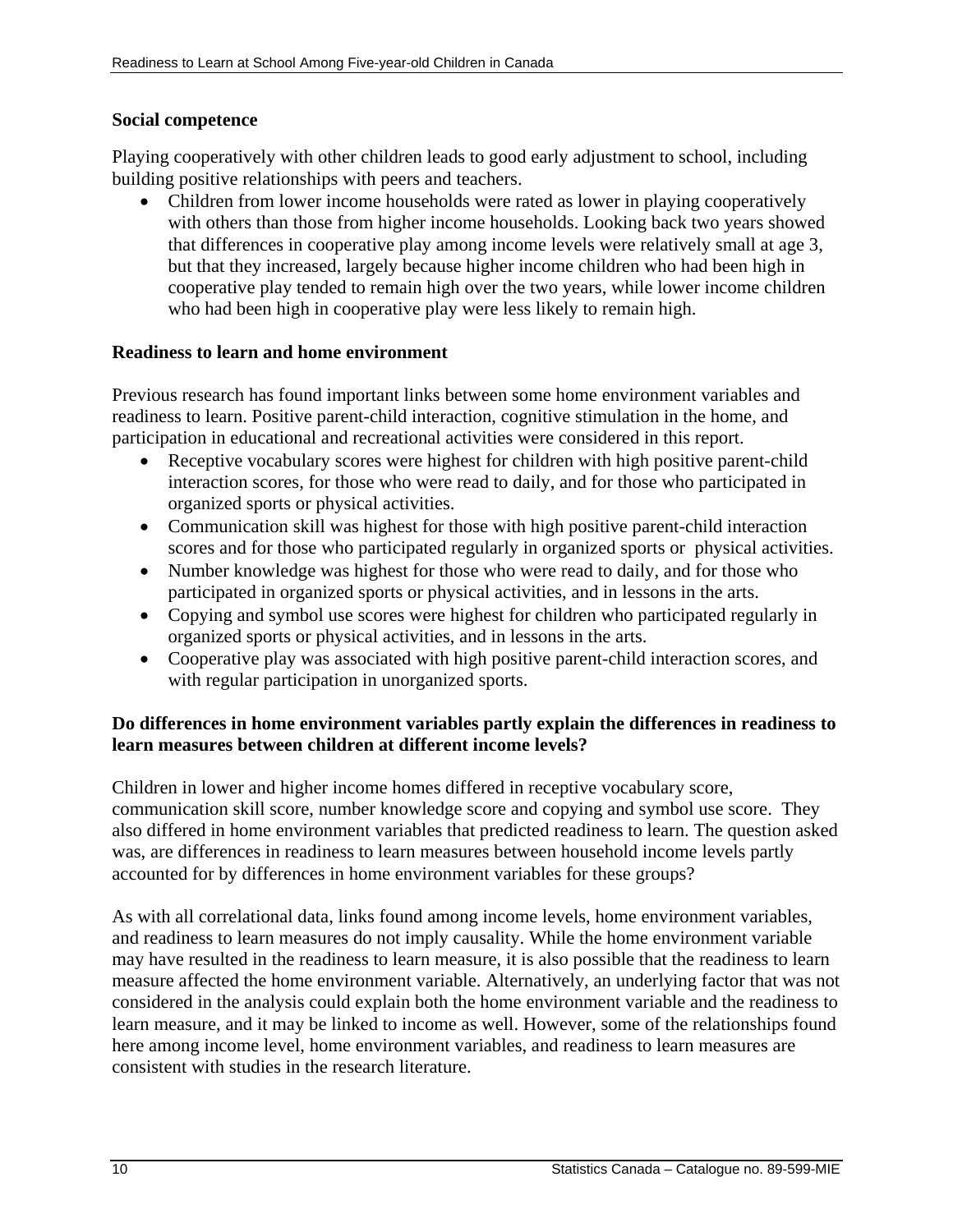- Children in low income households who were read to daily had higher scores in vocabulary than children in low income households who were not read to, just as higher income children did (Figure 5). However, they were less likely to experience daily reading than higher income children. This may help to account for the higher vocabulary scores of the higher income children overall. Similarly, differences in receptive vocabulary score between lower and higher income children were partly accounted for by participation in organized sports and physical activities.
- Differences in communication skill score between lower and higher income children were partly accounted for by positive parent-child interaction (Figure 6), and by participation in organized sports and physical activities.
- Differences in number knowledge score between lower and higher income children were in part accounted for by daily reading to the child.
- For copying and symbol use score, participation in organized sports and lessons in physical activities (Figure 7) partly accounted for income level differences, as did lessons in the arts.

These findings can all be interpreted in the same way: whether children were living in low income or higher income households, daily reading, high positive parent-child interaction, participation in organized sports, lessons in physical activities, and lessons in the arts were linked with higher scores on readiness to learn measures. The fact that the lower income children were less likely to experience the home environment factor may help to explain the overall differences in readiness to learn scores between the income levels.

## **Figure 5**

## **Receptive vocabulary score of children at four household income levels who were or were not read to daily**



Notes: Score of 75 corresponds to the lower 5th percentile of the receptive vocabulary score distribution. LICO refers to the low income cut-off.

**Source:** Statistics Canada: National Longitudinal Survey of Children and Youth 2002/2003.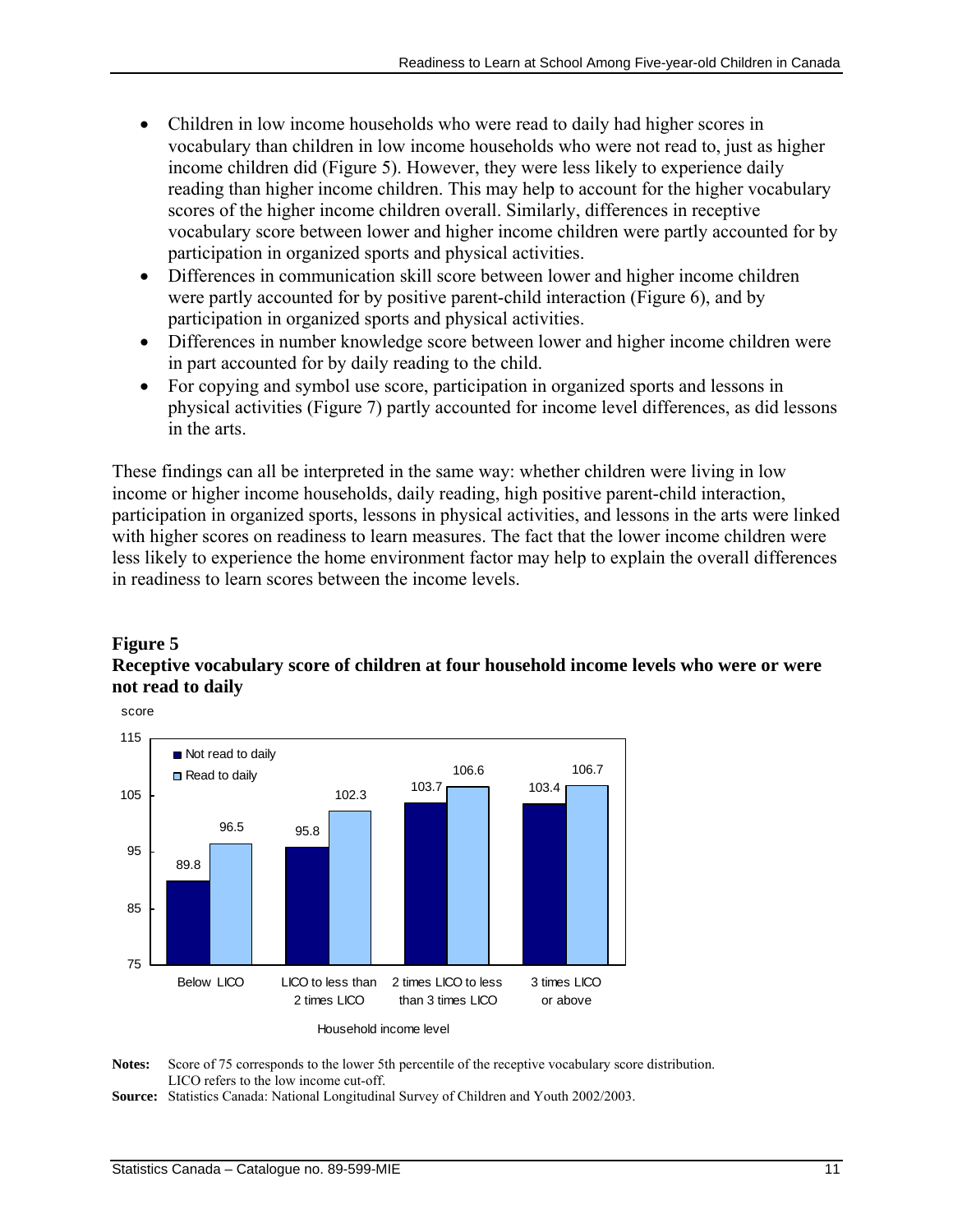#### **Figure 6**

## **Communication skill score of children at four household income levels who experienced not high and high levels of positive parent-child interaction**



**Notes:** Score of 6 corresponds to the lower 5th percentile of the communication skill score distribution. LICO refers to the low income cut-off.

**Source:** Statistics Canada: National Longitudinal Survey of Children and Youth 2002/2003.

### **Figure 7**

## **Copying and symbol use scores of children at four household income levels who participated in lessons in physical activities less than weekly or at least weekly**



**Notes:** Score of 75 corresponds to the lower 5th percentile of the copying and symbol use score distribution. LICO refers to the low income cut-off.

**Source:** Statistics Canada: National Longitudinal Survey of Children and Youth 2002/2003.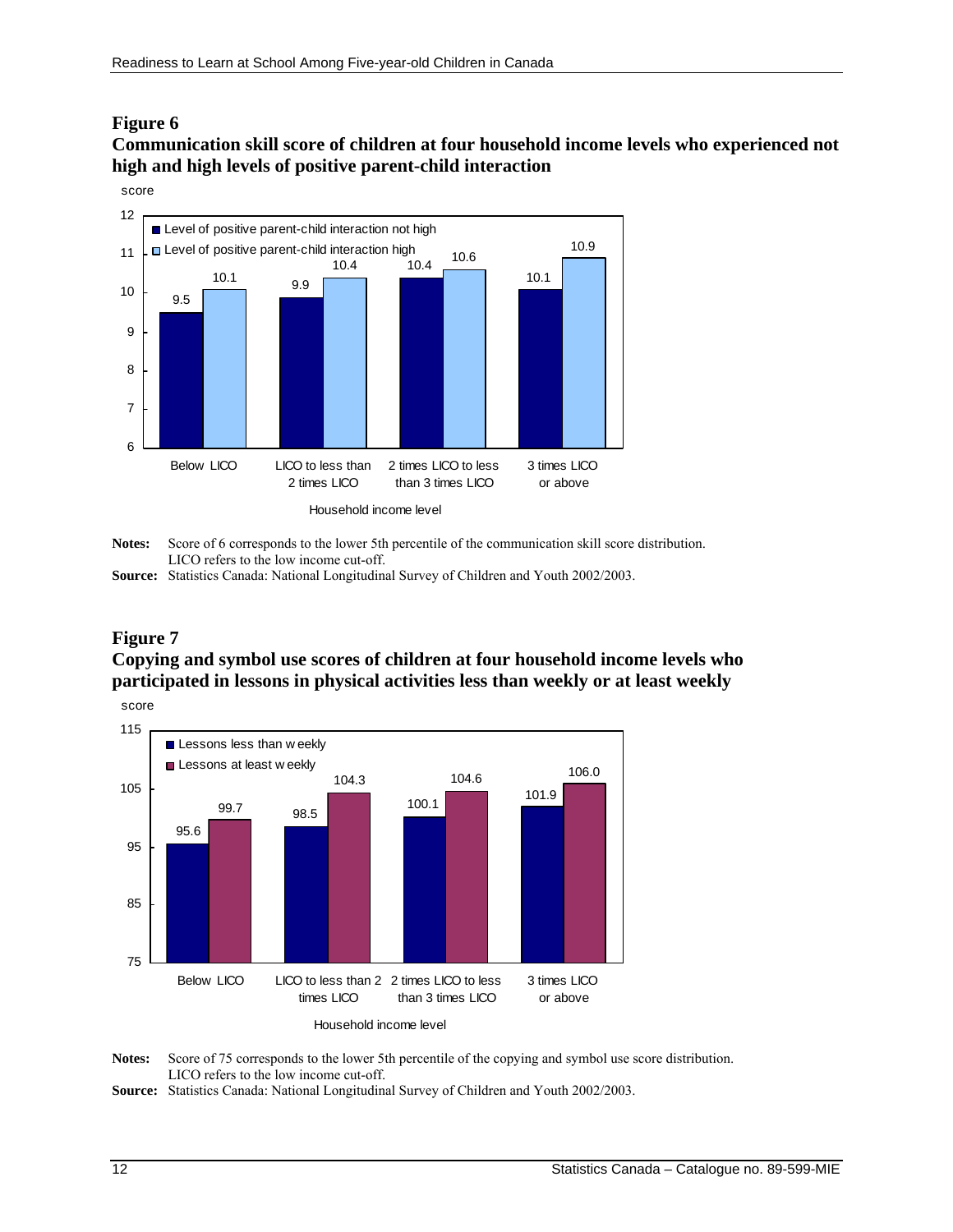## **Summary**

This report provides an overview of Canadian children as they enter school as 5-year-olds. It looks at the collection of abilities, behaviours and attitudes that they bring with them, attributes that are important for early school achievement. The report shows that children vary on some dimensions of readiness to learn at school, according to their sex, their family characteristics, their background, and their home environment and experiences. It also shows that some of the differences in readiness to learn may already be evident two years earlier, when the children were 3 years old. Finally, the report indicates factors in the home environment that may contribute to differences among different economic groups. The report adds to what we know about readiness to learn. It provides information that may be useful for policy analysts, teachers, researchers, and parents themselves as they work toward maximizing the potential of preschool children everywhere.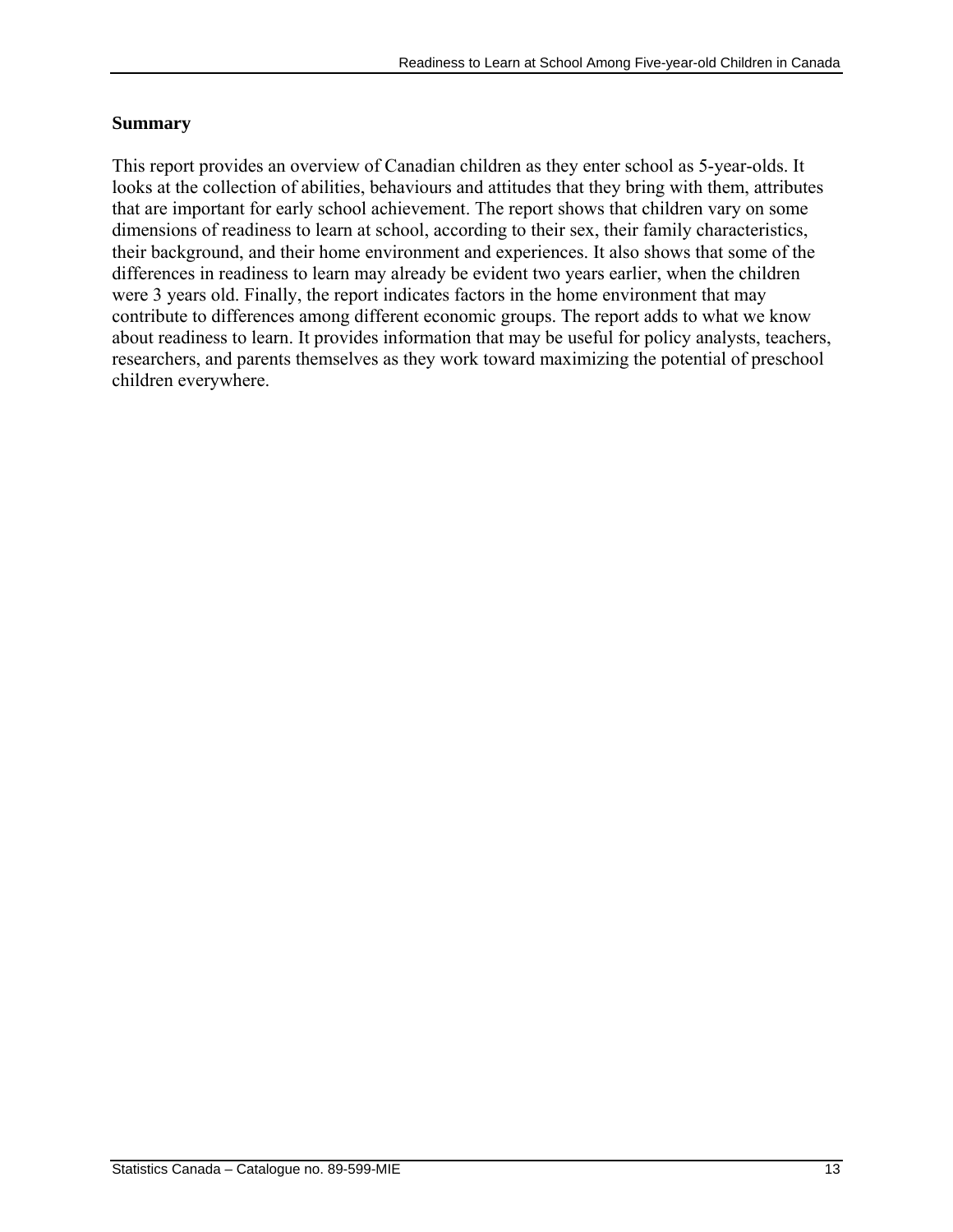# <span id="page-13-0"></span>**1. Objective**

The purpose of the present report is to provide an overview of readiness to learn at school among Canadian 5-year-old children in 2002/2003, including:

- 1. to present descriptive data on their readiness to learn at school, including language and communication skill, academic skill, self-regulation of learning, self-control of behaviour, and social competence and independence;
- 2. to examine links among the domains of readiness to learn;
- 3. to report on patterns of readiness to learn according to child and family characteristics, including: sex of the child, income of the household, parent education level, family structure, country of birth of the parent, kindergarten attendance of the child, community type and size, and province of residence;
- 4. to investigate dimensions of the home environment of children that may be linked to differences in readiness to learn at age 5 among demographic groups, including interaction with the parent, cognitive stimulation in the home, child activities outside the home, and early childhood education activities at age 3;
- 5. to discover whether patterns of school readiness that existed at age 5 were already apparent two years earlier, at age 3, or whether they emerged over the two-year preschool period.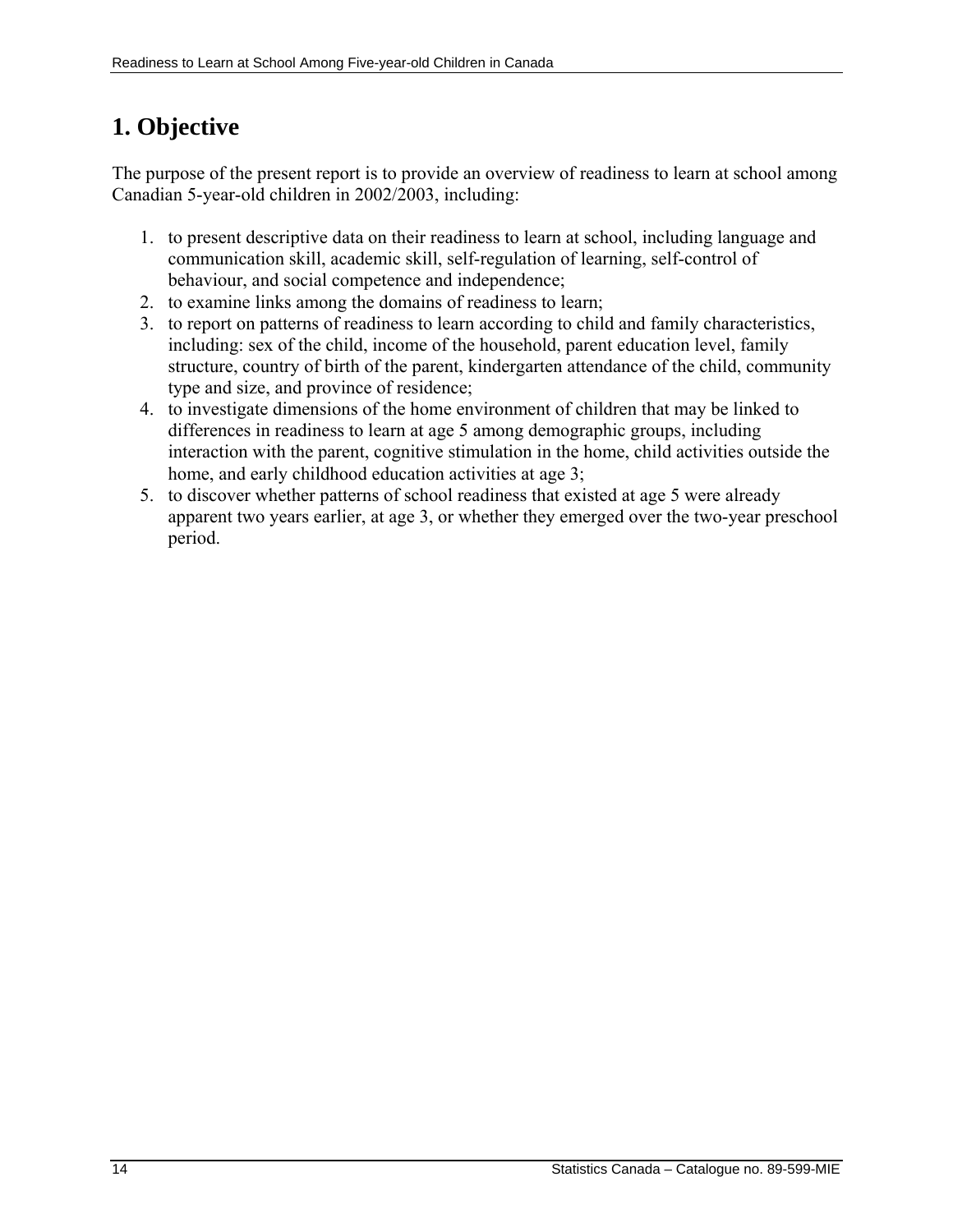# <span id="page-14-0"></span>**2. Background and rationale**

Children's first years in school are fundamentally important for their later learning. Success in the early years of school has implications for future achievement in school and beyond, as has been well documented (e.g., Doherty 1997; Kurdek and Sinclair 2000; Lonigan 2006; Snow 2006). Early school success has been linked to the abilities, behaviours and attitudes that young children bring with them as they enter school for the first time (Denton & West 2002; Ladd 2003; Lonigan 2006; Rathburn & West 2004; Rouse, Brooks-Gunn and McLanahan 2005; U.S. Department of Health and Human Services 2003; West, Denton & Reaney 2001). Information about where Canadian children stand on these dimensions as they begin their school careers can provide important insights for developing educational policies and practices in the country.

## **Dimensions of readiness to learn at school**

Defining school readiness has been controversial for many years. In 1991, the National School Readiness Task Force in the United States produced a report that redefined school readiness as a concept that goes beyond the academic, to include social and emotional components (Vernon-Feagans and Blair 2006). That report included as dimensions of school readiness not only the collection of abilities, attitudes and behaviours with which a child enters school, but also the environmental and family support available for the child; the quality and practices within schools and classrooms; and the broader society as a whole. Contemporary education researchers and policy analysts continue to develop definitions of school readiness that go beyond the skills and dispositions of children at school entry. One recent formulation of school readiness with a broad, ecological perspective identified a set of indicators of school readiness that included measures from three domains (Graue 2006): family and community support (health care and physical development, family resources, early care and education, community conditions); receptive schools (teacher training, school policies and environment, policies regarding student behaviour, classroom characteristics); and the child. Other approaches have focussed more specifically on the concept of ready schools, that is, schools that are prepared to support readiness to learn in children. Some of these approaches have emphasized different aspects of classroom social processes that promote development (e.g., Ladd, Herald and Kochel 2006). Others have taken a transactional perspective, looking at interactions and transactions among people and institutions (child, peers, teachers, parents) as critical for readiness (Dickinson 2006). The controversy over what readiness is and how to measure it continues (Vernon-Feagans and Blair 2006).

In the present report the focus is on the readiness of children to learn at school. School readiness at the level of the child has been defined in many ways. The definition used here is that of the School Readiness to Learn Project at the Offord Centre for Child Studies at McMaster University: school readiness is defined as the ability of the child to meet the task demands of school (Offord Centre for Child Studies 2004). This definition includes not only the ability to learn the material being taught, but also the ability to behave in a way that allows the child to learn.

Most jurisdictions have described readiness to learn at school in broad terms. The National Education Goals Panel (NEGP) in the United States, which was created in 1990 to assess and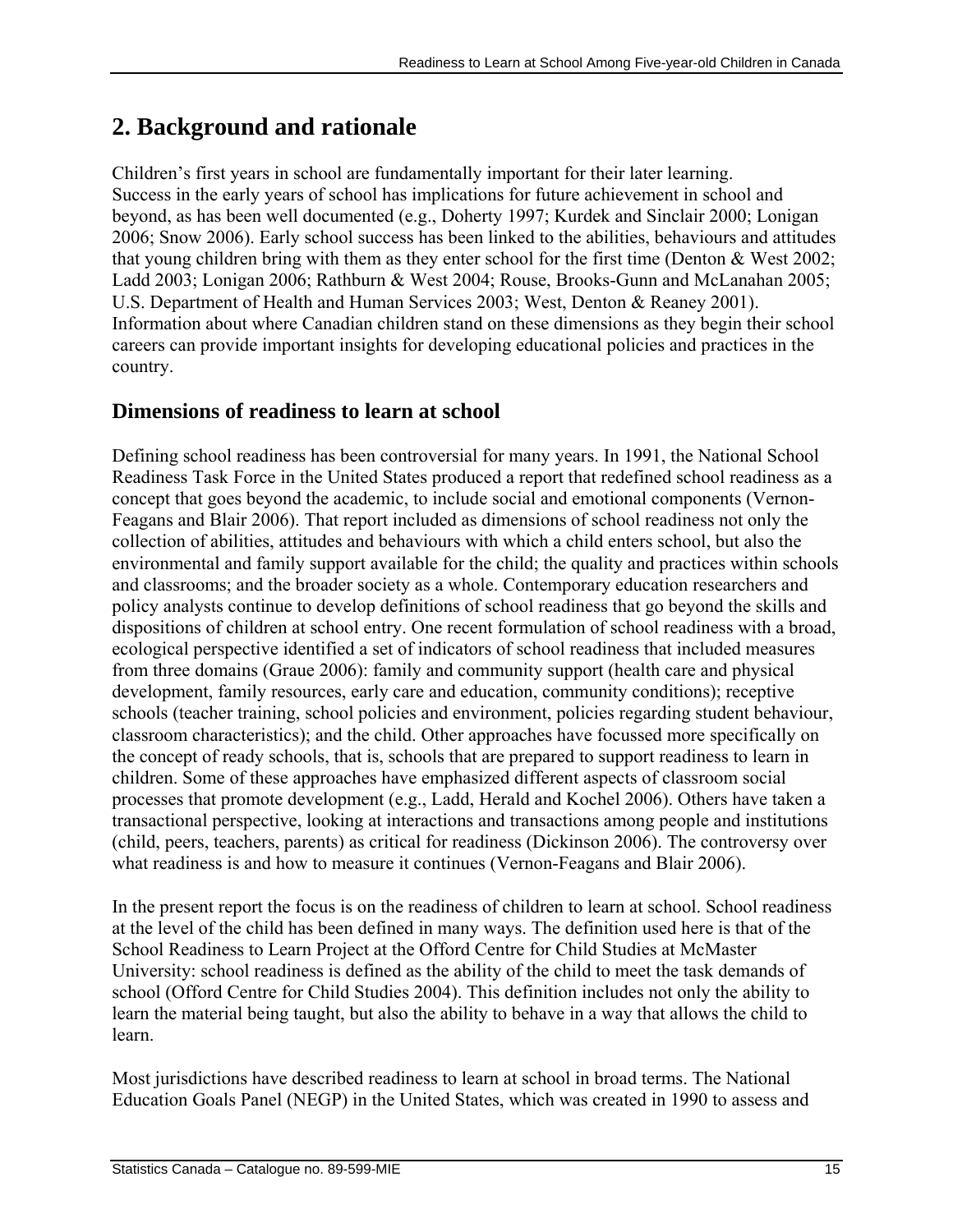monitor progress towards national education goals in that country, adopted a definition that included five dimensions: health and physical development; emotional well-being and social competence; approaches to learning; communication skills; and cognition and general knowledge (NEGP 1997). This conceptualization has been used as a framework for research on school readiness by many researchers, educators and policy advisors.

A survey conducted by the National Center for Education Statistics (NCES) of the U.S. Department of Education in 1993 confirmed the appropriateness of a broad definition of school readiness. The survey asked a large sample of public school kindergarten teachers how important certain characteristics were for a child to be ready for their classes (Heaviside and Farris 1993). The survey found that the teachers described school readiness in comprehensive terms. In addition to physical health, more than 84% of them rated being able to communicate needs, wants and thoughts as essential or very important, while being enthusiastic and curious was rated highly by 76%. Classroom skills like following directions, not being disruptive, sitting still, taking turns, and finishing tasks were other dimensions of school readiness that were important for teachers, while the least important domains for them were the more academic skills, like problem-solving, alphabet knowledge, and counting.

Data from the Early Childhood Longitudinal Study-Kindergarten (ECLS-K; Lin, Lawrence and Gorrell 2003), also conducted by NCES, supported this view of school readiness by kindergarten teachers. The study found that another sample of kindergarten teachers placed a strong emphasis on communication ability and classroom social skills, with far less focus on knowledge of colours, letters and numbers, and other more academic aspects of learning. In recent years, however, studies have found an increased focus on pre-academic skills on the part of teachers as important in school readiness (see Snow 2006).

Recent work has emphasized the importance of self-regulation for school readiness. For example, Normandeau and Guay (1998) used a scale that assessed children's cognitive selfcontrol, defined as the ability to plan, to evaluate, and to self-regulate one's problem-solving activities and one's attention to the task. They found that cognitive self-control was positively related to their achievement in the first year of school. Blair (2002) proposed a neurobiological model of the development of self-regulation in young children, and proposed that this development was directly linked to school readiness, supporting his theoretical model with examples drawn from the clinical and research literature. Self-regulation may play direct and indirect roles in school readiness. The Early Child Care Research Network of the National Institute of Child Health and Human Development (NICHD) reported on a study of attention processes in young children and the role they may play in mediating between home environment factors and school readiness (NICHD 2003a). They found that both sustained attention and selfcontrol of impulsive behaviour in preschool children mediated the links between family environment and school readiness.

The present study is based on a framework that includes the various domains of readiness to learn at school identified by earlier researchers. This framework, which is described in more detail below, incorporates the recent focus on self-regulation, both self-regulation of impulsive behaviour and cognitive self-control of learning.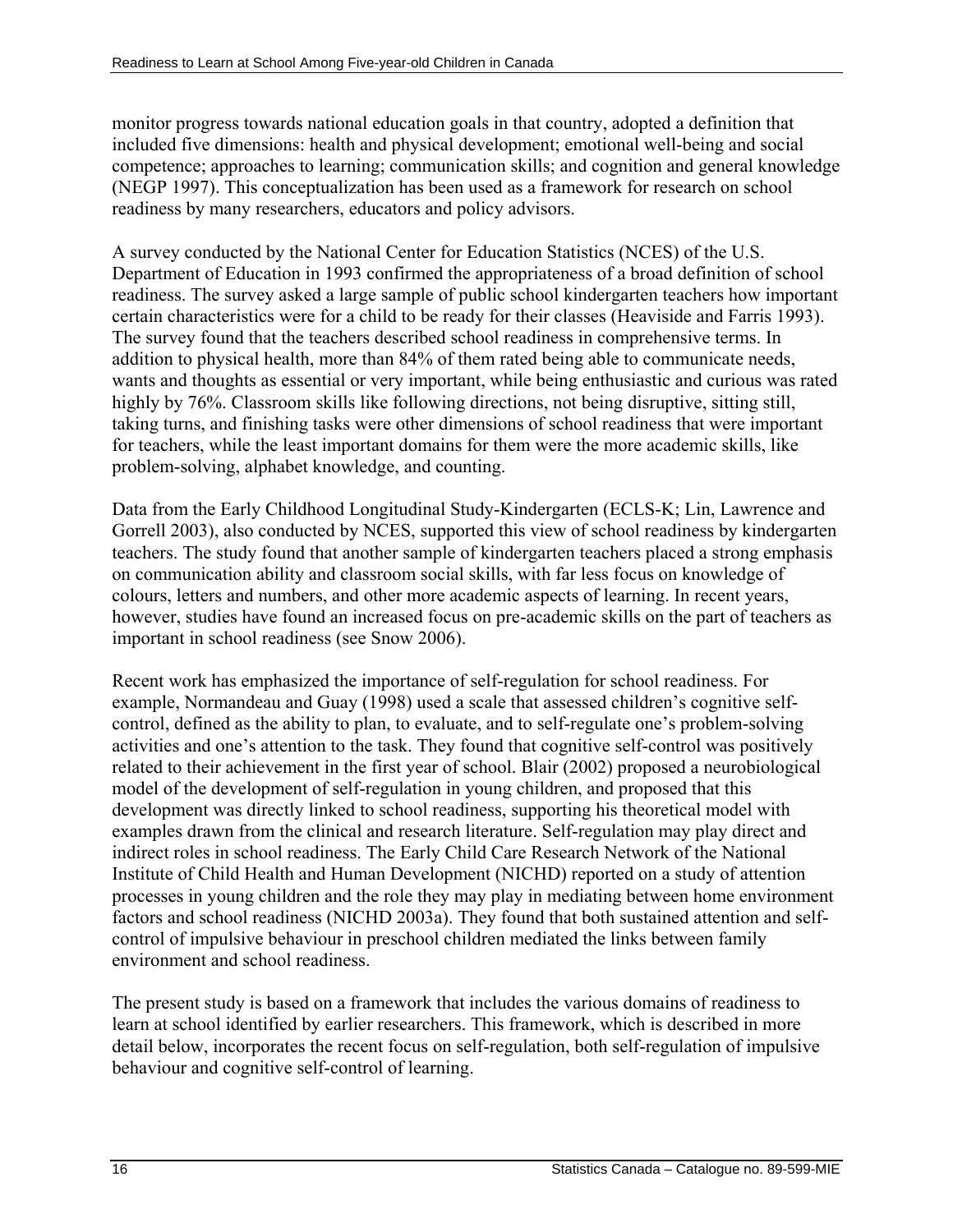## **Demographic factors in readiness to learn at school**

Differences in readiness to learn between girls and boys have been reported in several studies. For example, the first report of a national study of 22,000 kindergarten children in the United States, the Early Childhood Longitudinal Study, Kindergarten Class of 1998-99 (ECLS-K), found that girls outperformed boys on early reading measures, social skill indicators, fine and gross motor skills, activity and attention levels, communication skills, task persistence, and eagerness to learn (West, Denton and Germino-Hausken 2000). Income differences in readiness to learn have been well-known for over 40 years in North America. The Head Start program in the United States was founded in 1965 to promote school readiness among preschoolers in lowincome families, in an attempt to bridge the known gap between children from poor families and those from more privileged home situations (U.S. Department of Health and Human Services 2003). The ECLS-K report cited above found important differences in school readiness linked to family risk factors that included low parent education, single parent status, and low income. Lee and Burkam (2002) found an achievement gap in reading and math for poor students at kindergarten entry, based on an independent analysis of ECLS-K data. The present study examines readiness to learn differences between girls and boys and between children from low income and higher income households, in an attempt to clarify these links among Canadian children.

## **Home environment and readiness to learn at school**

Researchers have identified factors in the family environment of children that contribute to readiness to learn, including the nature of parent-child interactions and the degree of cognitive stimulation in the home. Children who experience positive interactions with a nurturing, involved parent have been found to have better school and social outcomes than others (e.g., Connell and Prinz 2002; NICHD 2003b; Mashburn and Pianta 2006; Pettit, Bates and Dodge 1997). For example, Pettit, Bates and Dodge (1997), in their longitudinal study of over 500 children entering kindergarten, found that their measures of parental warmth and positive involvement were linked positively with academic performance and social skills in kindergarten. Children who are read to and otherwise receive cognitive stimulation in the home also tend to succeed in the early school years (e.g., Brooks-Gunn and Markman 2005; Hill 2001; Kohl, Lengua, McMahon et al. 2000; Whitehurst, Falco, et al. 1988; Sénéchal and LeFevre 2002). Children who participate in group activities like sports, physical activities, and other learning activities are more likely to be ready for school than less active children (Manitoba Department of Health 2005).

The home environments of children may differ according to their sociodemographic situation, which may in part account for differences in readiness to learn between demographic groups. For example, parents in lower income families who experience higher levels of stress have been found to be less warm and nurturing in their parenting activities than others (Pettit, Bates and Dodge 1997). Similarly, reports based on data from the ECLS-K showed that children in higher risk households (lower income, low parent education levels) are less likely to be read to on a regular basis than others (e.g., Nord, Lennon, Liu, and Chandler 1999). Children living in lower income, higher risk neighbourhoods that have fewer community resources are less likely to be involved in early group recreational and learning activities and tend to have poorer cognitive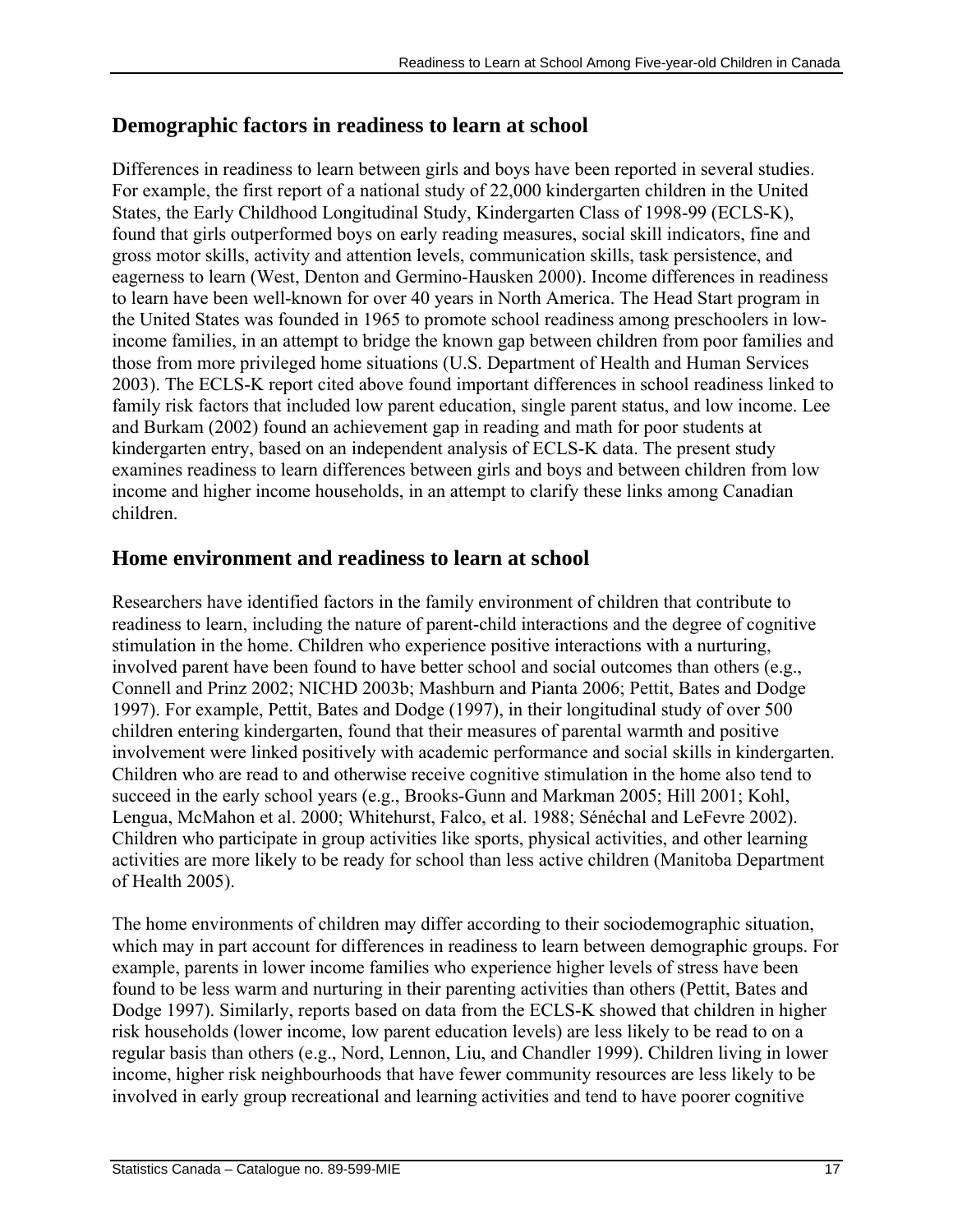outcomes (Manitoba Department of Health 2005). A large body of research reports on preschool interventions for low-income children that have increased readiness to learn at school among these groups (e.g., Ramey, Campbell, Burchinal, Skinner, Gardner and Ramey 2000; Reynolds and Temple 1998; U.S. Department of Health and Human Services 2003)*.* These intervention studies have demonstrated that early childhood education projects can reduce the gap in readiness to learn and subsequent school achievement between disadvantaged groups and other children. The present report looks at links between home environment and readiness to learn for different demographic groups, to examine whether differences are partly explained by home environment factors.

## **The present study**

The present study uses a comprehensive framework drawn from the research literature to study readiness to learn at school in Canadian 5-year-olds. It looks at many of the demographic variables and environmental factors that have been reported as being important for readiness to learn. The report presents an overview of readiness to learn at school in Canada, and investigates the following specific research questions:

- Are there differences in readiness to learn between demographic groups?
- Do home environment variables predict readiness to learn, and if so, do they explain differences between children at different income levels?
- When do differences in readiness to learn between demographic groups develop?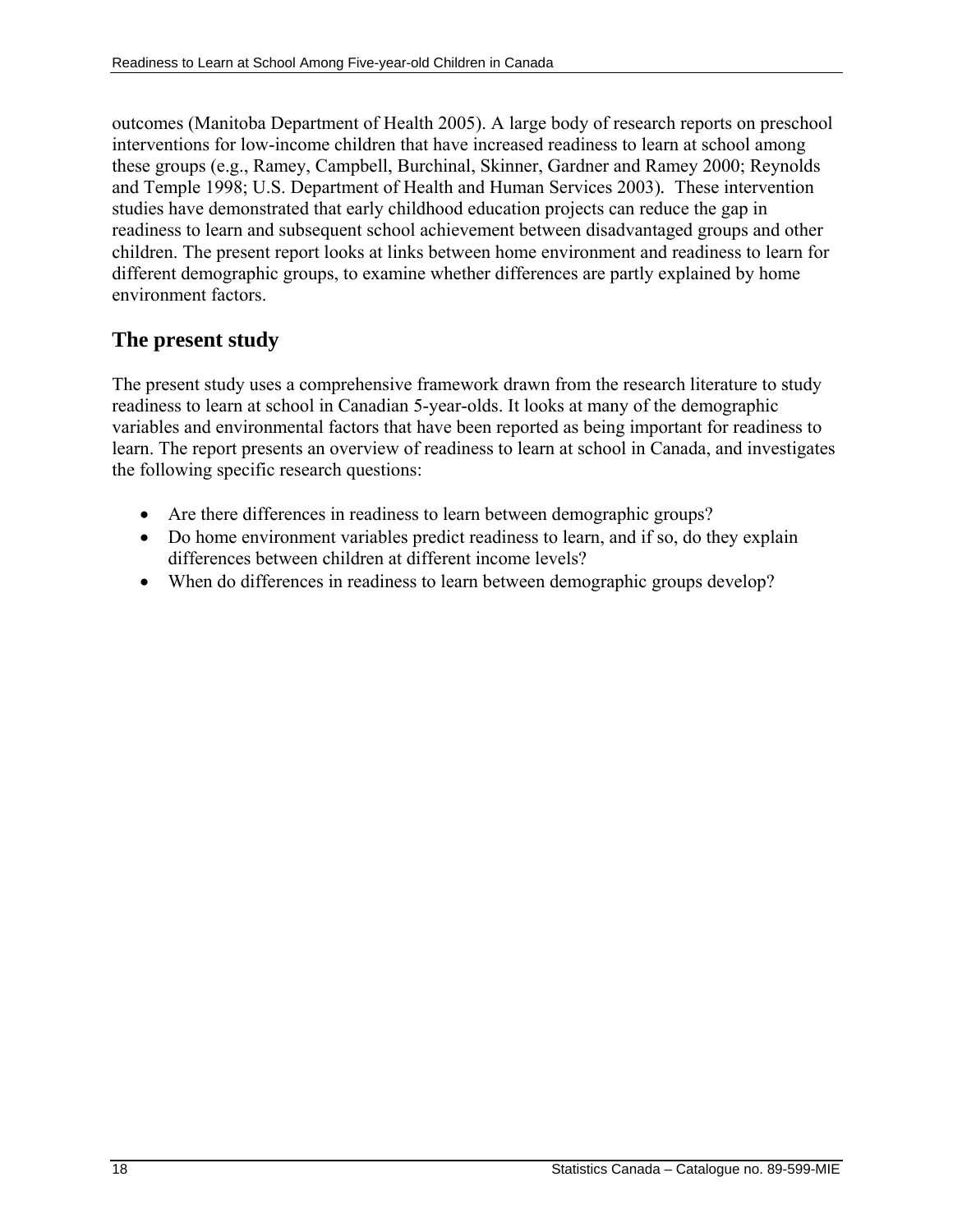# <span id="page-18-0"></span>**3. Methods and procedures**

## **Participants**

The children studied here included all 5-year-olds in the third longitudinal cohort of the National Longitudinal Survey of Children and Youth (NLSCY; see Appendix A). These children were born between April and December in 1997, and were 5 years old as of December 31, 2002. At the time of interview, they ranged from 57 to 65 months old. Altogether 3,923 children were included in the sample, representing approximately 360,000 5-year-olds in the Canadian population. Note that because of the sample selection procedure, no children who were born in the first four months of the year are included in the study; therefore, conclusions apply to a population of 5-year-olds that is relatively young.

## **Measures**

## **Measures of readiness to learn at school**

The domains of readiness to learn at school examined in this paper include:

- 1. Language and communication skill
- 2. Academic skill
- 3. Self-regulation of learning
- 4. Self-control of behaviour
- 5. Social competence and independence

Much of the information in the survey was provided by the person most knowledgeable about the child, usually the mother. She provided information about herself, the household and family, and the child. Direct measures of the child's abilities were also taken. These included a test of receptive vocabulary, the Peabody Picture Vocabulary Test - Revised (PPVT-R); a Number Knowledge Assessment; and "Who Am I?", which is a test of developmental level that assesses the ability of a child to copy shapes and to reproduce symbols like letters, words and numbers (De Lemos 2002).

Some of the measures available within the NLSCY data set for each of the domains of readiness to learn under study are listed below. Details about the measures appear in Appendix B.

- 1. Language and communication skill Receptive vocabulary score Communication skill score (age 3 and age 5)
- 2. Academic skill Number knowledge score Copying and symbol use score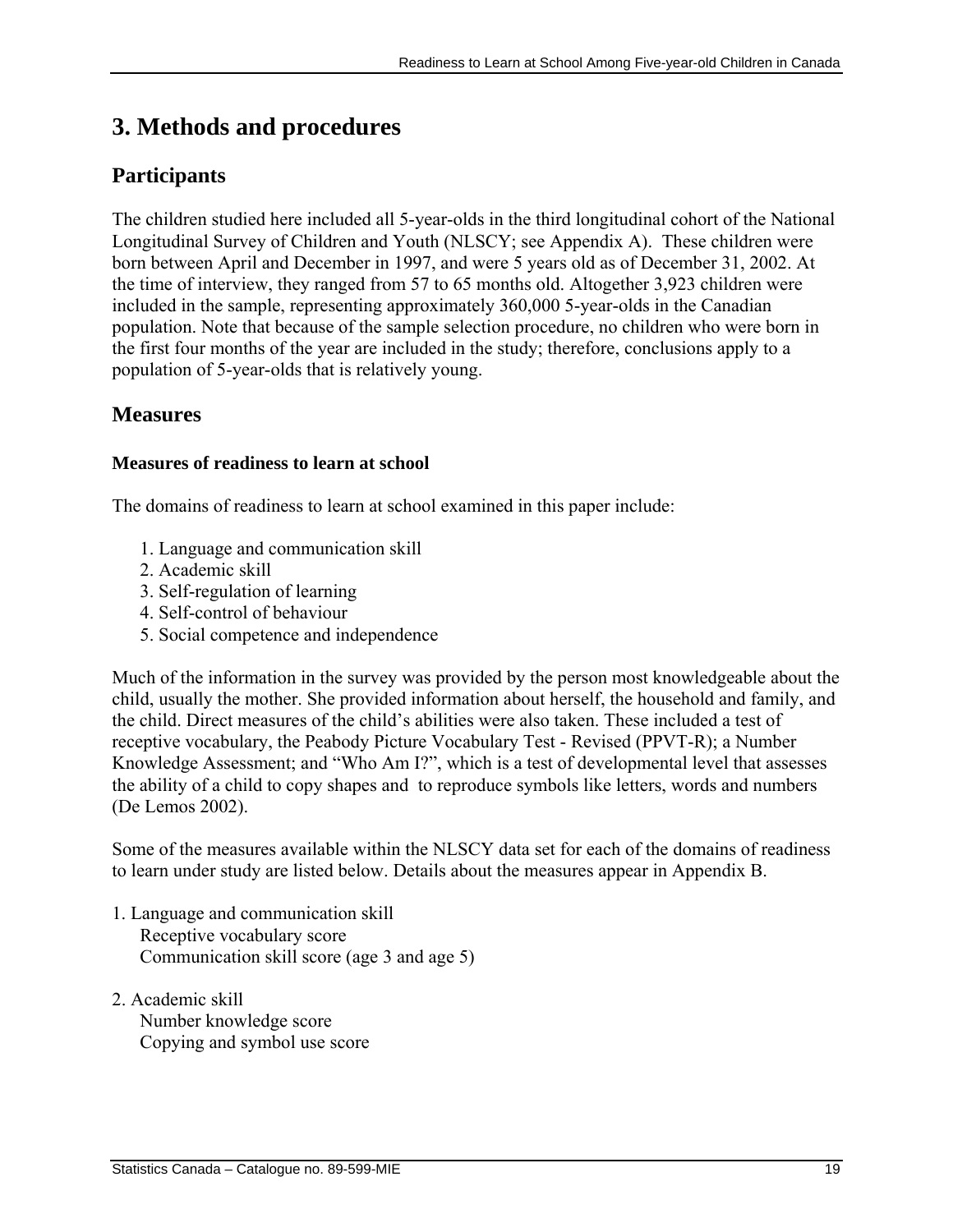- 3. Self-regulation of learning Attention score (age 3 and age 5) Work effort score (age 3 and age 5) Curiosity level (age 3 and age 5)
- 4. Self-control of behaviour score (age 3 and age 5)
- 5. Social competence and independence Cooperative play (age 3 and age 5) Independence in dressing (age 3 and age 5) Independence in cleanliness (age 3 and age 5)

## **Child and family characteristics (demographic variables)**

Several child and family characteristics were included as predictor variables in the analyses. They included: sex of the child, household income level (four levels: see Appendix B), parent education level (high school or less than high school/more than high school), family structure (one-parent/two-parent), country of birth of parent (not Canada/Canada), kindergarten attendance of child (not attending/attending), community size (five levels, rural to 500,000 and over: see Appendix B), and province of residence.

This report presents an overview of readiness to learn measures for all child and family characteristics. More detailed analyses in the present report focus on sex of the child and household income level.

### **Home environment variables**

The NLSCY data set contains several variables that measure aspects of the home environment of children (see Appendix B). These include family environment and participation by the child in group activities. Family environment variables include:

- 1. Positive parent-child interaction
- 2. Cognitive stimulation in the home Daily reading to the child Daily number use with the child

Parents were asked how often their child participated in several different kinds of group activities. These included:

- 1. Participation in organized sports
- 2. Participation in unorganized sports
- 3. Participation in lessons in physical activities
- 4. Participation in lessons in the arts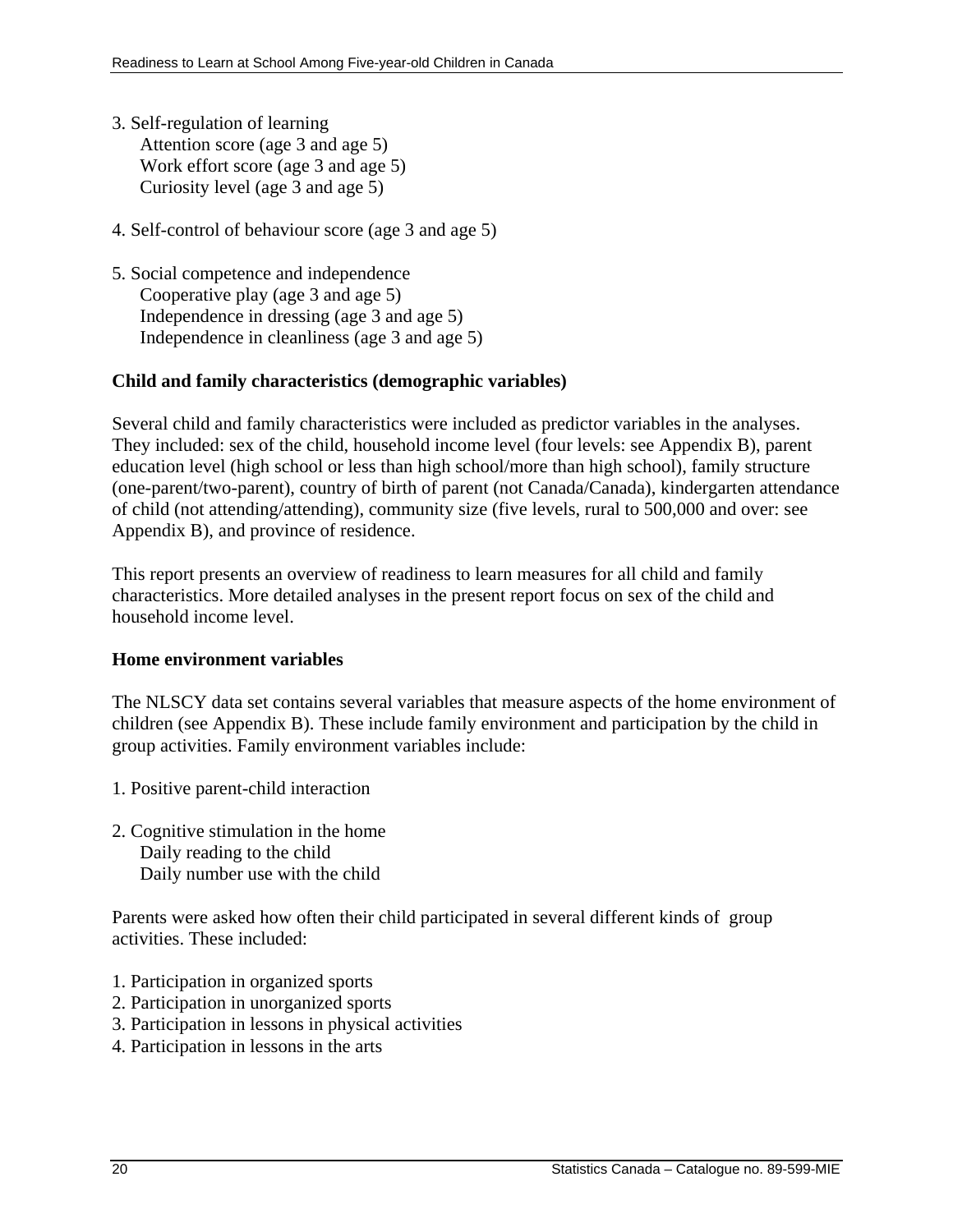<span id="page-20-0"></span>Parents were asked whether the child attended any early childhood education program or activity, such as nursery school, play group, drop-in centre and others (see Appendix B). Participation in one or more such activities at age 3, two years before the readiness to learn measures, was used as a predictor variable in the investigation.

## **Data analysis and statistical procedures**

**Statistical and substantive significance**. Because of the large size of the sample under study, many statistics were statistically significant even though the effects were small. Unless noted otherwise, only effects that were both statistically and substantively significant as defined in Appendix C are reported as significant in this paper.

**Are there differences in readiness to learn measures between demographic groups?** To answer this question, the means of all continuous readiness to learn measures at age 5 were compared for the eight child and family characteristics under study. The categorical readiness to learn measures were cross-tabulated with the child and family characteristics, to determine whether there were important differences in readiness to learn between demographic groups.

**Do home environment variables predict readiness to learn at school, and if so, do they explain differences between children at different income levels?** This question was answered by comparing the means of the continuous measures for the seven home environment variables, and cross-tabulating the categorical readiness to learn measures with the home environment variables, in order to determine if there were important readiness differences linked to home environment. Next, the categorical measures of home environment were cross-tabulated with the eight child and family characteristics (that is, the demographic variables), to establish whether there were important differences between demographic groups in these home environment variables. Finally, where a home environment variable predicted readiness to learn, and household income predicted both the home environment variable and the readiness to learn measure, an analysis was undertaken to discover whether the household income level predicted readiness to learn indirectly, by way of the environment variable. The purpose was to establish whether the home environment variable explained part of the difference in readiness to learn between lower and higher income level children. These statistical procedures are described in detail in Appendix C.

A separate set of analyses was undertaken to look at possible links between early childhood education activities at age 3 and readiness to learn measures at age 5. Because this age 3 variable was strongly linked to household income, the analysis was undertaken separately for the four household income levels. Within each income level, the means of continuous readiness to learn measures at age 5 were compared for children who did and did not participate in early childhood education activities at age 3, and the categorical readiness to learn measures were cross-tabulated with the participation variable, to determine whether there were important differences in readiness to learn among them.

## **When do differences in readiness to learn measures between demographic groups develop?**

A series of analyses was undertaken that looked back in time to try to discover whether the differences in readiness to learn that were found at age 5 between girls and boys and between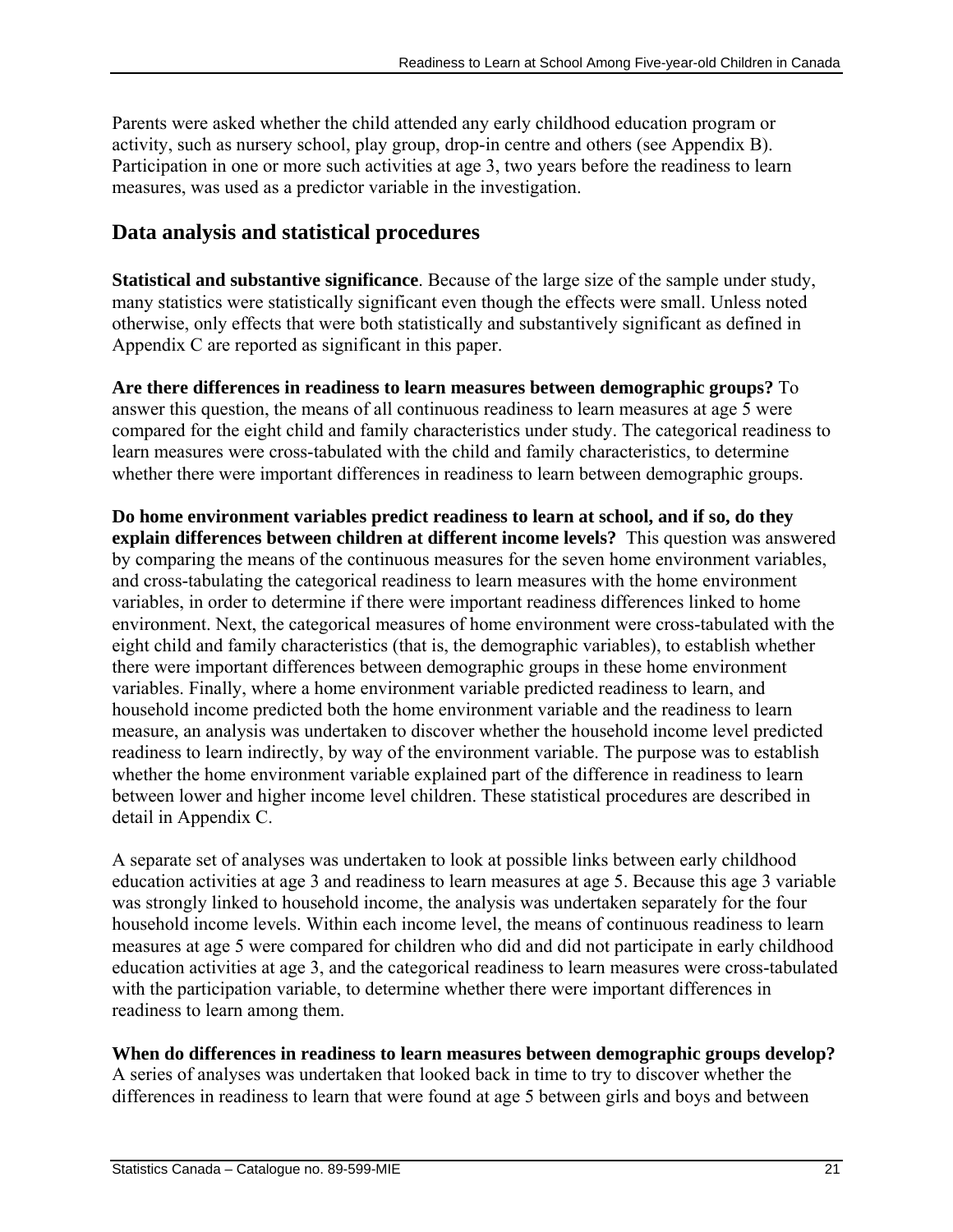children with different household income levels were already apparent two years earlier. Readiness to learn measures at age 3 were compared between girls and boys and between household income levels using mean comparisons and cross-tabulations. Change scores between age 3 and age 5 and three-way contingency tables that included readiness to learn measures at both ages were analyzed, to determine whether girls and boys or children at different income levels differed in their patterns of change over time.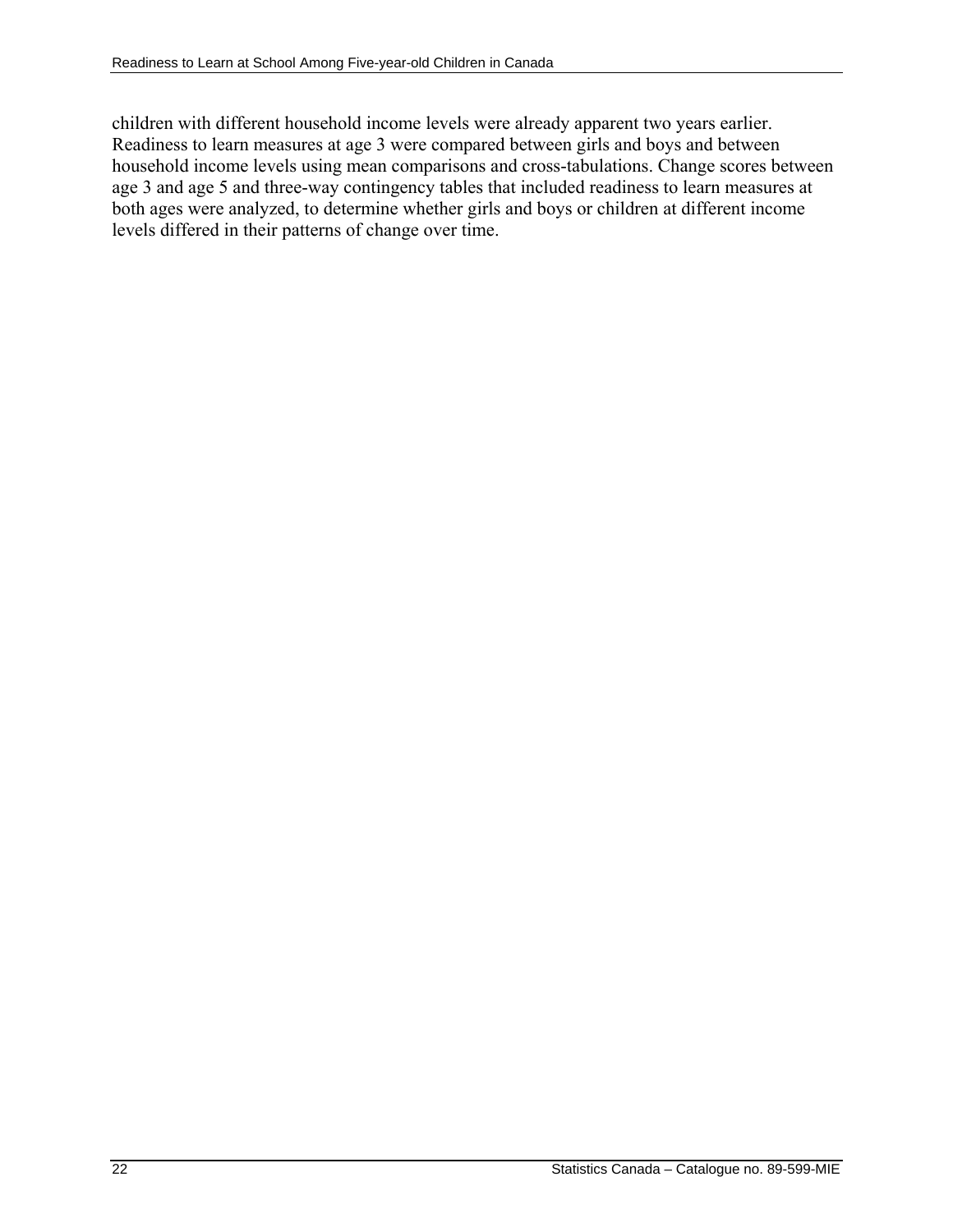# <span id="page-22-0"></span>**4. Results**

## **Descriptive statistics**

**Population descriptive statistics.** The percentages and numbers of children in various demographic categories (with standard errors of the percentages) appear in Table 1. The children were 49% female and 51% male. For 16% of the children the income level of their household fell below the low income cut-off (LICO), for 38% it fell in a range from the LICO to less than 2 times the LICO, for 27% it fell in a range from 2 times the LICO to less than 3 times the LICO, and for 19% it fell at or above 3 times the LICO. Of the parents, 36% reported having an education level of high school completion or less, while 64% had more than high school completion. The majority of children, 85%, lived in two-parent as opposed to one-parent (15%) families. The reporting parents of 21% of the children were born outside Canada, while 79% were born in Canada. Eleven percent of the children were not attending kindergarten, while 89% were attending. As indicated in the table, 43% of the children lived in large cities of 500,000 population or more, 14% lived in cities of from 100,000 to under 500,000, while 43% lived in smaller cities, towns, or rural areas. Finally, the province of residence of the children was 41% Ontario, 22% Quebec, 12% British Columbia, and 11% Alberta, with the other 6 provinces accounting for the remaining 14%.

**Patterns of child and family characteristics.** Correlations among child and family characteristics (demographic variables) are presented in Table D-1. As expected, higher household income levels were associated with higher parent educations levels and with twoparent family structures. A significant link was also found between the country of birth of the parent and the population size of the community of residence, reflecting the tendency of immigrant populations to settle in cities rather than smaller communities: having a reporting parent born outside Canada was correlated with living in a large urban centre. No other correlations among child and family characteristics were significant.

**Patterns of readiness to learn measures.** Correlations among readiness to learn measures are presented in Table D-2. Significant associations were found among many of the readiness to learn measures. The most striking pattern concerned the communication skill score, which was correlated with measures from all five readiness to learn domains. Children with high communication skill scores tended to have high scores in receptive vocabulary, number knowledge, attention, work effort, self-control of behaviour, and cooperative play. Intercorrelations appeared among receptive vocabulary and academic skill, and those two academic skill scores were themselves strongly correlated. Children with high scores in attention also tended to have high scores in work effort, and both of these measures were associated with self-control of behaviour. These and other patterns that appear in the table provide a picture of how some readiness to learn measures tend to occur together, while others seem not to be linked at all. They provide context for the analyses that follow.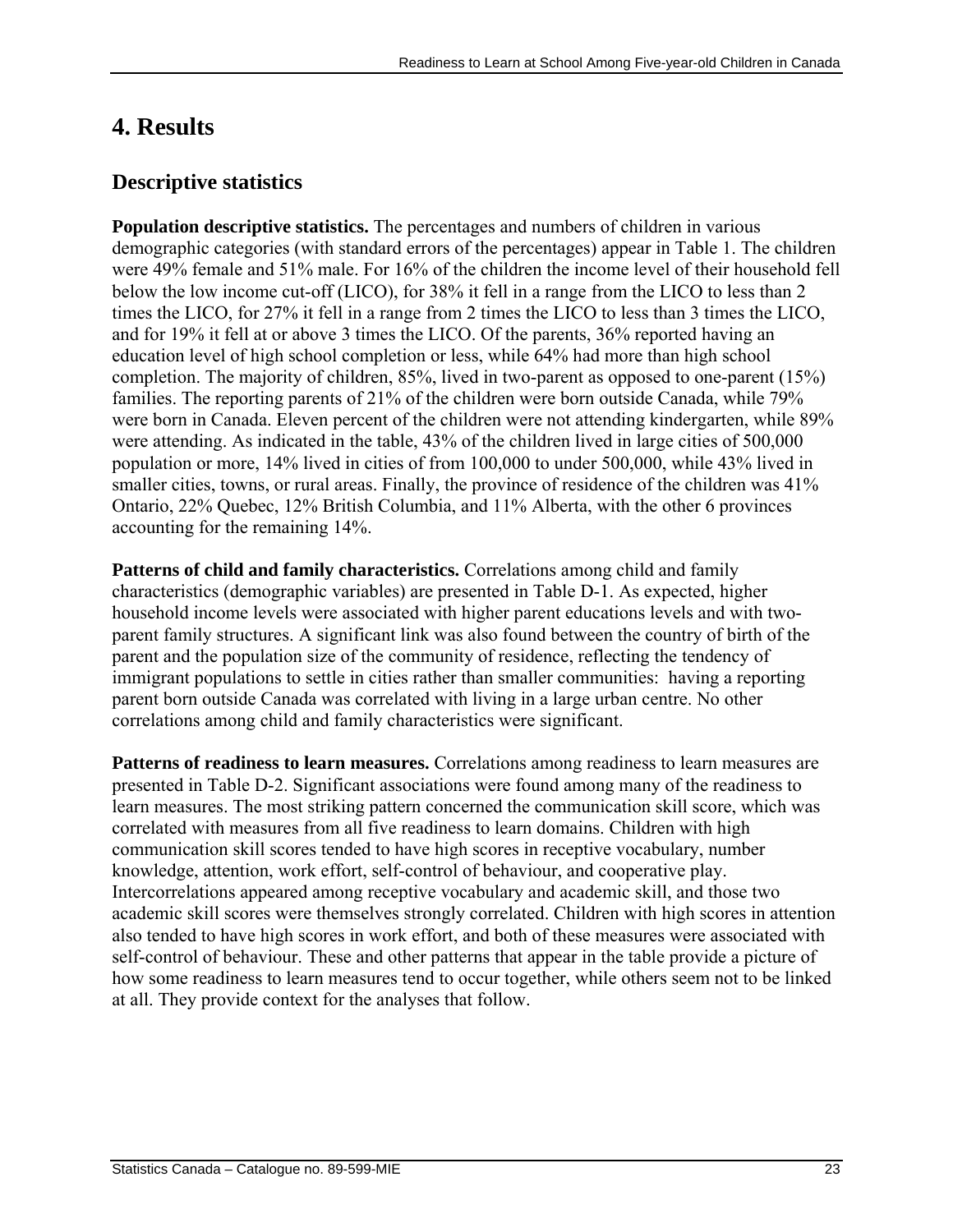### **Table 1**

**Percent, standard error (SE) and number of children in the population by child and family characteristics** 

|                                          |                |           | <b>Population</b> |  |
|------------------------------------------|----------------|-----------|-------------------|--|
|                                          | <b>Percent</b> | <b>SE</b> | number            |  |
| Sex of child                             |                |           |                   |  |
| Female                                   | 48.8           | 0.00      | 176,500           |  |
| Male                                     | 51.2           | 0.00      | 184,900           |  |
| Household income level                   |                |           |                   |  |
| <b>Below LICO</b>                        | 16.2           | 0.82      | 58,700            |  |
| LICO to less than 2 times LICO           | 37.9           | 1.02      | 137,100           |  |
| Two times LICO to less than 3 times LICO | 26.7           | 0.98      | 96,400            |  |
| Three times LICO or above                | 19.2           | 0.77      | 69,300            |  |
| Parent education level                   |                |           |                   |  |
| High school or less                      | 35.6           | 1.05      | 125,700           |  |
| More than high school                    | 64.4           | 1.05      | 227,800           |  |
| <b>Missing</b>                           | .              |           | 7,900             |  |
| Family structure                         |                |           |                   |  |
| One-parent family                        | 15.3           | 0.82      | 55,300            |  |
| Two-parent family                        | 84.7           | 0.82      | 306,100           |  |
| Country of birth of parent               |                |           |                   |  |
| Not Canada                               | 21.4           | 0.89      | 75,000            |  |
| Canada                                   | 78.6           | 0.89      | 276,000           |  |
| Missing                                  | $\cdots$       | $\cdots$  | 10,400            |  |
| All children                             | 100.0          | 0.00      | 361,400           |  |

… not applicable

### **Notes**

Population number has been rounded to the nearest 100.

Total sample number  $= 3,923$ .

LICO refers to the low income cut-off.

**Source:** Statistics Canada: National Longitudinal Survey of Children and Youth, 2002/2003.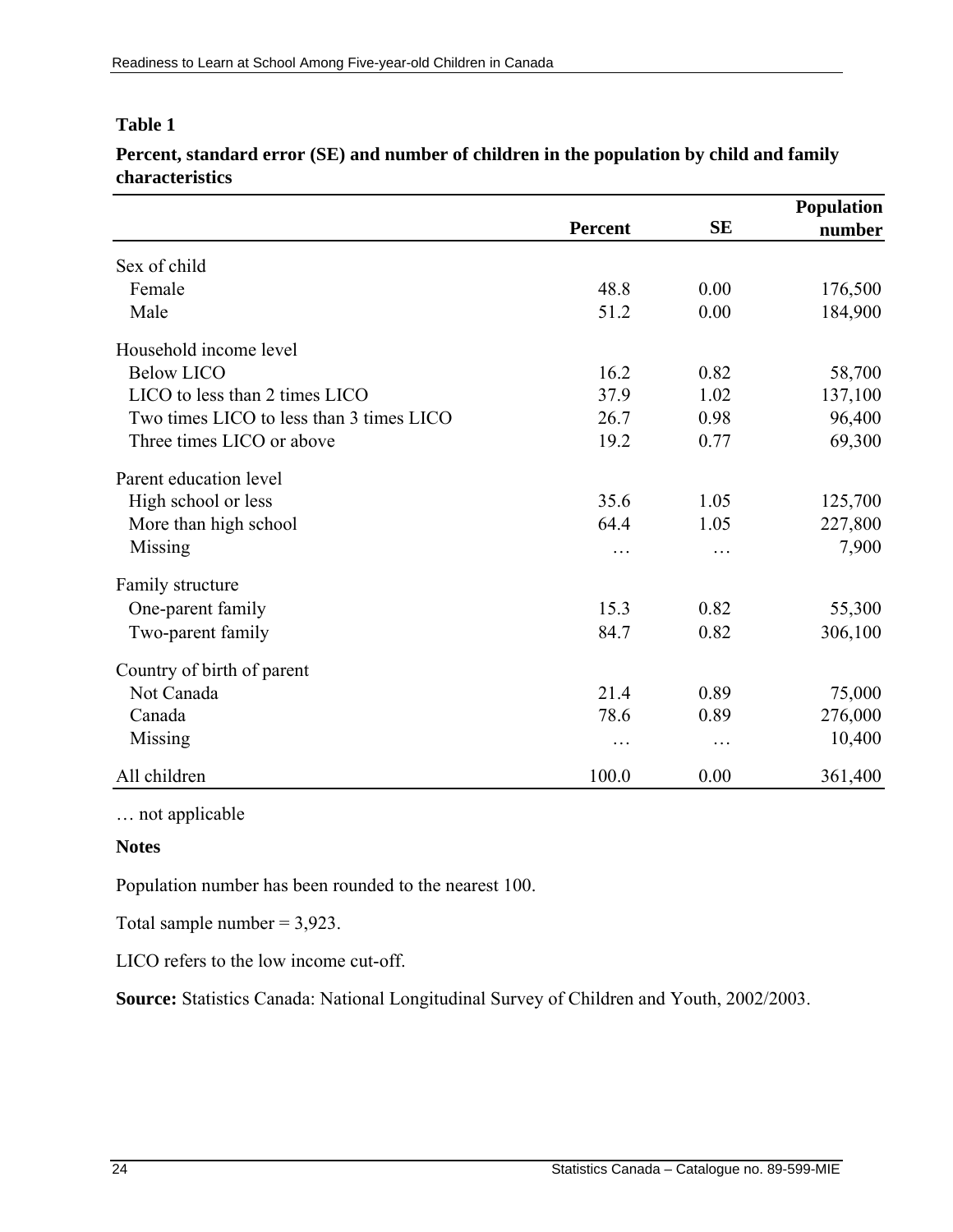## **Table 1 continued**

|                             |                   |           | <b>Population</b> |
|-----------------------------|-------------------|-----------|-------------------|
|                             | <b>Percent</b>    | <b>SE</b> | number            |
| Kindergarten attendance     |                   |           |                   |
| Not attending               | 11.0              | 0.72      | 39,500            |
| Attending                   | 89.0              | 0.72      | 318,600           |
| Missing                     | .                 |           | 3,300             |
| Community size - population |                   |           |                   |
| Rural                       | 9.7               | 0.87      | 35,200            |
| <b>Under 30,000</b>         | 23.3              | 1.65      | 84,100            |
| 30,000 to under 100,000     | 10.1 <sup>E</sup> | 1.71      | 36,400            |
| 100,000 to under 500,000    | 13.5              | 1.14      | 48,800            |
| 500,000 and over            | 43.4              | 0.95      | 156,900           |
| Province of residence       |                   |           |                   |
| Newfoundland and Labrador   | 1.4               | 0.00      | 5,200             |
| Prince Edward Island        | 0.4               | 0.00      | 1,600             |
| Nova Scotia                 | 2.7               | 0.00      | 9,800             |
| New Brunswick               | 2.2               | 0.00      | 7,900             |
| Quebec                      | 22.1              | 0.00      | 80,000            |
| Ontario                     | 41.3              | 0.00      | 149,300           |
| Manitoba                    | 3.8               | 0.00      | 13,600            |
| Saskatchewan                | 3.2               | 0.00      | 11,700            |
| Alberta                     | 10.6              | 0.00      | 38,300            |
| <b>British Columbia</b>     | 12.2              | 0.00      | 44,000            |
| All children                | 100.0             | 0.00      | 361,400           |

**Percent, standard error (SE) and number of children in the population by child and family characteristics** 

… not applicable

 $E$  use with caution

#### **Notes**

Population number has been rounded to the nearest 100.

Total sample  $n = 3,923$ .

**Source:** Statistics Canada: National Longitudinal Survey of Children and Youth, 2002/2003.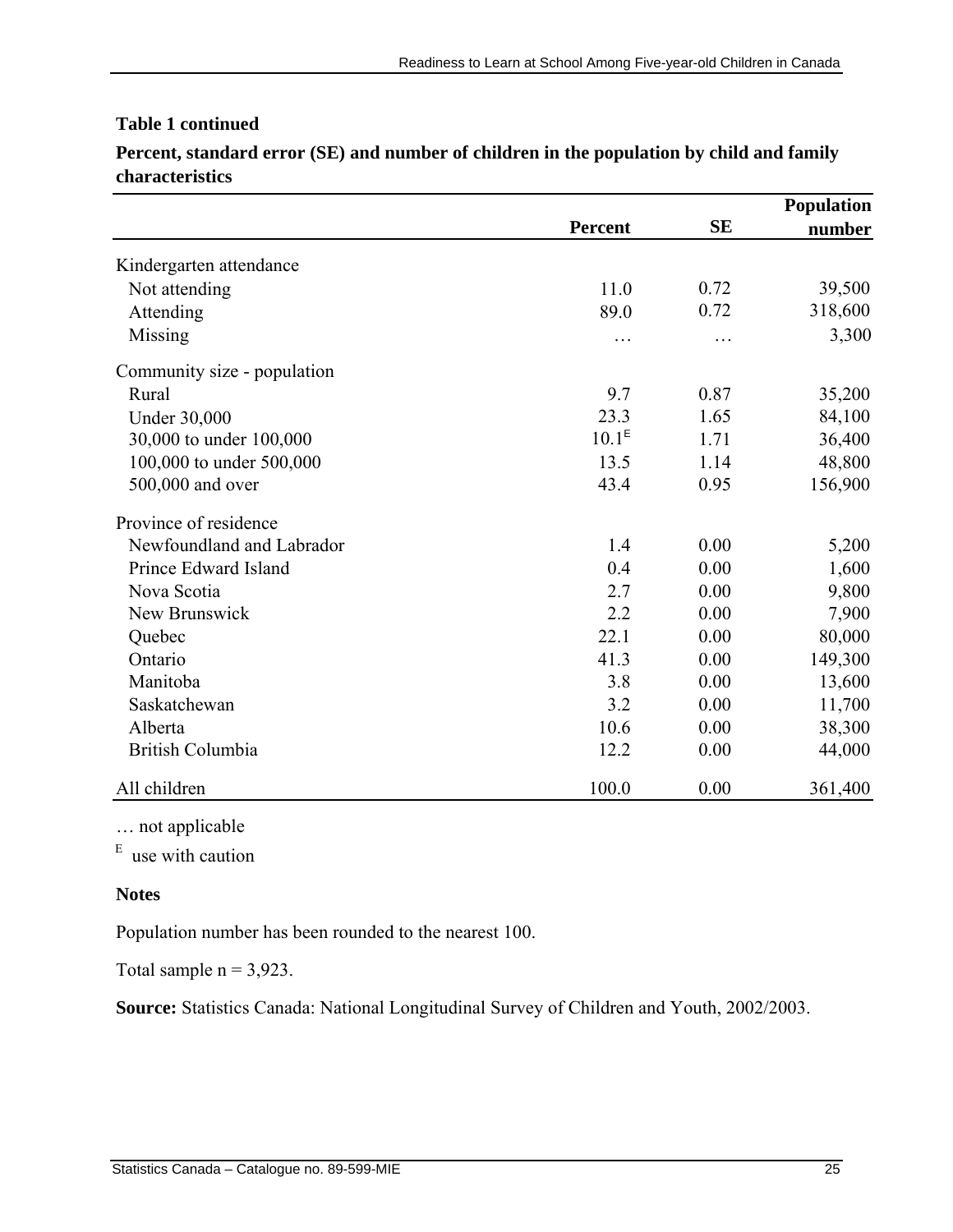<span id="page-25-0"></span>**Patterns of home environment variables.** Correlations among home environment variables are presented in Table D-3. Only three of these were significant. Positive parent-child interaction was associated with daily number use, while being read to daily was also linked with daily number use. Looking back two years, participation in organized sports at age 5 was found to be associated with the number of early childhood activities that the child participated in at age 3.

## **Readiness to learn at school and child and family characteristics**

The first step in the analysis was to establish whether children in various demographic groups differed on any of the readiness to learn measures. The mean scores or percentages and the standard errors of all readiness to learn measures by eight child and family characteristics are presented in Table D-4 to D-14. An overview of the findings is presented below.

Sex of the child. Several significant differences in readiness to learn at age 5 were found between girls and boys. Girls scored higher in communication skill (Figure 8), copying and symbol use (Figure 2), attention (Figure 9), and self-control of behaviour (Figure 10), and they were rated higher in independence in dressing (Figure 11). Boys were rated higher in curiosity (Figure 12), while no differences appeared for receptive vocabulary, number knowledge, work effort, cooperative play, or independence in cleanliness between girls and boys.





**Note:** Score of 6 corresponds to the lower 5th percentile of the communication skill score distribution. **Source:** Statistics Canada: National Longitudinal Survey of Children and Youth 2002/2003.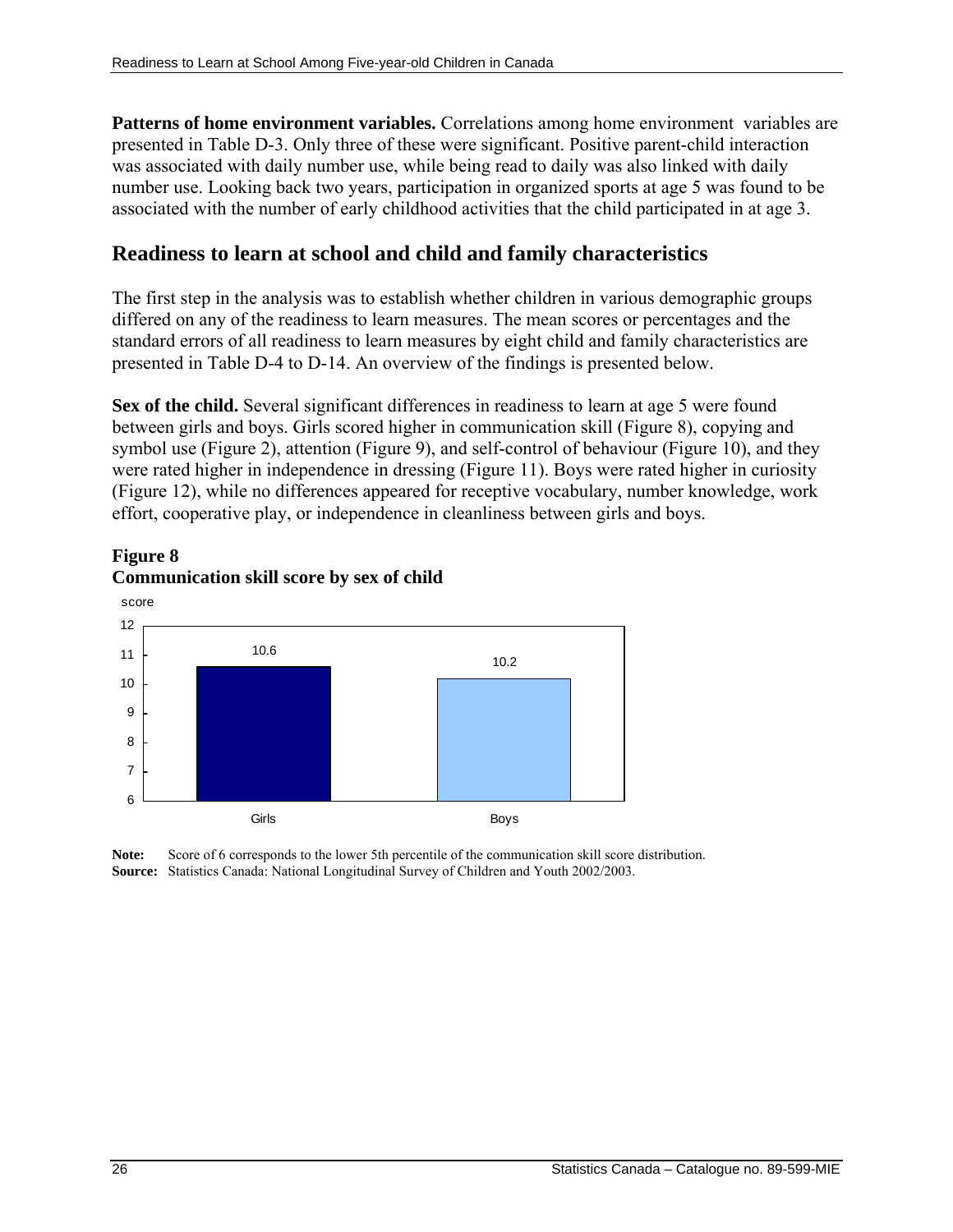## **Figure 9 Attention score by sex of child**



Note: Score of 5 corresponds to the lower 5th percentile of the attention score distribution. **Source:** Statistics Canada: National Longitudinal Survey of Children and Youth 2002/2003.

## **Figure 10 Self-control of behaviour score by sex of child**



**Note:** Score of 3 corresponds to the lower 5th percentile of the self-control of behaviour score distribution. **Source:** Statistics Canada: National Longitudinal Survey of Children and Youth 2002/2003.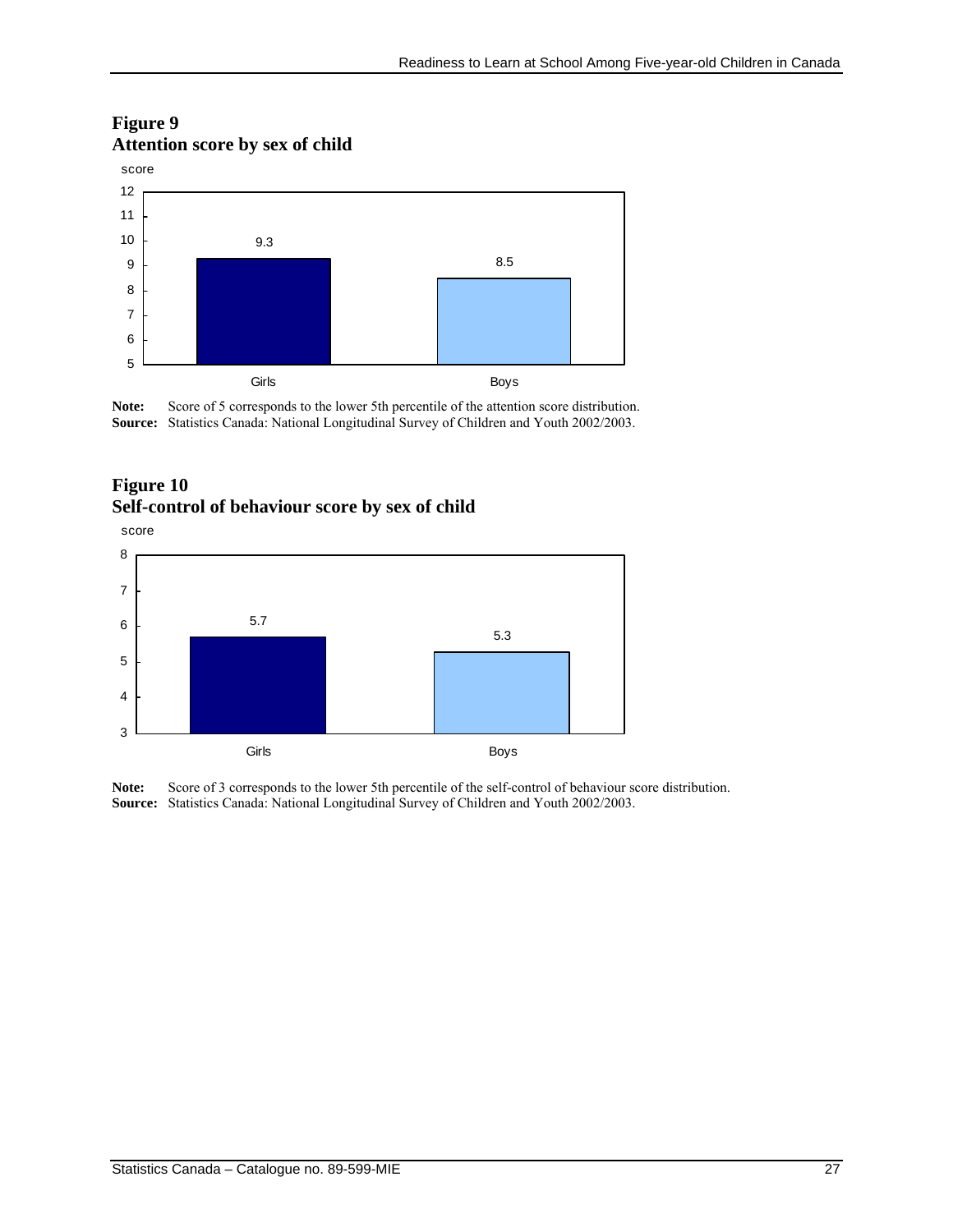

## **Figure 11 Often displays independence in dressing by sex of child**

**Source:** Statistics Canada: National Longitudinal Survey of Children and Youth 2002/2003.

## **Figure 12 Often displays curiosity by sex of child**



**Source:** Statistics Canada: National Longitudinal Survey of Children and Youth 2002/2003.

**Household income level.** Household income was a significant predictor of six of the eleven readiness to learn measures, with children from lower income households scoring lower than those from higher income level households in every case. Significant differences were found between income levels in receptive vocabulary (Figure 13), communication skill (Figure 14), number knowledge (Figure 15), copying and symbol use (Figure 16), attention (Table D-8), and cooperative play (Table D-12). No differences appeared for work effort, curiosity, self-control of behaviour, independence in dressing, or independence in cleanliness.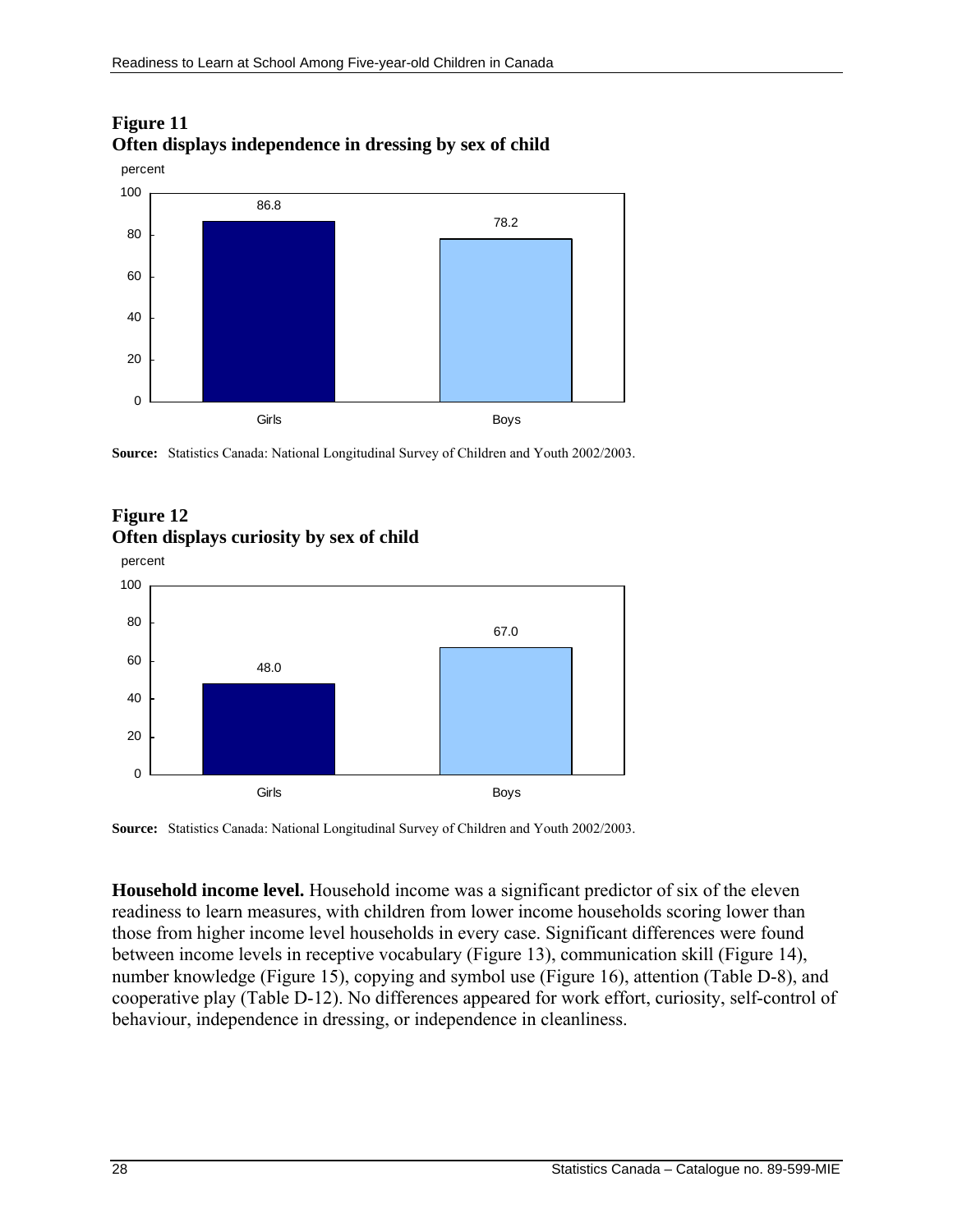

## **Figure 13 Receptive vocabulary score by household income level**

**Notes:** Score of 75 corresponds to the lower 5th percentile of the receptive vocabulary score distribution. LICO refers to the low income cut-off.

**Source:** Statistics Canada: National Longitudinal Survey of Children and Youth 2002/2003.





**Notes:** Score of 6 corresponds to the lower 5th percentile of the communication skill score distribution. LICO refers to the low income cut-off.

**Source:** Statistics Canada: National Longitudinal Survey of Children and Youth 2002/2003.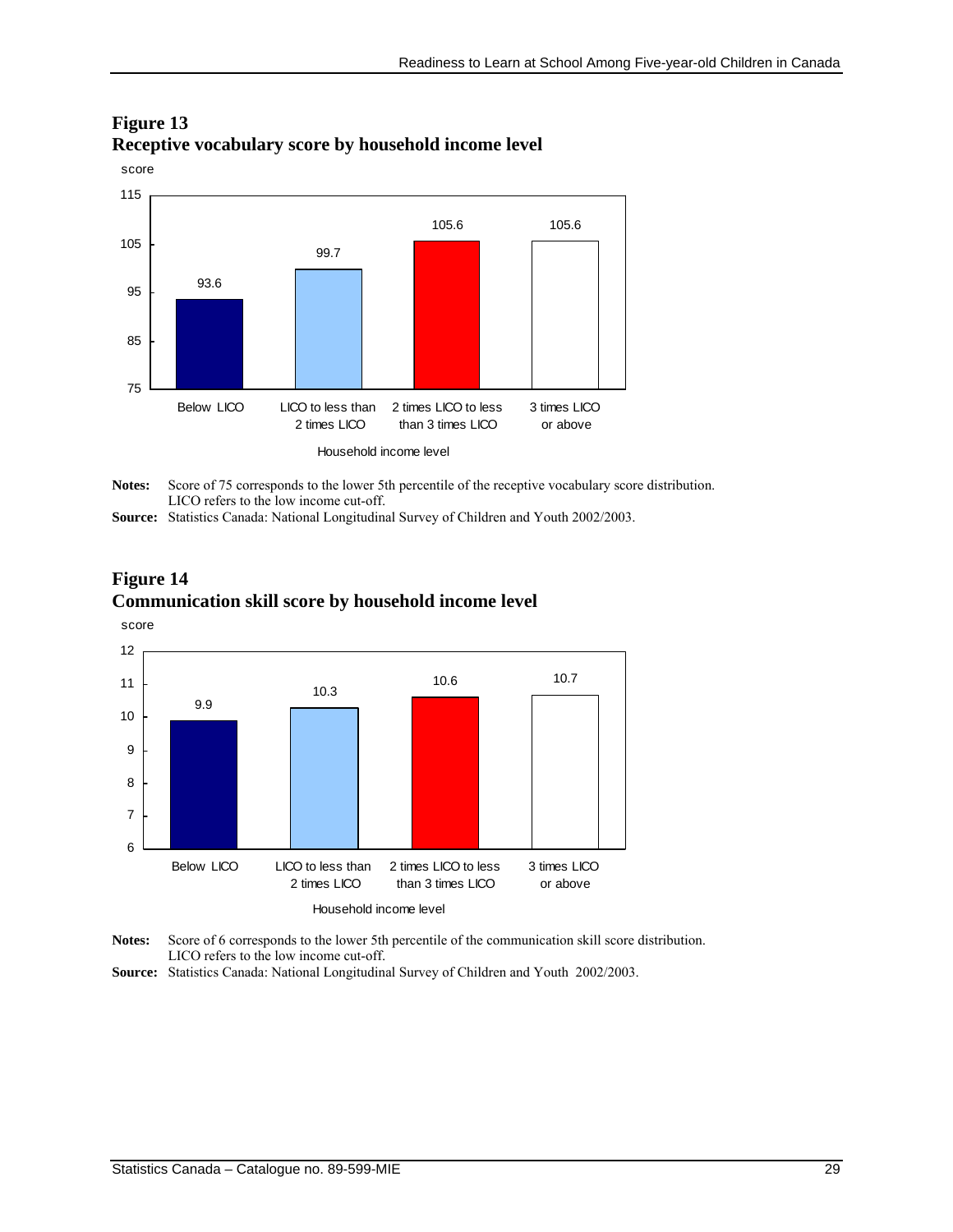

## **Figure 15 Number knowledge score by household income level**

Notes: Score of 75 corresponds to the lower 5th percentile of the number knowledge score distribution. LICO refers to the low income cut-off.

**Source:** Statistics Canada: National Longitudinal Survey of Children and Youth 2002/2003.





**Notes:** Score of 75 corresponds to the lower 5th percentile of the copying and symbol use score distribution. LICO refers to the low income cut-off.

**Source:** Statistics Canada: National Longitudinal Survey of Children and Youth 2002/2003.

**Parent education level and family structure.** Two child and family characteristics are linked strongly to household income. These are parent education level and family structure (Table D-1). As shown in the tables (Table D-4 to D-14), these two demographic variables presented some of the same patterns of association with readiness to learn measures as household income level, but these were only significant in two of the domains of readiness to learn; specifically, language and communication skill, and academic skill. Lower parent education level was associated with lower receptive vocabulary (Table D-4), communication skill (Table D-5), number knowledge

**Figure 16**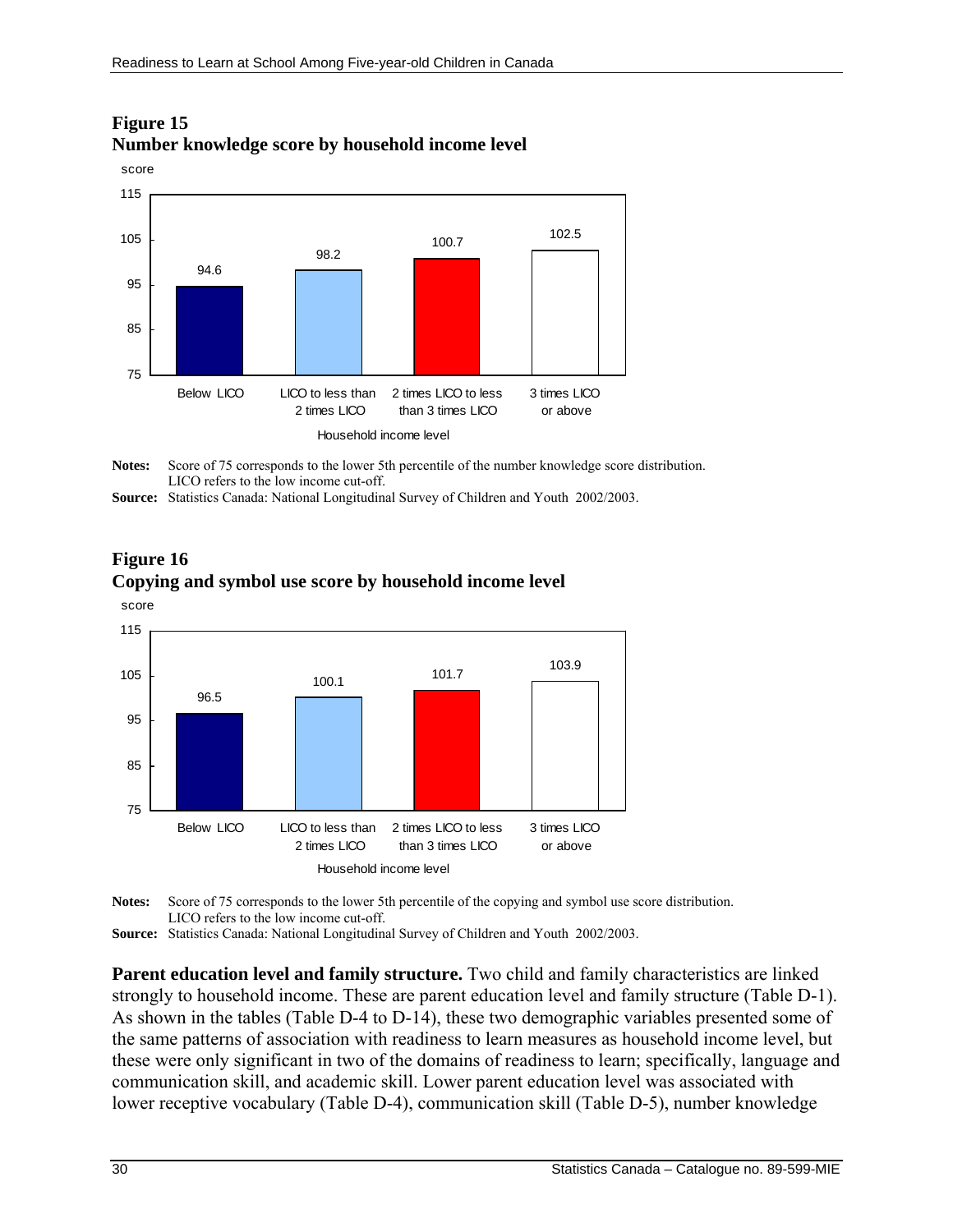(Table D-6), and copying and symbol use scores (Table D-7). One-parent family status was linked with lower receptive vocabulary (Table D-4), number knowledge (Table D-6), and copying and symbol use scores (Table D-7). No links were found between either parent education level or family structure and the other domains of readiness to learn.

**Country of birth of parent.** Country of birth of the reporting parent presented three interesting patterns. Children with parents born outside Canada scored significantly lower in receptive vocabulary than those with parents born in Canada. As shown in Figure 17, however, those with parents born outside Canada whose main spoken language at home was either English or French did not differ from children with parents born in Canada in receptive vocabulary score, while those who spoke other languages at home scored well below the other groups. In contrast to receptive vocabulary, those with parents born outside Canada scored significantly higher than others in copying and symbol use (Table D-7). Finally, those with parents born outside Canada were rated as lower in independence in cleanliness than others (Table D-14).

**Kindergarten attendance.** Most 5-year-old children in Canada, 89% of them, were attending kindergarten in 2002/03 (Table 1). It should be noted that kindergarten attendance differed in important ways among provinces, because of varying provincial policies regarding kindergarten. Only one important difference in readiness to learn appeared between those who did and did not attend, and that was in copying and symbol use score (Figure 18). Those not in kindergarten scored lower than those who were attending kindergarten, a finding that is consistent with the nature of the test, which measures skills that are taught in school (De Lemos 2002). No other differences appeared between these groups for any of the domains of readiness to learn.





**Note:** Score of 75 corresponds to the lower 5th percentile of the distribution of scores for receptive vocabulary. **Source:** Statistics Canada: National Longitudinal Survey of Children and Youth 2002/2003.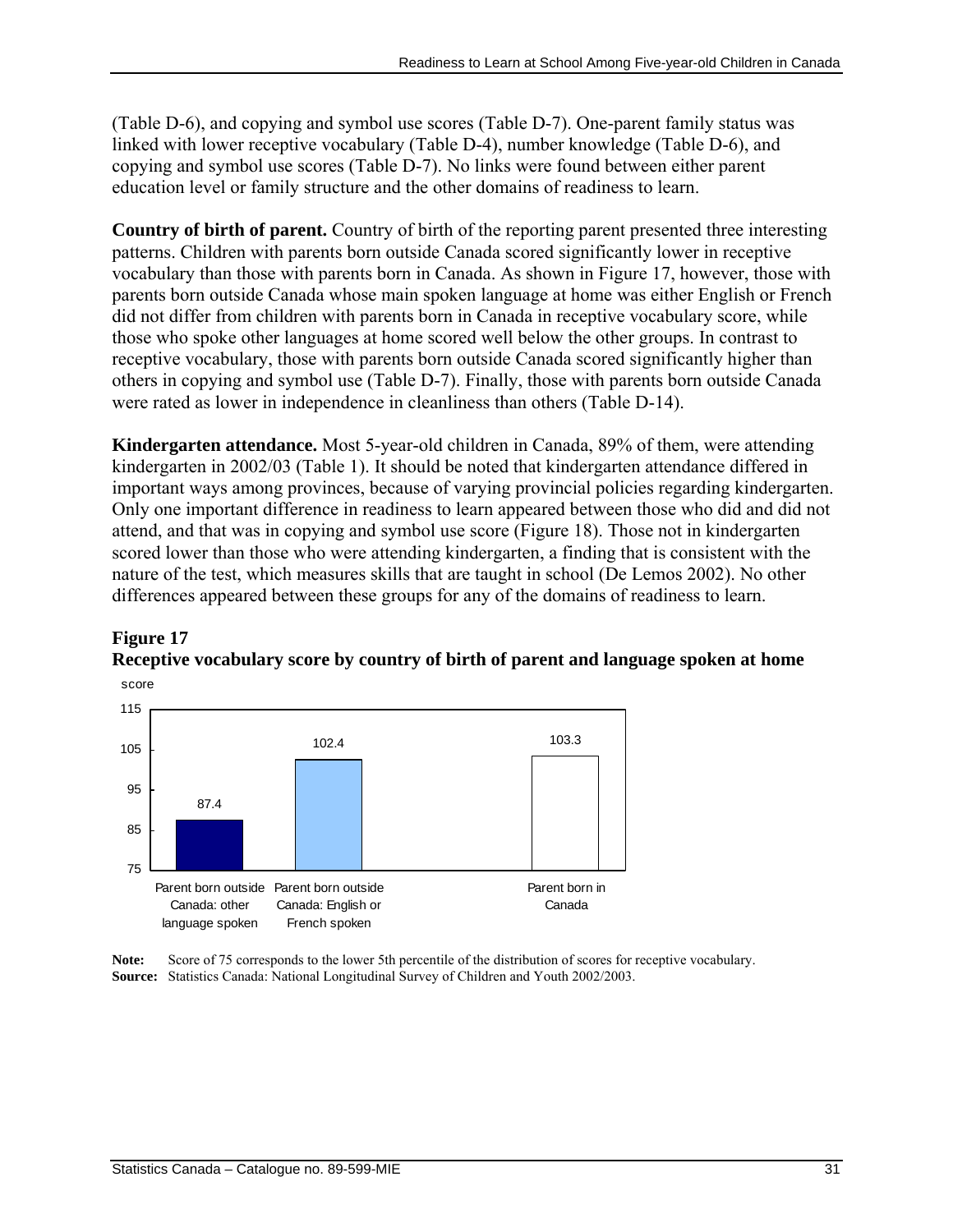

## <span id="page-31-0"></span>**Figure 18 Copying and symbol use score by kindergarten attendance of child**



**Community size.** Few differences in readiness to learn appeared among children living in communities of different sizes in Canada. For receptive vocabulary, children living in cities with populations from 100,000 to under 500,000 had significantly higher scores than those in both smaller (30,000 to under 100,000) and larger (500,000 and over) cities (Table D-4). In contrast, for copying and symbol use, children living in the largest cities scored significantly higher than those in rural areas, in small towns (under 30,000), and in smaller cities (30,000 to under 100,000) as shown in Table D-7. Finally, those living in rural areas were rated higher in independence in cleanliness than those in the largest cities (500,000 and over), as shown in Table D-14.

**Province of residence.** Provincial differences were found in receptive vocabulary, number knowledge, and copying and symbol use scores. These are shown in Tables D-4 to D-14. It should be noted that differences among provinces in copying and symbol use may be accounted for in part by differences among them in kindergarten attendance.

## **Readiness to learn at school and home environment**

Earlier studies in the research literature have found important links between some home environment variables and readiness to learn measures, as discussed in an earlier section. The next step in the present analysis was to determine whether there were important readiness to learn differences linked to home environment variables among Canadian 5-year-olds. This was done by comparing the means of the continuous readiness to learn measures for the seven home environment variables, and cross-tabulating the categorical readiness to learn measures with the home environment variables. The mean scores (or percentages) and standard errors of all readiness to learn measures for the seven home environment variables are presented in Table D-15 to D-25. An overview of findings is presented below.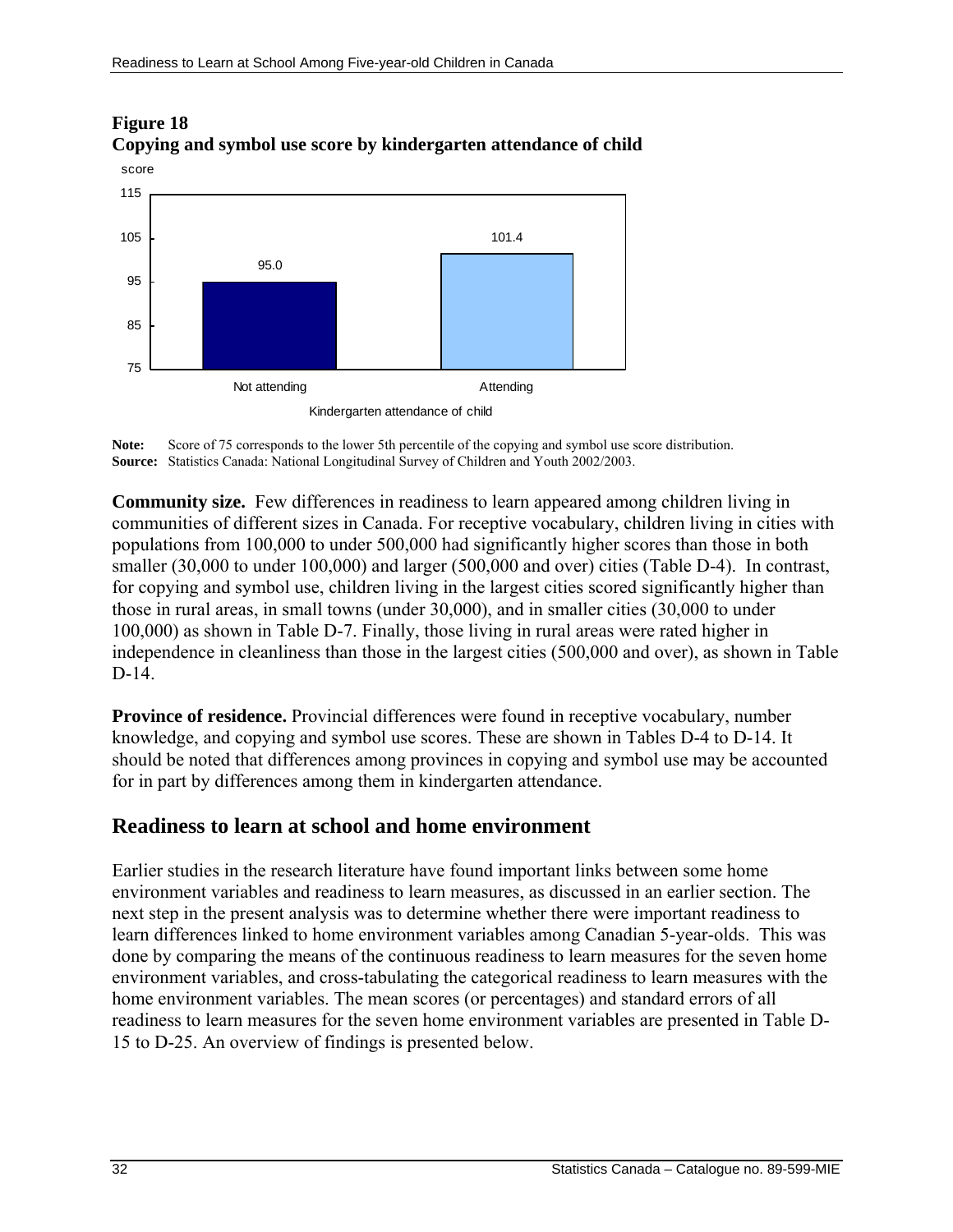<span id="page-32-0"></span>**Receptive vocabulary.** Receptive vocabulary score was linked to four of the seven home environment variables (Table D-15). Higher mean receptive vocabulary scores were found for children who had high levels of positive interaction with the parent, who were read to daily, who participated in organized sports at least weekly, and who participated in lessons in physical activities at least weekly.

**Communication skill.** Communication skill score was significantly higher for children who had high positive interaction with the parent, for those who participated in organized sports, and for those who participated in lessons in physical activities than for other children (Table D-16).

**Number knowledge.** Number knowledge score was linked to frequency of reading to the child, participation in organized sports, participation in lessons in physical activities, and participation in lessons in the arts: children with higher levels of participation in these activities had higher scores in number knowledge than did other children (Table D-17).

**Copying and symbol use.** Copying and symbol use score was linked with participation in organized sports, lessons in physical activities, and lessons in the arts. For all variables, those children who participated at least weekly tended to have higher scores in copying and symbol use than other children (Table D-18).

**Self-regulation of learning** (Table D-19 to D-21). Of the three self-regulation of learning measures, only curiosity was associated with any of the home environment variables. Children who had high levels of positive interaction with the parent and those who were encouraged to use numbers daily were rated higher in curiosity than others (Table D-21). In contrast, those who participated at least weekly in lessons in physical activities were lower in curiosity than others, possibly because of the links described earlier between sex of the child and curiosity on the one hand (high for boys) and lessons in physical activities on the other (high for girls). Neither attention score (Table D-19) nor work effort score (Table D-20) was linked to any of the home environment variables.

**Self-control of behaviour.** No differences were found for any of the home environment variables in self-control of behaviour (Table D-22).

**Social competence and independence** (Table D-23 to D-25). Children with high levels of positive interaction with the parent, and those who participated at least weekly in unorganized sports were rated higher in cooperative play than other children (Table D-23). Independence in dressing was not associated with any of the home environment variables (Table D-24), while independence in cleanliness was linked to frequency of number use with the child and participation in unorganized sports (Table D-25).

## **Home environment and child and family characteristics**

The next step in the analysis was to determine whether there were important differences between demographic groups in home environment variables that are linked to readiness to learn, as discussed above. These home environment variables were cross-tabulated with the eight child and family characteristics under study to answer this question. The percentages and standard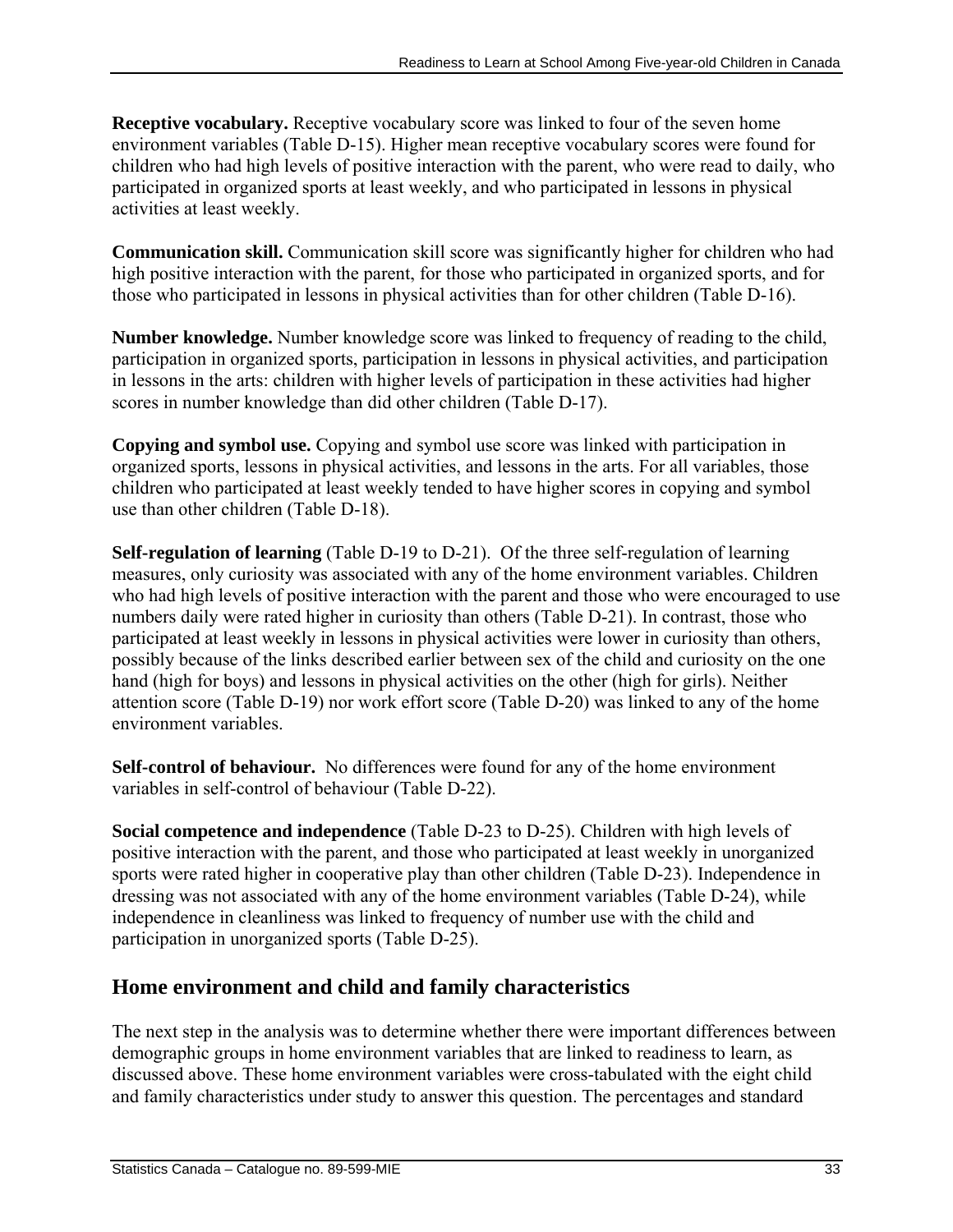errors of all home environment variables by eight child and family characteristics are presented in Table D-26 to D-32. An overview of the findings is presented below.

**Sex of the child.** For two of the seven home environment variables at age 5, significant differences were found between girls and boys (Figure 19). A lower percentage of girls than boys were involved in organized sports on a weekly basis (Table D-29), while a higher percentage of girls than boys participated in lessons in physical activities such as dance lessons, martial arts, and similar pursuits (Table D-31). No differences appeared between girls and boys in positive parent-child interaction (Table D-26), daily reading (Table D-27), daily number use (Table D-28), participation in unorganized sports (Table D-30), or participation in lessons in the arts (Table D-32).

**Household income level.** Household income level was a significant predictor of all seven home environment variables. In almost all cases, lower household income was associated with lower levels of parental involvement and lower participation in activities by the child. One of the strongest findings here was the link between household income and daily reading to the child (Figure 20): daily reading increased with increasing income levels. For both participation in organized sports and participation in lessons in physical activities, a similar pattern appeared (Figure 21), with significant differences found between all levels of income. Income differences also appeared for participation in unorganized sports (Figure 22). Participation in lessons in the arts was low for children at all income levels, with some income level differences appearing (Table D-32).

## **Figure 19**

## **Percent of girls and boys who participated in organized sports or lessons in physical activities at least weekly**



**Source:** Statistics Canada: National Longitudinal Survey of Children and Youth 2002/2003.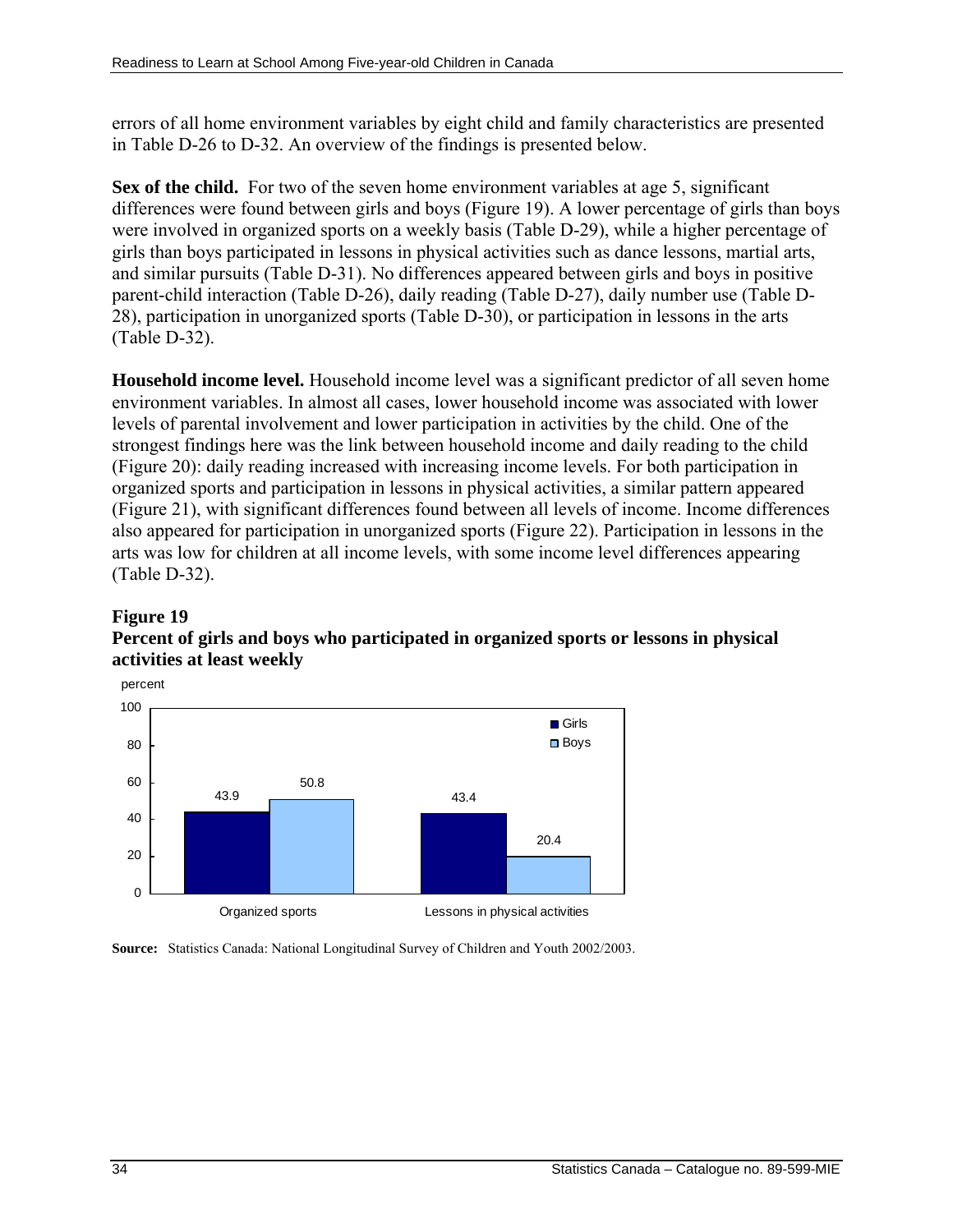

## **Figure 20 Percent of children at four income levels who were read to daily at age 5**

**Note:** LICO refers to the low income cut-off.

**Source:** Statistics Canada: National Longitudinal Survey of Children and Youth 2002/2003.

#### **Figure 21**

### **Percent of children at four income levels who participated in organized sports or lessons in physical activities at least weekly**



**Note:** LICO refers to the low income cut-off.

**Source:** Statistics Canada: National Longitudinal Survey of Children and Youth 2002/2003.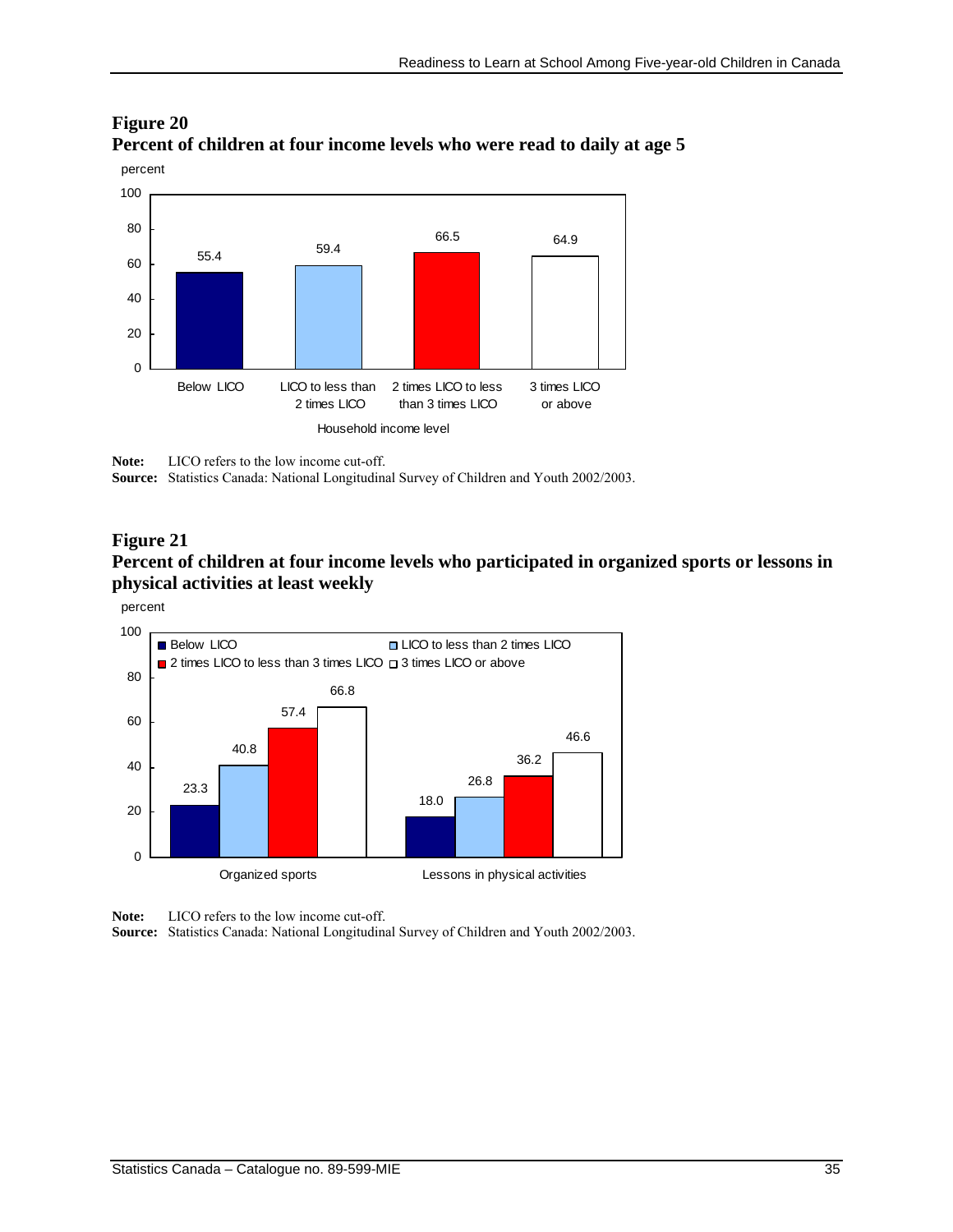## **Figure 22 Percent of children at four income levels who participated in unorganized sports at least weekly**



**Note:** LICO refers to the low income cut-off.

**Source:** Statistics Canada: National Longitudinal Survey of Children and Youth 2002/2003.

**Parent education level and family structure.** As shown in the tables (Table D-26 to D-32), parent education level and family structure presented many, though not all, of the same patterns as household income level. Lower parent education level and one-parent family structure tended to be associated with lower levels of parental involvement and lower participation in activities by the child.

**Country of birth of parent.** Country of birth of the reporting parent was linked to several home environment variables (Table D-26 to D-32). Children with parents born outside Canada had lower scores for positive parent-child interaction. A lower proportion of these children were involved in child activities weekly, including participation in organized sports, in unorganized sports, and in lessons in physical activities.

**Kindergarten attendance.** Differences appeared in almost all of the home environment variables between children who were not attending kindergarten and those who were (Figure 23). No differences appeared in positive interaction with the parent or in participation in unorganized sports. However, significantly lower percentages of children who did not attend kindergarten were read to daily and encouraged to use numbers daily than those who attended. Also, significantly lower percentages of children who were not attending kindergarten participated in organized sports, lessons in physical activities, and lessons in the arts. Most children who did not attend kindergarten resided in provinces where kindergarten was not provided, or where they did not meet the age cut-off for attendance, and therefore kindergarten attendance was not a choice for their parents. Although causality cannot be established here, this pattern suggests that attendance at school may lead parents to read and use numbers more with their children, and provide opportunities for other organized instruction and activities.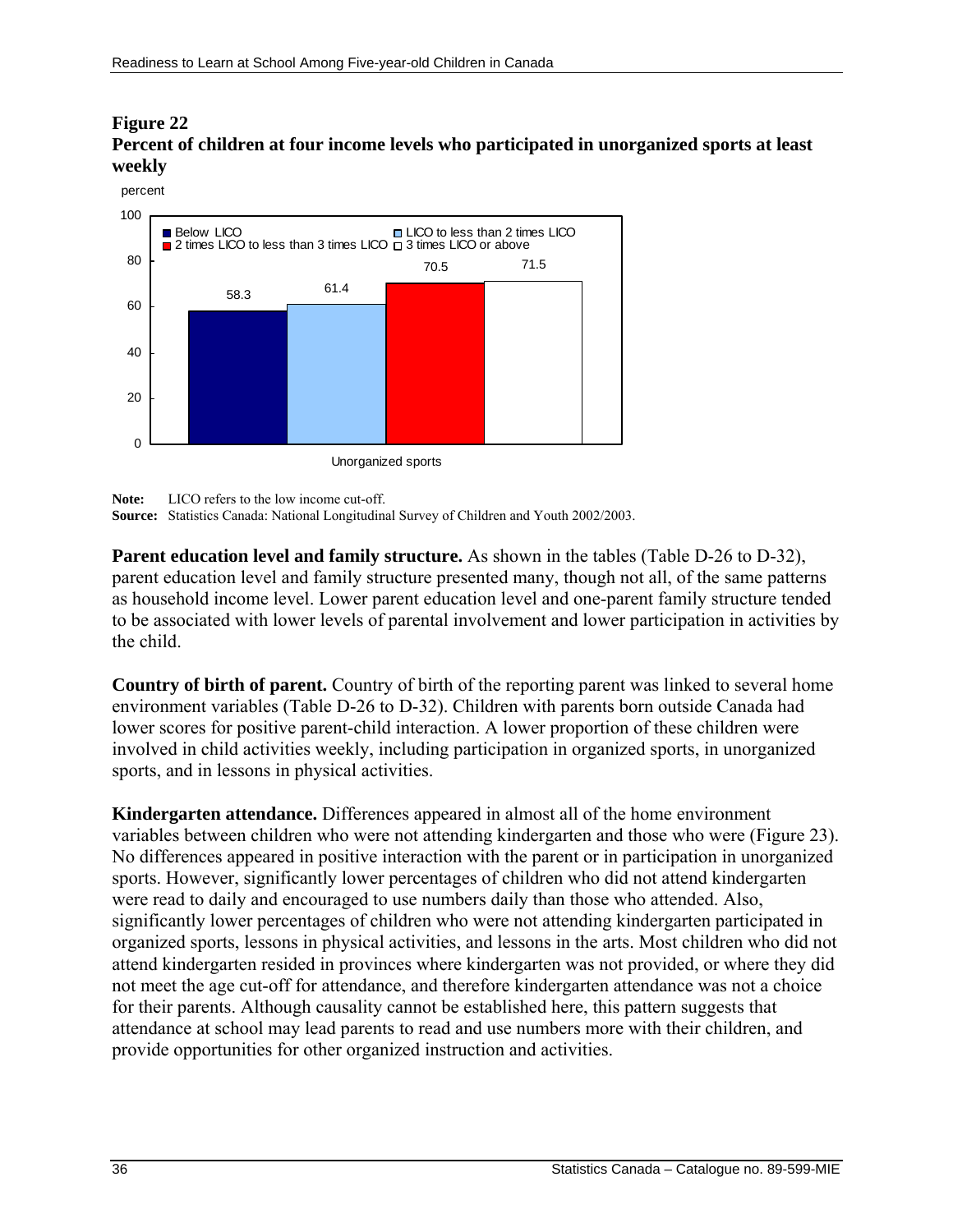

## **Figure 23 Percent of children involved in family and child activities by kindergarten attendance**

**Source:** Statistics Canada: National Longitudinal Survey of Children and Youth 2002/2003.

**Community size.** Home environment variables varied between levels of community size in ways that were consistent with resources that might be available in those communities (Table D-26 to D-32). Notably, participation in organized sports and in lessons in both physical activities and the arts was lower in rural areas than in larger communities.

**Province of residence.** Provincial differences were found in several of the home environment variables (Table D-26 to D-32). Differences among the provinces in the percentage of children who were read to daily were particularly striking (Table D-27). A significantly higher percentage of children in Newfoundland and Labrador were read to daily than in any other province, while a significantly lower percentage were read to daily in Quebec. Other provincial differences are shown in the tables, notably in positive parent-child interaction (Table D-26). It should be noted that home environment variables such as reading to the child are based on parent report. Results could reflect differences in parent reporting tendencies rather than differences in actual behaviour.

## **Readiness to learn at school and home environment: interactions with household income level**

Children in lower and higher income homes differed in several readiness to learn measures. Home environment variables that predicted readiness to learn also varied according to income. Child development researchers have suggested that differences in home environment variables between low and higher income children may in part account for various observed differences in outcomes between demographic groups. For example, maternal responsiveness, which has been linked to social skills, varies by socioeconomic status (e.g., Brooks-Gunn and Markman 2005; Connell and Prinz 2002; Hill 2001; Mashburn and Pianta 2006). Regular reading to the child, which varies by income level, is associated with vocabulary development and other cognitive outcomes (Sénéchal and LeFevre 2002; Whitehurst, Falco et al. 1998). In an effort to cast light on some of the environmental processes that may contribute to income differences in readiness to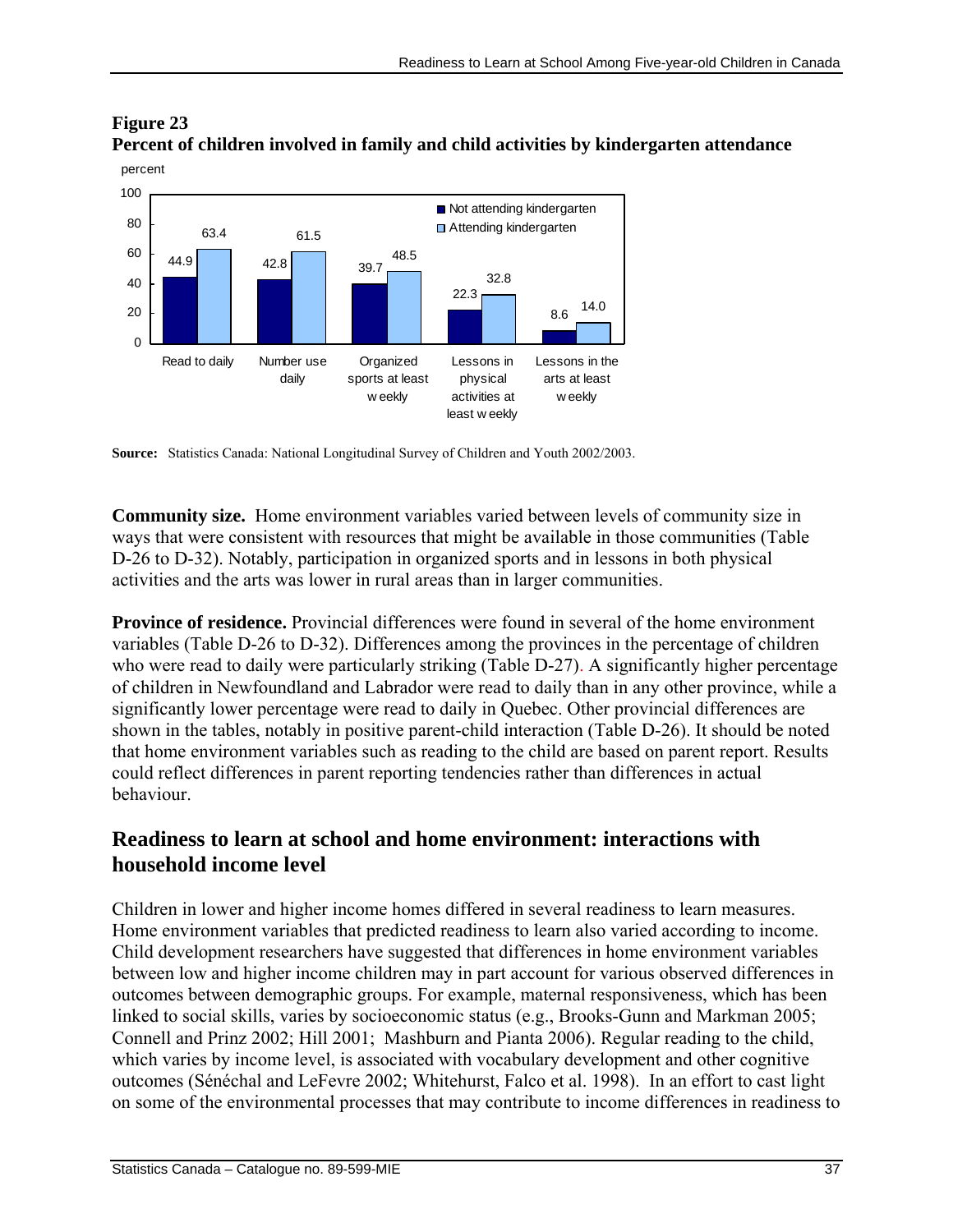learn among children, a series of more detailed analyses was undertaken. Analytical procedures are described in Appendix C. The question asked was, are differences in readiness to learn measures between children with different household income levels partly accounted for by differences in home environment variables for these groups? A summary of findings appears in Table 2, and they are discussed briefly below.

# **Table 2**

**Are differences in readiness to learn measures between children at different household income levels partly accounted for by differences in home environment variables between these groups?**

|                                   | <b>Readiness to learn measure</b> |                          |                            |                           |  |  |  |
|-----------------------------------|-----------------------------------|--------------------------|----------------------------|---------------------------|--|--|--|
|                                   | Receptive<br>vocabulary           | Communi-<br>cation skill | <b>Number</b><br>knowledge | Copying and<br>symbol use |  |  |  |
| Home environment variable         | score                             | score                    | score                      | score                     |  |  |  |
| Positive parent-child interaction | $\ddotsc$                         | Yes                      | $\cdot\cdot\cdot$          | $\cdot \cdot \cdot$       |  |  |  |
| Daily reading                     | Yes                               | $\cdots$                 | Yes                        | $\cdot\cdot\cdot$         |  |  |  |
| Participation in organized sports | Yes                               | Yes                      | No <sup>1</sup>            | Yes                       |  |  |  |
| Lessons in physical activities    | Yes                               | Yes                      | $\mathrm{No}^1$            | Yes                       |  |  |  |
| Lessons in the arts               | $\cdot \cdot \cdot$               | $\cdot\cdot\cdot$        | $\cdot\cdot\cdot$          | Yes                       |  |  |  |

... not applicable

1. Significant interaction between income and home environment variable explained in the text.

As with all correlational data, links found among demographic variables, home environment variables, and readiness to learn measures do not imply causality. While the home environment variable may have resulted in the readiness to learn measure, it is also possible that the readiness to learn measure affected the home environment variable. For example, being read to regularly may produce a higher vocabulary in a child, or if a child has a high receptive vocabulary level, that may encourage the parent to read to the child more. On the other hand, an underlying factor that was not considered in this analysis could explain both the home environment variable and the readiness to learn measure, and it may be linked to the demographic variable as well. However, some of the relationships found here among income levels, home environment variables, and readiness to learn measures are consistent with studies in the research literature reported earlier.

**Differences between children with different household income levels.** Receptive vocabulary score, communication skill score, number knowledge score, and copying and symbol use score were all predicted by various home environment variables and by household income level, which also predicted the home environment variables. To determine whether the home environment variables partly accounted for differences between income levels on these readiness to learn measures, regression analyses were performed following the procedures described in Appendix C. The results of the regression analyses appear in Table D-33 to D-42. The results suggested that differences in the readiness to learn measures between income levels could be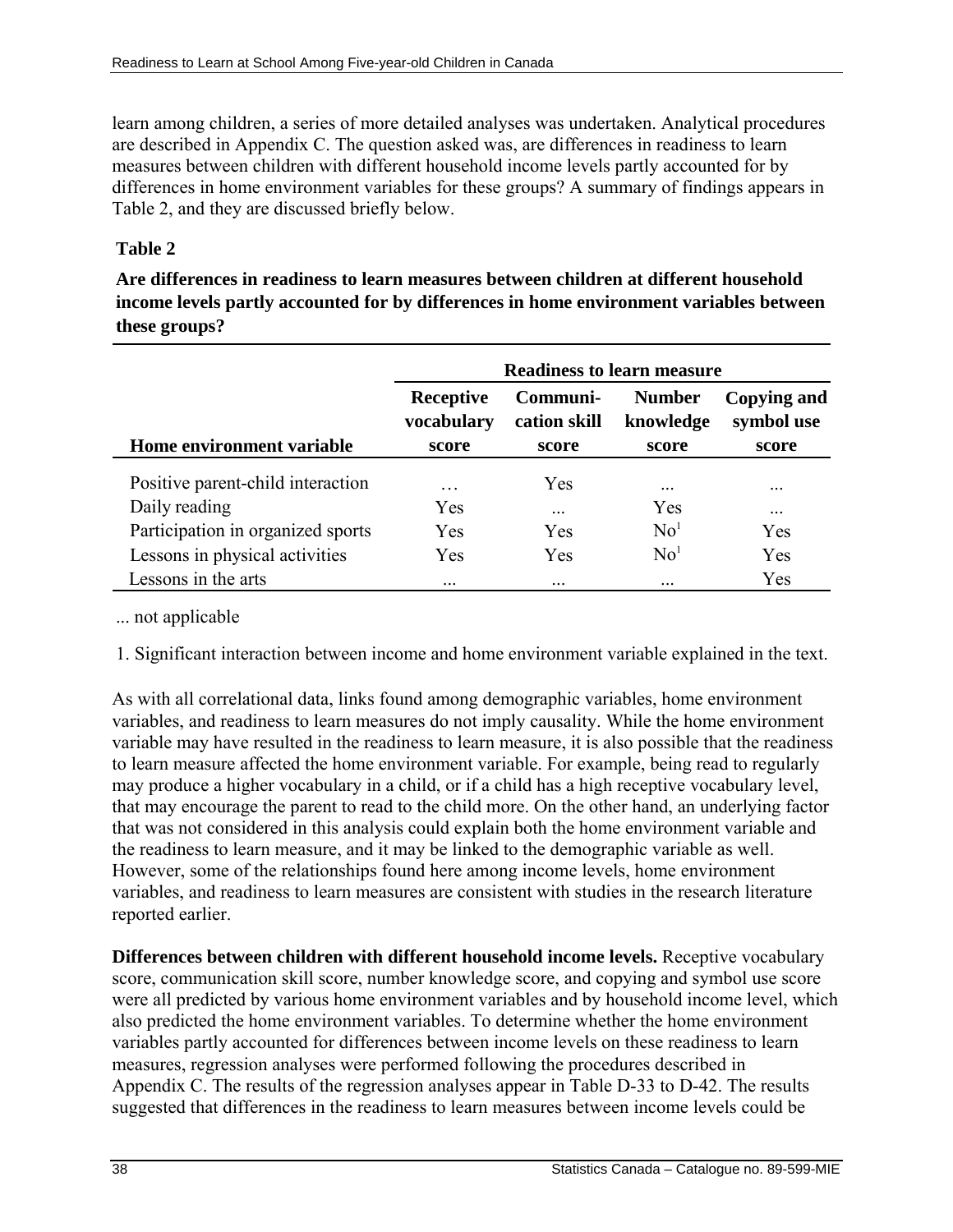partly accounted for by some, though not all, of the home environment variables. In particular, differences in receptive vocabulary score between lower and higher income children were partly accounted for by daily reading to the child, participation in organized sports, and participation in lessons in physical activities (Table D-33 to D-35). Differences in communication skill score between lower and higher income children were partly accounted for by positive parent-child interaction, participation in organized sports, and lessons in physical activities (Table D-36 to D-38). Also, income level differences in copying and symbol use score were partly accounted for by participation in organized sports, lessons in physical activities, and lessons in the arts. (Table D-39 to D-41). Differences in number knowledge score between lower and higher income children were partly accounted for by daily reading to the child (Table D-42).

These findings can all be interpreted in the same way: whether children were living in low income or higher income households, daily reading, high positive parent-child interaction, participation in organized sports, lessons in physical activities, and lessons in the arts were linked with higher scores on readiness to learn measures. However, the fact that the lower income children were less likely to experience the home environment factor may help to explain the difference in readiness to learn scores between the income levels.

Results for number knowledge score and participation in organized sports and physical activities were more complex, because a significant interaction term was found in the regression analyses between income level and both organized sports and lessons in physical activities. In order to study number knowledge score in more detail, mean comparisons were used. These analyses found significant differences between those who did and did not participate in organized sports for the lower three household income levels, but no such difference for the highest income level (Table D-43). Similarly, mean comparisons found significant differences between those who did and did not participate in lessons in physical activities for the lower two income levels, but not for the higher two levels (Table D-44). In other words, for lower income children participation in organized sports and physical activities was linked with higher number knowledge scores, but this was not the case for the higher income children, whose scores were high regardless of participation.

# **Readiness to learn at school and early childhood education activities**

A separate set of analyses was undertaken to look at possible links between early childhood education activities at age 3 and readiness to learn measures at age 5. This age 3 variable was strongly linked to household income (Table D-45). The higher the income level the higher the percentage of children who participated in one or more early childhood education activities. For this reason, the analysis of early childhood education activity was undertaken separately for the four household income levels. Because early childhood activity participation was not associated with the sex of the child (Table D-45), separate analyses were not undertaken for girls and boys. The means of all continuous readiness to learn measures at age 5 were compared for children who did and did not participate in early childhood education activities at age 3, and the categorical readiness to learn measures were cross-tabulated with participation, to determine whether there were important differences in readiness to learn.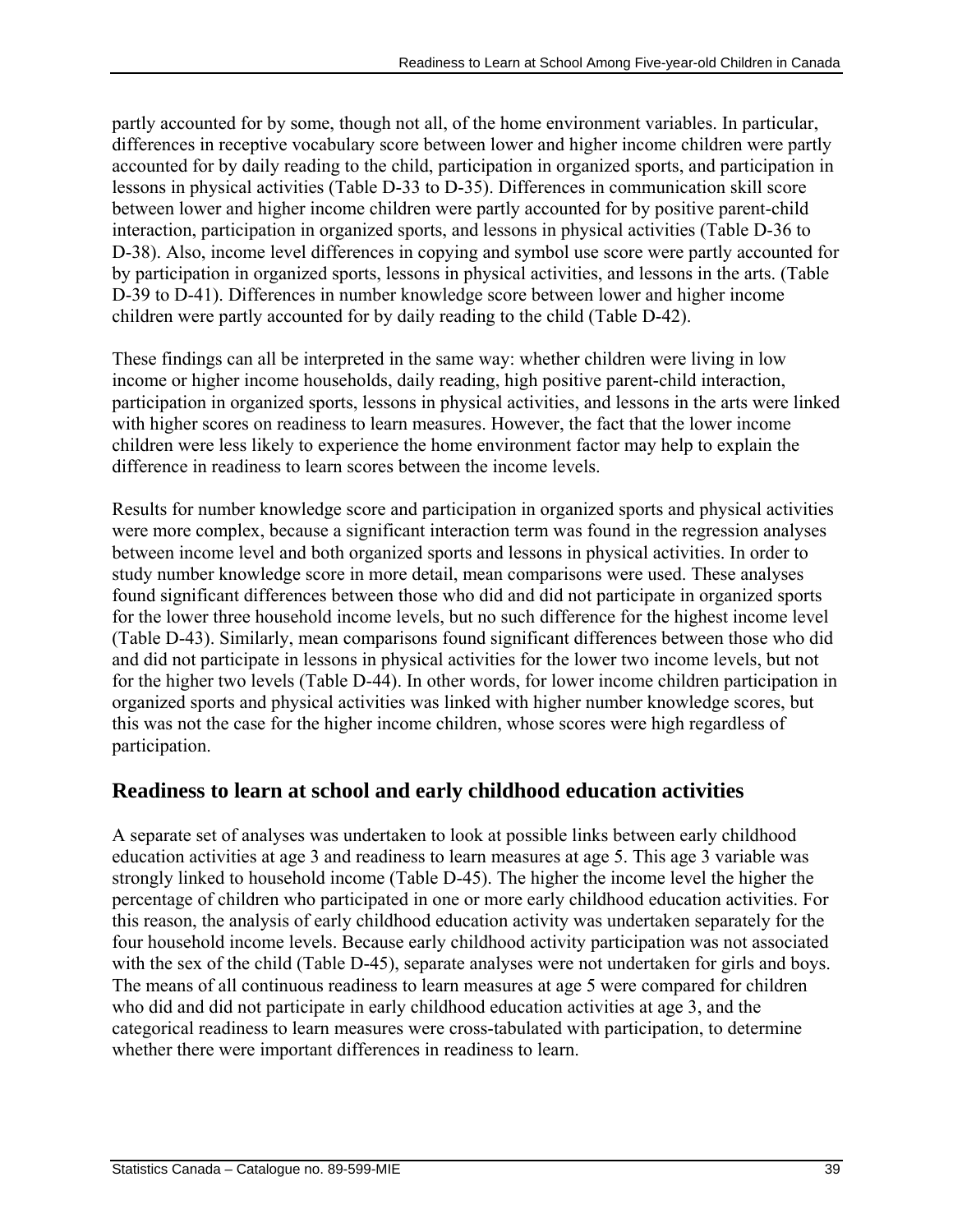The percentages and standard errors of all readiness to learn measures by number of early childhood education activities and household income level are presented in Table D-46 to D-56. An overview of the findings is presented below.

Participation in early childhood education activities at age 3 was linked to some of the language, academic skill, and social competence variables at age 5 for one or more of the four income levels. Children in the middle two household income levels who participated in early childhood education activities had higher receptive vocabulary scores than those who did not participate (Table D-46). No such difference appeared for the lowest and highest income levels. Communication skill score did not vary by participation (Table D-47), but number knowledge scores were higher for children in the highest household income level who did participate in early childhood education activities than for those who did not (Table D-48). No differences were found for children in the other household income levels. Copying and symbol use did not differ according to early childhood education participation at any income level (Table D-49), nor did any of the self-regulation of learning measures (attention score, work effort score, or curiosity, Table D-50 to D-52) or self-control of behaviour (Table D-53). Children in the second lowest household income level who participated in early childhood education activities were rated as higher in cooperative play than those who did not participate (Table D-54). No differences were found for children at other household income levels. No differences appeared between income levels for independence in dressing (Table D-55), or independence in cleanliness (Table D-56). In summary, it was found that within some income levels, participation in early childhood education activities at age 3 was associated with higher scores in some measures of readiness to learn two years later, at age 5.

# **Readiness to learn at school: looking back to age 3**

A series of analyses that looked back in time was conducted in order to determine whether the differences in readiness to learn that were found at age 5 between girls and boys, and between children with different household income levels, were already apparent two years earlier. Eight measures within four of the readiness to learn domains were available for the children when they were 3-year-olds. These included scores for communication skill (within the language and communication skill domain); attention, work effort, and curiosity (within the self-regulation of learning domain); self-control of behaviour (within the self-control of behaviour domain); and cooperative play, independence in dressing, and independence in cleanliness (within the social skill and competence domain). Readiness to learn measures at age 3 were compared between girls and boys and between household income levels. Linear regression analyses for continuous variables, or 3-way cross-tabulation analyses for categorical variables, were used to assess interactions between age 3 measures and demographic variables on the age 5 measures. In the absence of interactions, change between age 3 and age 5 was compared between girls and boys and between income levels, in order to discover whether differences between demographic groups increased, decreased or stayed the same over the preschool years.

The mean scores and percentages at age 3 and the change scores and percentages between age 3 and age 5 are presented in Table D-57 to D-68. An overview of the findings is presented below.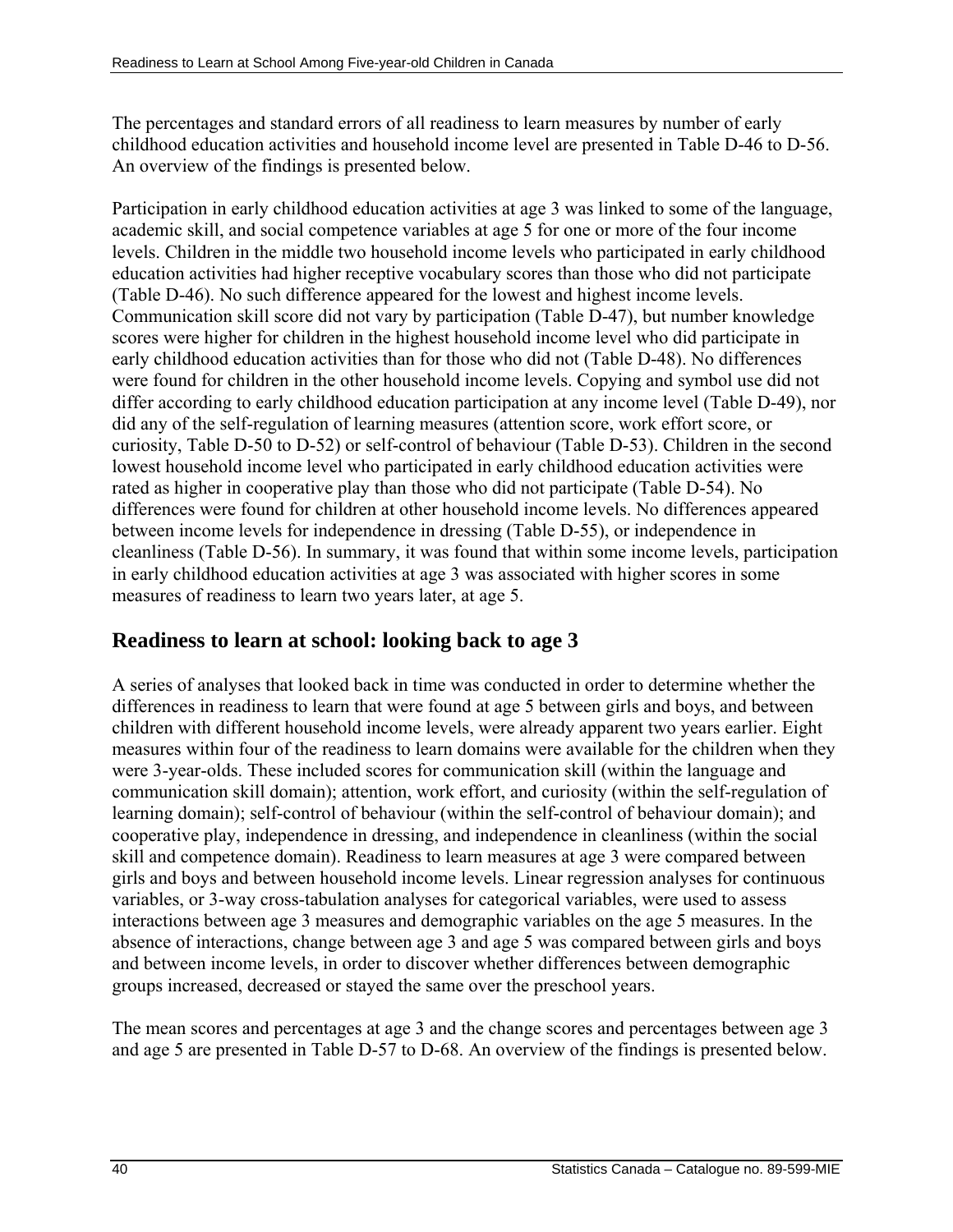**Communication skill score.** Girls had higher communication skill scores than boys at age 5 (Table D-5). This difference was already evident at age 3, when girls also scored significantly higher than boys (Table D-57). Girls and boys increased by the same amount over the two year period (Figure 1). These findings indicate that the differences in communication skill score at age 5 had their origins at least two years earlier.

Children at lower household income levels had lower communication skill scores than children at higher household income levels at age 5 (Table D-5). This trend was already apparent at age 3, when the scores for children at the lowest two household income levels were significantly lower than for those at the higher levels (Table D-57). Children in the lowest income category tended to show a somewhat greater increase in communication skill score than those in the other income categories, although these differences were not statistically significant (Figure 1). These findings suggest that income differences in communication skill score among 5-year-olds emerged before the age of 3.

**Attention score.** Girls scored higher than boys in attention at age 5 (Table D-8), but this difference was not present at age 3, when the scores for girls and boys were similar (Table D-58). Attention score did not change overall between age 3 and age 5. Over the two-year period girls showed a significantly greater increase in attention score than boys, who in fact declined slightly in mean score (Figure 3). However, the linear regression analysis indicated a significant interaction between sex of the child and attention score at age 3 (Figure 24): girls and boys who scored low at age 3 differed more in attention at age 5 than did girls and boys who scored high at age 3. These findings indicate that the attention score differences seen at age 5 between girls and boys emerged after the age of 3, due to an increase in attention on the part of girls, especially a greater increase on the part of girls at the lower end of the attention score distribution at age 3.

# **Figure 24**

## **Regression of attention score age 5 on attention score age 3 and sex of child: interaction**







At age 5, children at the lowest income level scored lower than those at higher levels in attention (Table D-8). These differences were already apparent and significant at age 3, when the score for children in the lowest income level was significantly lower than the scores for the highest two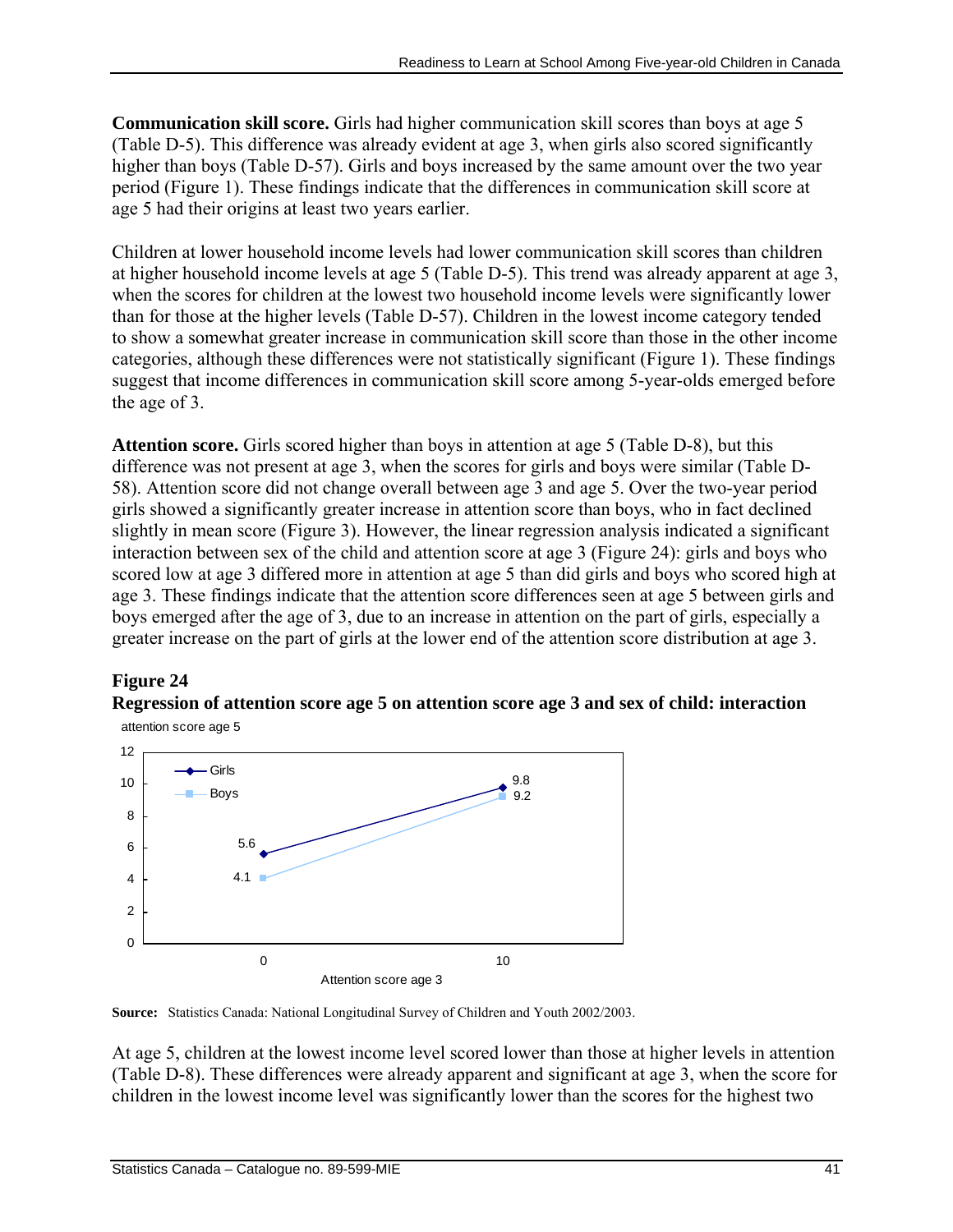income levels (Table D-58). Attention score did not change significantly between age 3 and age 5 for any of the income levels (Figure 3). These findings suggest that differences in attention score at age 5 between children at the lowest household income level and other children emerged before the age of 3.

**Work effort score.** At age 5, no difference was found between girls and boys in work effort score (Table D-9). The situation was the same at age 3, when girls and boys had similar scores (Table D-59). Work effort increased an equivalent amount for girls and boys over the two-year period (Figure 25). These findings suggest that if girls and boys ever differed in this characteristic, the difference had disappeared by age 3.

At age 5, there were no differences in work effort score between children at different household income levels (Table D-9). This was not the case at age 3, when children at the lowest income level scored significantly lower in work effort than those at the second highest income level (Table D-59). Children in the lowest household income level showed the largest increase in work effort score between age 3 and age 5 (Figure 25). These findings suggest that differences in work effort score among household income levels emerged before the age of 3, but that the differences disappeared before the age of 5, possibly due to an increase on the part of children in the lowest household income level.

**Curiosity level.** At age 5, a higher percentage of boys than girls were reported to be high in curiosity (Table D-10). The situation was the same at age 3, with boys rated higher than girls (Table D-60). Curiosity decreased overall between age 3 and age 5, but curiosity decreased more for girls than for boys over the two-year period (Figure 26). An interaction was found between sex of the child and curiosity level at age 3 (Figure 4, Table D-61). Girls and boys who were not

# **Figure 25**





**Notes:** Score of 2 corresponds to the lower 5th percentile of the work effort score distribution. LICO refers to the low income cut-off.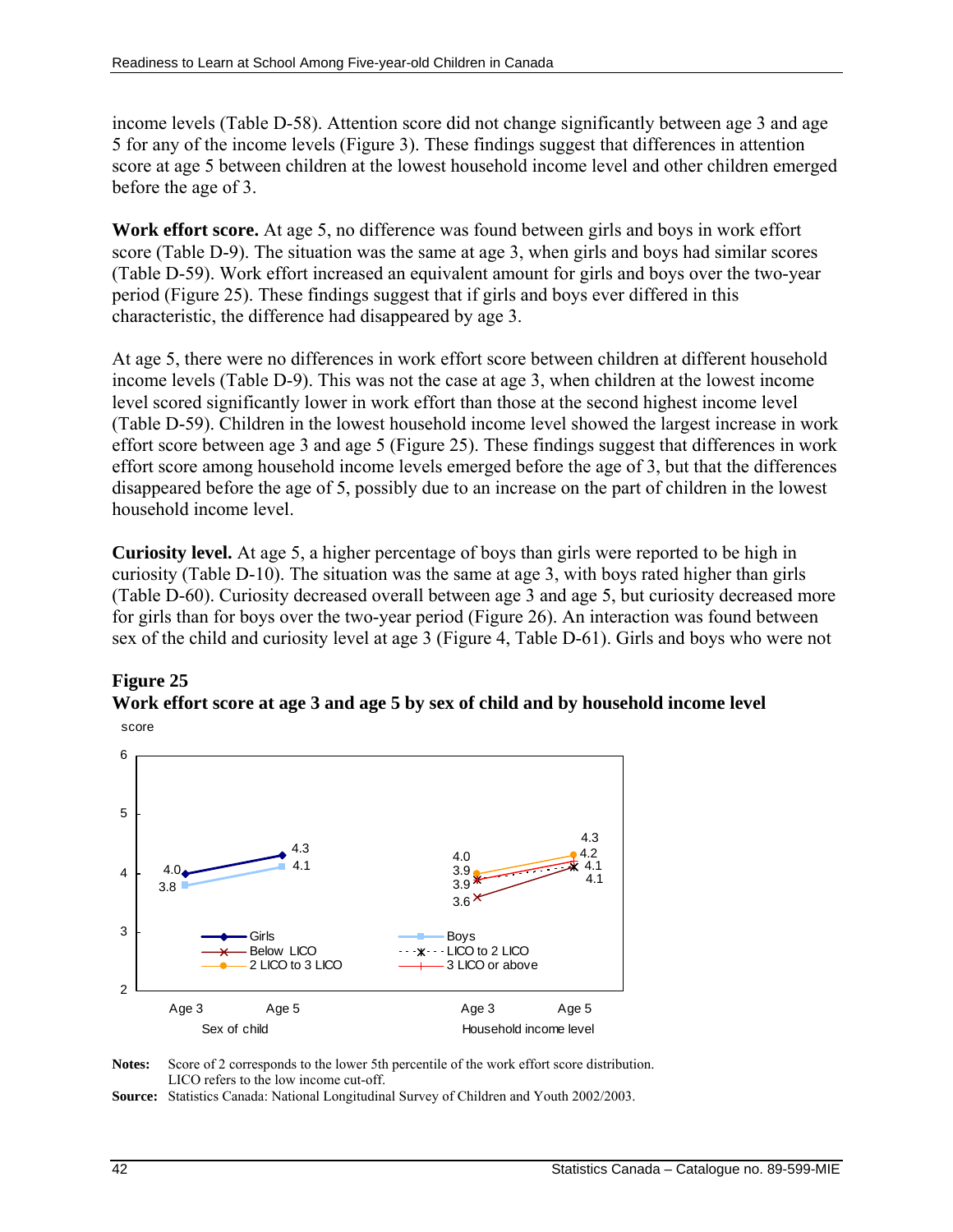#### **Figure 26 Percent of children who were high in curiosity at age 3 and age 5 by sex of child and by household income level**



**Notes:** Three of the four household income levels are shown in the figure, for clarity of presentation. LICO refers to the low income cut-off. Slight inconsistencies between this figure and Table D-10 are due to a small number of cases where the measure was not available at both ages. **Source:** Statistics Canada: National Longitudinal Survey of Children and Youth 2002/2003.

high in curiosity at age 3 differed less at age 5 than did girls and boys who were high in curiosity at age 3. These findings indicate that differences in curiosity level at age 5 appeared before the age of 3, but that the difference increased over the two-year period, partly as a result of larger declines in curiosity levels on the part of girls, especially girls who were rated high at age 3.

At age 5, there were no differences in curiosity level between children at different household income levels (Table D-10). The situation was the same at age 3, when no differences appeared by income (Figure 26, Table D-60). These findings suggest no link between household income level and curiosity by age 3, and that no stable link developed later.

**Self-control of behaviour score.** Girls scored higher than boys in self-control of behaviour score at age 5 (Table D-11), but not at age 3 when their scores were about the same (Table D-62). The increase in self-control of behaviour score over the two-year period was significantly greater for girls than for boys (Figure 27). These findings indicate that the self-control of behaviour score differences seen at age 5 between girls and boys emerged after the age of 3, due to an increase on the part of girls.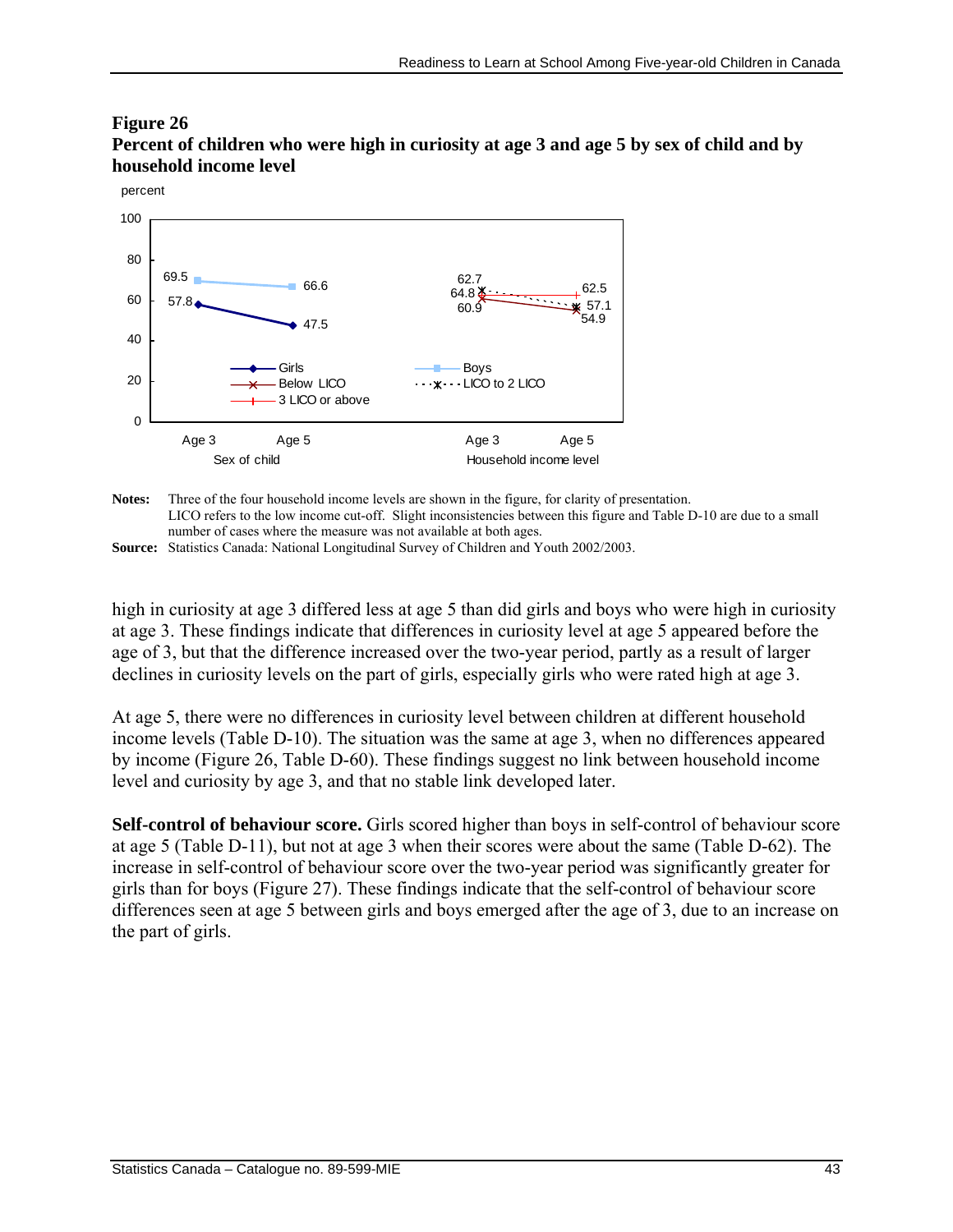#### **Figure 27 Self-control of behaviour score at age 3 and age 5 by sex of child and by household income level**



**Notes:** Score of 3 corresponds to the lower 5th percentile of the self-control of behaviour score distribution. LICO refers to the low income cut-off.

**Source:** Statistics Canada: National Longitudinal Survey of Children and Youth 2002/2003.

At age 5, children at different household income levels did not differ in self-control of behaviour (Table D-11), but this was not the case at age 3, when those at the lowest income level scored significantly lower in this variable than those at the highest income level (Table D-62). Selfcontrol of behaviour score increased from age 3 to age 5 for children at all household income levels (Figure 27). As was found earlier for the work effort score, these findings indicate that differences in self-control of behaviour among income levels appeared before the age of 3, but that the differences decreased over the next two years.

**Cooperative play.** At age 5, no differences appeared in cooperative play between girls and boys (Table D-12), and this situation was also found at age 3 (Table D-63). Cooperative play increased somewhat overall for both sexes, indicating that the similarity between girls and boys existed before age 3, and was stable over the preschool years from age 3 to age 5.

At age 5, children in lower income households were rated lower in cooperative play than those in higher income households (Table D-12). A similar but non-significant pattern appeared at age 3 (Table D-63), and an interaction was found between income level and cooperative play at age 3: among children who were not high in cooperative play at age 3, there were no income differences in their cooperative play level at age 5 (Figure 28, Table D-64). For those who were high in cooperative play at age 3, more of the higher income children were still high in cooperative play by age 5 than lower income children. These findings indicate that while differences in cooperative play among income groups were small at age 3, the differences increased over the two-year period, partly because more of the higher income than lower income children remained high in cooperative play.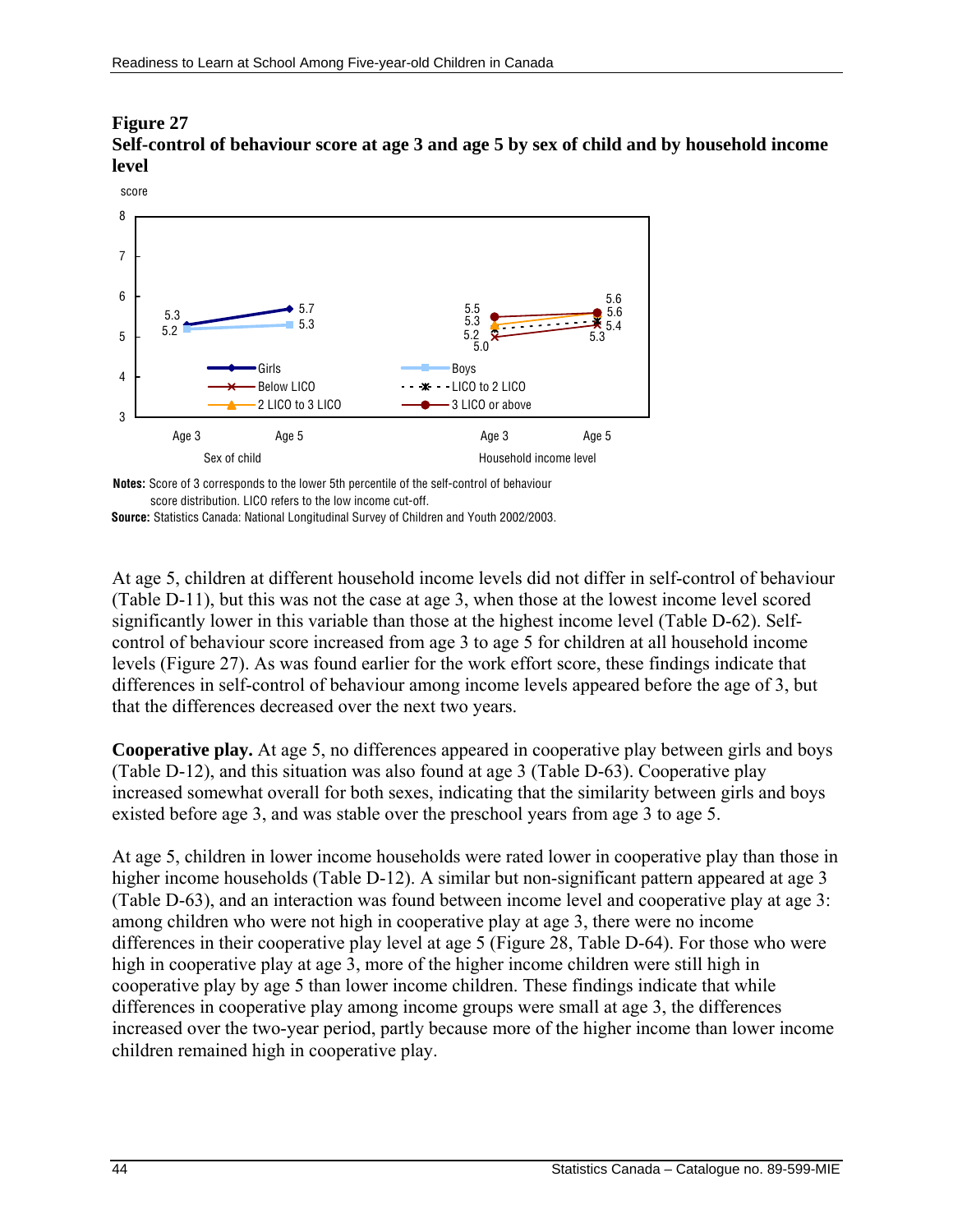#### **Figure 28**

**Percent of children at three income levels who were high in cooperative play at age 5 by cooperative play at age 3: interaction** 



**Note:** LICO refers to the low income cut-off. The two highest income levels have been combined in this figure. **Source:** Statistics Canada: National Longitudinal Survey of Children and Youth 2002/2003.

**Independence in dressing.** A higher percentage of girls than boys were reported to be high in independence in dressing at age 5 (Table D-13). This pattern also appeared at age 3, with more girls than boys being rated as high (Table D-65). Independence in dressing increased overall, with boys increasing more than girls. An interaction was found between sex of the child and independence in dressing at age 3: For those who were not high in independence in dressing at age 3, no difference appeared between girls and boys at age 5, but for those who were high at age 3, more girls than boys remained high at age 5 (Figure 29, Table D-66). These findings suggest that girls were already more independent than boys at age 3, but that the difference decreased over the two-year period, mostly because of increases among those boys who were low in independence at age 3.

For household income level, no differences appeared in independence in dressing either at age 5 (Table D-13) or at age 3 (Table D-65). These findings indicate that the lack of link between household income level and independence in dressing existed before age 3, and that it remained stable over the two-year period.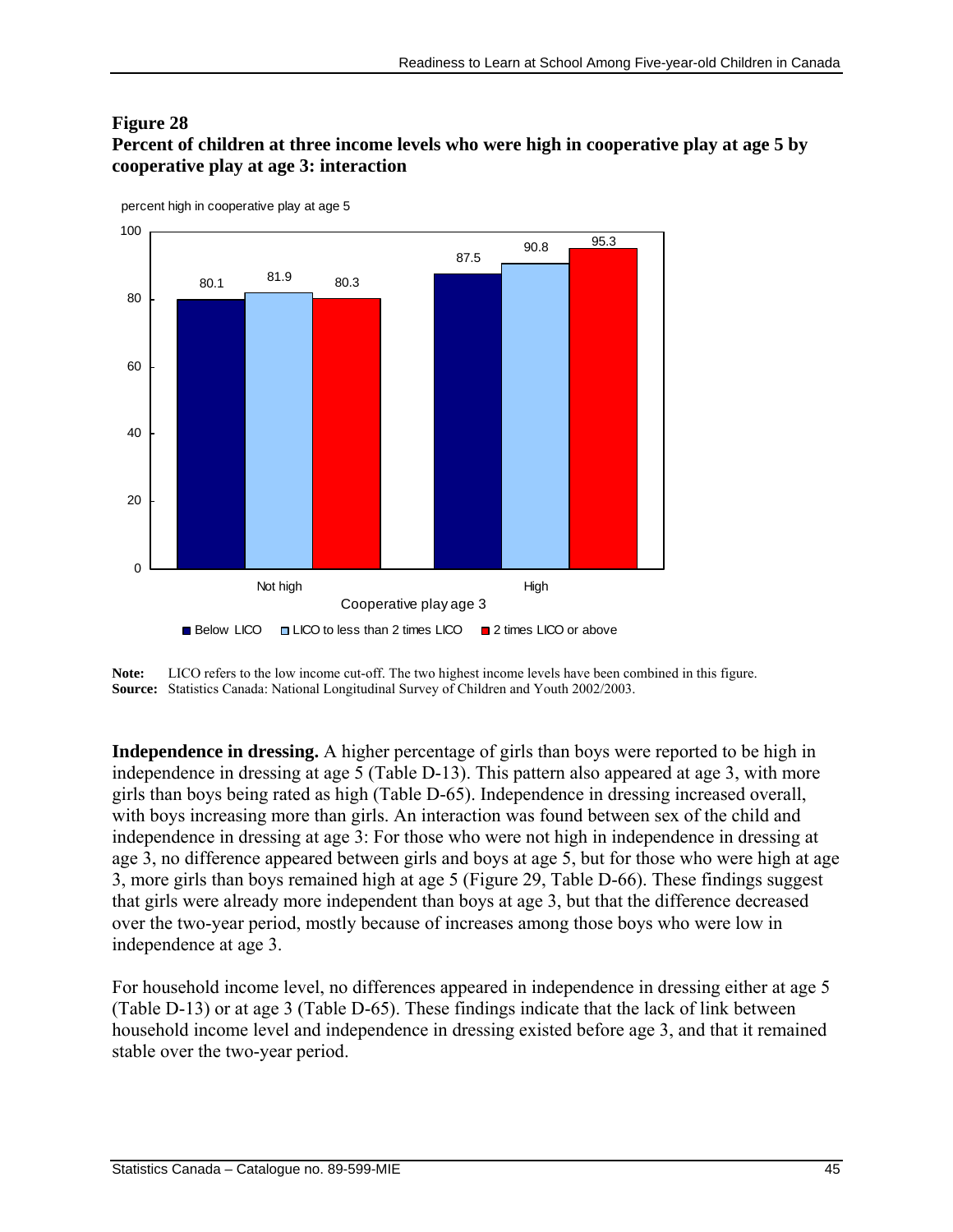#### **Figure 29 Percent of girls and boys who were high in independence in dressing at age 5 by independence in dressing at age 3: interaction**



**Source:** Statistics Canada: National Longitudinal Survey of Children and Youth 2002/2003.

**Independence in cleanliness.** No differences were found between girls and boys in independence in cleanliness at age 5 (Table D-14). This was not the case at age 3, when more girls than boys were rated as high (Table D-67). Independence in cleanliness increased overall, with boys increasing slightly more than girls (Figure 30). An interaction was found between sex of the child and independence in cleanliness at age 3: for those who were not high in independence in cleanliness at age 3, no difference appeared between girls and boys at age 5, but for those who were high at age 3, more girls than boys remained high (Figure 31, Table D-68). These findings suggest that girls and boys were similar in independence in cleanliness at age 3, but that a difference appeared over the two-year period, because more girls than boys who were rated high in this behaviour at age 3 remained high at age 5.

For household income level, no differences in independence in cleanliness appeared at age 5 or two years earlier at age 3. This suggests that by age 3, children were the same in this behaviour regardless of their household income level, and remained so over the two-year period.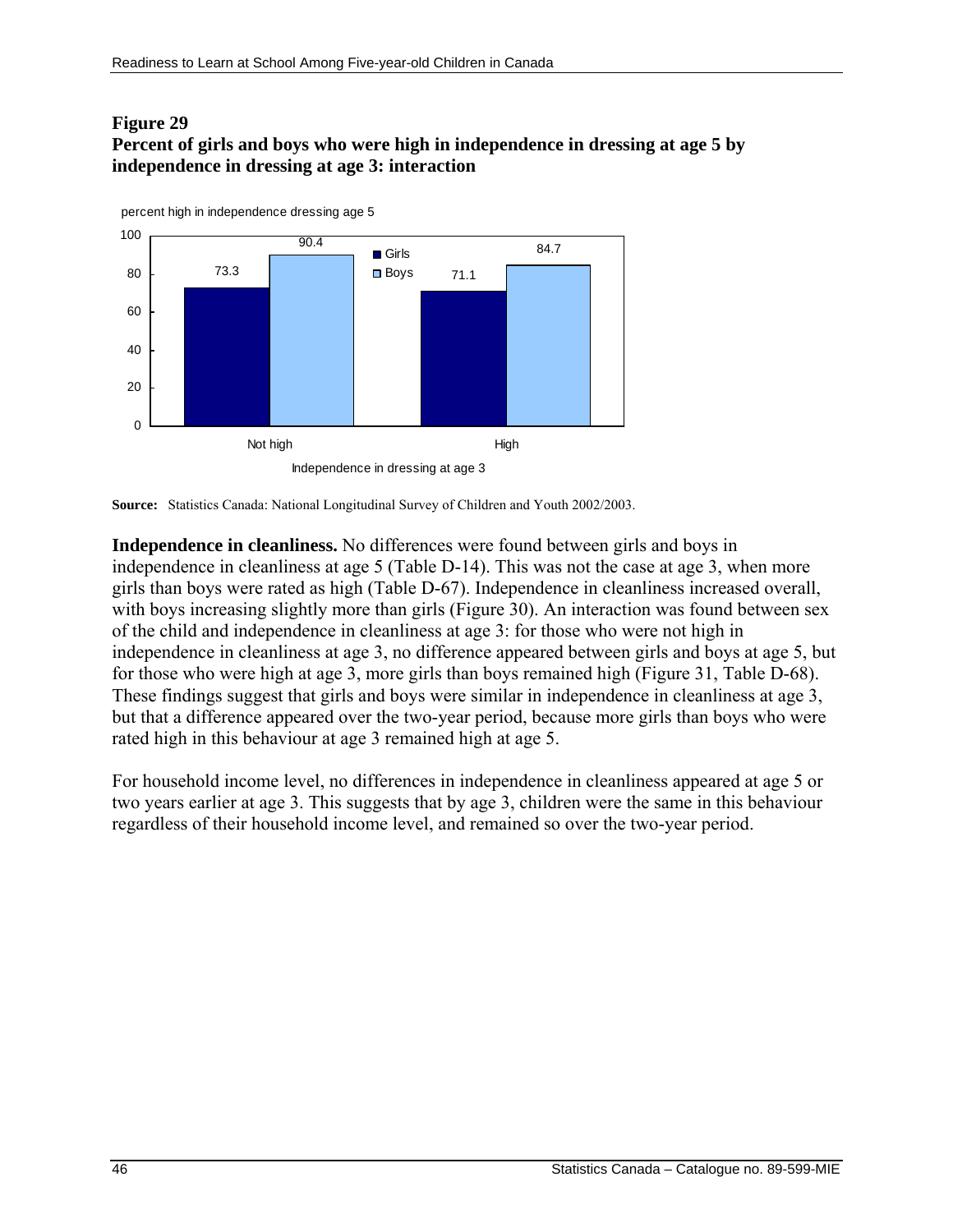#### **Figure 30**

**Percent of children who were high in independence in cleanliness at age 3 and age 5 by sex of child and by household income level** 



Notes: LICO refers to the low income cut-off. Slight inconsistencies between this figure and Table D-14 are due to a small number of cases where the measure was not available at both ages.

**Source:** Statistics Canada: National Longitudinal Survey of Children and Youth 2002/2003.

#### **Figure 31 Percent of girls and boys who were high in independence in cleanliness at age 5 by independence in cleanliness at age 3: interaction**

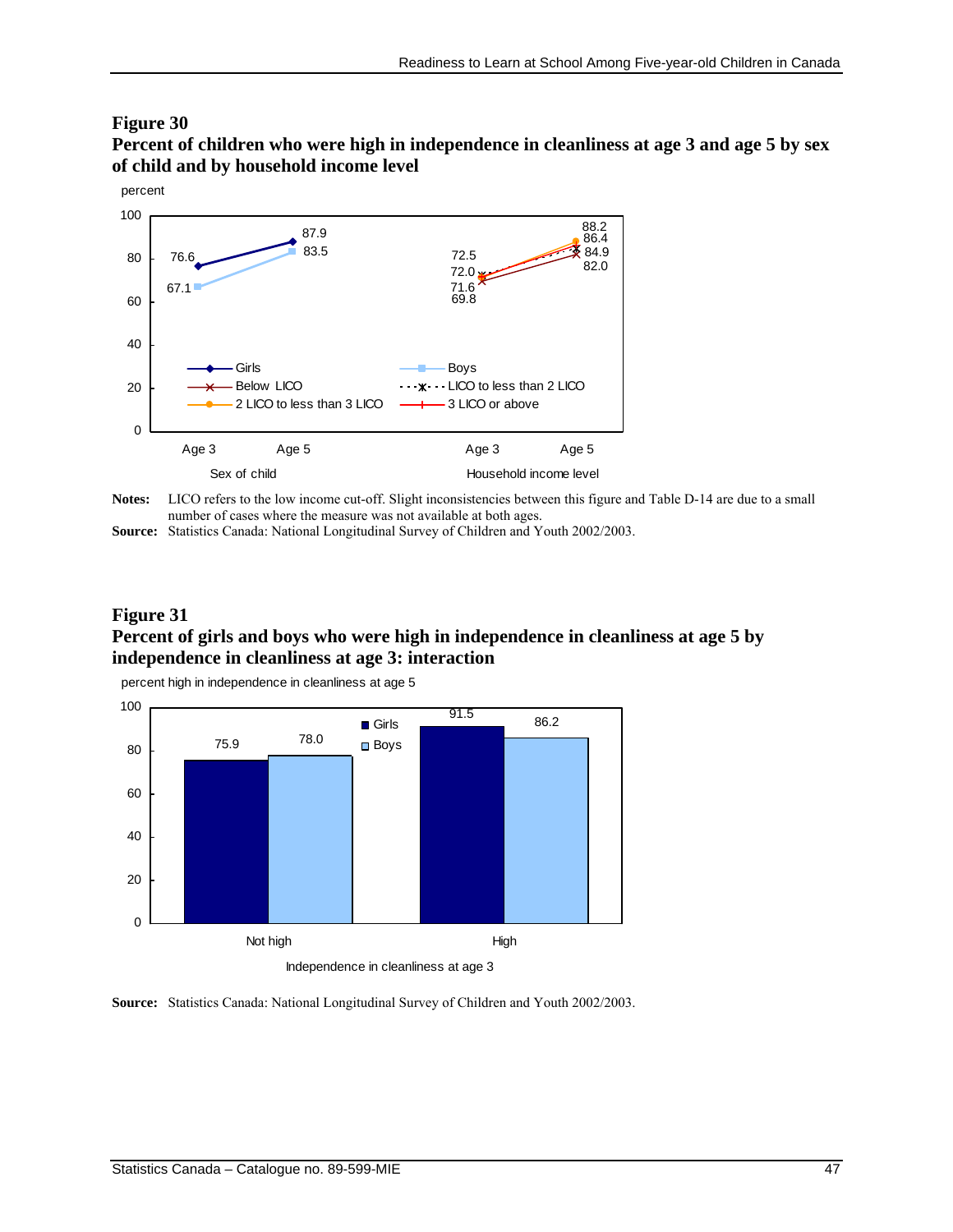# **5. Summary and conclusions**

The purpose of this report was to provide an overview of readiness to learn among Canadian 5 year-old children. The analyses and results reported above have provided answers to the research questions that were under investigation. A summary of the results that were relevant to each of the questions follows.

## **Are there differences in readiness to learn between demographic groups?**

Girls and boys entered school with equivalent abilities in several areas. They did not differ in receptive vocabulary or in number knowledge, and they were similar in work effort, cooperative play, and independence in cleanliness. However, they differed considerably in several dimensions of readiness to learn. Compared to boys, girls entered school with better communication skills and stronger abilities in copying and symbol use. They scored higher in attention and in self-control of impulsive behaviour, and were rated as higher in independence in dressing. On only one measure were boys rated above girls, and that was in curiosity level.

Children from lower income households did not do as well as those from more affluent households in many of the readiness to learn dimensions. This was true for receptive vocabulary, communication skill, number knowledge, copying and symbol use, attention, and cooperative play. However, no differences were detected between income levels in work effort, curiosity level, self-control of behaviour, independence in dressing, or independence in cleanliness.

Trends for children whose parents had low education levels and for those living in one-parent households were similar to the trends for lower income groups, in part because lower income levels are associated with lower parent education levels and one-parent family structures.

### **Do home environment variables predict readiness to learn, and if so, do they explain differences between children at different income levels?**

Important links were found between readiness to learn measures and several aspects of the home environments of children. Children with high levels of positive interaction with their parents tended to have higher receptive vocabulary scores and higher communication skill scores than others, and to be rated higher in both curiosity and cooperative play. Children who were read to daily did better in receptive vocabulary and number knowledge than those who were not read to daily. Participation in organized sports and in lessons in physical activities were linked to several readiness to learn measures, including receptive vocabulary, communication skill, number knowledge, and copying and symbol use. Participation in lessons in the arts was linked to number knowledge and to copying and symbol use. Finally, children who participated at least weekly in unorganized sports were rated higher in cooperative play than other children.

Some of these relationships between readiness to learn measures and aspects of the home environment may contribute to differences in readiness to learn between children from households with different income levels. As with all correlational data, links among the demographic variables, the home environment variables, and readiness to learn measures do not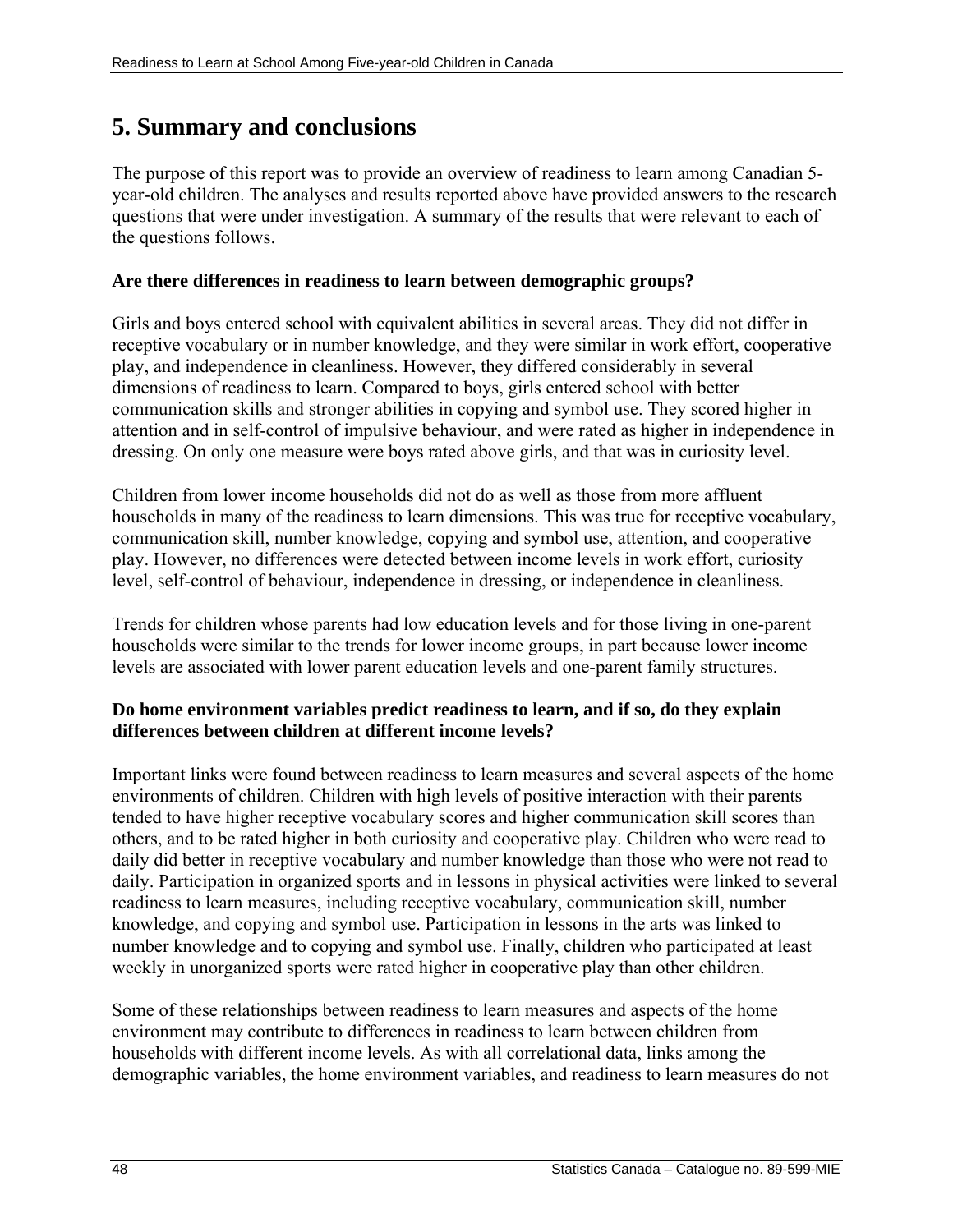imply a cause-and-effect relationship. However, some of the links found here are consistent with studies reported elsewhere in the research literature.

As an example, it was found that differences in receptive vocabulary between children from low income households and those from more affluent households may be partly accounted for by differences in how often children were read to. Children in low income households who were read to daily had higher scores in vocabulary than children in low income households who were not read to, just as higher income children did. However, they were less likely to experience daily reading than higher income children. This may help to account for the low vocabulary scores of the lower income children relative to the children from more affluent families.

Other differences between income groups were examined in the same way. Differences in receptive vocabulary score between lower and higher income children were partly accounted for by participation in organized sports and physical activities. Differences in communication skill score between lower and higher income children were partly accounted for by positive parentchild interaction, and by participation in organized sports and physical activities. Differences in number knowledge score between lower and higher income children were in part accounted for by daily reading to the child. For lower income children, number knowledge was predicted by participation in organized sports and lessons in physical activities. This was not the case for children from more affluent households who showed no differences between those who did and did not participate. For copying and symbol use score, participation in organized sports, lessons in physical activities, and lessons in the arts partly accounted for income level differences.

These findings can all be interpreted in the same way: whether children were living in low income or higher income households, daily reading, high positive parent-child interaction, participation in organized sports, lessons in physical activities, and lessons in the arts were linked with higher scores on readiness to learn measures. However, the fact that the lower income children were less likely to experience the home environment factor may help to explain the difference in readiness to learn scores between the income levels.

# **When do differences in readiness to learn measures between demographic groups develop?**

This report looked back two years to see whether differences in readiness to learn between girls and boys and between lower and higher income level children already existed at age 3, or whether these differences emerged over the preschool period from age 3 to age 5. As shown in Table 3, the clear differences found at age 5 between girls and boys in communication skill and independence in dressing were already evident at age 3, with girls ranking higher than boys on both of these measures. Similarly, the difference in curiosity favouring boys was already evident at age 3. On the other hand, differences in attention and in self-control of behaviour favouring girls were not apparent at age 3, but emerged over the two-year period. A difference in independence in cleanliness was found at age 3, favouring girls, but this difference had disappeared by age 5. In work effort and cooperative play, girls and boys were similar at both ages.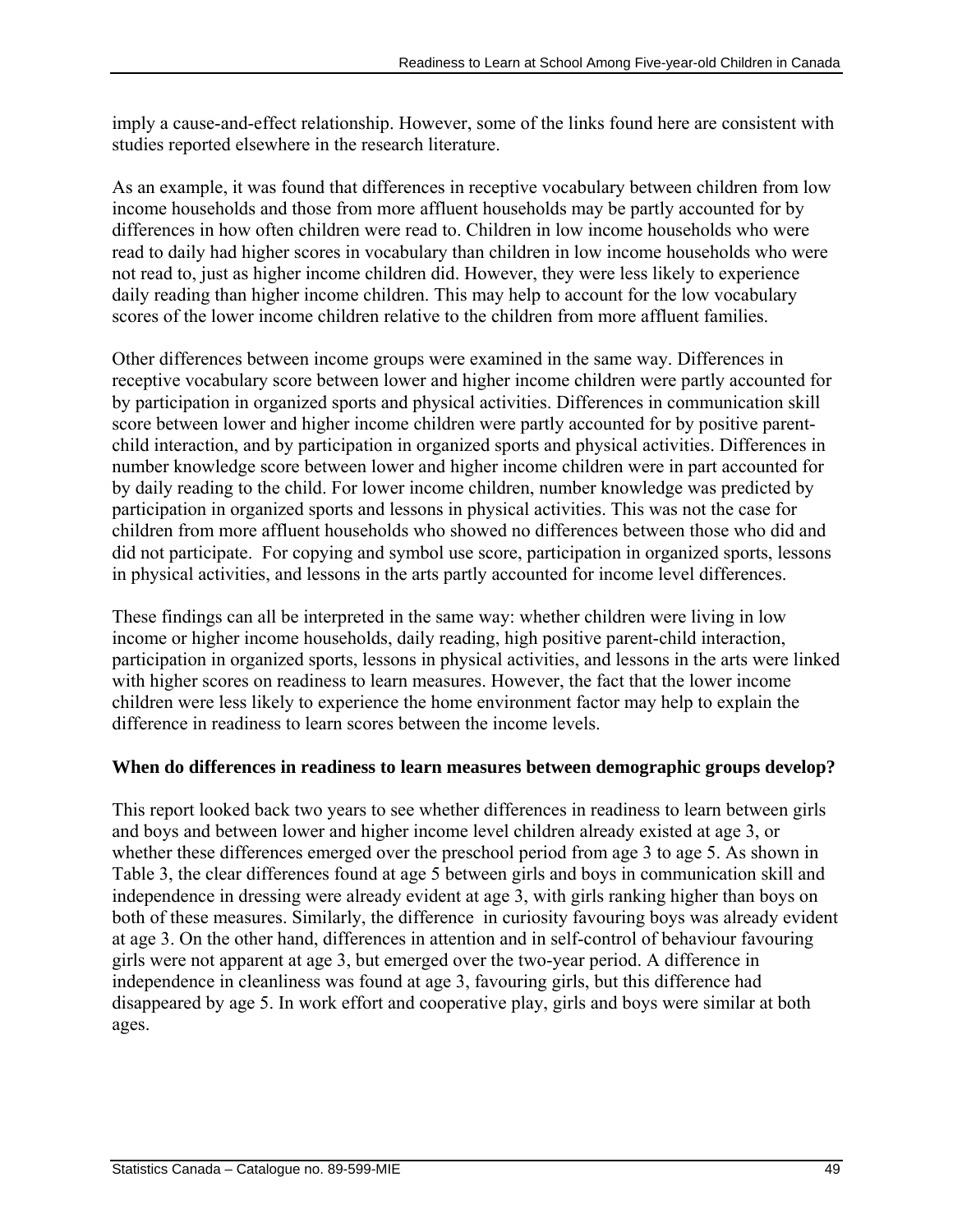### **Table 3**

## **Differences in readiness to learn measures between girls and boys at age 3 and age 5, and change in the differences**

|                                   | Difference between girls and boys |               |                             |  |  |  |
|-----------------------------------|-----------------------------------|---------------|-----------------------------|--|--|--|
| <b>Readiness to learn measure</b> | Age 3                             | Age 5         | <b>Change in difference</b> |  |  |  |
|                                   |                                   |               |                             |  |  |  |
| Communication skill               | girls higher                      | girls higher  | difference remained         |  |  |  |
| Attention                         | no difference                     | girls higher  | difference appeared         |  |  |  |
| Work effort                       | no difference                     | no difference | no change                   |  |  |  |
| Curiosity                         | boys higher                       | boys higher   | difference remained         |  |  |  |
| Self-control of behaviour         | no difference                     | girls higher  | difference appeared         |  |  |  |
| Cooperative play                  | no difference                     | no difference | no change                   |  |  |  |
| Independence in dressing          | girls higher                      | girls higher  | difference remained         |  |  |  |
| Independence in cleanliness       | girls higher                      | no difference | difference disappeared      |  |  |  |

**Source:** Statistics Canada: National Longitudinal Survey of Children and Youth, 2002/2003.

Table 4 shows differences in readiness to learn measures and changes in those differences from age 3 to age 5 according to the income level of children's households. The clear differences found at age 5 in communication skill and attention favouring children from more affluent households were already apparent at age 3. In contrast, the difference found in cooperative play at age 5 was not in evidence at age 3, but appeared over the two-year period. Affluent children ranked higher than less affluent children in work effort and self-control of behaviour at age 3, but these differences had disappeared by age 5. The lack of difference between income levels in curiosity, independence in dressing, and independence in cleanliness existed at both age 3 and age 5.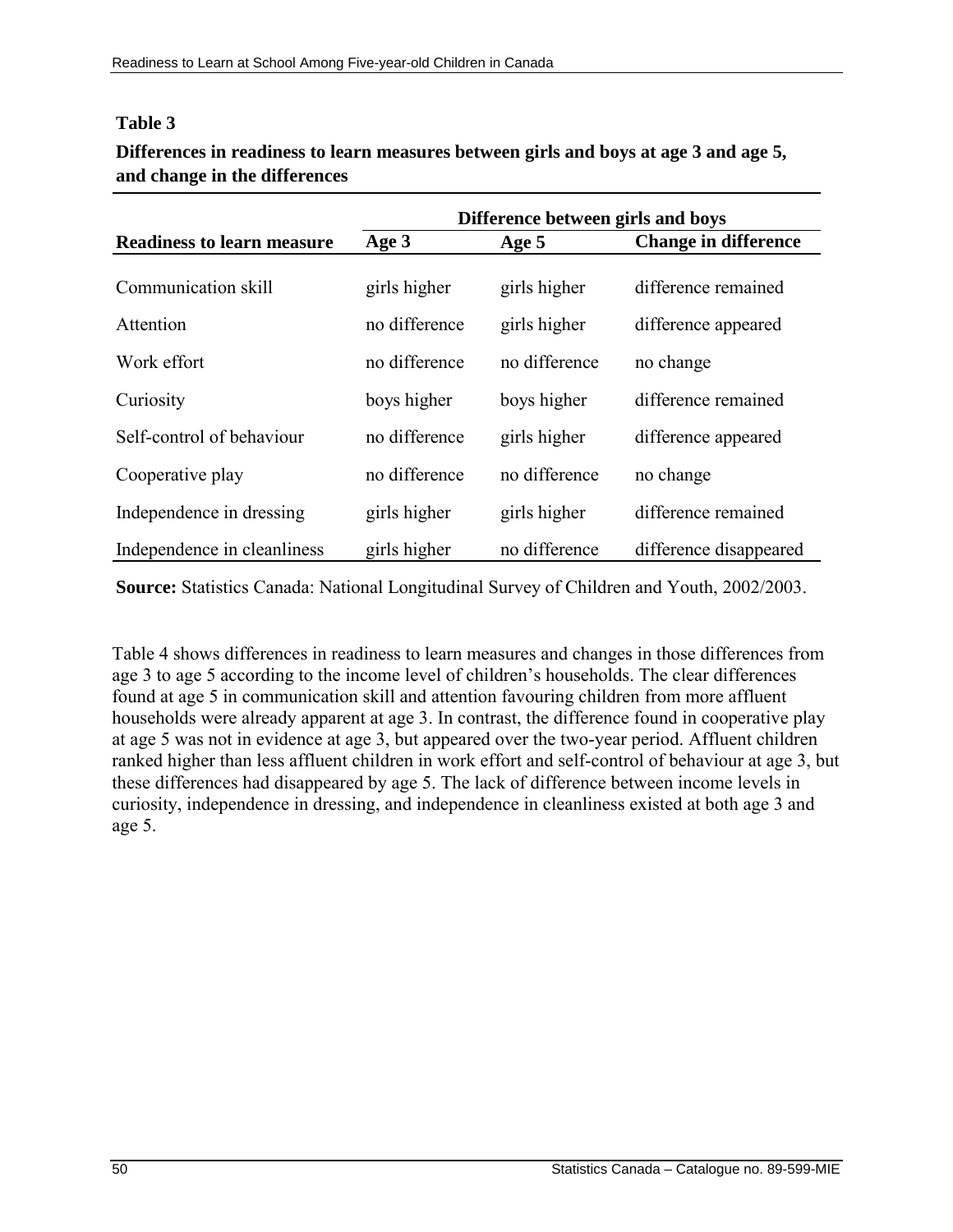#### **Table 4**

**Differences in readiness to learn measures between children from lower income households and children from more affluent households at age 3 and age 5, and change in the differences**

|                                   | Difference between children from lower income<br>and more affluent households |                 |                             |  |  |  |
|-----------------------------------|-------------------------------------------------------------------------------|-----------------|-----------------------------|--|--|--|
| <b>Readiness to learn measure</b> | Age 3                                                                         | Age 5           | <b>Change in difference</b> |  |  |  |
| Communication skill               | affluent higher                                                               | affluent higher | difference remained         |  |  |  |
| Attention                         | affluent higher                                                               | affluent higher | difference remained         |  |  |  |
| Work effort                       | affluent higher                                                               | no difference   | difference disappeared      |  |  |  |
| Curiosity                         | no difference                                                                 | no difference   | no change                   |  |  |  |
| Self-control of behaviour         | affluent higher                                                               | no difference   | difference disappeared      |  |  |  |
| Cooperative play                  | no difference                                                                 | affluent higher | difference appeared         |  |  |  |
| Independence in dressing          | no difference                                                                 | no difference   | no change                   |  |  |  |
| Independence in cleanliness       | no difference                                                                 | no difference   | no change                   |  |  |  |

**Source:** Statistics Canada: National Longitudinal Survey of Children and Youth, 2002/2003.

### **Summary**

This report provides an overview of Canadian children as they enter school as 5-year-olds. It looks at the collection of abilities, behaviours and attitudes that they bring with them, attributes that are important for early school achievement. The report shows that children vary on some dimensions of readiness to learn at school, according to their sex, their family characteristics, their background and their home environment and experiences. It also shows that some of the differences in readiness to learn may already be evident two years earlier, when the children were 3 years old. Finally, the report indicates factors in the home environment that may contribute to differences among different economic groups. The report adds to what we know about readiness to learn. It provides information that may be useful for policy analysts, teachers, researchers, and parents themselves as they work toward maximizing the potential of preschool children everywhere.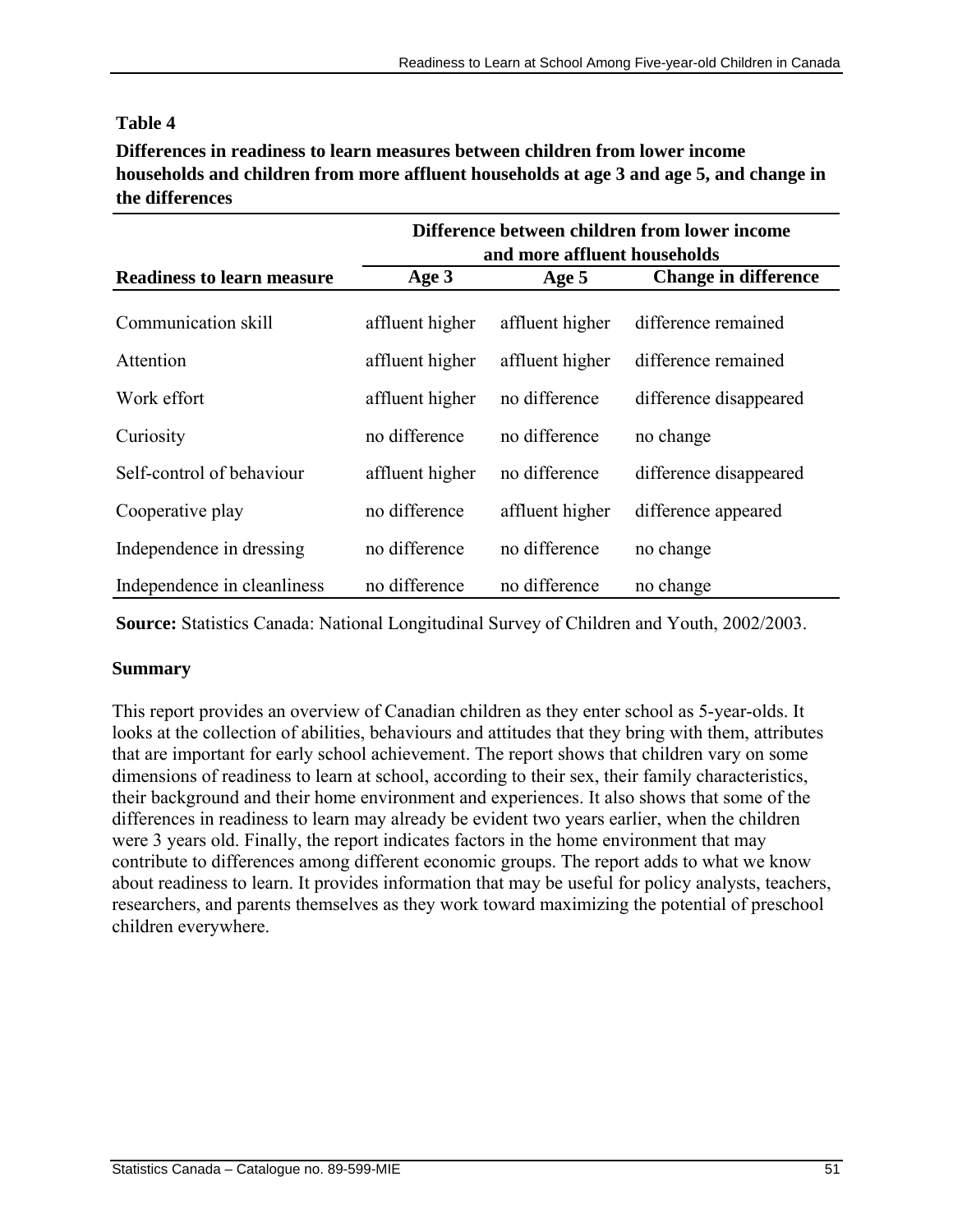# **References**

Blair, C. (2002). School readiness: Integrating cognition and emotion in a neurobiological conceptualization of children's functioning at school entry. *American Psychologist*, 57, 111-127.

Brooks-Gunn, J. and Markman, L. (2005). The contribution of parenting to ethnic and racial gaps in school readiness. *Future of Children*, 15. Available at: [http://www.futureofchildren.org/information2826/information\\_show.htm?doc\\_id=255990.](http://www.futureofchildren.org/information2826/information_show.htm?doc_id=255990.) (Accessed 2005/06/22).

Frances A. Campbell, Craig T. Ramey, Elizabeth Pungello, Joseph Sparling, Shari Miller-Johnson (2002). Early childhood education: Young adult outcomes from the Abecedarian project. *Applied Developmental Science*, 2002, 6, 42-57.

Cohen, J (1988). *Statistical power analysis for the behavioral sciences.* Hillsdale NJ: Erlbaum.

Connell, C.M. and Prinz, R.J. (2002). The impact of childcare and parent-child interactions on school readiness and social skills improvement for low-income African American children. *Journal of School Psychology*, 40, 177-193.

Denton, K. and West, J. (2002). *Children's reading and mathematics achievement in kindergarten and first grade* (NCES 2002-125). U.S. Department of Education, National Center for Education Statistics. Washington, DC: U.S. Government Printing Office. Available at: <http://nces.ed.gov/pubsearch/pubsinfo.asp?pubid=2002125> (Accessed 2006/02/21).

De Lemos, M. (2002). *Patterns of Young Children's Development: An International Comparison of Development as Assessed By 'Who Am I'?* Ottawa: Human Resources Development Canada, Applied Research Branch. Research paper R-02-5E.

Dickinson, D.K. (2006). Toward a toolkit approach to describing classroom quality. *Early Education and Development*, *17*(1), 177-202. Available at: <http://www.leaonline.com/toc/eed/17/1>(Accessed 2006/03/01).

Doherty, G. (1997). *Zero to Six: The Basis for School Readiness.* Ottawa: Human Resources Development Canada, Applied Research Branch. Research paper R-97-8E.

Graue, E. (2006). The answer is readiness – Now what is the question? *Early Education and Development*, *17*(1), 43-56. Available at:<http://www.leaonline.com/toc/eed/17/1>(Accessed 2006/03/01).

Heaviside, S. and Farris, E. (1993)*. Public school kindergarten teachers' views on children's readiness for school.* (NCES 1993-10). U.S. Department of Education, National Center for Education Statistics. Washington, DC: U.S. Government Printing Office. Available at: <http://nces.ed.gov/pubsearch/pubsinfo.asp?pubid=93410> (Accessed 2005/07/20).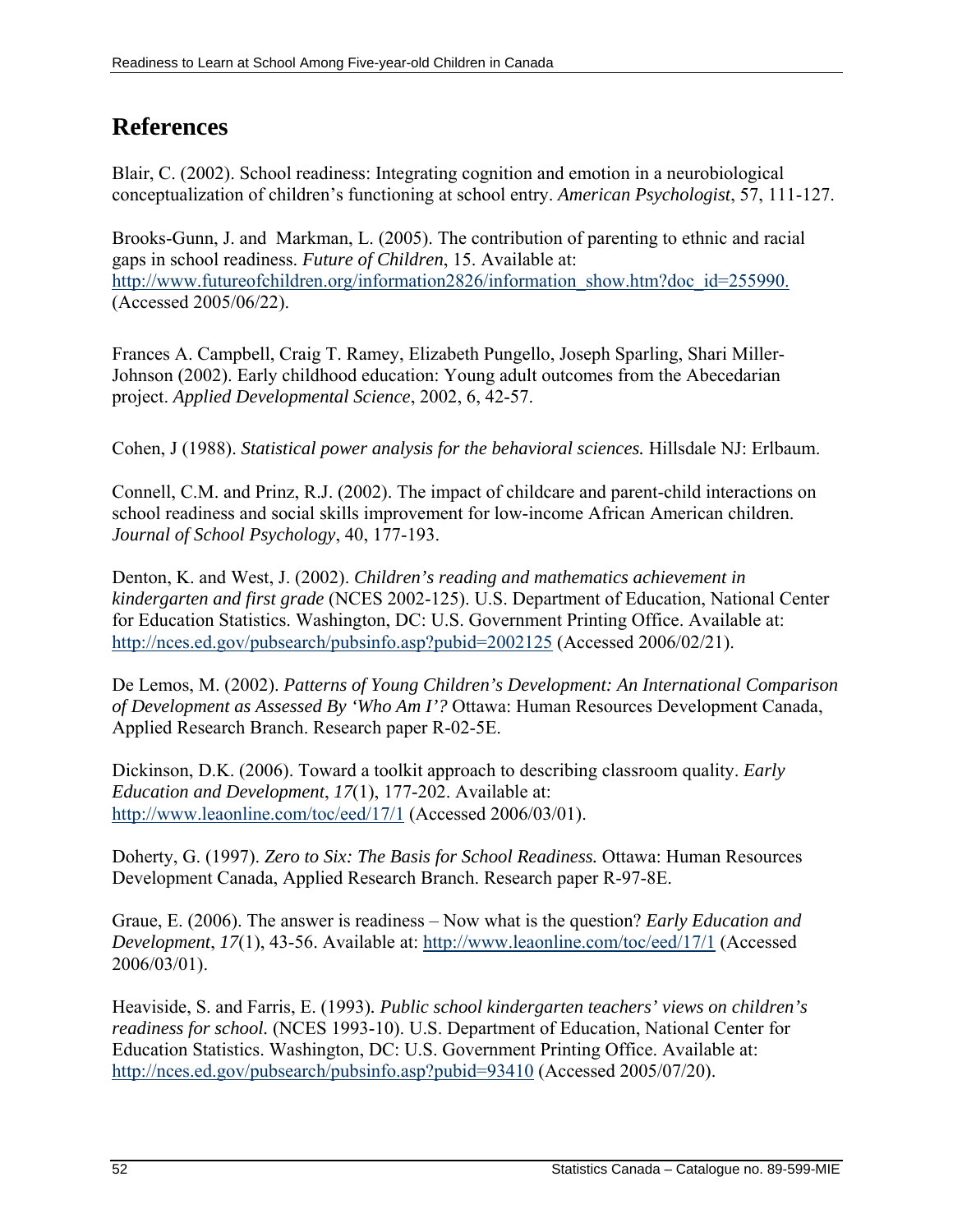Hill, N.E. (2001). Parenting and academic socialization as they relate to school readiness: The roles of ethnicity and family income. *Journal of Educational Psychology*, 93, 686-697.

Kohl, G.O., Lengua, L.J., McMahon, R.J. and the Conduct Problems Prevention Research Group (2000). Parent involvement in school conceptualizing multiple dimensions and their relations with family and demographic risk factors. *Journal of School Psychology*, 38, 501-523.

Korn, E.L. and Graubard, B.I. (1999). *Analysis of health surveys.* New York: Wiley

Kurdek, L.A. and Sinclair, R.J. (2000). Psychological, family, and peer predictors of academic outcomes in first- through fifth-grade children. *Journal of Educational Psychology*, 92, 449-457.

Ladd, G. W. (2003). School transitions/school readiness: An outcome of early childhood development. In: Tremblay R.E., Barr R.G., Peters R.DeV., eds. *Encyclopedia on Early Childhood Development* [online]. Montreal, Quebec: Centre of Excellence for Early Childhood Development; 2003:1-10. Available at: [http://www.excellence](http://www.excellence-earlychildhood.ca/documents/LaddANGxp.pdf.)[earlychildhood.ca/documents/LaddANGxp.pdf.](http://www.excellence-earlychildhood.ca/documents/LaddANGxp.pdf.) (Accessed 2005/06/21).

Ladd, G.W., Herald, S.L., and Kochel, K.P. (2006). School readiness: Are there social prerequisites? *Early Education and Development*, *17*(1), 115-150. Available at: <http://www.leaonline.com/toc/eed/17/1>(Accessed 2006/03/01).

Lin, H-L., Lawrence, F.R. and Gorrell, J. (2003). Kindergarten teachers' views of children's readiness for school. *Early Childhood Research Quarterly*, 18, 225-237. National Education Goals Panel (1997). *The National Education Goals report: Building a nation of learners, 1997*. Washington, DC: U.S. Government Printing Office. Available at: [http://govinfo.library.unt.edu/negp/REPORTS/97REPORT.PDF.](http://govinfo.library.unt.edu/negp/REPORTS/97REPORT.PDF) (Accessed 2005/07/25).

Lonigan, C. (2006). Development, assessment, and promotion of preliteracy skills. *Early Education and Development*, *17*(1), 91-114. Available at:<http://www.leaonline.com/toc/eed/17/1> (Accessed 2006/03/01).

Manitoba Department of Health (2005). *A snapshot of early childhood development in Manitoba: EDI 2003-2004 results*. Available at:<http://www.healthychild/ecd/edi> (Accessed 2006/05/06).

Mashburn, A.J., and Pianta, R.C. (2006). Social relationships and school readiness. *Early Education and Development*, 17, 151-176.

National Education Goals Panel (1997). *Getting a good start in school*. Washington DC:NEGP. Available at: [http://govinfo.library.unt.edu/negp/Reports/good-sta.htm.](http://govinfo.library.unt.edu/negp/Reports/good-sta.htm) (Accessed 2006/10/25).

NICHD (2003a). Do children's attention processes mediate the link between family predictors and school readiness? *Developmental Psychology*, 39, 581-593.

NICHD (2003b). Social functioning in first grade: Associations with earlier home and child care predictors and with current classroom experiences. *Child Development*, 74, 1639-1662.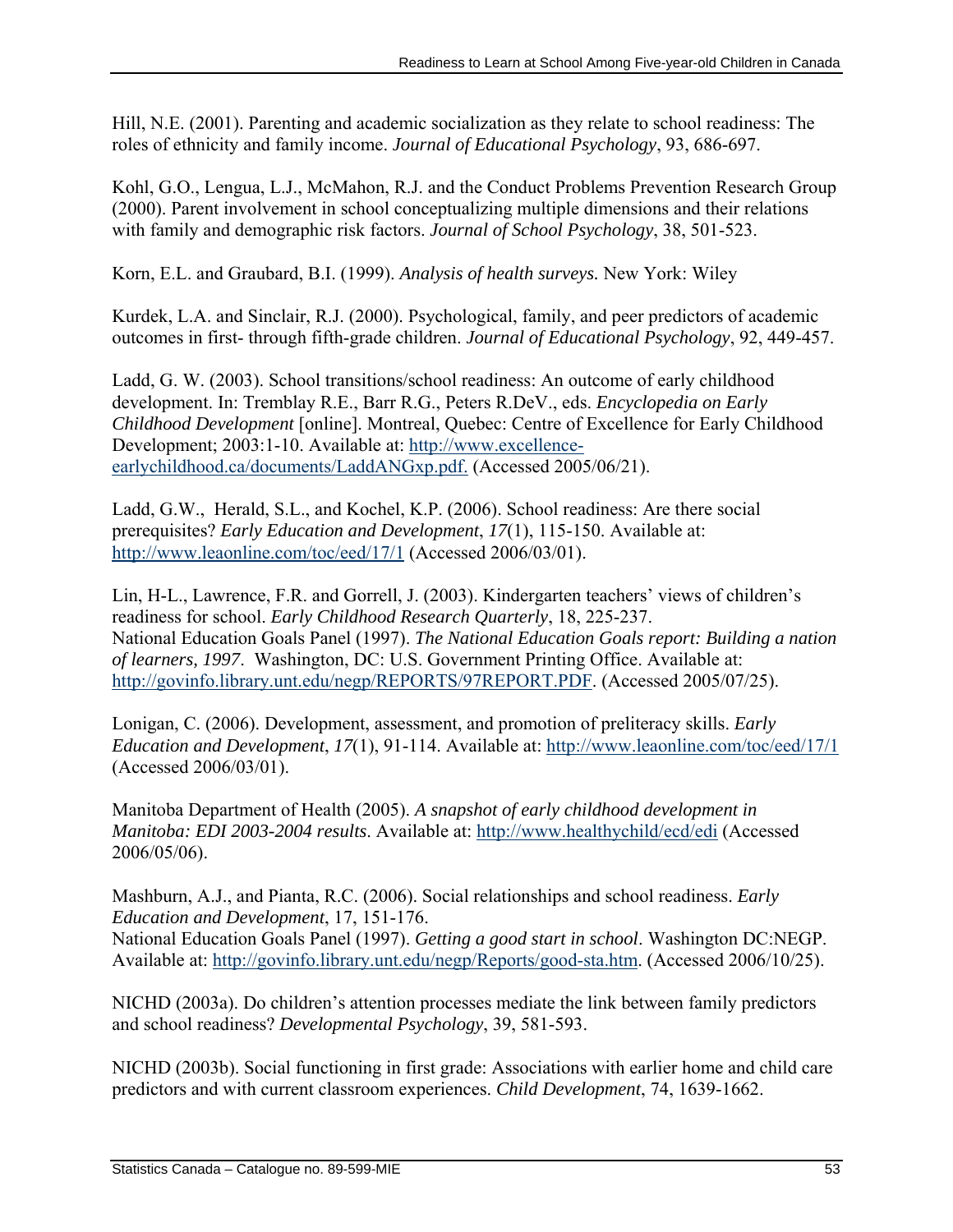Nord, C.W., Lennon, J., Liu, B., and Chandler, K. (1999). Home literacy activities and signs of children's emerging literacy, 1993 and 1999. (NCES 2000-026). U.S. Department of Education, National Center for Education Statistics. Washington, DC: U.S. Government Printing Office. Available at: <http://nces.ed.gov/pubs2000/200026.pdf> (Accessed 2006/10/06).

Normandeau, S. and Guay, F. (1998). Preschool behavior and first-grade school achievement: The mediational role of cognitive self-control. *Journal of Educational Psychology*, 90, 111-121.

Offord Centre for Child Studies (2004). *Early Development Instrument (EDI): A populationbased measure for communities – Factsheet*. Hamilton, Ont: McMaster University. Available at: [http://offordcentre.com/readiness/EDL\\_factsheet.html.](http://offordcentre.com/readiness/EDL_factsheet.html) (Accessed 2006/09/30).

Pettit, G.S., Bates, J.E., and Dodge, K.E. (1997). Supportive parenting, ecological context, and children's adjustment: A seven-year longitudinal study. *Child Development*, 68, 908-923.

Ramey, C., Campbell, F., Burchinal, M., Skinner, M., Gardner, D., and Ramey, S. (2000). Persistent effects of early childhood education on high-risk children and their mothers. *Journal of Applied Developmental Sciences*, 4, 2-14.

Rathburn, A. and West, J. (2004). *From kindergarten through third grade: Children's beginning school experiences* (NCES 2004-007). U.S. Department of Education, National Center for Education Statistics. Washington, DC: U.S. Government Printing Office. Available at: <http://nces.ed.gov/pubsearch/pubsinfo.asp?pubid=2004007> (Accessed 2006/02/21).

Reynolds, A. J., and Temple, J. A. (1998). Extended early childhood intervention and school achievement: Age thirteen findings from the Chicago Longitudinal Study. *Child Development*, 69, 231 – 246.

Rouse, C., Brooks-Gunn, J. and McLanahan, S. (2005). Introducing the issue. *Future of Children*, 15, 5-14.

Sénéchal, M. , and LeFevre, J. (2002). Parental involvement in the development of children's reading skill: A five-year longitudinal study. *Child Development*, 73, 445-460.

Snow, K.L. (2006) Measuring school readiness: Conceptual and practical considerations. *Early Education and Development*, *17*(1), 7–41. Available at: <http://www.leaonline.com/toc/eed/17/1>(Accessed 2006/03/01).

Statistics Canada. n.d.a. *Microdata User Guide,* National Longitudinal Survey of Children and Youth - Cycle 1 Release 1, 1994-1995. Available at: [http://www.statcan.ca/english/Dli/Data/Ftp/nlscy/nlscy\\_cycle1.htm](http://www.statcan.ca/english/Dli/Data/Ftp/nlscy/nlscy_cycle1.htm) (Accessed 2004/07/19).

Statistics Canada. n.d.b. *Microdata User Guide, National Longitudinal Survey of Children and Youth - Cycle 5, September 2002 to June 2003.* Available at: [http://www.statcan.ca/english/Dli/Data/Ftp/nlscy/nlscy\\_c5.htm](http://www.statcan.ca/english/Dli/Data/Ftp/nlscy/nlscy_c5.htm) (Accessed 2005/07/19).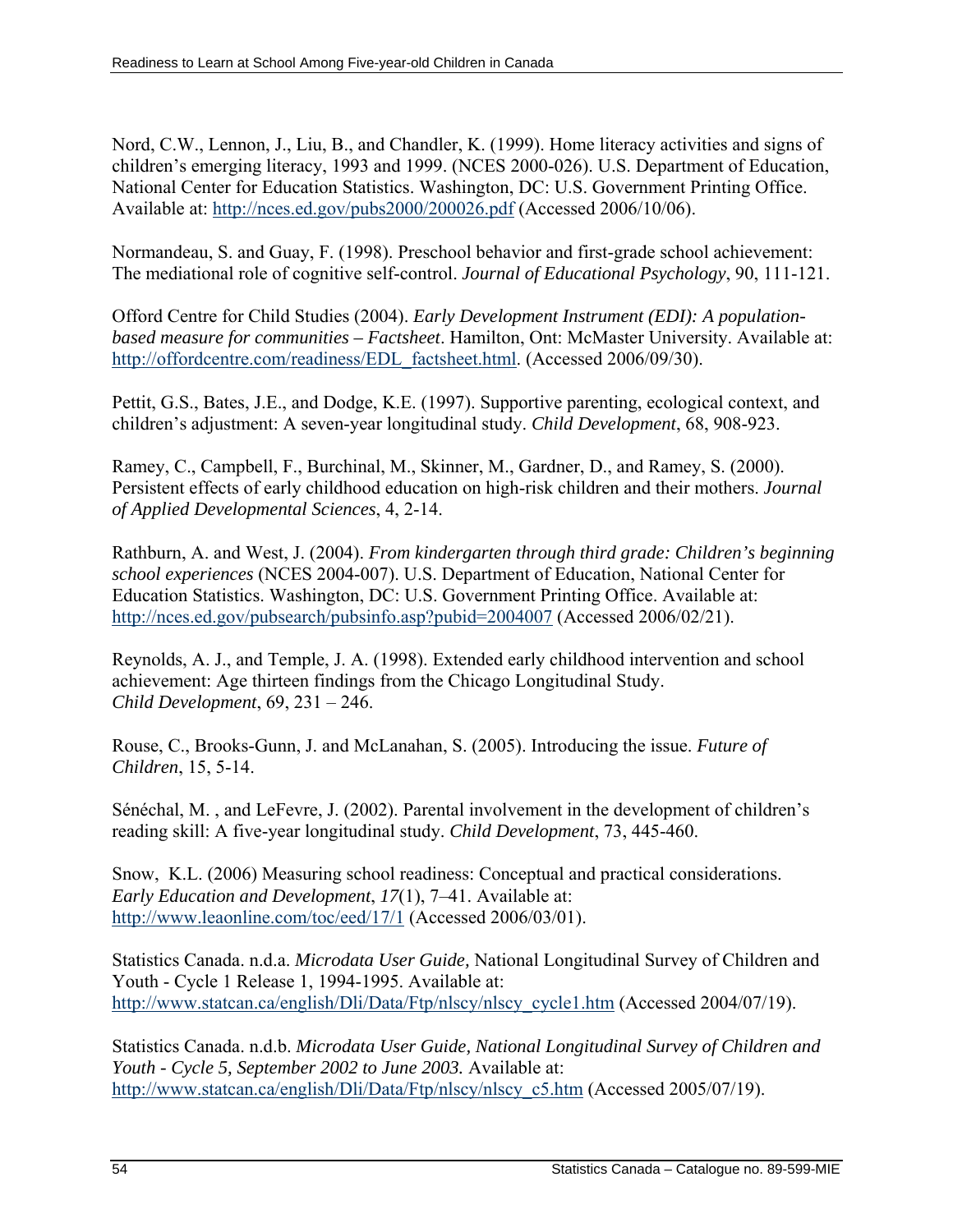U.S. Department of Health and Human Services (June 2003). *Strengthening Head Start: What the evidence Shows.* Available at: <http://aspe.hhs.gov/hsp/StrengthenHeadStart03/index.htm> (accessed 2006/01/27).

Vernon-Feagans, L. and Blair, C. (2006). Measurement of school readiness, *Early Education and Development*, *17*(1), 1-5. Available at: <http://www.leaonline.com/toc/eed/17/1>(Accessed 2006/03/01).

Votruba-Drzal, E., Coley, R.L., and Chase-Lansdale, P.L. (2004). Child care and low-income children's development: Direct and moderated effects. *Child Development*, 75, 296-312.

West, J., Denton, K. and Germino-Hausken, E. (2000). America's Kindergarteners (NCES 2000- 070). U.S. Department of Education, National Center for Education Statistics. Washington, DC: U.S. Government Printing Office. Available at: <http://nces.ed.gov/pubsearch/pubsinfo.asp?pubid=2000070> (Accessed 2006/02/21).

West, J., Denton, K. and Reaney, L.M. (2000). *The kindergarten year: Findings from the Early Childhood Longitudinal Study, Kindergarten Class of 1998-99*. (NCES 2001-023). U.S. Department of Education, National Center for Education Statistics. Washington, DC: U.S. Government Printing Office. Available at: <http://nces.ed.gov/pubsearch/pubsinfo.asp?pubid=2001023> (Accessed 2006/02/21).

Whitehurst, G.J., Falco, F., Lonigan, C.J., Fischel, J.E., DeBaryshe, B.D., Valdez-Menchaca, M.C., et al. (19880). Accelerating language development through picture-book reading. *Developmental Psychology*, 24, 552-558.

Zill, N. and West, J. (2001*). Entering kindergarten: A portrait of American children when they begin school.* (NCES 2001-035). U.S. Department of Education, National Center for Education Statistics. Washington, DC: U.S. Government Printing Office. Available at: <http://nces.ed.gov/pubsearch/pubsinfo.asp?pubid=2001035> (Accessed 2006/02/21).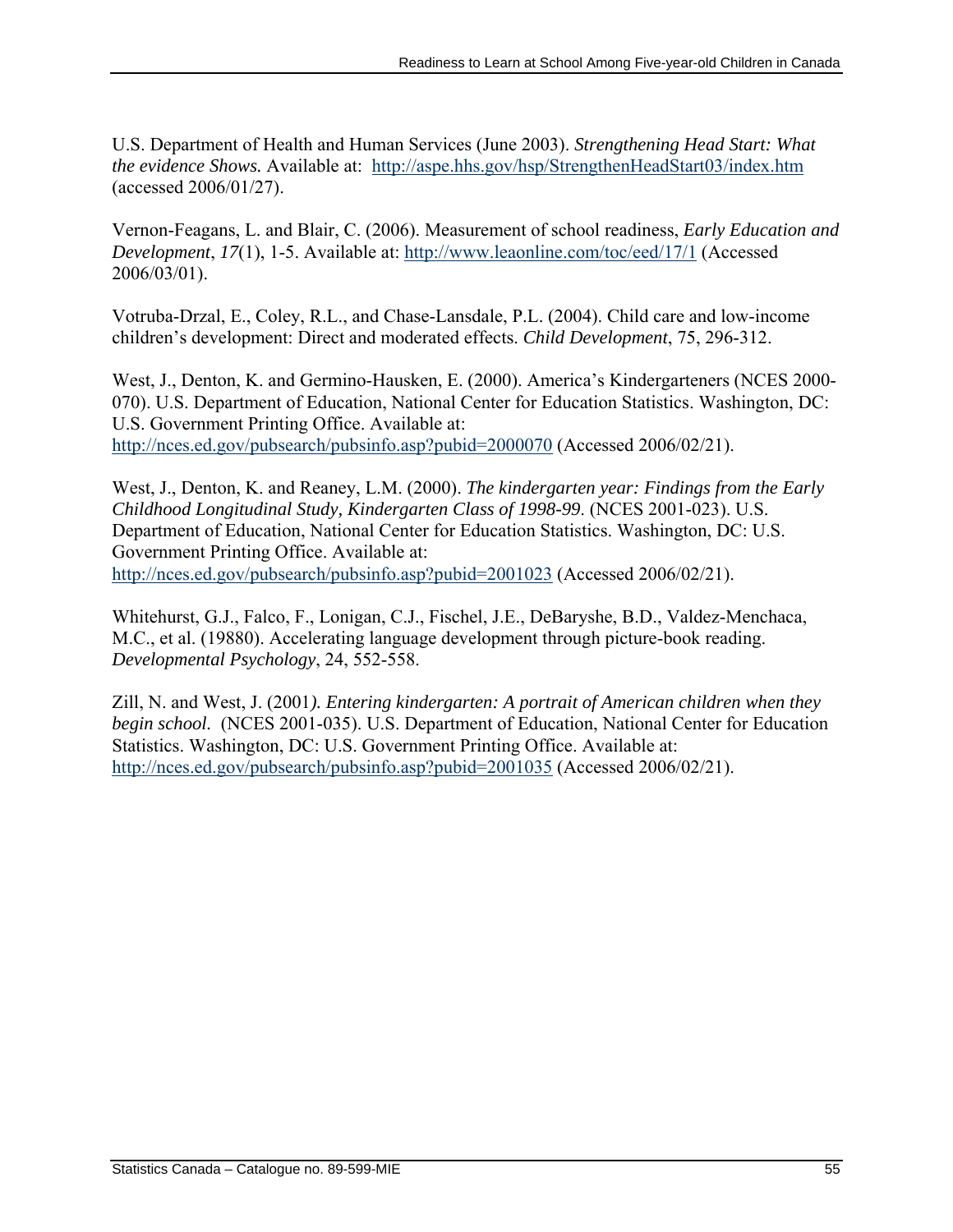# **Appendix A. The National Longitudinal Survey of Children and Youth**

The National Longitudinal Survey of Children and Youth (NLSCY) is a long-term study of Canadian children that follows their development from birth to early adulthood. The NLSCY began in 1994, and is conducted by Statistics Canada. The survey is sponsored by Human Resources and Social Development Canada. The survey is designed to collect information about factors influencing the social, emotional and behavioural development of children, and to monitor the impact of these factors on their development over time. The survey covers a broad range of topics including health, physical development, learning, behaviour, and social environment (family, friends, schools and communities).

**Survey design.** The NLSCY sample frame in the first cycle of the survey, in 1994/1995, was based on the Labour Force Survey (LFS), a monthly survey of households in Canada conducted by Statistics Canada. Households with children aged 0 to 11 years were selected from the LFS in 1994 to participate in the NLSCY. Of 26,000 eligible households, 23,000 responded.

The first cycle of the NLSCY was conducted in 1994 and early 1995. The longitudinal cohort from that cycle has been monitored every two years since then, with data collection taking place in 1994/1995, 1996/1997, 1998/1999, 2000/2001, 2002/2003. New panels of children have been added to the survey each year. For information about changes to the sample frame over that time, the reader is referred to the Microdata User Guide for cycle 5 (Statistics Canada, n.d.b).

**The present sample.** The sample of children studied here includes 5-year-old children in the third longitudinal cohort of the NLSCY. These children were born between April and December in 1997. They were 5 years old as of December 31, 2002, during the cycle 5 collection phase. At the time of interview, they ranged from 57 to 65 months old, with a small number being slightly older. Of the 4,916 children born in 1997 who were recruited in cycle 3, 3,923 responded in cycle 5, for a retention rate of 79.8%. These 3,923 children were included in the present analysis. Applying the cross-sectional survey design weights indicates that these children represented around 360,000 5-year-old children in the Canadian population. Note that because of the sample selection procedure, no children who were born in the first four months of the year are included in the study; therefore, conclusions apply to a population of 5-year-olds that is relatively young.

**Partial non-response.** Response rates for variables that were provided by the reporting parent were all over 95%. These variables included all child and family characteristics, all readiness to learn measures that were not direct measures, and all home environment variables. Because nonresponse was so low for these variables, its effect on findings would be small, and it was ignored in the analyses.

Direct measures used in this report included the Peabody Picture Vocabulary Test – Revised (PPVT-R; receptive vocabulary score), the Number Knowledge Assessment (number knowledge score), and Who Am I? (copying and symbol use score). Response rates for the direct measures were lower than for parent-reported measures, for various reasons. Response rates were: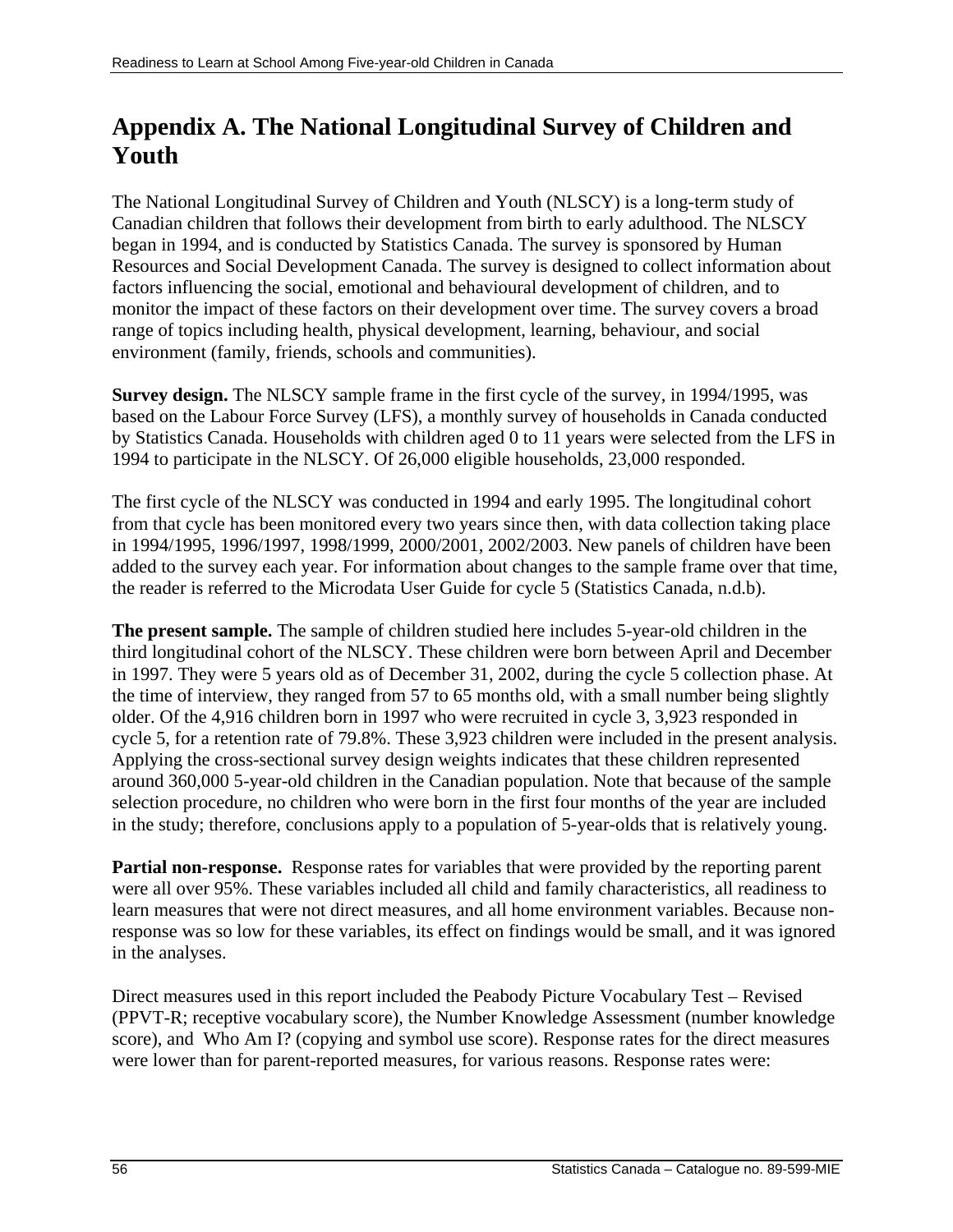| Receptive vocabulary score   | 90.6% |
|------------------------------|-------|
| Number knowledge score       | 90.7% |
| Copying and symbol use score | 86.9% |

A discussion of reasons for partial non-response and a detailed analysis of non-response for each of these measures is reported in the Microdata User Guide for cycle 5 (Statistics Canada, n.d.b, p. 110-114). The analysis found that response rates for the receptive vocabulary test depended on English or French language ability, province of residence, and education level of the reporting parent. Response rates for the number knowledge assessment and for the copying and symbol use test depended on province of residence. These trends must be taken into account when interpreting the findings in the present report.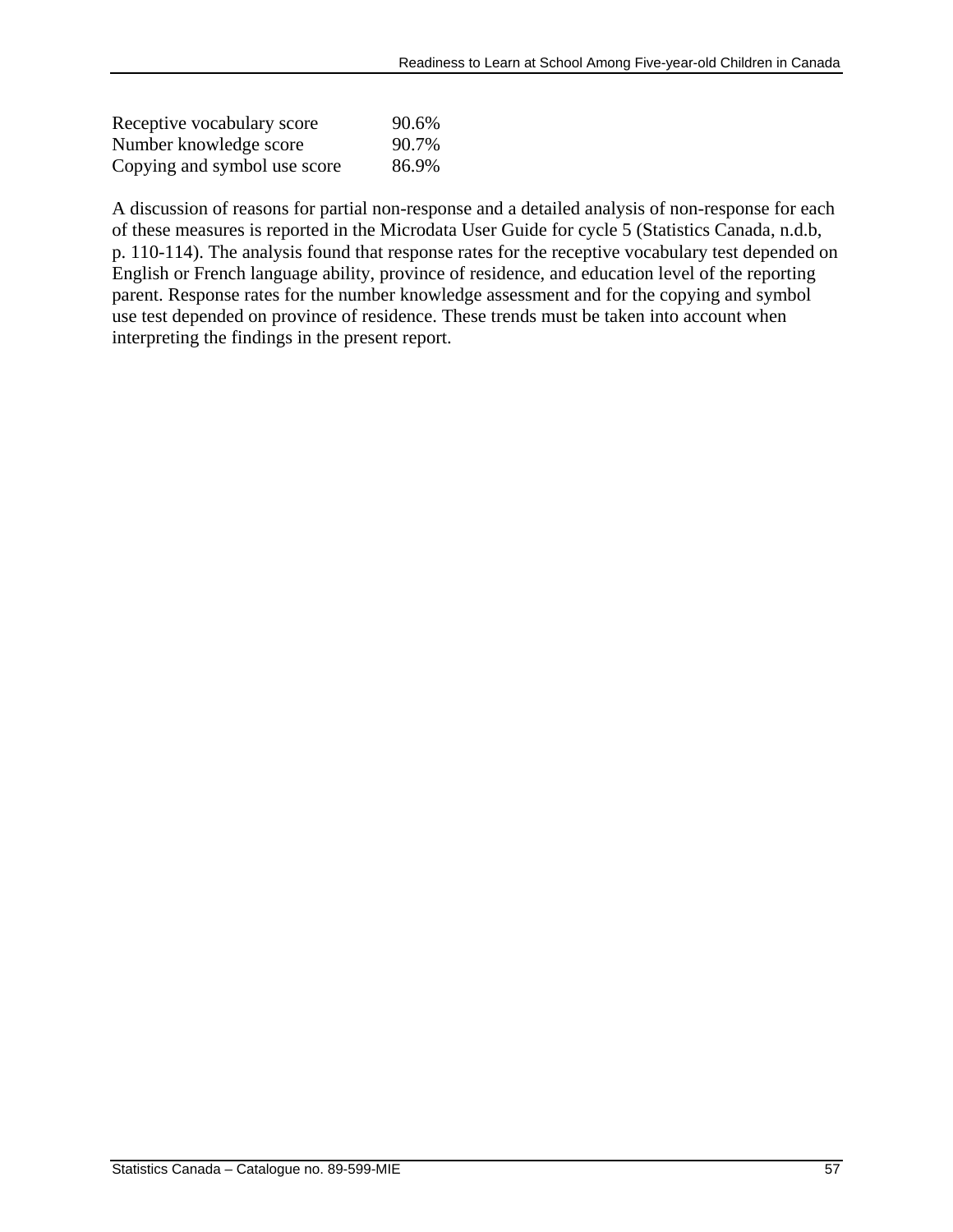# **Appendix B. Definitions**

# **Demographic variables**

Several child and family characteristics were included as predictor variables in the analyses. They included:

#### **Sex of child**

Female or male

#### **Household income of child's home** (see below for definition)

Below LICO LICO to less than 2 times LICO 2 times LICO to less than 3 times LICO 3 times LICO or above

#### **Education level of reporting parent**

High school completion or less, or more than high school

#### **Family structure**

One-parent family or two-parent family

#### **Country of birth of reporting parent**

Not Canada or Canada

#### **Kindergarten attendance of child**

Not attending kindergarten or attending kindergarten

#### **Community size**

- 1. Rural
- 2. Population less than 30,000
- 3. Population 30,000 to less than 100,000
- 4. Population 100,000 to less than 500,000
- 5. Population 500,000 and over

#### **Province of residence**

Ten provinces

**Household income status and low income cut-offs (LICO).** Income status was measured using the income ratio variable in the data set, which is the ratio of household income to the LICO as reported by Statistics Canada for the size and location of the child's household. The following information on the income ratio variable was taken from the *Microdata User Guide* of the NLSCY for cycle 1 (Statistics Canada n.d.a).

*NLSCY children can be classified as living in households of various income levels. An income ratio has been derived and assigned to each child record and can be used for analytical purposes to further understand the economic situation of the child. The*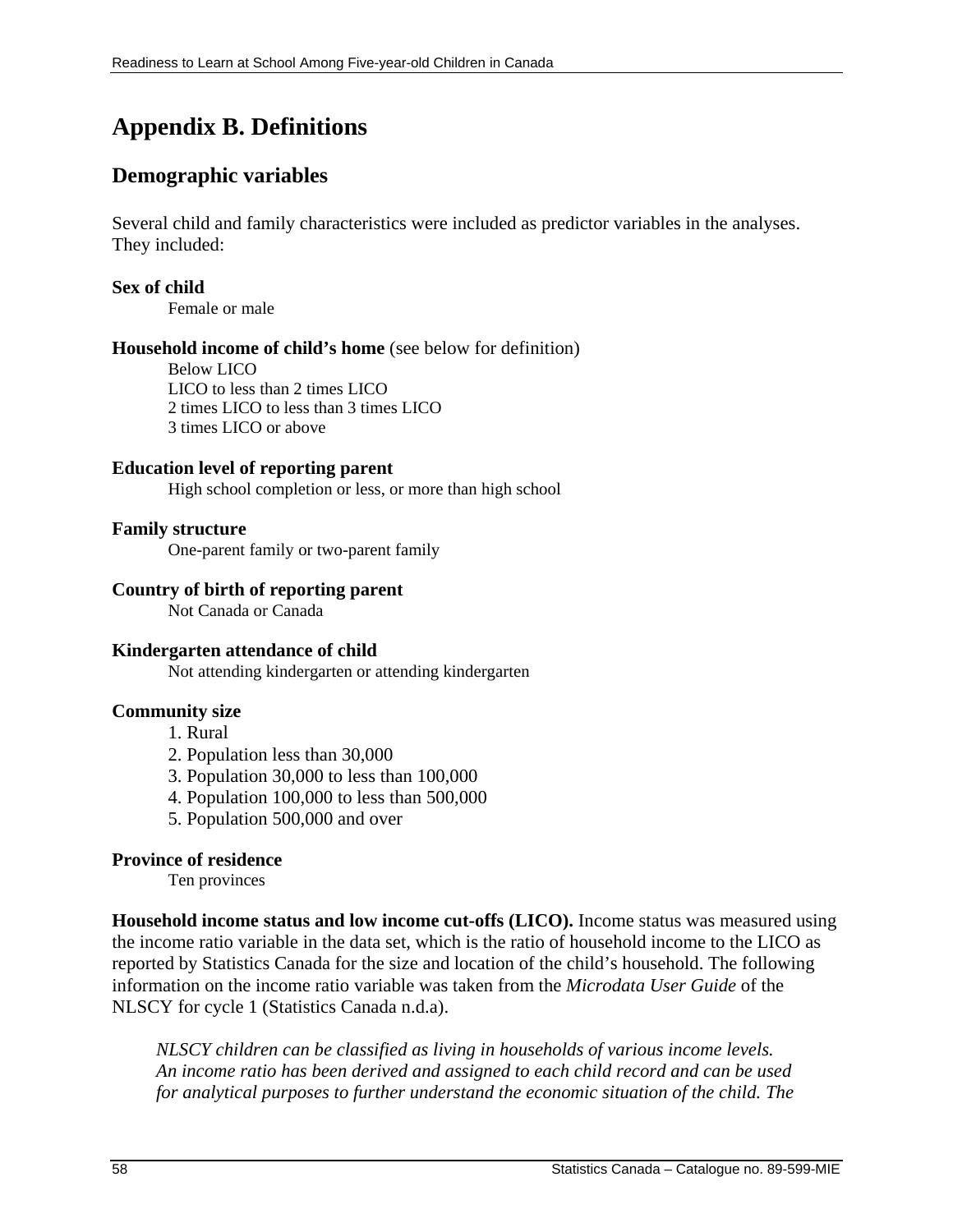*Canada establishes what are known as the low-income cut-offs, which are derived by considering expenditure to income patterns observed in the most recent Family Expenditure Survey. These thresholds or values are calculated for different urbansize and family-size categories and are updated annually using the Consumer Price Index. The cut-offs that were derived for 1994 were used to calculate the NLSCY income ratio. The ratio was simply calculated to be the household income divided by the cut-off value (p.63-64).* 

Similar procedures were used to calculate the NLSCY income ratio for 2002. Readers who require additional information on data quality issues related to the income ratio are referred to the *Microdata User Guide* for the NLSCY for cycle 1 or cycle 5 (Statistics Canada n.d.a, n.d.b).

# **Readiness to learn measures**

**Receptive vocabulary score.** The measure of receptive vocabulary was the standard score on the Peabody Picture Vocabulary Test – Revised (PPVT-R). More information about the PPVT-R in the NLSCY may be found in the *Microdata User Guide* for the NLSCY for cycle 5, page 169- 171 (Statistics Canada n.d.b).

**Communication skill score.** The communication skill score included responses to a set of six individual items. The Cronbach's alpha measure of internal reliability for this score was 0.63. Parents were asked:

*1. How often does (CHILD): clearly convey HIS/HER needs?* 

*2. When HE/SHE is paying attention, how often is (CHILD) able to carry out a simple instruction after hearing it only once?* 

*3. If HE/SHE does not understand what someone has said, how often will (CHILD) ask for it to be repeated or explained?* 

*4. How often does (CHILD) follow what is being talked about in a conversation, and stay on the same topic?*

*5. How often can (CHILD) be relied on to pass simple messages from one person to another without getting the message mixed up?* 

*6. How often does (CHILD) clearly explain about things HE/SHE has seen or done so that you get a very good idea what happened?* 

Response options were: *never*, *sometimes*, and *often*. Responses were scored 0 for *never*, 1 for *sometimes*, and 2 for *often*. Possible scores ranged from 0 (low communication skill) to 12 (high communication skill).

**Number knowledge score.** The measure of number knowledge was the age-standardized score on the 22-question (30-item) Number Knowledge Assessment instrument. More information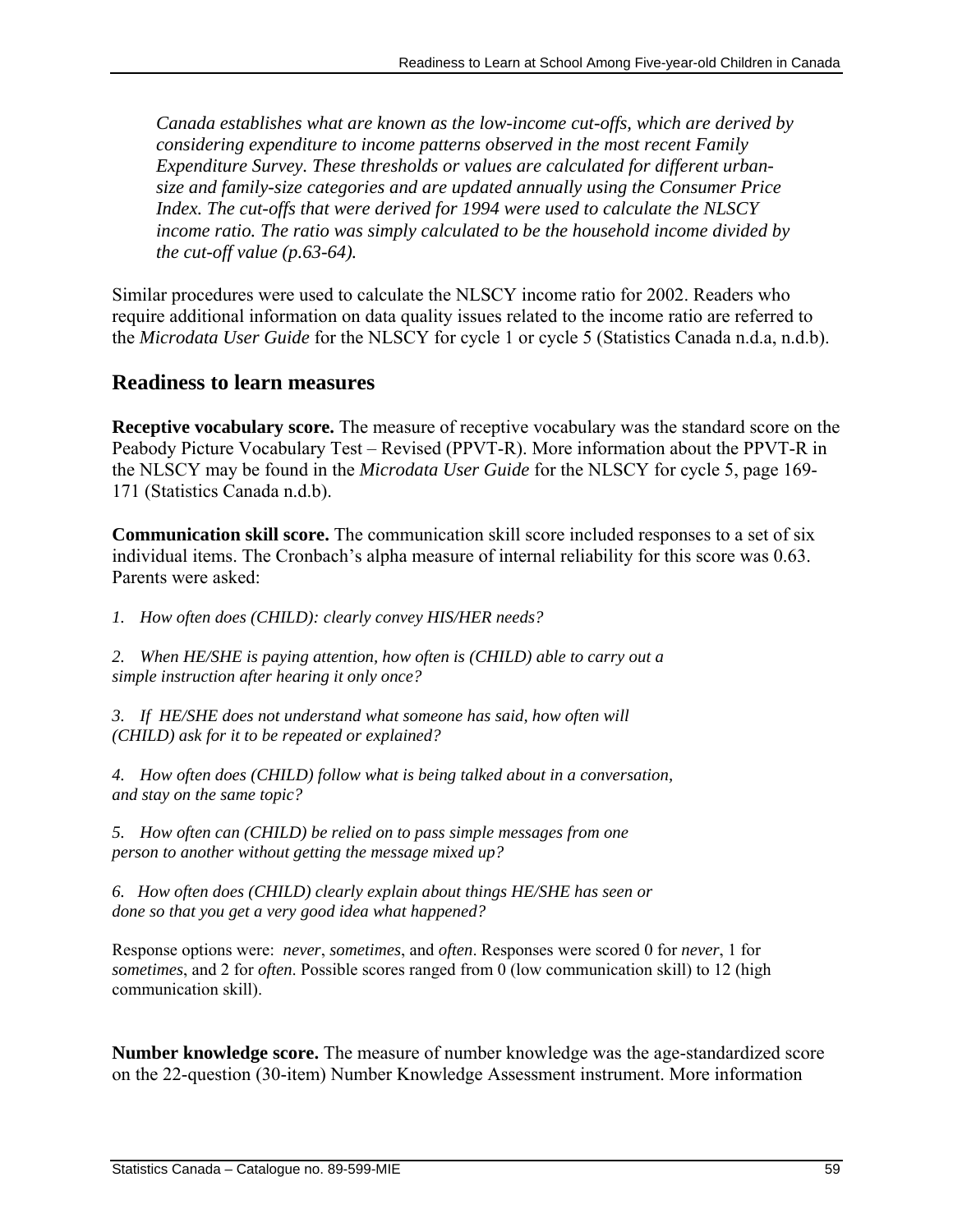about the Number Knowledge Assessment instrument in the NLSCY may be found in the *Microdata User Guide* for the NLSCY for cycle 5, page 172-173 (Statistics Canada n.d.b).

**Copying and symbol use score.** The measure of copying and symbol use was the standard score on *Who Am I?*, an instrument that evaluates the developmental level of young children (De Lemos 2002). More information about the copying and symbol use instrument in the NLSCY may be found in the *Microdata User Guide* for the NLSCY for cycle 5, page 173-175 (Statistics Canada n.d.b).

**Attention score.** The attention score included responses to a set of six individual items. The Cronbach's alpha measure of internal reliability for this score was 0.78. Parents were asked:

*How often would you say that (CHILD):*

- *1. Can't sit still or is restless?*
- *2. Is easily distracted, has trouble sticking to any activity?*
- *3. Can't concentrate, can't pay attention for long?*
- *4. Is inattentive?*
- *5. Can not settle on anything for more than a few moments?*

Response options were: *never or not true*, *sometimes or somewhat true*, and *often or very true*. Responses were scored 2 for *never or not true*, 1 for *sometimes or somewhat true*, and 0 for *often or very true*.

*6. How often does (CHILD): listen well and pay attention? (reversed)* 

Response options were: *never*, *sometimes*, and *often*. Responses were scored 0 for *never*, 1 for *sometimes*, and 2 for *often*.

Possible scores ranged from 0 (low attention score) to 12 (high attention score).

**Work effort score.** The work effort score included responses to a set of three individual items. The Cronbach's alpha measure of internal reliability for this score was 0.64. Parents were asked:

*How often does (CHILD):* 

- *1. Finish things HE/SHE starts?*
- *2. Persist with solving a problem, even when things go wrong for a while?*

*3. Make an effort to do something, even if HE/SHE doesn't feel confident about it?* 

Response options were: *never*, *sometimes*, and *often*. Responses were scored 0 for *never*, 1 for *sometimes*, and 2 for *often*. Possible scores ranged from 0 (low work effort score) to 6 (high work effort score).

**Curiosity level.** Curiosity level was based on the parent's response to the following question:

*How often does (CHILD): Ask questions or take things apart to find out how they work?*

Response options were: *never*, *sometimes*, and *often*. Curiosity level was analyzed as a two-level variable, not high curiosity (never and sometimes) and high curiosity (often).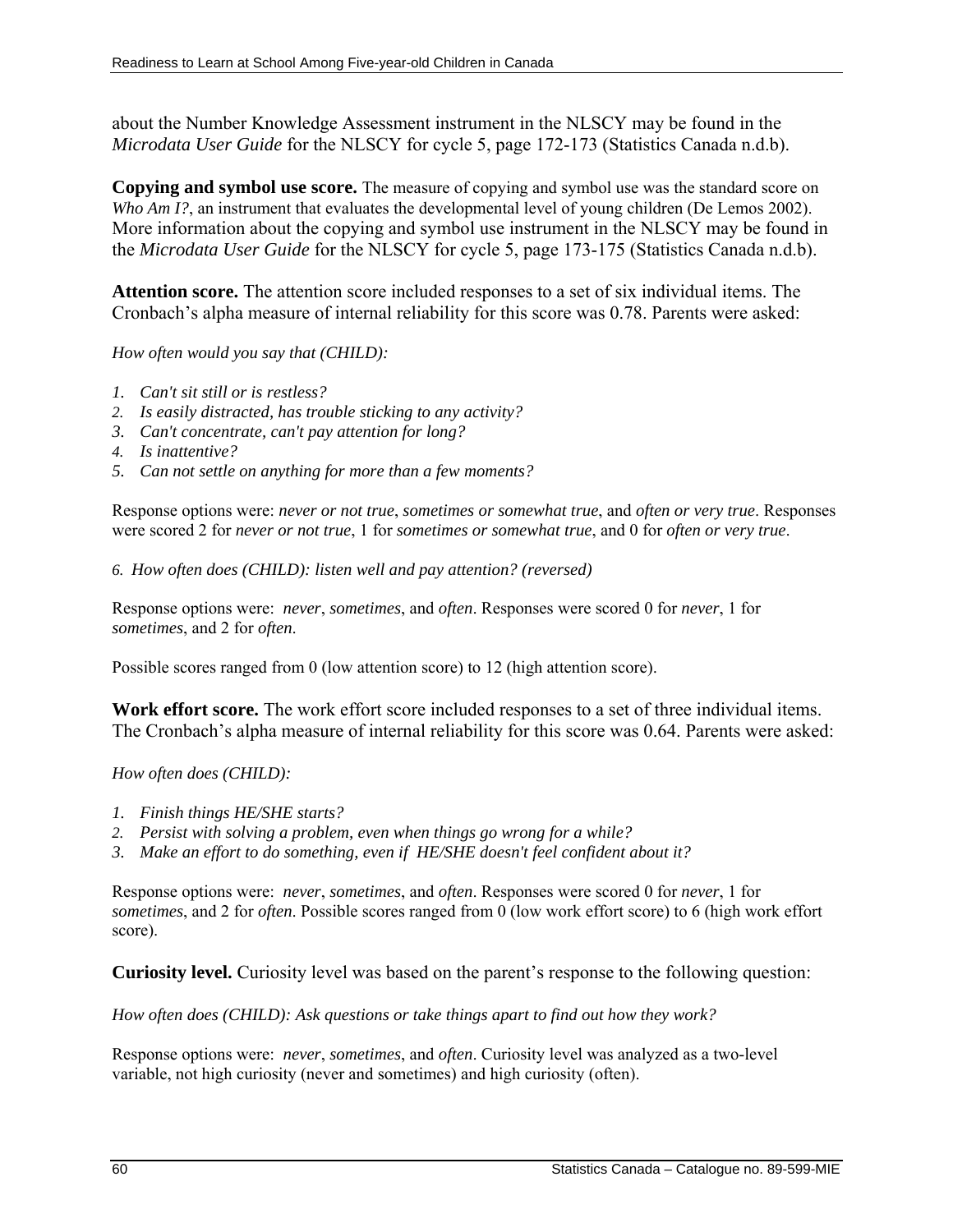**Self-control of behaviour score.** The self-control of behaviour score included responses to a set of four individual items. The Cronbach's alpha measure of internal reliability for this score was 0.64. Parents were asked:

*How often would you say that (CHILD):* 

- *1. Is impulsive, acts without thinking?*
- *2. Has difficulty waiting for HIS/HER turn in games or groups?*

Response options were: *never or not true*, *sometimes or somewhat true*, and *often or very true*. Responses were scored 2 for *never or not true*, 1 for *sometimes or somewhat true*, and 0 for *often or very true*.

*How often does (CHILD):* 

- *3. Keep HIS/HER temper?*
- *4. Show self-control?*

Response options were: *never*, *sometimes*, and *often*. Responses were scored 0 for *never*, 1 for *sometimes*, and 2 for *often*.

Possible scores ranged from 0 (low self-regulation of behaviour score) to 8 (high self-regulation of behaviour score).

**Cooperative play level.** Cooperative play level was based on the parent's response to the following question:

#### *How often does (CHILD): Play cooperatively with other children?*

Response options were: *never*, *sometimes*, and *often*. Cooperative play level was analyzed as a two-level variable, not high cooperative play (never and sometimes) and high cooperative play (often).

**Independence in dressing.** Independence in dressing was based on the parent's response to the following question:

*How often does (CHILD): Show independence while dressing?* 

Response options were: *never*, *sometimes*, and *often*. Independence in dressing was analyzed as a twolevel variable, not high independence in dressing (never and sometimes) and high independence in dressing play (often).

**Independence in cleanliness.** Independence in cleanliness was based on the parent's response to the following question:

*How often does (CHILD): Show independence with washing and toileting?* 

Response options were: *never*, *sometimes*, and *often*. Independence in cleanliness was analyzed as a twolevel variable, not high independence in cleanliness (never and sometimes) and high independence in cleanliness (often).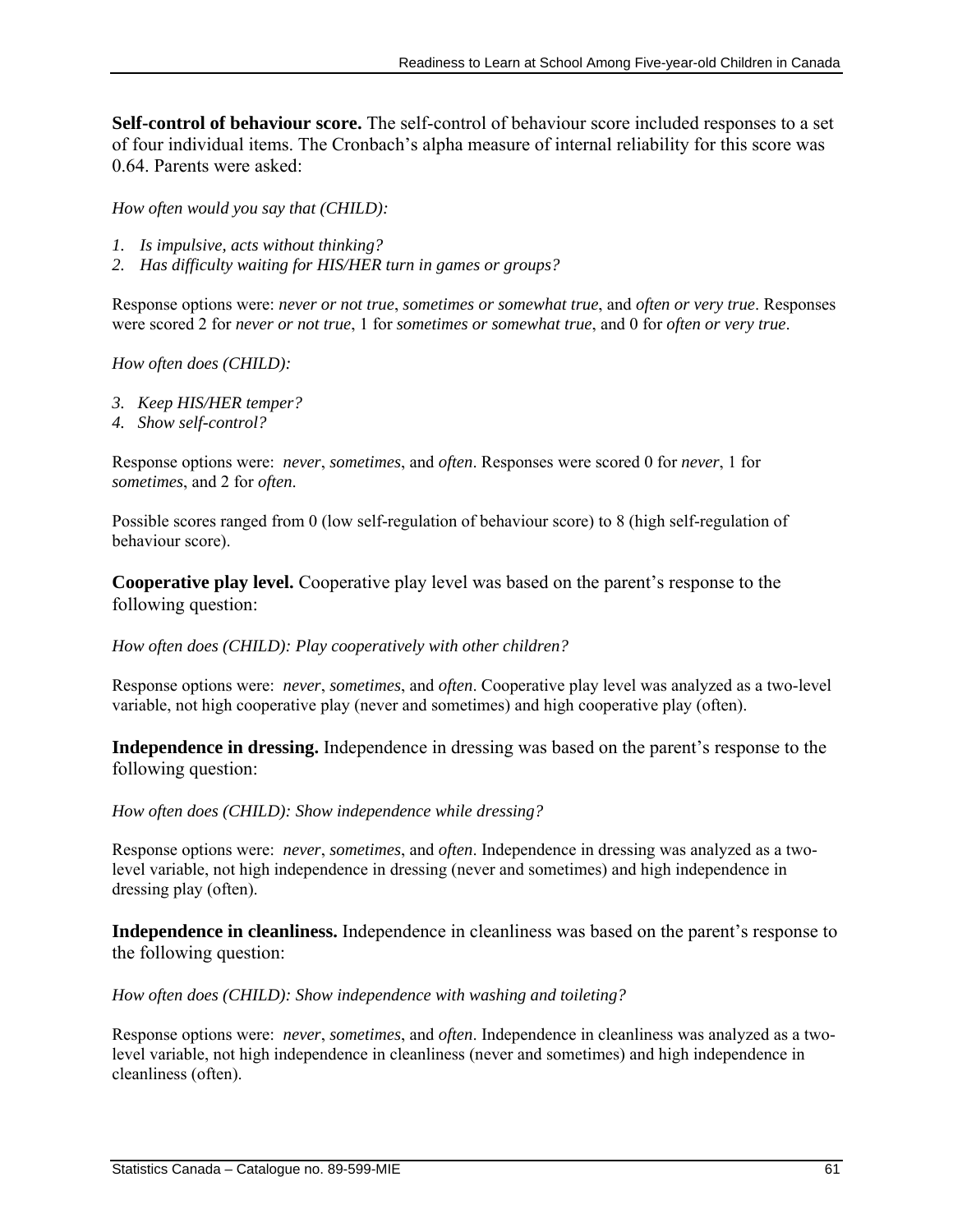## **Home environment variables**

#### **Positive parent-child interaction**

The two-level positive parent-child interaction score used was based on responses to a set of five individual items. The Cronbach's alpha measure of internal reliability for the 5-item score was 0.63. Parents were asked:

*1. How often do you praise (CHILD), by saying something like "Good for you!" or "What a nice thing you did!" or "That's good going!"?* 

*2. How often do you and (CHILD) talk or play with each other, focusing attention on each other for five minutes or more, just for fun?*

- *3. How often do you and (CHILD) laugh together?*
- *4. How often do you do something special with (CHILD) that HE/SHE enjoys?*
- *5. How often do you play sports, hobbies or games with (CHILD)?*

Response options were: *never*, *about once a week or less*, *a few times a week*, *one or two times a day*, and *many times each day*. Responses were scored from 0 for *never* to 4 for *many times each day.* Possible scores ranged from 0 to 20. Positive interaction was analyzed as a two-level variable, not high positive interaction score (at or below the  $15<sup>th</sup>$  percentile score of 12) and high positive interaction score (above the  $15<sup>th</sup>$  percentile score, that is, 13 or higher).

#### **Daily reading to the child**

Daily reading to the child was based on the parent's response to the following question:

*How often do you (or your spouse): Read aloud to HIM/HER or listen to HIM/HER read or try to read?* 

Response options were: *rarely or never*, *a few times a month, once a week, a few times a week,* and *daily*. Responses were scored 0 for less than daily reading and 1 for daily reading.

#### **Daily number use**

Daily number use with the child was based on the parent's response to the following question:

*How often do you (or your spouse): Encourage HIM/HER to use numbers in day to day activities (for example, counting cookies on a plate)?* 

Response options were: *rarely or never*, *a few times a month, once a week, a few times a week,* and *daily*. Responses were scored 0 for less than daily number use and 1 for daily number use.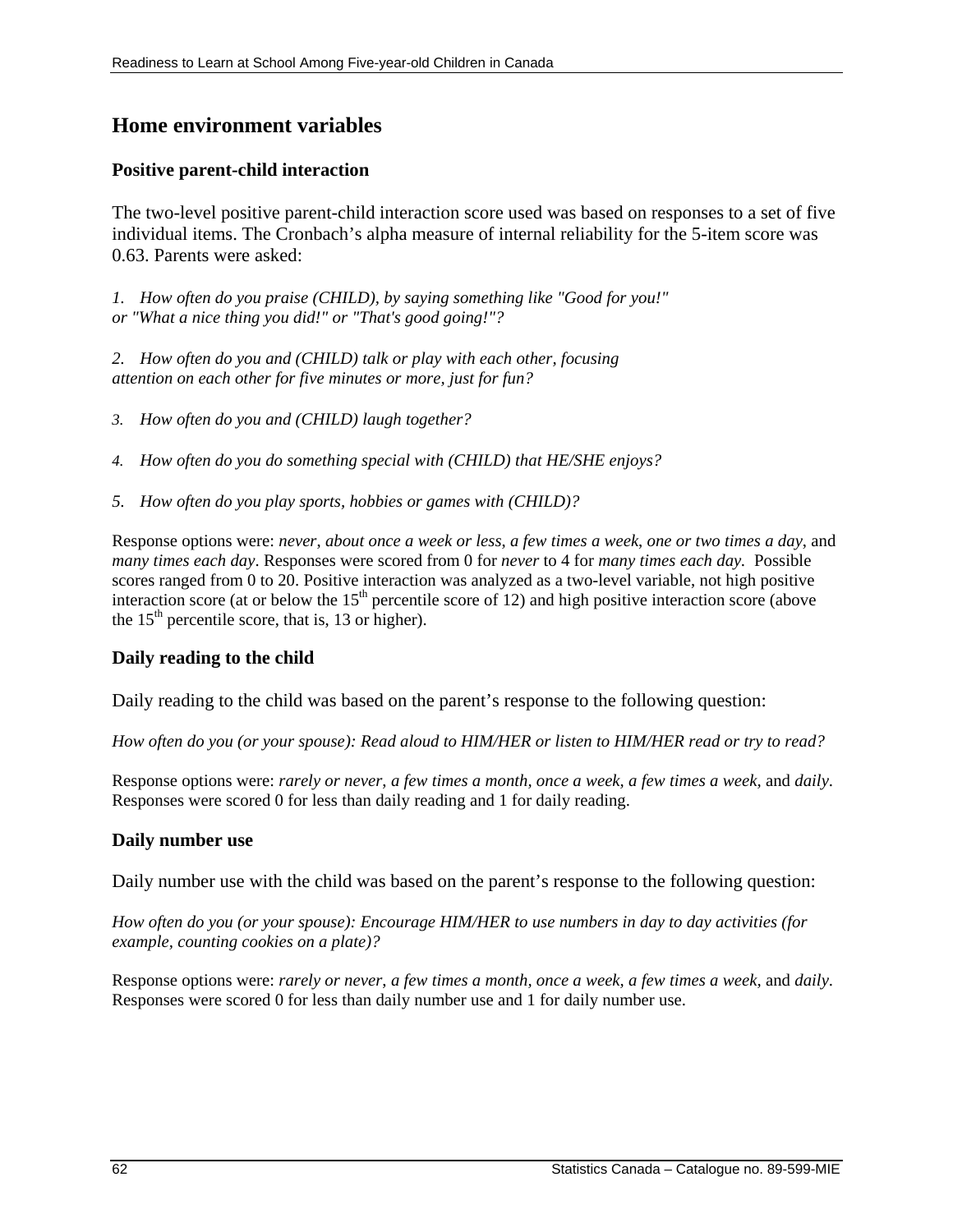## **Group activities**

Parents were asked four questions about their child's group activities. Activities included: participation in organized sports, participation in unorganized sports, participation in lessons in physical activities, and participation in lessons in the arts. Parents were asked:

*In the past 12 months, outside of school hours, how often has (CHILD):* 

*Taken part in sports with a coach or instructor (except dance, gymnastics, or martial arts)?* 

*Taken part in unorganized sports or physical activities without a coach or instructor?* 

*Taken lessons or instruction in other organized physical activities with a coach or instructor such as dance, gymnastics or martial arts?* 

*Taken lessons or instruction in music, art or other non-sport activities?* 

Response options were: *most days, a few times a week, about once a week, about once a month,* and *almost never*. Responses were scored 0 for not weekly and 1 for at least weekly.

#### **Early childhood education activities age 3**

Parents were asked about their child's involvement in early childhood education activities at the age of 3. The question was:

*Does (CHILD) attend the following programs or activities?* 

- *1. Nursery school or preschool*
- *2. Play group*
- *3. Drop-in centre*
- *4. Parent and child lessons or program*
- *5. Library storytime or other reading program or book club?*

Response options were yes or no for these activities. Responses were scored 0 for no activity and 1 for one activity or more.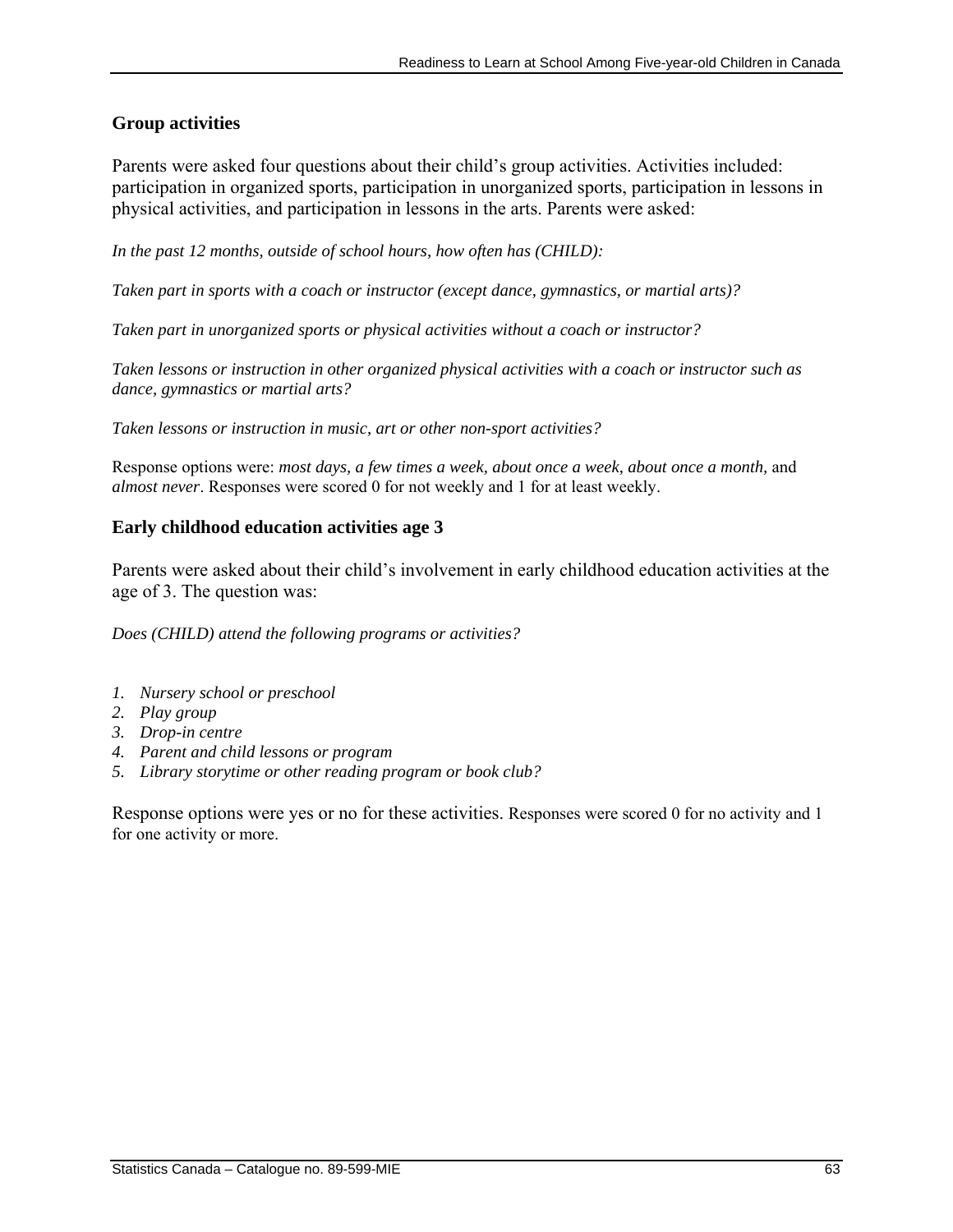# **Appendix C. Data analysis**

**Coefficient of variation.** The coefficient of variation (CV) is a relative measure of variability, that can be used to compare the quality of estimates. It is calculated by dividing the square root of the variance of the estimate, by the estimate itself. Note that the square root of the variance is also known as the **standard error**. Estimates with CVs of 16.5% or lower are considered to be of acceptable quality by Statistics Canada, and can be released without warning. Estimates with CVs in the range of 16.6% to 33.3% are of marginal quality, and should be accompanied with a warning about the relatively high levels of error. Estimates with CVs in excess of 33.3% are considered to be of unacceptable quality by Statistics Canada. Almost all CVs in the present report were in the acceptable range. The small number of estimates in the marginal range have been flagged in the tables.

**Bootstrap weights for variance estimation.** The following information was taken from the *Microdata User Guide* of the NLSCY for cycle 5 (Statistics Canada, n.d.b).

*It would be difficult to derive an exact formula to calculate the sampling variance for the NLSCY due to the complex sample design, non-response adjustments, treatment of out-of-scope units, and the post-stratification. A very good way to approximate the sampling variance is to use the Bootstrap method. The idea behind the Bootstrap method is to select random sub-samples from the full sample in such a way that each of the sub-samples (or replicates) follows the same design as the full sample. The final weights for units in each replicate are recalculated following the same weighting steps used for the full sample…. These Bootstrap weights are used to calculate a population estimate for each replicate. The variance among the replicate estimates for a given characteristic is an estimate of the sampling variance of the full sample population estimate. For the NLSCY, a set of 1,000 Bootstrap weights is available. The sampling variance calculation using these 1,000 Bootstrap weights involves calculating the estimates with each of these 1,000 weights and then calculating the variance of these 1,000 estimates (p.166).* 

The variances and standard errors of all estimates in the present study were calculated using the bootstrap weights that were developed by Statistics Canada for the 2002/2003 cross-sectional sample. Cross-sectional weights were used for the longitudinal analysis because the sample being studied was 5-year-old children in 2002/2003, and the analysis involved looking back at their status in 2000/2001 when they were 3-year-olds.

**Statistical and substantive significance**. Because of the large size of the sample under study, many statistics were statistically significant even though the effects were small. Unless noted otherwise, only effects that were both statistically and substantively significant as defined below are reported as significant in this paper. Standards of substantive significance were derived from those established by Cohen (1988).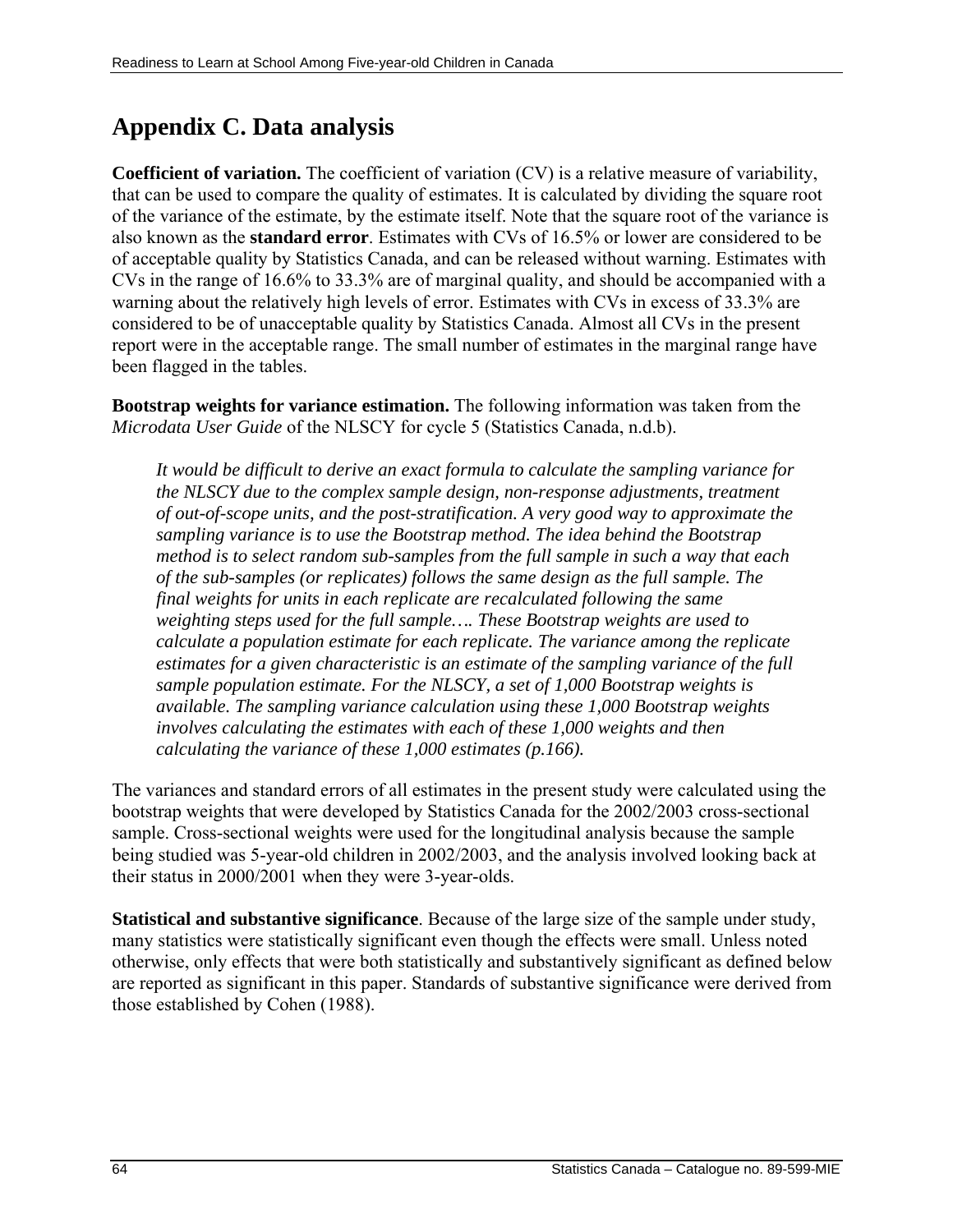*Substantive significance*. Unless noted otherwise, substantive effects were defined as:

- 1 percentage differences of 5 points or more
- 2 mean differences of 0.25 of a standard deviation or more
- 3 correlation coefficients of r=0.22 or greater  $(r^2=0.05)$
- 4 Incremental  $R^2$  of 0.01 (1%) or greater.

*Statistical significance.* Where multiple comparisons were made within a particular predictor variable (e.g., household income level), the nominal significance level of  $p=0.05$  was adjusted for the number of comparisons. Where single comparisons were made, a significance level of p=0.01 was used.

**Descriptive statistics.** In this report, descriptive statistics were presented on basic demographic variables for the sub-group under study. Intercorrelations among child and family characteristics, among readiness to learn measures, and among home environment measures were calculated using the cross-sectional sample design weights, with statistical significance of correlation coefficients being assessed with reference to the size of design effects.

**Readiness to learn, home environment, and child and family characteristics.** Means and percentages were reported for readiness to learn measures and home environment variables in 2002/2003 (and, where applicable, 2000/2001), by sex of the child, household income status, parent education level, family structure, country of birth of parent, kindergarten attendance, community size, and province of residence. Estimates of means and percentages were calculated using the 2002/2003 cross-sectional sample design weights, and the statistical significance of differences was tested using t-tests.

**Readiness to learn and home environment.** To determine whether there were important readiness to learn differences linked to home environment, means of the continuous readiness to learn measures were compared for the seven home environment variables, and the categorical readiness to learn measures were cross-tabulated with the home environment variables. Estimates of means and percentages were calculated using the cross-sectional sample design weights, and the statistical significance of differences was tested using t-tests.

**Readiness to learn and home environment: interactions with household income level.** To determine whether the demographic variable, household income level, had an indirect statistical effect on a continuous readiness to learn measure by way of a home environment variable, in addition to its direct statistical effect, linear regression analyses that were analogous to path analyses were performed. The purpose was to determine whether the home environment variable explained part of the difference in readiness to learn between lower and higher income level children. A two-stage approach was used. First, a linear regression procedure established whether the home environment variable accounted for at least 1% of the variance in the readiness to learn measure (i.e.,  $R^2 \approx 0.01$ ). If so, a linear regression procedure was undertaken to determine whether the demographic predictor and the home environment predictor had a combined effect on the readiness to learn measure. If both of the regression coefficients were significant, it was possible that the demographic variable, in addition to its direct effect, had an indirect effect on the readiness to learn measure, manifested through its effect on the home environment variable. If previous results showed that the demographic variable was significantly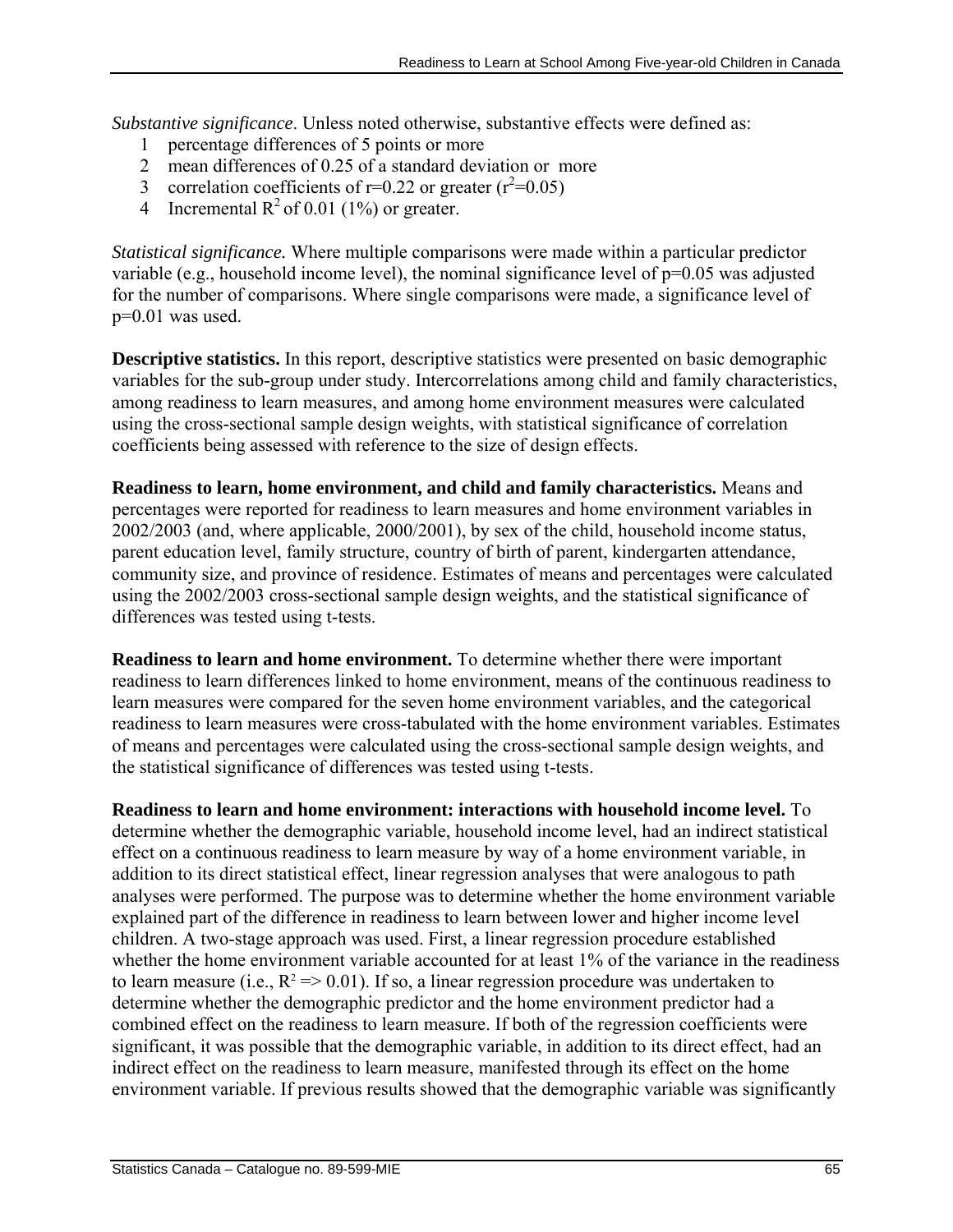linked with the home environment variable, this link, coupled with the regression results, would imply that the demographic variable had an indirect effect on the outcome variable through the home environment variable. The size of this indirect effect could not be estimated using this technique, but the direction of the effect would be known. This approach assumes that the direction of effect would be one-way, from the demographic variable to the home environment variable. An example of this analytical approach follows.

**Example.** Children from lower income households and from more affluent households differed significantly in the readiness to learn measure, communication skill score. To determine whether household income level had an indirect effect on communication skill score by way of participation in organized sports, a linear regression analysis was performed. Household income level and participation in organized sport were entered into a linear regression equation predicting communication skill score. The results of this analysis appear in Table D-37. The regression coefficients for participation in organized sports and household income level were both statistically significant, indicating that income had a direct effect on communication skill score, and that it could possibly have an indirect effect as well by way of participation in organized sports. An examination of earlier results (Table D-29) indicated a significant link between income and participation in organized sports, implying that household income level may have influenced communication skill score through the home environment variable.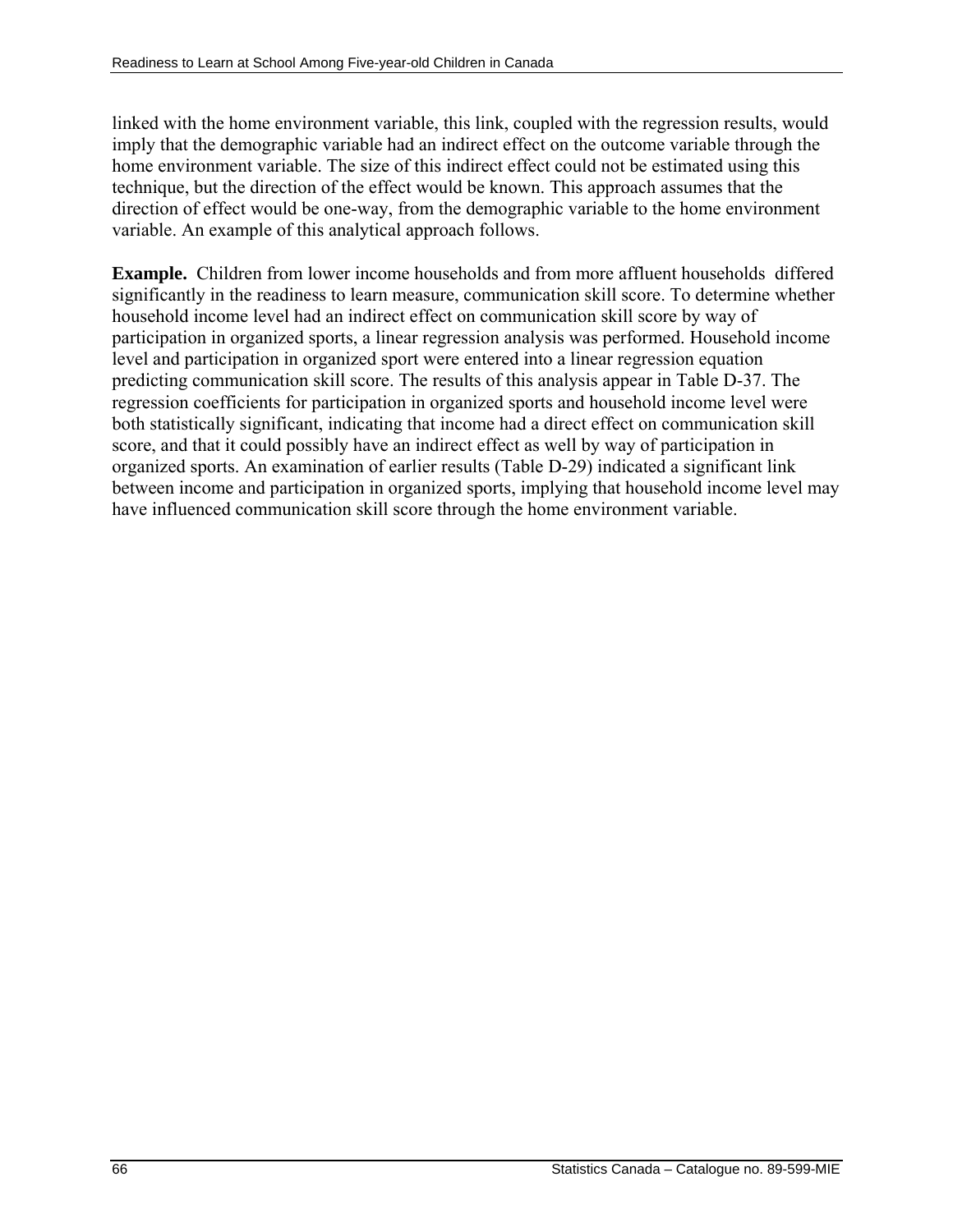# **Appendix D. Tables**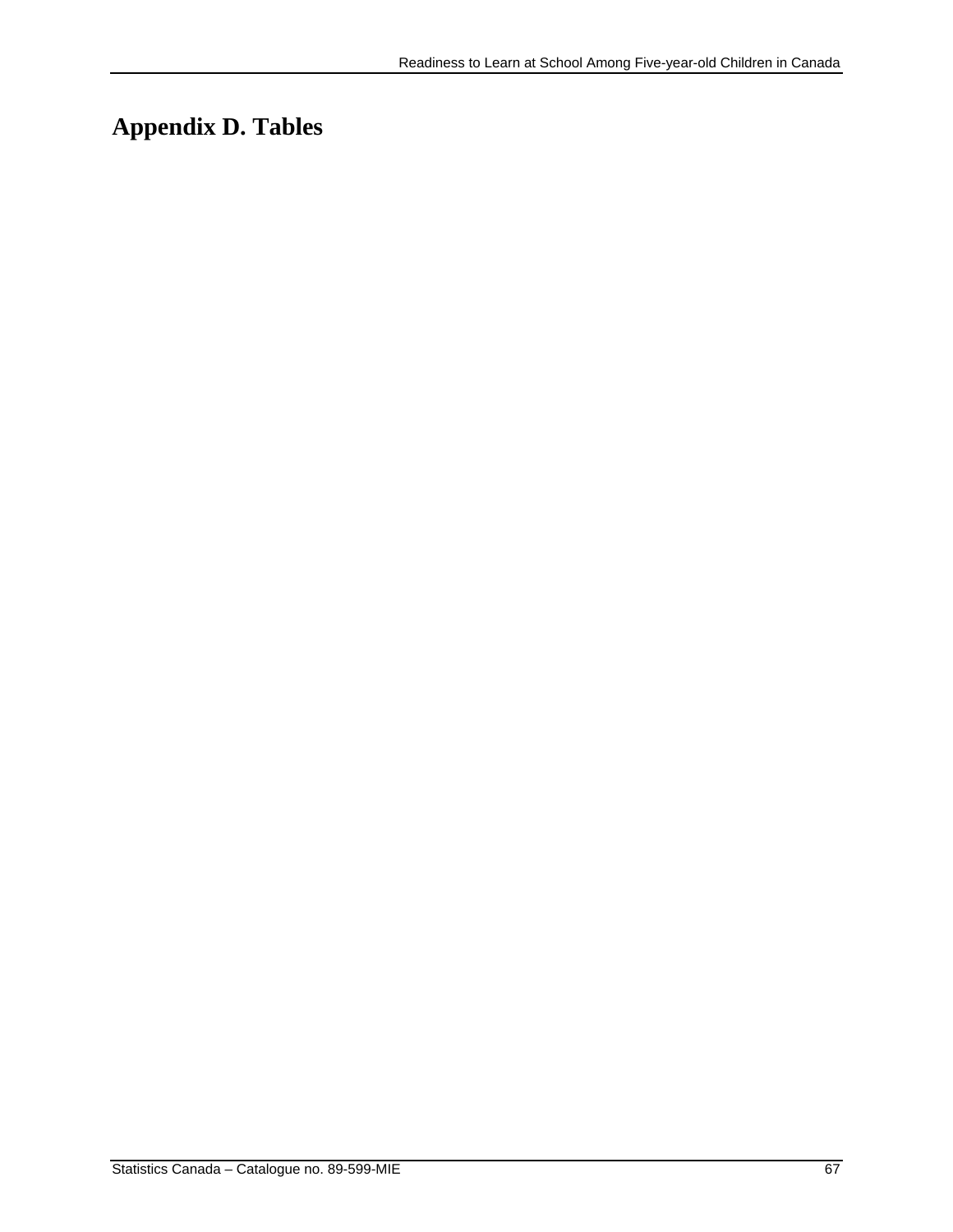|               | <b>INC</b>        | <b>EDUC</b>       | <b>FAMST</b>            | <b>CNTRY</b>      | <b>KINDER</b>     | <b>COMM</b> |
|---------------|-------------------|-------------------|-------------------------|-------------------|-------------------|-------------|
| <b>SEX</b>    | 0.01              | $-0.01$           | $-0.01$                 | 0.03              | $-0.03$           | $-0.02$     |
| <b>INC</b>    | $\ddots$          | 0.33 <sup>1</sup> | 0.36 <sup>1</sup>       | 0.14              | 0.03              | $-0.08$     |
| <b>EDUC</b>   | $\ddotsc$         | $\ddotsc$         | 0.12                    | 0.04              | 0.05              | 0.09        |
| <b>FAMST</b>  | $\cdot\cdot\cdot$ | $\ddotsc$         | $\ddotsc$               | $-0.05$           | $-0.02$           | 0.04        |
| <b>CNTRY</b>  | $\ddotsc$         | $\ddotsc$         | $\ddotsc$               | .                 | $-0.07$           | $-0.331$    |
| <b>KINDER</b> | $\ddotsc$         | $\cdot\cdot\cdot$ | $\cdot$ $\cdot$ $\cdot$ | $\cdot\cdot\cdot$ | $\cdot$           | 0.07        |
| <b>COMM</b>   | $\cdot\cdot\cdot$ | $\ddotsc$         | $\cdots$                | $\cdot\cdot\cdot$ | $\cdot\cdot\cdot$ | $\cdots$    |

### **Table D-1**

| Correlations between demographic variables for the study population |  |  |  |
|---------------------------------------------------------------------|--|--|--|
|                                                                     |  |  |  |

1. Correlation coefficient differs significantly and substantively from 0.

### **Notes**

SEX=Sex of child INC=Income level EDUC=Education of reporting parent FAMST=Family structure CNTRY=Country of birth of reporting parent KINDER=Kindergarten attendance COMM=Community size

Sample n ranged from 3,813 to 3,923.

Substantive correlation coefficients are defined as  $r \ge 0.22$  ( $r^2 = 0.05$ ).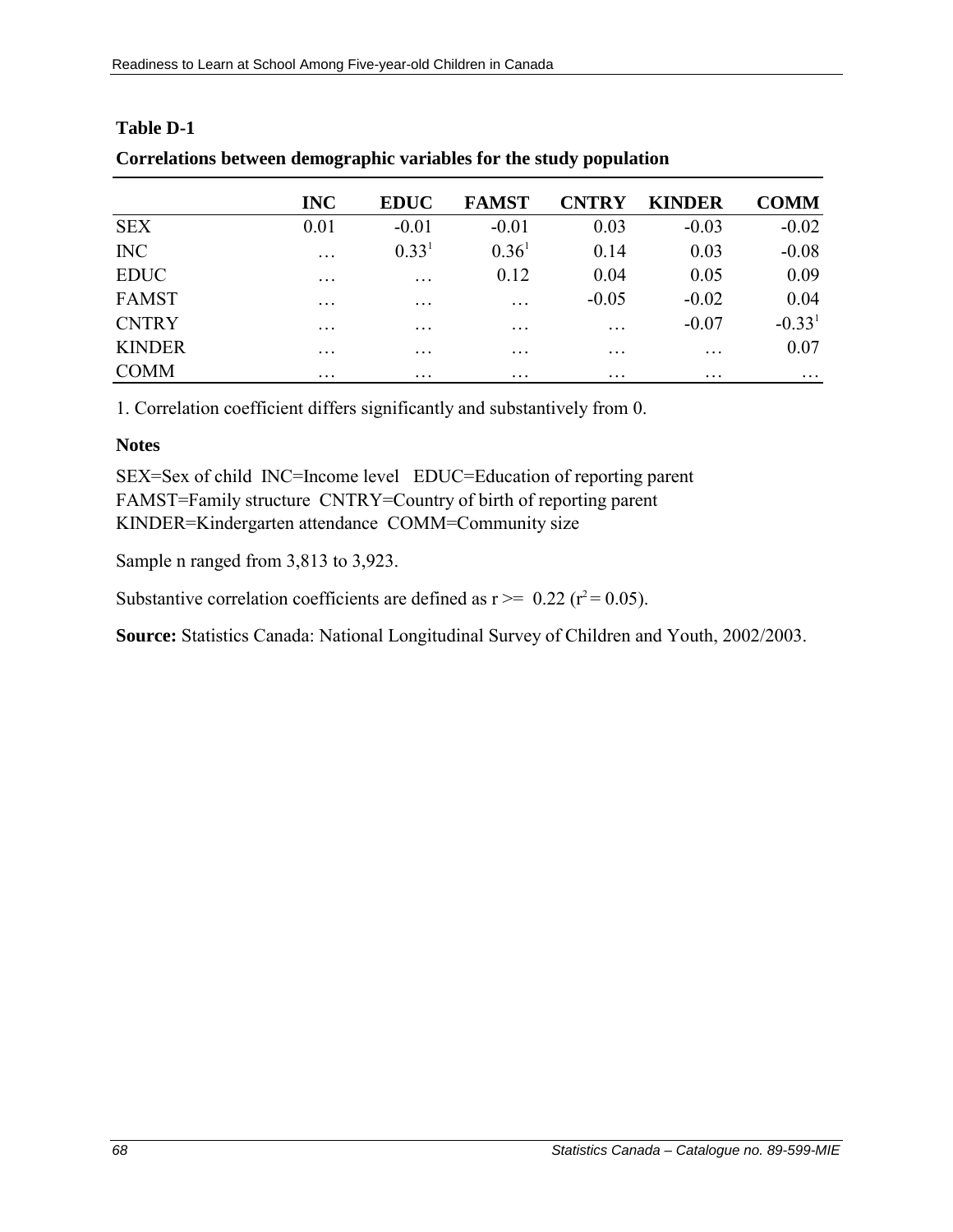|              | <b>COMM</b>       | <b>NUMB</b> | COPY                | ATTEN WORK CURIO SELFC PLAY |                   |         |                   |                   | <b>DRESS</b> | <b>CLEAN</b>      |
|--------------|-------------------|-------------|---------------------|-----------------------------|-------------------|---------|-------------------|-------------------|--------------|-------------------|
| <b>VOCAB</b> | 0.25 <sup>1</sup> | $0.40^{1}$  | 0.23 <sup>1</sup>   | 0.13                        | 0.08              | 0.02    | 0.07              | 0.10              | 0.03         | 0.09              |
| <b>COMM</b>  |                   | $0.24^1$    | 0.14                | 0.43 <sup>1</sup>           | 0.36 <sup>1</sup> | 0.12    | 0.35 <sup>1</sup> | 0.27 <sup>1</sup> | 0.20         | 0.19              |
| <b>NUMB</b>  |                   |             | $0.41$ <sup>1</sup> | 0.16                        | 0.14              | $-0.00$ | 0.13              | 0.07              | 0.04         | 0.02              |
| <b>COPY</b>  |                   |             |                     | 0.19                        | 0.15              | $-0.01$ | 0.13              | 0.04              | 0.05         | 0.03              |
| <b>ATTEN</b> | $\cdot\cdot\cdot$ |             |                     |                             | 0.38 <sup>1</sup> | $-0.01$ | $0.55^{1}$        | 0.21              | 0.13         | 0.10              |
| <b>WORK</b>  | .                 |             |                     |                             |                   | 0.15    | 0.38 <sup>1</sup> | 0.19              | 0.18         | 0.12              |
| <b>CURIO</b> |                   |             |                     |                             |                   |         | $-0.01$           | 0.05              | 0.01         | 0.04              |
| <b>SELFC</b> |                   |             |                     |                             |                   |         |                   | 0.23 <sup>1</sup> | 0.11         | 0.09              |
| <b>PLAY</b>  | .                 |             |                     |                             |                   |         |                   | .                 | 0.09         | 0.10              |
| <b>DRESS</b> |                   |             |                     |                             |                   |         |                   |                   | $\ddotsc$    | 0.34 <sup>1</sup> |
| <b>CLEAN</b> | $\cdot$           | .           | $\cdot$             | .                           | .                 |         | .                 |                   |              |                   |

#### **Table D-2**

**Correlations between readiness to learn outcome measures**

1. Correlation coefficient differs significantly and substantively from 0.

## **Notes**

VOCAB=Receptive vocabulary COMM=Communication skill NUMB=Number knowledge COPY=Copying and symbol use ATTEN=Attention WORK=Work effort CURIO=Curiosity SELFC=Self-control of behaviour PLAY=Cooperative play DRESS=Independence dressing CLEAN=Indepe

Sample n ranged from 3,377 to 3,558 for correlations with VOCAB, NUMB and COPY. For other correlations, sample n ranged from 3,826 to 3,884.

Substantive correlation coefficients are defined as  $r \le 0.22$  ( $r^2 = 0.05$ ).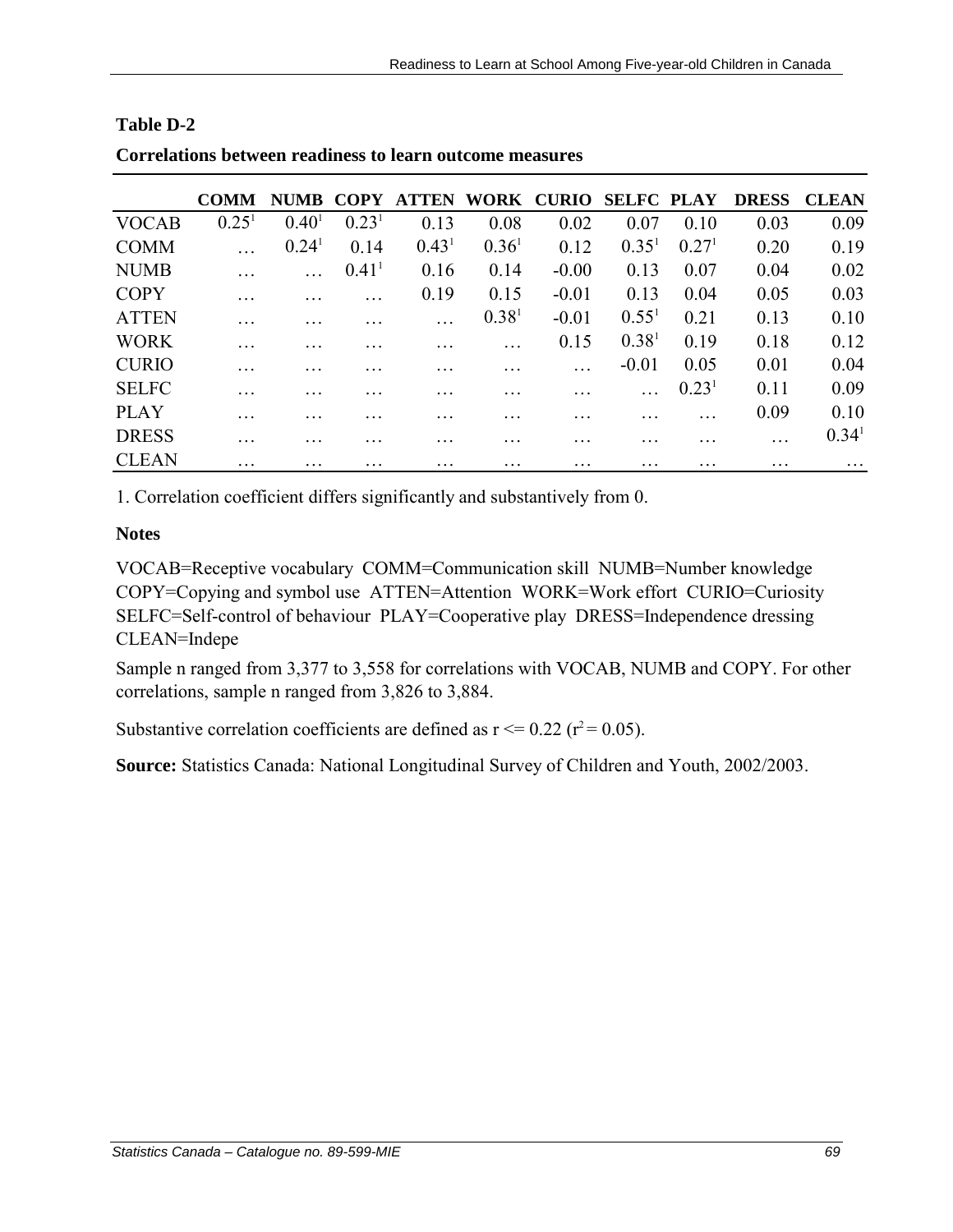|               | <b>READ</b>       | <b>NUMB</b>       | <b>SPORTO</b>           | <b>SPORTU</b>     | <b>LESSPH</b>     | <b>LESSAR</b>     | ECE3              |
|---------------|-------------------|-------------------|-------------------------|-------------------|-------------------|-------------------|-------------------|
| <b>POSINT</b> | 0.19              | 0.22 <sup>1</sup> | 0.06                    | 0.13              | 0.10              | 0.08              | 0.12              |
| <b>READ</b>   | $\cdot$           | 0.27 <sup>1</sup> | 0.11                    | 0.05              | 0.12              | 0.10              | 0.18              |
| <b>NUMB</b>   | $\ddotsc$         | $\ddotsc$         | 0.06                    | 0.03              | 0.06              | 0.04              | 0.08              |
| <b>SPORTO</b> | $\cdot\cdot\cdot$ | $\cdots$          | $\cdot$ $\cdot$ $\cdot$ | 0.08              | 0.20              | 0.13              | 0.23 <sup>1</sup> |
| <b>SPORTU</b> | $\cdot\cdot\cdot$ | $\cdots$          | $\cdot$ $\cdot$ $\cdot$ | $\cdots$          | 0.08              | 0.05              | 0.06              |
| <b>LESSPH</b> | $\ddotsc$         | $\cdots$          | $\ddotsc$               | $\cdot\cdot\cdot$ | $\ddotsc$         | 0.13              | 0.17              |
| <b>LESSAR</b> | $\ddotsc$         | $\cdot\cdot\cdot$ | $\cdot$ $\cdot$ $\cdot$ | $\cdot\cdot\cdot$ | $\cdot\cdot\cdot$ | $\ddotsc$         | 0.14              |
| ECE3          | $\cdot\cdot\cdot$ | $\cdots$          | $\cdot$ $\cdot$ $\cdot$ | $\cdots$          | $\cdots$          | $\cdot\cdot\cdot$ | $\cdot\cdot\cdot$ |

# **Table D-3 Correlations between family environment and child activity variables**

1. Correlation coefficient differs significantly and substantively from 0.

### **Notes**

POSINT=Positive parent-child interaction READ=Daily reading NUMB=Daily number use SPORTO=Organized sports SPORTU=Unorganized sports LESSPH=Lessons in physical activities LESSAR=Lessons in the arts ECE3=Early childhood education activity age 3

Sample n ranged from 3,846 to 3,887.

Substantive correlation coefficients are defined as  $r \ge 0.22$  ( $r^2 = 0.05$ ).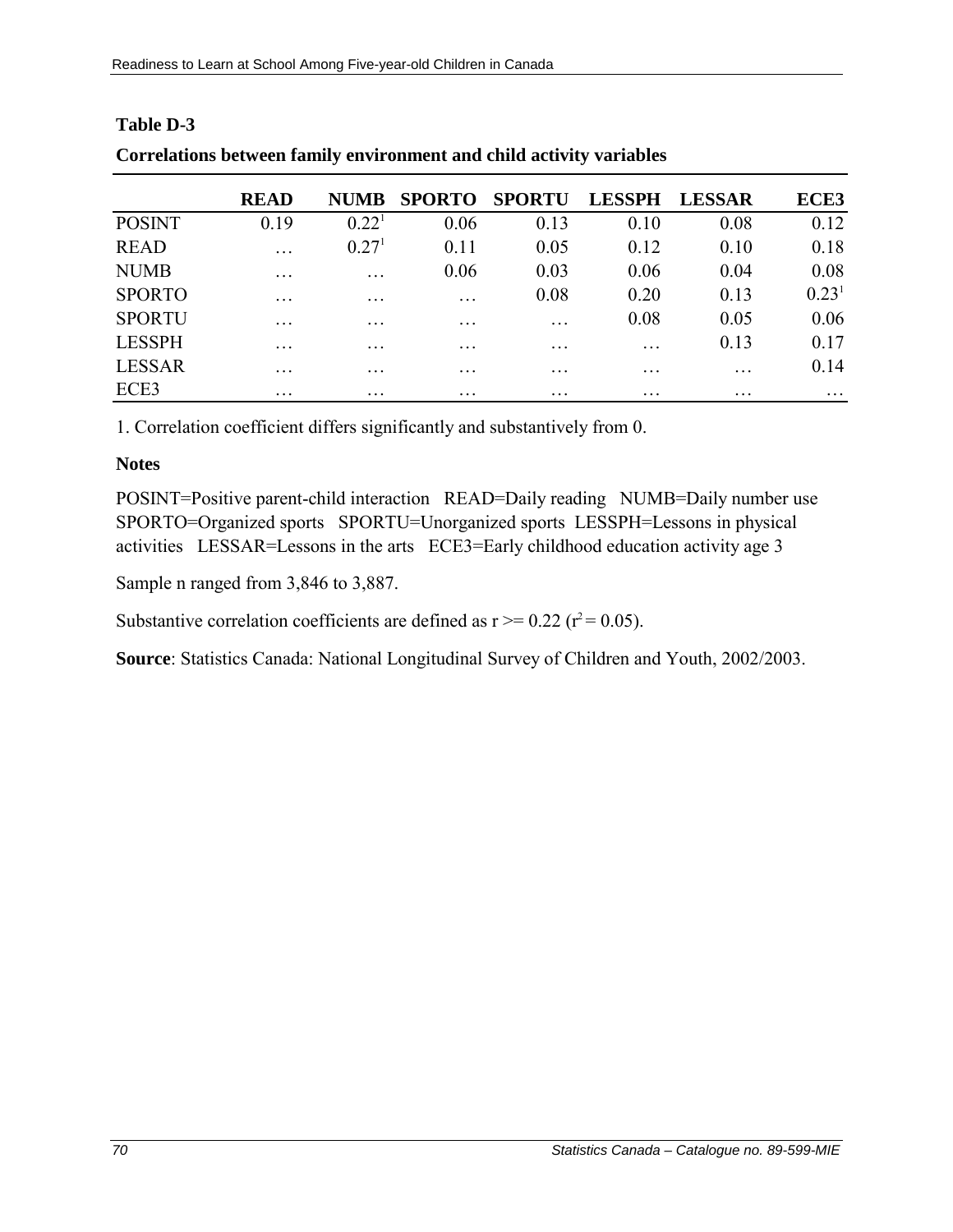## **Table D-4**

|                                                        | <b>Receptive vocabulary score</b> |      |  |
|--------------------------------------------------------|-----------------------------------|------|--|
|                                                        | <b>Mean score</b>                 | SE   |  |
| Total $(n=3,554)$                                      | 101.5                             | 0.38 |  |
| Sex of child $(n=3,554)$                               |                                   |      |  |
| Female                                                 | 102.4                             | 0.47 |  |
| Male                                                   | 100.5                             | 0.56 |  |
| Household income level $(n=3,554)$                     |                                   |      |  |
| Below LICO (level 1)                                   | 93.6 <sup>1</sup>                 | 0.88 |  |
| LICO to less than 2 times LICO (level 2)               | 99.7 <sup>1</sup>                 | 0.63 |  |
| Two times LICO to less than 3 times LICO (level 3)     | 105.6                             | 0.58 |  |
| Three times LICO or above (level 4)                    | 105.6                             | 0.68 |  |
| Parent education level $(n=3,532)$                     |                                   |      |  |
| High school or less                                    | $97.2^2$                          | 0.61 |  |
| More than high school                                  | 103.6                             | 0.43 |  |
| Family structure $(n=3,554)$                           |                                   |      |  |
| One-parent family                                      | $97.5^2$                          | 0.90 |  |
| Two-parent family                                      | 102.2                             | 0.40 |  |
| Country of birth of parent $(n=3,494)$                 |                                   |      |  |
| Parent born outside Canada-language at home not        |                                   |      |  |
| English or French (level 1)                            | $87.4^3$                          | 1.42 |  |
| Parent born outside Canada-language at home English or |                                   |      |  |
| French (level 2)                                       | 102.4                             | 1.07 |  |
| Parent born in Canada (level 3)                        | 103.3                             | 0.40 |  |

**Language and communication skill – Means and standard errors (SE) for receptive vocabulary score by child and family characteristics at age 5**

1. Statistically significant and substantive differences between level 1 and levels 2, 3, 4; and between level 2 and levels 3, 4.

2. Statistically significant and substantive difference between levels.

3. Statistically significant and substantive differences between level 1 and level 2, 3.

## **Notes**

Statistical significance:  $p<0.01$  for differences between 2 levels of parent education level, family structure, and country of birth of parent;  $p \le 0.008$  for differences among 4 levels of household income level (nominal significance level of  $p<0.05$  adjusted for multiple comparisons).

Substantive differences are defined as mean differences of 0.25 of a standard deviation (0.25 SD) or more, as follows: for receptive vocabulary score at age 5, 0.25 SD=3.84.

Numbers vary due to missing data for some child and family characteristics.

LICO refers to the low income cut-off.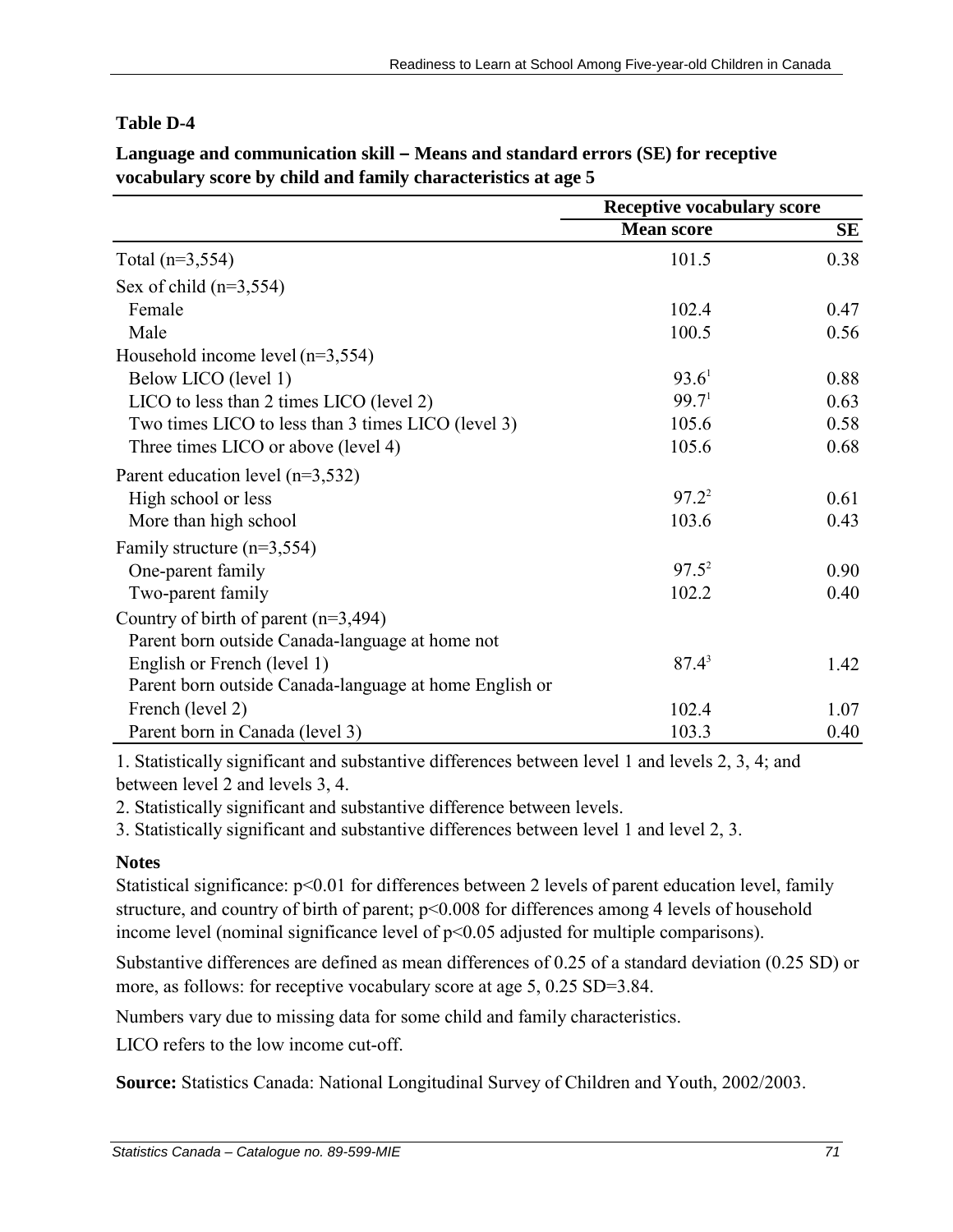## **Table D-4 continued**

|                                       | <b>Receptive vocabulary score</b> |      |  |
|---------------------------------------|-----------------------------------|------|--|
|                                       | <b>Mean score</b>                 | SE   |  |
| Kindergarten attendance ( $n=3,552$ ) |                                   |      |  |
| Not in kindergarten                   | 100.1                             | 1.13 |  |
| In kindergarten                       | 101.6                             | 0.40 |  |
| Community size $(n=3,554)$            |                                   |      |  |
| Rural (level 1)                       | 101.7                             | 1.09 |  |
| Under 30,000 (level 2)                | 101.8                             | 0.74 |  |
| 30,000 to under 100,000 (level 3)     | 100.8 <sup>1</sup>                | 0.79 |  |
| 100,000 to under 500,000 (level 4)    | 104.3 <sup>1</sup>                | 0.94 |  |
| 500,000 and over (level 5)            | 100.5                             | 0.61 |  |
| Province of residence $(n=3,554)$     |                                   |      |  |
| Newfoundland and Labrador             | $104.6^2$                         | 1.28 |  |
| Prince Edward Island                  | 101.8                             | 1.14 |  |
| Nova Scotia                           | 104.1                             | 1.78 |  |
| New Brunswick                         | 100.2                             | 1.09 |  |
| Quebec                                | 100.5                             | 0.75 |  |
| Ontario                               | 101.7                             | 0.62 |  |
| Manitoba                              | 98.3                              | 1.51 |  |
| Saskatchewan                          | 100.6                             | 1.28 |  |
| Alberta                               | 101.8                             | 0.96 |  |
| <b>British Columbia</b>               | 102.6                             | 1.45 |  |

**Language and communication skill – Means and standard errors (SE) for receptive vocabulary score by child and family characteristics at age 5**

1. Statistically significant and substantive difference between levels 3 and 4; and between levels 4 and 5.

2. Statistically significant and substantive difference between N.L. and Man.. No other provincial differences were statistically significant at p<0.001.

### **Notes**

Statistical significance: p<0.005 for differences among 5 levels of community size (nominal significance level of  $p<0.05$  adjusted for multiple comparisons);  $p<0.001$  for differences among 10 levels of province of residence (nominal significance level of p<0.05 adjusted for multiple comparisons).

Substantive differences are defined as mean differences of 0.25 of a standard deviation (0.25 SD) or more, as follows: for receptive vocabulary score at age 5, 0.25 SD=3.84.

Numbers vary due to missing data for some child and family characteristics.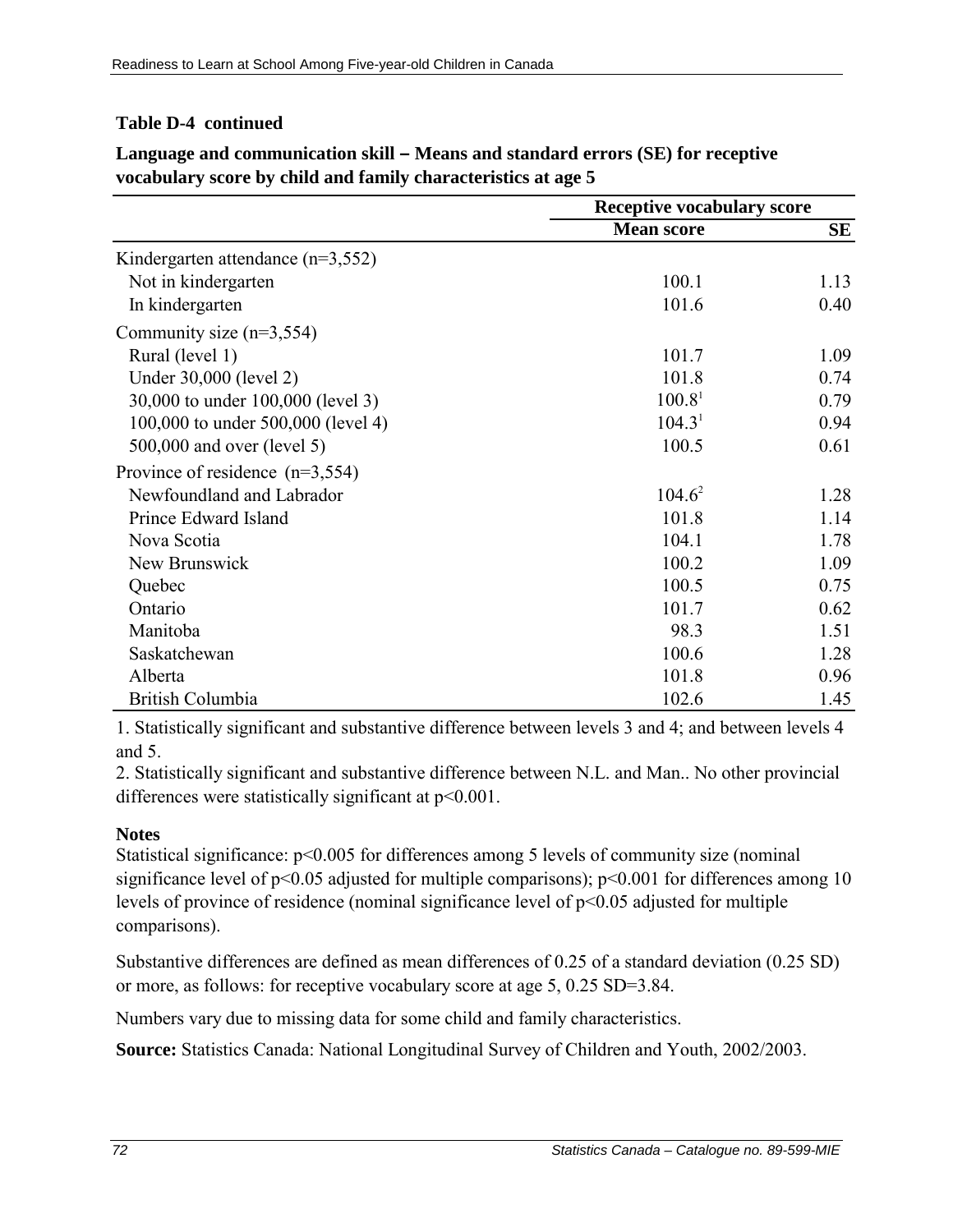|                                                    | <b>Communication skill score</b> |           |
|----------------------------------------------------|----------------------------------|-----------|
|                                                    | <b>Mean score</b>                | <b>SE</b> |
| Total $(n=3,863)$                                  | 10.4                             | 0.04      |
| Sex of child $(n=3,863)$                           |                                  |           |
| Female                                             | $10.6^1$                         | 0.04      |
| Male                                               | 10.2                             | 0.05      |
| Household income level $(n=3,863)$                 |                                  |           |
| Below LICO (level 1)                               | $9.9^2$                          | 0.09      |
| LICO to less than 2 times LICO (level 2)           | $10.3^2$                         | 0.06      |
| Two times LICO to less than 3 times LICO (level 3) | 10.6                             | 0.06      |
| Three times LICO or above (level 4)                | 10.7                             | 0.06      |
| Parent education level $(n=3,803)$                 |                                  |           |
| High school or less                                | 10.1 <sup>1</sup>                | 0.06      |
| More than high school                              | 10.6                             | 0.04      |
| Family structure $(n=3,863)$                       |                                  |           |
| One-parent family                                  | 10.1                             | 0.09      |
| Two-parent family                                  | 10.5                             | 0.04      |
| Country of birth of parent $(n=3,785)$             |                                  |           |
| Parent born outside Canada                         | 10.2                             | 0.08      |
| Parent born in Canada                              | 10.5                             | 0.04      |

## **Language and communication skill – Means and standard errors (SE) for communication skill score by child and family characteristics at age 5**

1. Statistically significant and substantive difference between levels.

2. Statistically significant and substantive differences between level 1 and levels 3, 4; and between level 2 and level 4.

## **Notes**

Statistical significance:  $p<0.01$  for differences between 2 levels of sex of child and parent education level; p<0.008 for differences among 4 levels of household income level (nominal significance level of  $p<0.05$  adjusted for multiple comparisons).

Substantive differences are defined as mean differences of 0.25 of a standard deviation (0.25 SD) or more, as follows: for communication skill score at age 5, 0.25 SD=0.41.

Numbers vary due to missing data for some child and family characteristics.

LICO refers to the low income cut-off.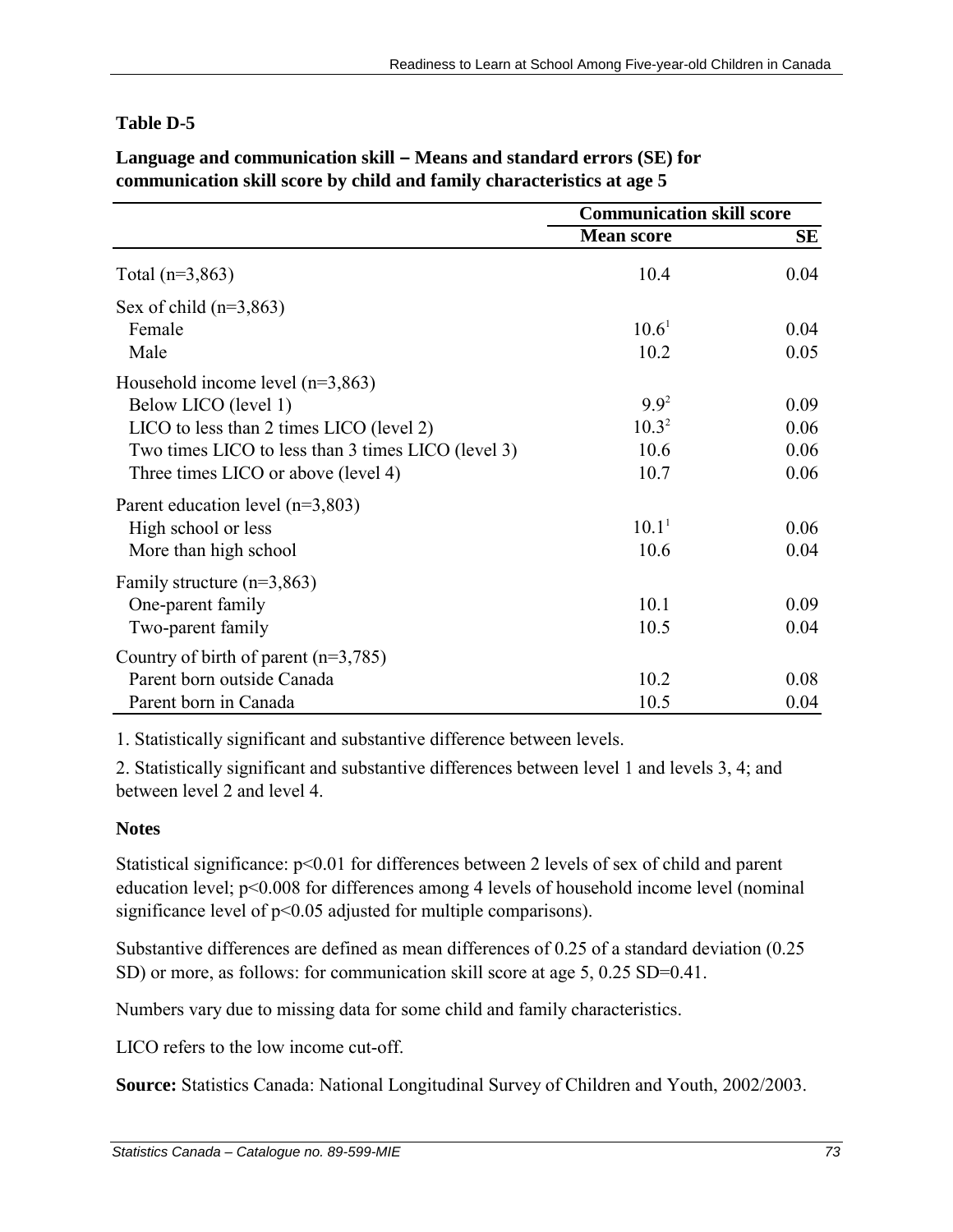### **Table D-5 continued**

|                                       | <b>Communication skill score</b> |      |
|---------------------------------------|----------------------------------|------|
|                                       | <b>Mean score</b>                | SЕ   |
| Kindergarten attendance ( $n=3,789$ ) |                                  |      |
| Not in kindergarten                   | 10.4                             | 0.10 |
| In kindergarten                       | 10.4                             | 0.04 |
| Community size $(n=3,863)$            |                                  |      |
| Rural (level 1)                       | 10.4                             | 0.07 |
| Under 30,000 (level 2)                | 10.6                             | 0.08 |
| 30,000 to under 100,000 (level 3)     | 10.4                             | 0.08 |
| 100,000 to under 500,000 (level 4)    | 10.4                             | 0.10 |
| 500,000 and over (level 5)            | 10.3                             | 0.05 |
| Province of residence $(n=3,863)$     |                                  |      |
| Newfoundland and Labrador             | 10.6                             | 0.08 |
| Prince Edward Island                  | 10.6                             | 0.12 |
| Nova Scotia                           | 10.5                             | 0.13 |
| New Brunswick                         | 10.4                             | 0.14 |
| Quebec                                | 10.3                             | 0.07 |
| Ontario                               | 10.5                             | 0.06 |
| Manitoba                              | 10.4                             | 0.11 |
| Saskatchewan                          | 10.2                             | 0.12 |
| Alberta                               | 10.2                             | 0.13 |
| British Columbia                      | 10.4                             | 0.10 |

## **Language and communication skill – Means and standard errors (SE) for communication skill score by child and family characteristics at age 5**

#### **Notes**

Numbers vary due to missing data for some child and family characteristics.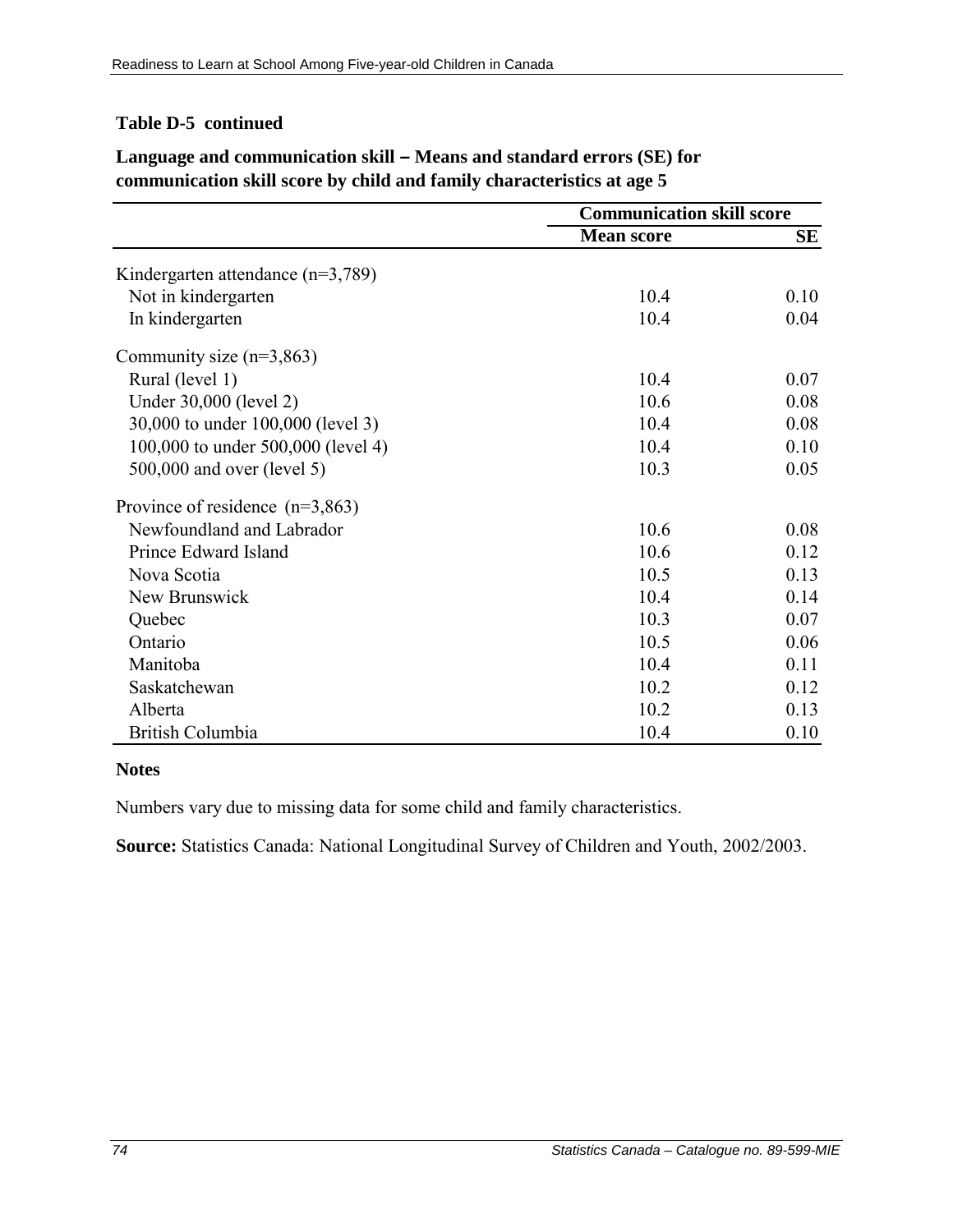|                                                    | Number knowledge score |           |
|----------------------------------------------------|------------------------|-----------|
|                                                    | <b>Mean score</b>      | <b>SE</b> |
| Total $(n=3,560)$                                  | 99.1                   | 0.33      |
| Sex of child $(n=3,560)$                           |                        |           |
| Female                                             | 99.5                   | 0.43      |
| Male                                               | 98.8                   | 0.53      |
| Household income level $(n=3,560)$                 |                        |           |
| Below LICO (level 1)                               | 94.6 <sup>1</sup>      | 0.74      |
| LICO to less than 2 times LICO (level 2)           | 98.2 <sup>1</sup>      | 0.52      |
| Two times LICO to less than 3 times LICO (level 3) | 100.7                  | 0.54      |
| Three times LICO or above (level 4)                | 102.5                  | 0.71      |
| Parent education level $(n=3,537)$                 |                        |           |
| High school or less                                | $96.0^2$               | 0.53      |
| More than high school                              | 100.8                  | 0.42      |
| Family structure $(n=3,560)$                       |                        |           |
| One-parent family                                  | $95.9^2$               | 0.81      |
| Two-parent family                                  | 99.7                   | 0.35      |
| Country of birth of parent $(n=3,501)$             |                        |           |
| Parent born outside Canada                         | 99.7                   | 0.73      |
| Parent born in Canada                              | 99.0                   | 0.36      |

**Academic skill and cognitive ability – Means and standard errors (SE) for number knowledge score by child and family characteristics at age 5**

1. Statistically significant and substantive differences between level 1 and levels 2, 3, 4; and between level 2 and level 4.

2. Statistically significant and substantive difference between levels.

## **Notes**

Statistical significance:  $p<0.01$  for differences between 2 levels of parent education level and family structure;  $p<0.008$  for differences among 4 levels of household income level (nominal significance level of  $p<0.05$  adjusted for multiple comparisons).

Substantive differences are defined as mean differences of 0.25 of a standard deviation (0.25 SD) or more, as follows: for number knowledge score at age 5, 0.25 SD=3.47.

Numbers vary due to missing data for some child and family characteristics.

LICO refers to the low income cut-off.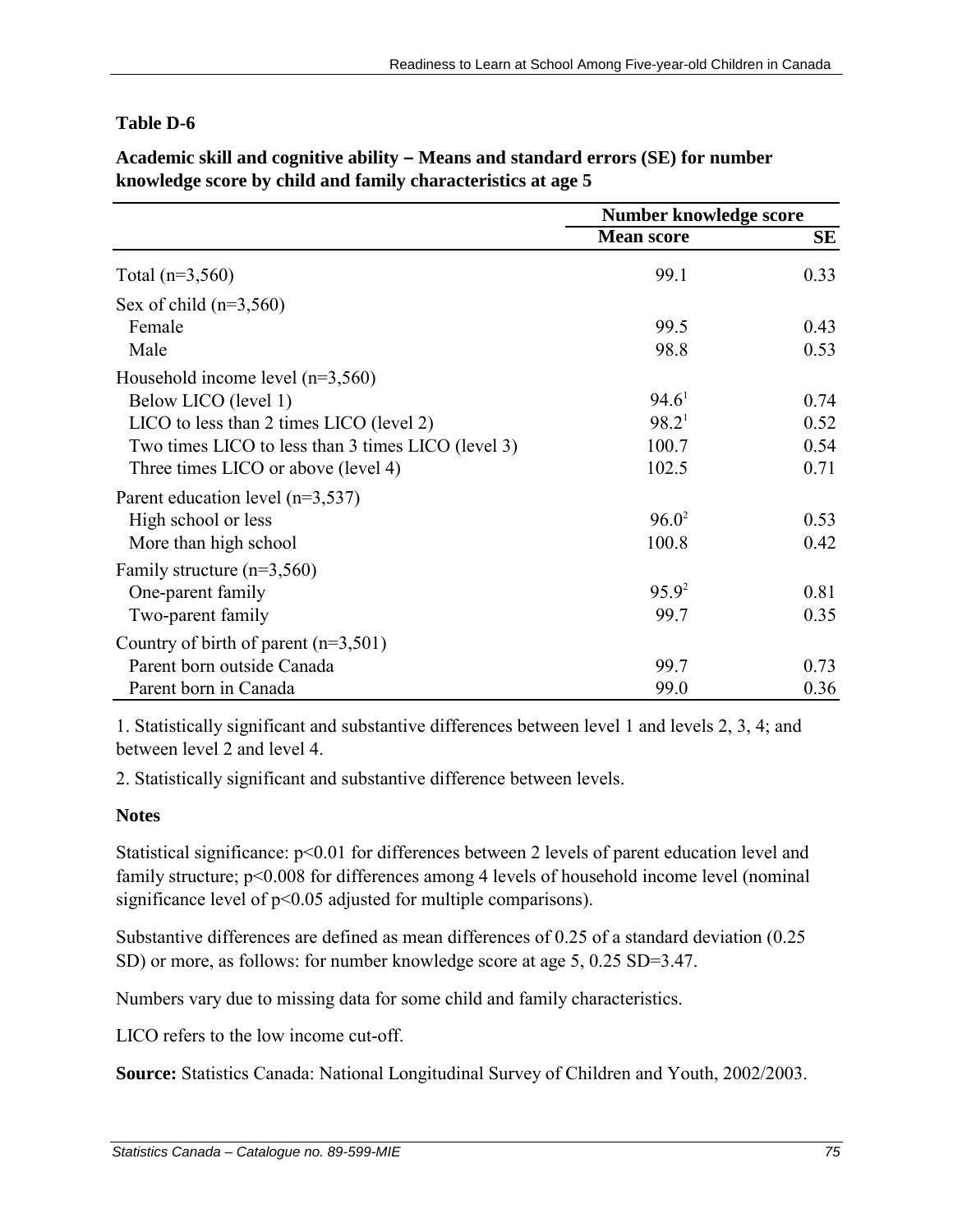### **Table D-6 continued**

|                                       | Number knowledge score |      |
|---------------------------------------|------------------------|------|
|                                       | <b>Mean score</b>      | SЕ   |
| Kindergarten attendance ( $n=3,558$ ) |                        |      |
| Not in kindergarten                   | 96.8                   | 0.87 |
| In kindergarten                       | 99.4                   | 0.35 |
| Community size $(n=3,560)$            |                        |      |
| Rural (level 1)                       | 97.2                   | 0.93 |
| Under 30,000 (level 2)                | 99.0                   | 0.75 |
| 30,000 to under 100,000 (level 3)     | 97.9                   | 1.02 |
| 100,000 to under 500,000 (level 4)    | 99.8                   | 1.01 |
| 500,000 and over (level 5)            | 99.7                   | 0.47 |
| Province of residence $(n=3,560)$     |                        |      |
| Newfoundland and Labrador             | 101.0 <sup>1</sup>     | 1.09 |
| Prince Edward Island                  | 100.1                  | 1.32 |
| Nova Scotia                           | 98.4                   | 1.72 |
| New Brunswick                         | 97.1 <sup>1</sup>      | 1.11 |
| Quebec                                | 96.0 <sup>1</sup>      | 0.58 |
| Ontario                               | 102.1 <sup>1</sup>     | 0.61 |
| Manitoba                              | 98.2                   | 1.51 |
| Saskatchewan                          | 97.5                   | 1.43 |
| Alberta                               | 97.9                   | 0.91 |
| <b>British Columbia</b>               | 97.5                   | 0.81 |

# **Academic skill and cognitive ability – Means and standard errors (SE) for number knowledge score by child and family characteristics at age 5**

1. Statistically significant and substantive difference between N.L. and Que.; between N.B. and Ont.; between Que. and Ont.; between Ont. and Alta., B.C. No other provincial differences were statistically significant at  $p<0.001$ .

#### **Notes**

Statistical significance:  $p<0.001$  for differences among 10 levels of province of residence (nominal significance level of p<0.05 adjusted for multiple comparisons).

Substantive differences are defined as mean differences of 0.25 of a standard deviation (0.25 SD) or more, as follows: for number knowledge score at age 5, 0.25 SD=3.47.

Numbers vary due to missing data for some child and family characteristics.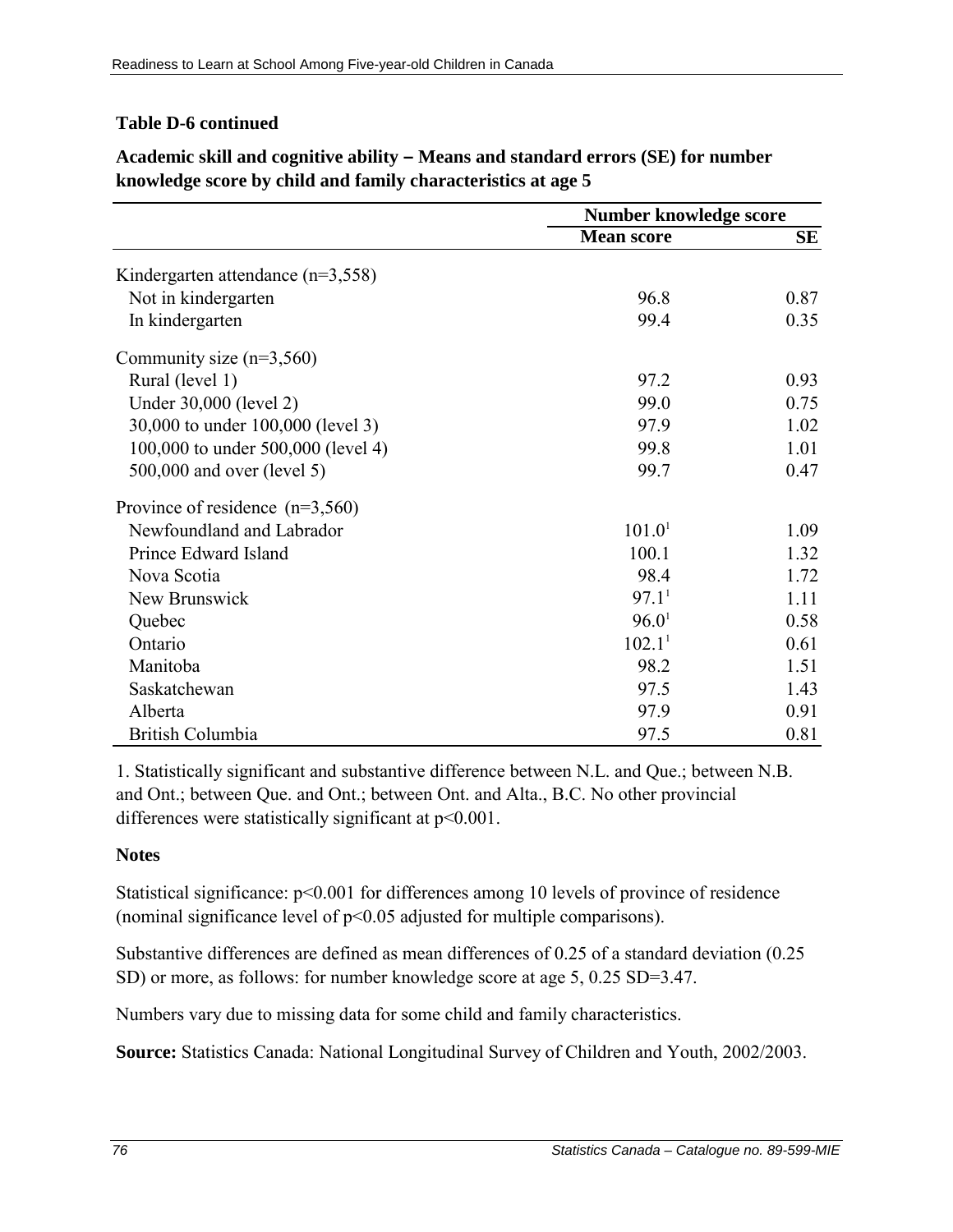|                                                    | Copying and symbol use score |           |
|----------------------------------------------------|------------------------------|-----------|
|                                                    | <b>Mean score</b>            | <b>SE</b> |
| Total $(n=3,410)$                                  | 100.7                        | 0.30      |
| Sex of child $(n=3,410)$                           |                              |           |
| Female                                             | $104.3^1$                    | 0.40      |
| Male                                               | 97.2                         | 0.48      |
| Household income level $(n=3,410)$                 |                              |           |
| Below LICO (level 1)                               | $96.5^2$                     | 0.91      |
| LICO to less than 2 times LICO (level 2)           | $100.1^2$                    | 0.51      |
| Two times LICO to less than 3 times LICO (level 3) | 101.7                        | 0.57      |
| Three times LICO or above (level 4)                | 103.9                        | 0.75      |
| Parent education level $(n=3,386)$                 |                              |           |
| High school or less                                | 97.7 <sup>1</sup>            | 0.58      |
| More than high school                              | 102.3                        | 0.39      |
| Family structure $(n=3,410)$                       |                              |           |
| One-parent family                                  | 97.3 <sup>1</sup>            | 0.84      |
| Two-parent family                                  | 101.3                        | 0.34      |
| Country of birth of parent $(n=3,352)$             |                              |           |
| Parent born outside Canada                         | 105.4 <sup>1</sup>           | 0.74      |
| Parent born in Canada                              | 99.6                         | 0.34      |

**Academic skill and cognitive ability – Means and standard errors (SE) for copying and symbol use score by child and family characteristics at age 5**

1. Statistically significant and substantive difference between levels.

2. Statistically significant and substantive differences between level 1 and levels 2, 3, 4; and between level 2 and level 4.

## **Notes**

Statistical significance:  $p<0.01$  for differences between 2 levels of sex of child, parent education level, family structure, and country of birth of parent; p<0.008 for differences among 4 levels of household income level (nominal significance level of  $p<0.05$  adjusted for multiple comparisons).

Substantive differences are defined as mean differences of 0.25 of a standard deviation (0.25 SD) or more, as follows: for copying and symbol use score at age 5, 0.25 SD=3.62.

Numbers vary due to missing data for some child and family characteristics.

LICO refers to the low income cut-off.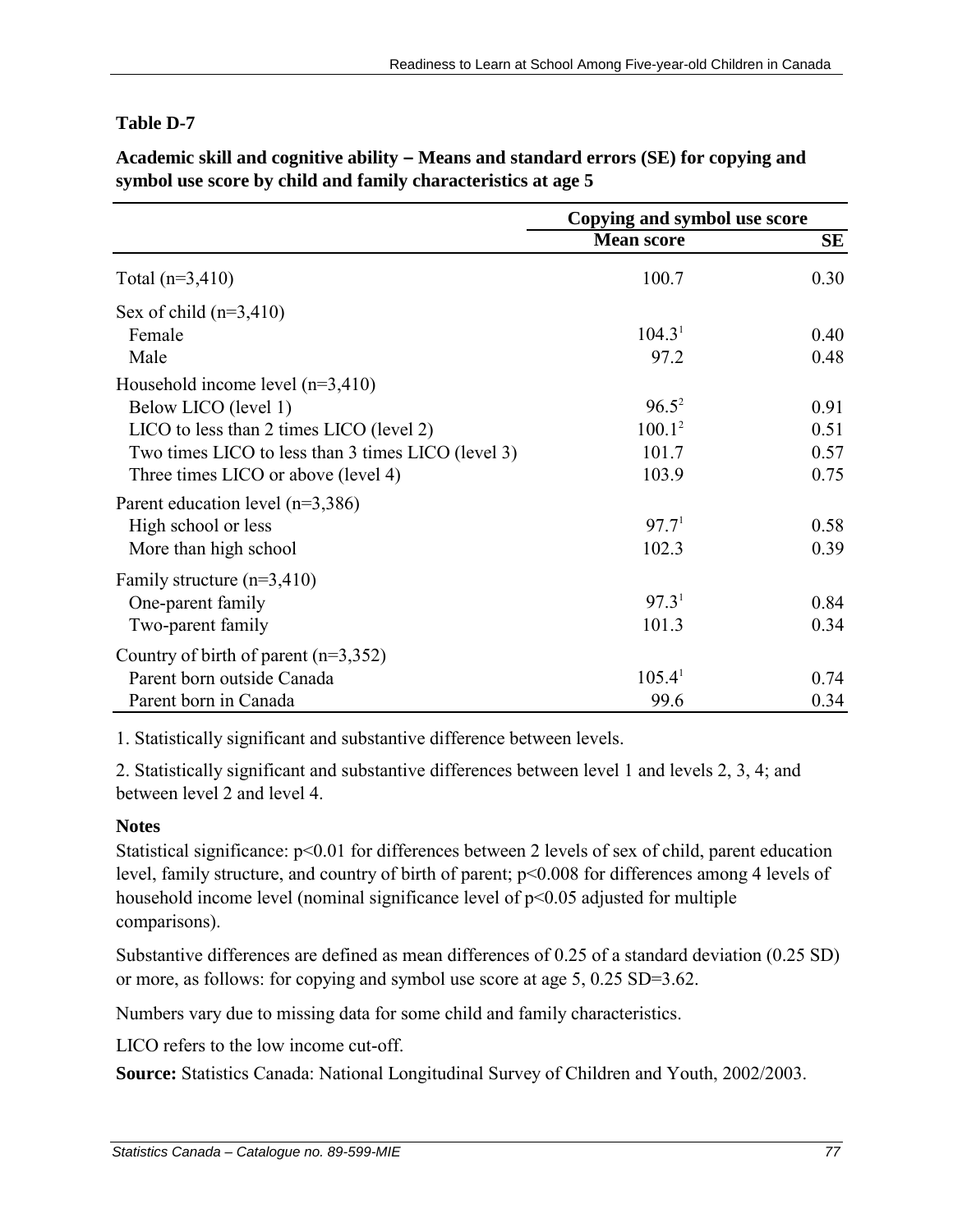### **Table D-7 continued**

|                                       | Copying and symbol use score |      |
|---------------------------------------|------------------------------|------|
|                                       | <b>Mean score</b>            | SЕ   |
| Kindergarten attendance ( $n=3,408$ ) |                              |      |
| Not in kindergarten                   | 95.0 <sup>1</sup>            | 0.83 |
| In kindergarten                       | 101.4                        | 0.34 |
| Community size $(n=3,410)$            |                              |      |
| Rural (level 1)                       | $98.0^2$                     | 1.03 |
| Under 30,000 (level 2)                | $98.7^2$                     | 0.72 |
| 30,000 to under 100,000 (level 3)     | $97.5^2$                     | 1.15 |
| 100,000 to under 500,000 (level 4)    | 100.4                        | 0.83 |
| 500,000 and over (level 5)            | 103.4                        | 0.51 |
| Province of residence $(n=3,410)$     |                              |      |
| Newfoundland and Labrador             | $102.6^3$                    | 0.92 |
| Prince Edward Island                  | $99.4^3$                     | 1.17 |
| Nova Scotia                           | $99.4^3$                     | 0.96 |
| New Brunswick                         | $97.4^3$                     | 1.00 |
| Quebec                                | $96.4^3$                     | 0.55 |
| Ontario                               | 104.7 <sup>3</sup>           | 0.56 |
| Manitoba                              | 98.4                         | 0.99 |
| Saskatchewan                          | $95.6^3$                     | 0.91 |
| Alberta                               | 97.4                         | 0.95 |
| British Columbia                      | 101.1                        | 0.86 |

**Academic skill and cognitive ability – Means and standard errors (SE) for copying and symbol use score by child and family characteristics at age 5**

1. Statistically significant and substantive difference between levels.

2. Statistically significant and substantive differences between level 1 and 5; between level 2 and 5; and between level 3 and 5.

3. Statistically significant and substantive differences between N.L. and N.B., Que., Sask., Alta.; between P.E.I. and Ont.; between N.S. and Ont.; between N.B. and Ont.; between Que. and Ont., B.C.; between Ont. and Man., Sask., Alta., B.C.; between Sask. and B.C. No other provincial differences were statistically significant at  $p<0.001$ .

#### **Notes**

Statistical significance: p<0.01 for differences between 2 levels of kindergarten attendance; p<0.005 for differences among 5 levels of community size (nominal significance level of p<0.05 adjusted for multiple comparisons);  $p<0.001$  for differences among 10 levels of province of residence (nominal significance level of  $p<0.05$  adjusted for multiple comparisons).

Substantive differences are defined as mean differences of 0.25 of a standard deviation (0.25 SD) or more, as follows: for copying and symbol use score at age 5, 0.25 SD=3.62.

Numbers vary due to missing data for some child and family characteristics.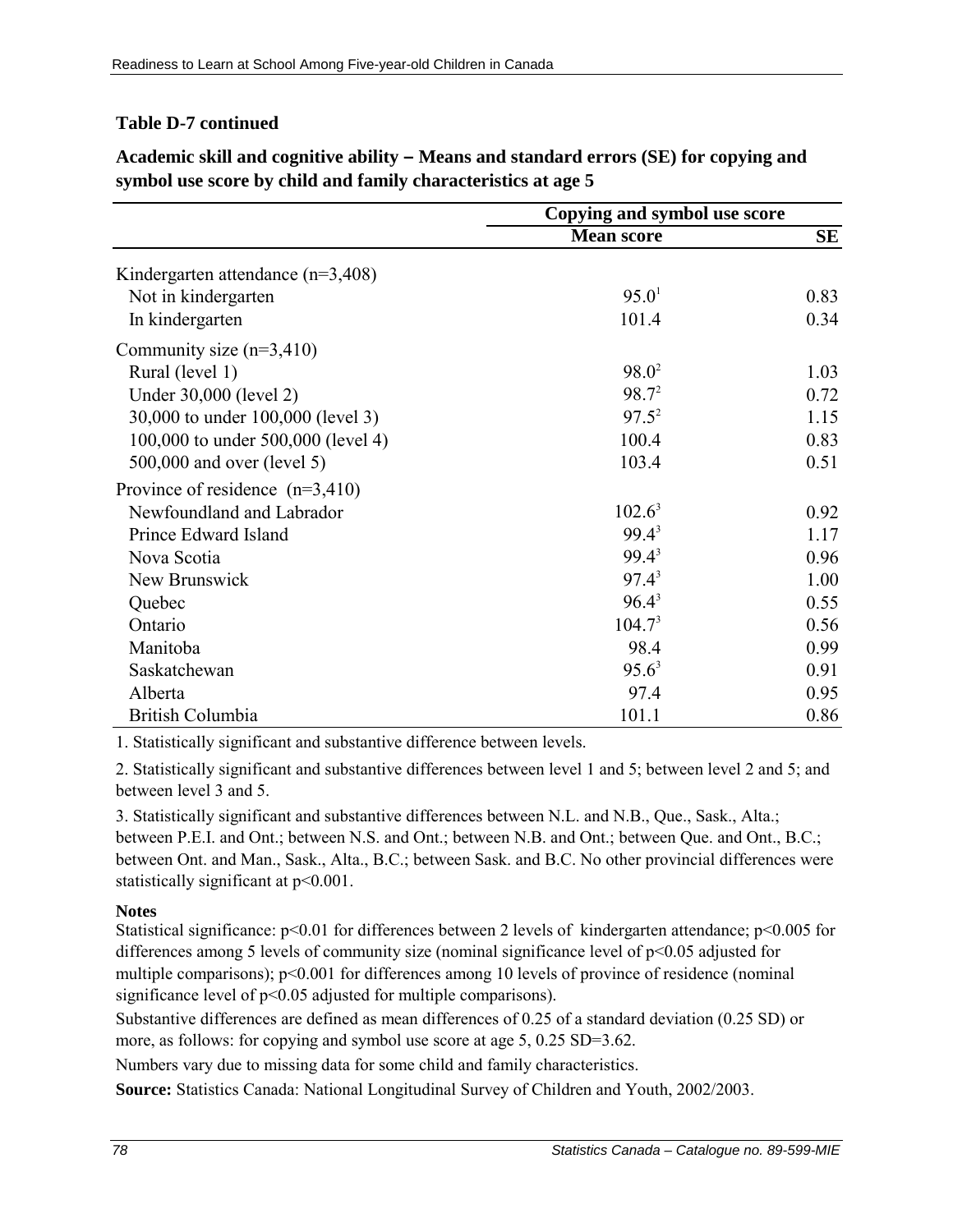|                                                    | <b>Attention score</b> |           |
|----------------------------------------------------|------------------------|-----------|
|                                                    | <b>Mean score</b>      | <b>SE</b> |
| Total $(n=3,874)$                                  | 8.9                    | 0.05      |
| Sex of child $(n=3,874)$                           |                        |           |
| Female                                             | 9.3 <sup>1</sup>       | 0.06      |
| Male                                               | 8.5                    | 0.07      |
| Household income level $(n=3,874)$                 |                        |           |
| Below LICO (level 1)                               | $8.5^2$                | 0.14      |
| LICO to less than 2 times LICO (level 2)           | 8.8                    | 0.08      |
| Two times LICO to less than 3 times LICO (level 3) | 9.1                    | 0.09      |
| Three times LICO or above (level 4)                | 9.2                    | 0.10      |
| Parent education level $(n=3,814)$                 |                        |           |
| High school or less                                | 8.7                    | 0.09      |
| More than high school                              | 9.0                    | 0.05      |
| Family structure $(n=3,874)$                       |                        |           |
| One-parent family                                  | 8.5                    | 0.13      |
| Two-parent family                                  | 9.0                    | 0.05      |
| Country of birth of parent $(n=3,796)$             |                        |           |
| Parent born outside Canada                         | 9.0                    | 0.11      |
| Parent born in Canada                              | 8.9                    | 0.50      |

**Self-regulation of learning – Means and standard errors (SE) for attention score by child and family characteristics at age 5**

1. Statistically significant and substantive difference between levels.

2. Statistically significant and substantive differences between level 1 and levels 3, 4.

## **Notes**

Statistical significance:  $p<0.01$  for differences between 2 levels of sex of child;  $p<0.008$  for differences among 4 levels of household income level (nominal significance level of  $p<0.05$ ) adjusted for multiple comparisons).

Substantive differences are defined as mean differences of 0.25 of a standard deviation (0.25 SD) or more, as follows: for attention score at age 5, 0.25 SD=0.58

Numbers vary due to missing data for some child and family characteristics.

LICO refers to the low income cut-off.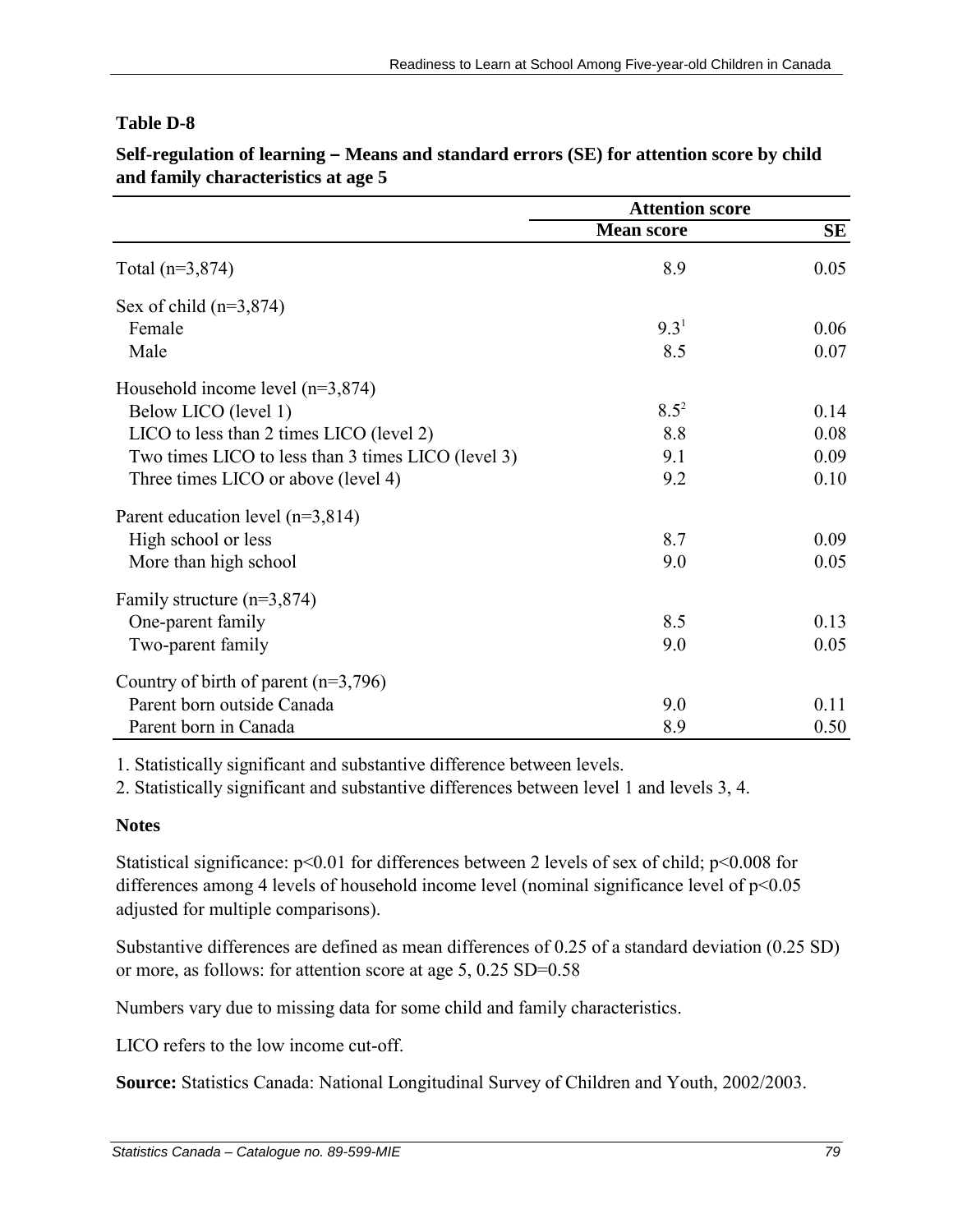## **Table D-8 continued**

|                                       | <b>Attention score</b> |      |
|---------------------------------------|------------------------|------|
|                                       | <b>Mean score</b>      | SE   |
| Kindergarten attendance ( $n=3,799$ ) |                        |      |
| Not in kindergarten                   | 8.7                    | 0.16 |
| In kindergarten                       | 8.9                    | 0.05 |
| Community size $(n=3,874)$            |                        |      |
| Rural (level 1)                       | 8.8                    | 0.15 |
| Under 30,000 (level 2)                | 9.3                    | 0.09 |
| 30,000 to under 100,000 (level 3)     | 8.8                    | 0.12 |
| 100,000 to under 500,000 (level 4)    | 8.8                    | 0.16 |
| 500,000 and over (level 5)            | 8.8                    | 0.08 |
| Province of residence $(n=3,874)$     |                        |      |
| Newfoundland and Labrador             | 9.1                    | 0.12 |
| Prince Edward Island                  | 8.7                    | 0.20 |
| Nova Scotia                           | 8.7                    | 0.15 |
| New Brunswick                         | 9.2                    | 0.20 |
| Quebec                                | 8.8                    | 0.12 |
| Ontario                               | 9.0                    | 0.09 |
| Manitoba                              | 8.9                    | 0.16 |
| Saskatchewan                          | 8.8                    | 0.12 |
| Alberta                               | 8.8                    | 0.13 |
| British Columbia                      | 9.0                    | 0.11 |

**Self-regulation of learning – Means and standard errors (SE) for attention score by child and family characteristics at age 5**

### **Notes**

Numbers vary due to missing data for some child and family characteristics.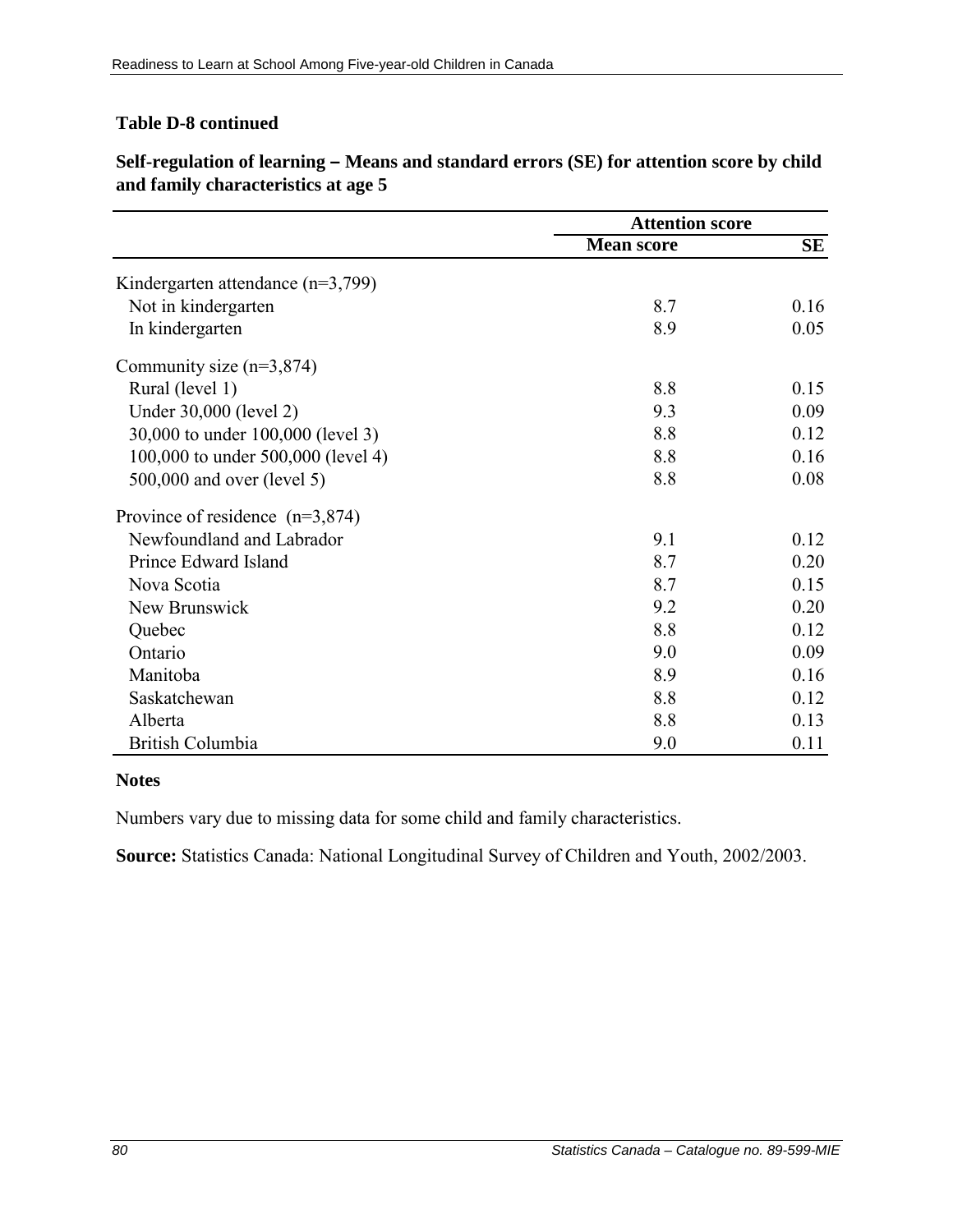|                                                    | Work effort score |      |
|----------------------------------------------------|-------------------|------|
|                                                    | <b>Mean score</b> | SE   |
| Total $(n=3,849)$                                  | 4.2               | 0.03 |
| Sex of child $(n=3,849)$                           |                   |      |
| Female                                             | 4.3               | 0.04 |
| Male                                               | 4.1               | 0.04 |
| Household income level $(n=3,849)$                 |                   |      |
| Below LICO (level 1)                               | 4.1               | 0.07 |
| LICO to less than 2 times LICO (level 2)           | 4.1               | 0.05 |
| Two times LICO to less than 3 times LICO (level 3) | 4.3               | 0.05 |
| Three times LICO or above (level 4)                | 4.2               | 0.06 |
| Parent education level $(n=3,791)$                 |                   |      |
| High school or less                                | 4.1               | 0.05 |
| More than high school                              | 4.2               | 0.03 |
| Family structure $(n=3,849)$                       |                   |      |
| One-parent family                                  | 4.1               | 0.07 |
| Two-parent family                                  | 4.2               | 0.03 |
| Country of birth of parent $(n=3,771)$             |                   |      |
| Parent born outside Canada                         | 4.4               | 0.07 |
| Parent born in Canada                              | 4.1               | 0.03 |

**Self-regulation of learning – Means and standard errors (SE) for work effort score by child and family characteristics at age 5**

### **Notes**

Numbers vary due to missing data for some child and family characteristics.

LICO refers to the low income cut-off.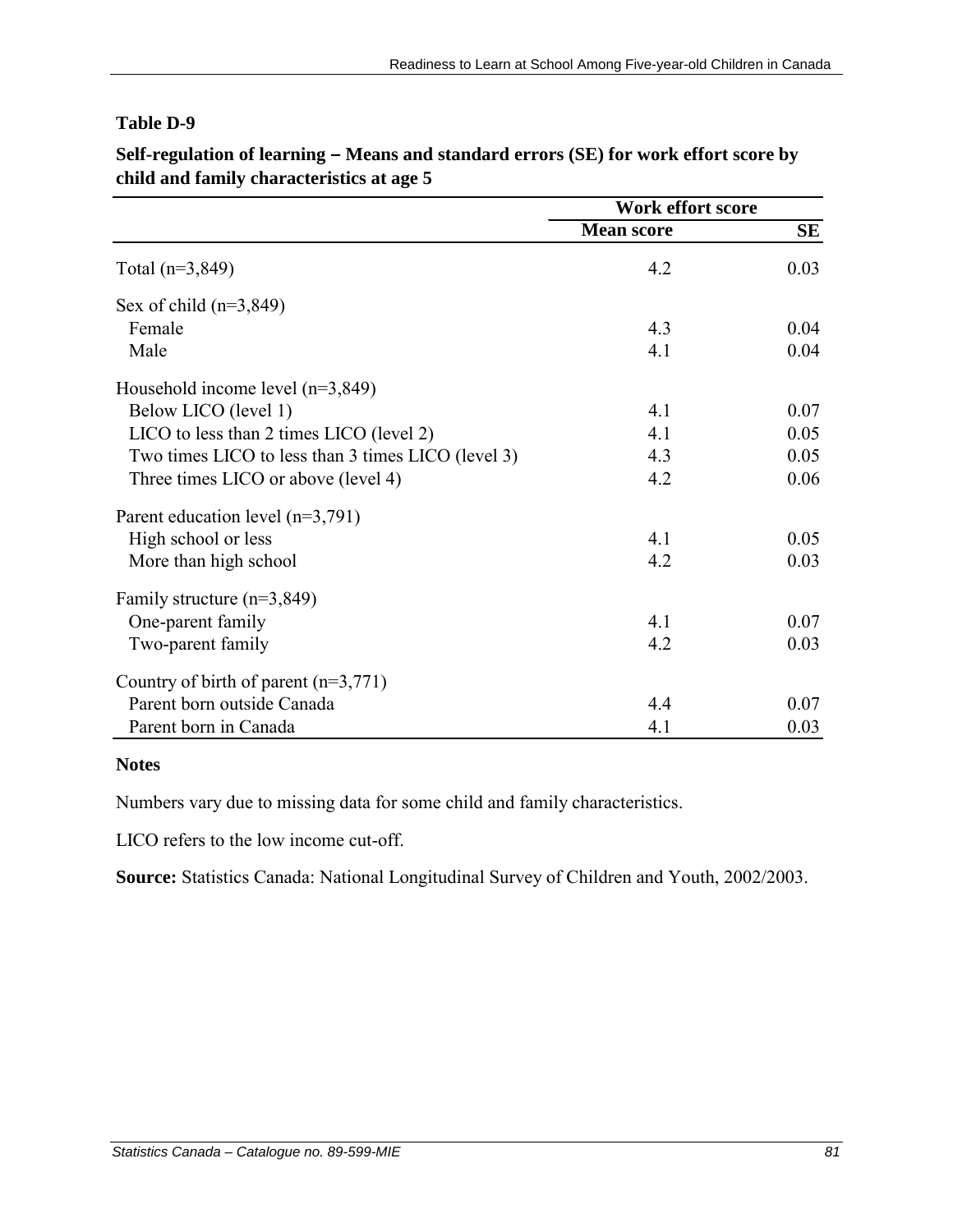### **Table D-9 continued**

|                                       | <b>Work effort score</b> |           |
|---------------------------------------|--------------------------|-----------|
|                                       | <b>Mean score</b>        | <b>SE</b> |
| Kindergarten attendance ( $n=3,774$ ) |                          |           |
| Not in kindergarten                   | 4.0                      | 0.08      |
| In kindergarten                       | 4.2                      | 0.03      |
| Community size $(n=3,849)$            |                          |           |
| Rural (level 1)                       | 4.1                      | 0.07      |
| Under 30,000 (level 2)                | 4.2                      | 0.05      |
| 30,000 to under 100,000 (level 3)     | 4.1                      | 0.06      |
| 100,000 to under 500,000 (level 4)    | 4.2                      | 0.07      |
| 500,000 and over (level 5)            | 4.2                      | 0.04      |
| Province of residence $(n=3,849)$     |                          |           |
| Newfoundland and Labrador             | 4.3                      | 0.06      |
| Prince Edward Island                  | 4.1                      | 0.11      |
| Nova Scotia                           | 4.1                      | 0.07      |
| New Brunswick                         | 4.3                      | 0.08      |
| Quebec                                | 4.1                      | 0.06      |
| Ontario                               | 4.2                      | 0.05      |
| Manitoba                              | 4.1                      | 0.11      |
| Saskatchewan                          | 4.0                      | 0.08      |
| Alberta                               | 4.1                      | 0.08      |
| British Columbia                      | 4.2                      | 0.06      |

**Self-regulation of learning – Means and standard errors (SE) for work effort score by child and family characteristics at age 5**

#### **Notes**

Numbers vary due to missing data for some child and family characteristics.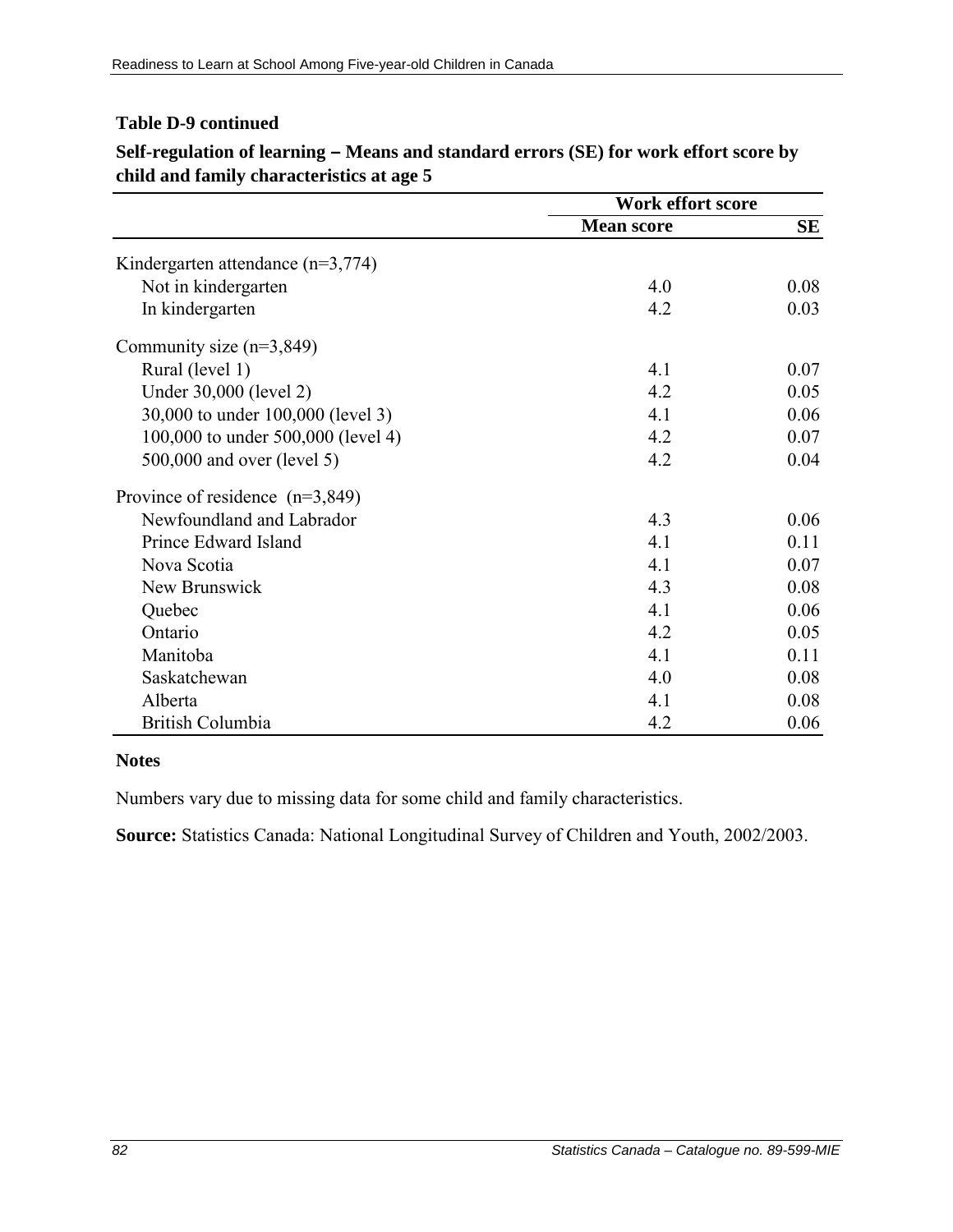|                                                    | <b>Often displays curiosity</b> |      |
|----------------------------------------------------|---------------------------------|------|
|                                                    | Percent                         | SE   |
| Total $(n=3,882)$                                  | 57.5                            | 1.04 |
| Sex of child $(n=3,882)$                           |                                 |      |
| Female                                             | 47.9 <sup>1</sup>               | 1.56 |
| Male                                               | 66.8                            | 1.37 |
| Household income level $(n=3,882)$                 |                                 |      |
| Below LICO (level 1)                               | 54.9                            | 2.50 |
| LICO to less than 2 times LICO (level 2)           | 57.6                            | 1.82 |
| Two times LICO to less than 3 times LICO (level 3) | 55.2                            | 2.06 |
| Three times LICO or above (level 4)                | 62.8                            | 2.27 |
| Parent education level $(n=3,822)$                 |                                 |      |
| High school or less                                | 56.5                            | 1.77 |
| More than high school                              | 58.3                            | 1.25 |
| Family structure $(n=3,882)$                       |                                 |      |
| One-parent family                                  | 53.2                            | 2.60 |
| Two-parent family                                  | 58.3                            | 1.20 |
| Country of birth of parent $(n=3,804)$             |                                 |      |
| Parent born outside Canada                         | 61.9                            | 2.60 |
| Parent born in Canada                              | 56.5                            | 1.20 |

**Self-regulation of learning – Percent and standard errors (SE) of children reported to often display curiosity by child and family characteristics at age 5**

1. Statistically significant and substantive difference between levels.

#### **Notes**

Statistical significance:  $p<0.01$  for differences between 2 levels of sex of child.

Substantive differences are defined as percentage differences of 5 points or more.

Numbers vary due to missing data for some child and family characteristics.

LICO refers to the low income cut-off.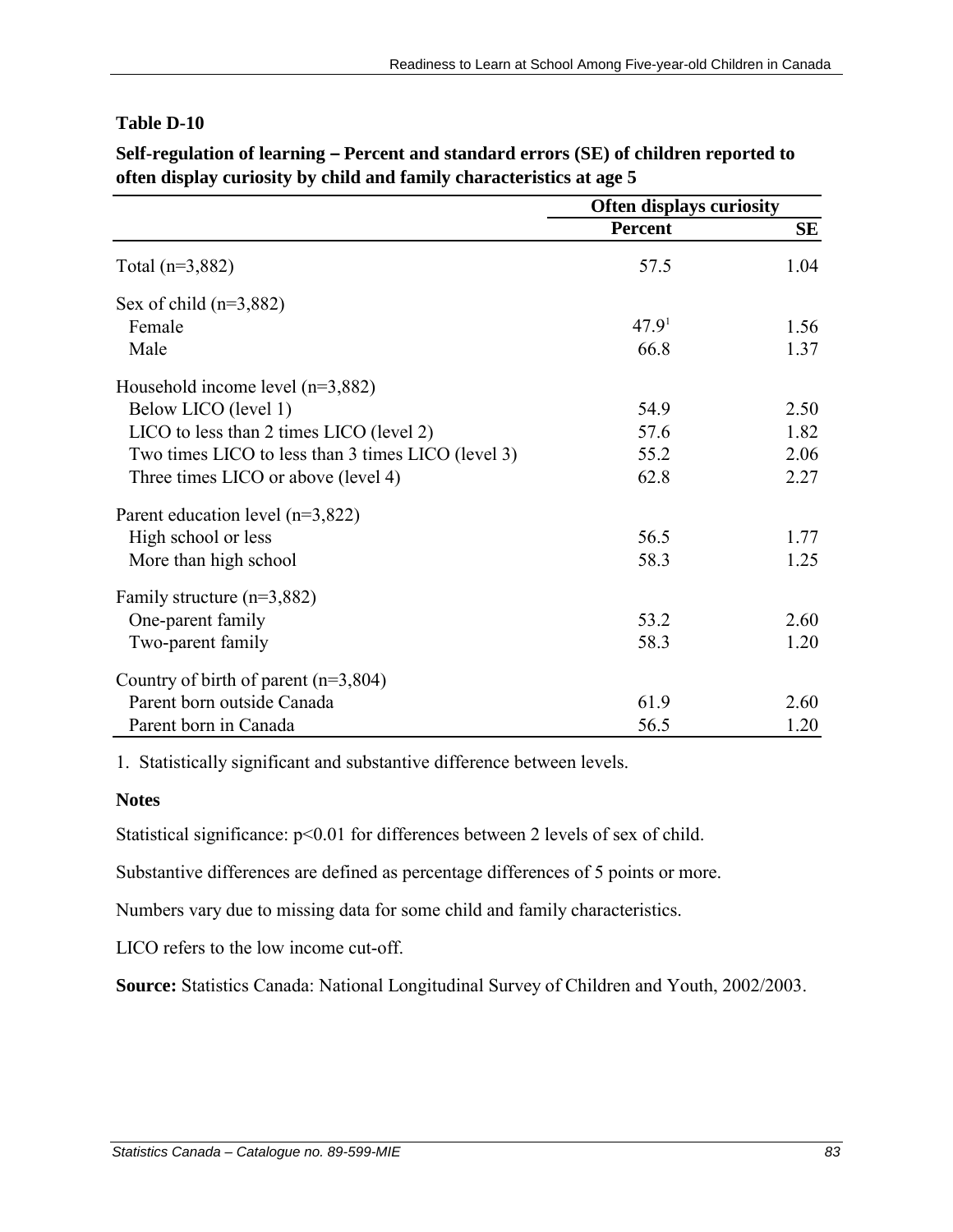### **Table D-10 continued**

|                                       | <b>Often displays curiosity</b> |      |
|---------------------------------------|---------------------------------|------|
|                                       | <b>Percent</b>                  | SE   |
| Kindergarten attendance ( $n=3,807$ ) |                                 |      |
| Not in kindergarten                   | 60.7                            | 3.20 |
| In kindergarten                       | 56.9                            | 1.10 |
| Community size $(n=3,882)$            |                                 |      |
| Rural (level 1)                       | 60.6                            | 2.78 |
| Under 30,000 (level 2)                | 57.4                            | 2.18 |
| 30,000 to under 100,000 (level 3)     | 54.9                            | 2.93 |
| 100,000 to under 500,000 (level 4)    | 59.4                            | 2.65 |
| 500,000 and over (level 5)            | 56.9                            | 1.66 |
| Province of residence $(n=3,882)$     |                                 |      |
| Newfoundland and Labrador             | 60.5                            | 3.41 |
| Prince Edward Island                  | 61.2                            | 4.27 |
| Nova Scotia                           | 58.4                            | 2.68 |
| New Brunswick                         | 66.4                            | 4.58 |
| Quebec                                | 58.4                            | 2.26 |
| Ontario                               | 58.5                            | 1.88 |
| Manitoba                              | 53.4                            | 2.78 |
| Saskatchewan                          | 51.1                            | 3.22 |
| Alberta                               | 56.3                            | 2.78 |
| British Columbia                      | 54.4                            | 2.47 |

**Self-regulation of learning – Percent and standard errors (SE) of children reported to often display curiosity by child and family characteristics at age 5**

#### **Notes**

Numbers vary due to missing data for some child and family characteristics.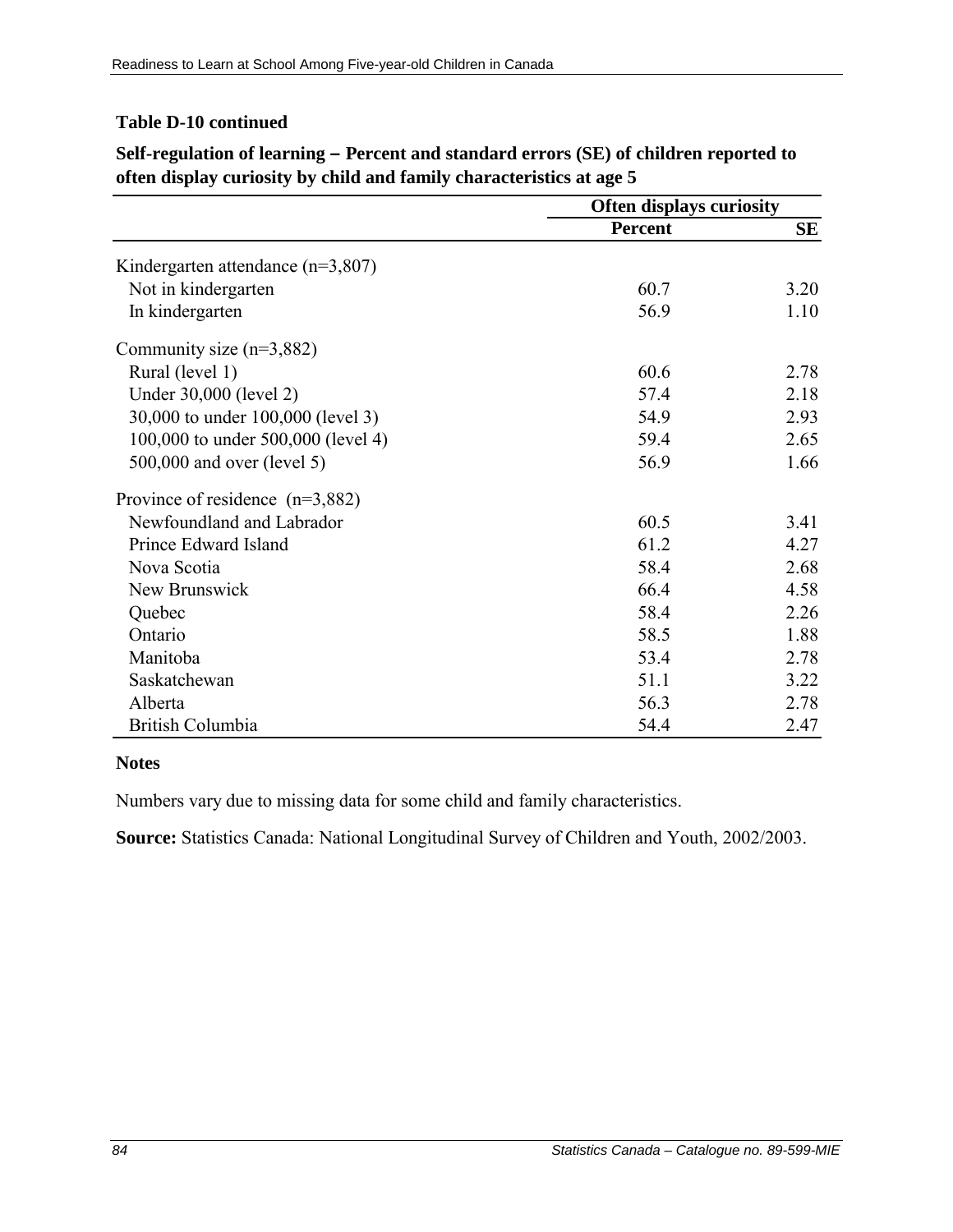|                                                    | <b>Self-control of behaviour score</b> |      |
|----------------------------------------------------|----------------------------------------|------|
|                                                    | <b>Mean score</b>                      | SE   |
| Total $(n=3,857)$                                  | 5.5                                    | 0.03 |
| Sex of child $(n=3,857)$                           |                                        |      |
| Female                                             | 5.7 <sup>1</sup>                       | 0.05 |
| Male                                               | 5.3                                    | 0.06 |
| Household income level $(n=3,857)$                 |                                        |      |
| Below LICO (level 1)                               | 5.3                                    | 0.09 |
| LICO to less than 2 times LICO (level 2)           | 5.4                                    | 0.06 |
| Two times LICO to less than 3 times LICO (level 3) | 5.6                                    | 0.05 |
| Three times LICO or above (level 4)                | 5.6                                    | 0.07 |
| Parent education level $(n=3,797)$                 |                                        |      |
| High school or less                                | 5.5                                    | 0.07 |
| More than high school                              | 5.5                                    | 0.04 |
| Family structure $(n=3,857)$                       |                                        |      |
| One-parent family                                  | 5.3                                    | 0.11 |
| Two-parent family                                  | 5.5                                    | 0.04 |
| Country of birth of parent $(n=3,781)$             |                                        |      |
| Parent born outside Canada                         | 5.7                                    | 0.09 |
| Parent born in Canada                              | 5.4                                    | 0.04 |

Self-control of behaviour – Means and standard errors (SE) for self-control of behaviour **score by child and family characteristics at age 5**

1. Statistically significant and substantive difference between levels.

#### **Notes**

Statistical significance:  $p<0.01$  for differences between 2 levels of sex of child.

Substantive differences are defined as mean differences of 0.25 of a standard deviation (0.25 SD) or more, as follows: for self-control of behaviour score at age 5, 0.25 SD=0.41.

Numbers vary due to missing data for some child and family characteristics.

LICO refers to the low income cut-off.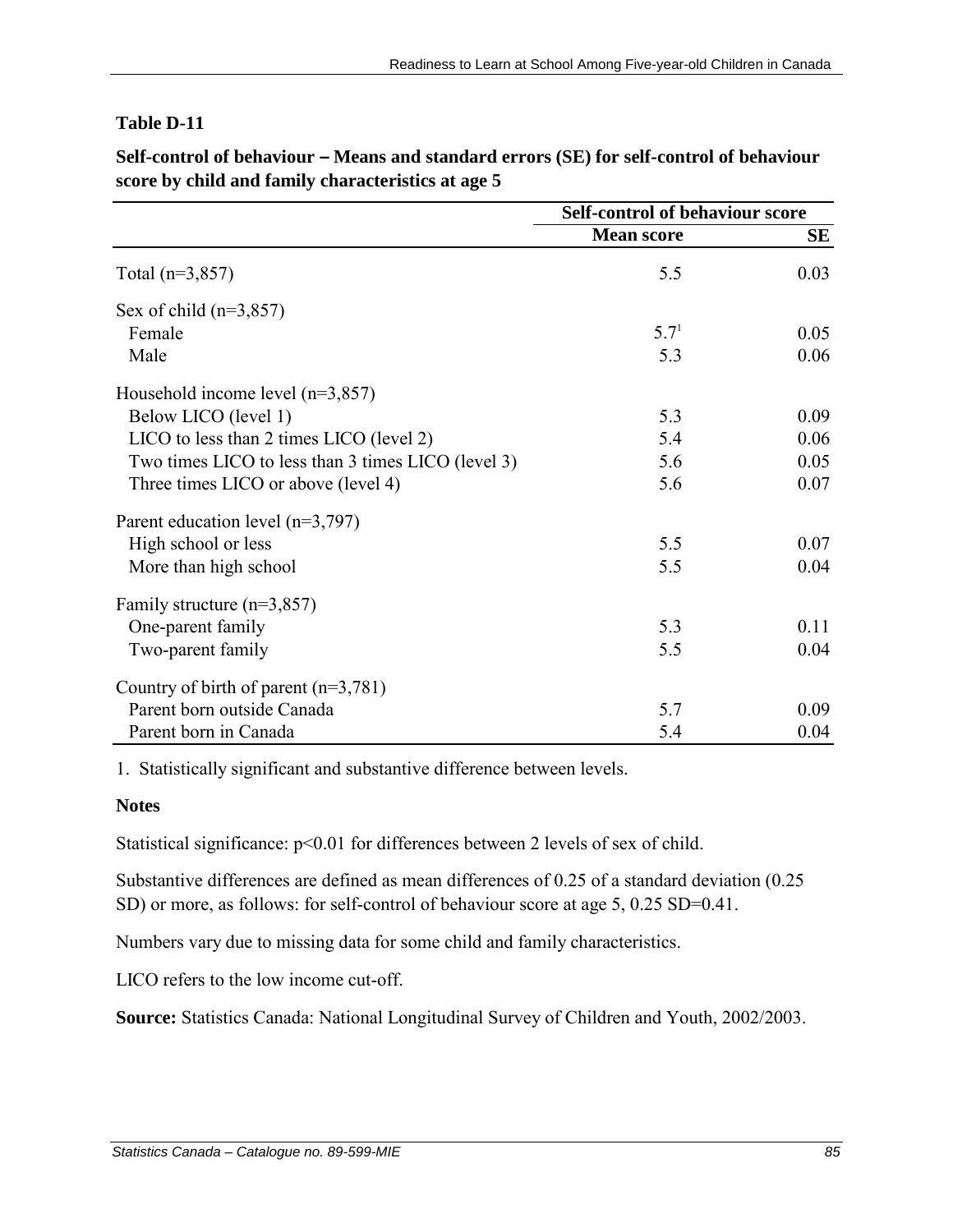### **Table D-11 continued**

|                                       | <b>Self-control of behaviour score</b> |      |
|---------------------------------------|----------------------------------------|------|
|                                       | <b>Mean score</b>                      | SЕ   |
| Kindergarten attendance ( $n=3,782$ ) |                                        |      |
| Not in kindergarten                   | 5.3                                    | 0.12 |
| In kindergarten                       | 5.5                                    | 0.04 |
| Community size $(n=3,857)$            |                                        |      |
| Rural (level 1)                       | 5.4                                    | 0.10 |
| Under 30,000 (level 2)                | 5.5                                    | 0.07 |
| 30,000 to under 100,000 (level 3)     | 5.4                                    | 0.09 |
| 100,000 to under 500,000 (level 4)    | 5.4                                    | 0.11 |
| 500,000 and over (level 5)            | 5.5                                    | 0.06 |
| Province of residence $(n=3,857)$     |                                        |      |
| Newfoundland and Labrador             | 5.8 <sup>1</sup>                       | 0.10 |
| Prince Edward Island                  | 5.6                                    | 0.12 |
| Nova Scotia                           | 5.3                                    | 0.11 |
| New Brunswick                         | 5.6                                    | 0.15 |
| Quebec                                | 5.5                                    | 0.08 |
| Ontario                               | 5.5                                    | 0.06 |
| Manitoba                              | 5.4                                    | 0.08 |
| Saskatchewan                          | 5.3                                    | 0.07 |
| Alberta                               | 5.4                                    | 0.11 |
| <b>British Columbia</b>               | 5.5                                    | 0.12 |

# **Self-control of behaviour – Means and standard errors (SE) for self-control of behaviour score by child and family characteristics at age 5**

1. Statistically significant and substantive differences between N.L. and N.S., Sask. No other provincial differences were statistically significant at p<.001.

## **Notes**

Statistical significance:  $p<0.001$  for differences among 10 levels of province of residence (nominal significance level of p<0.05 adjusted for multiple comparisons).

Substantive differences are defined as mean differences of 0.25 of a standard deviation (0.25 SD) or more, as follows: for self-control of behaviour score at age 5, 0.25 SD=0.41.

Numbers vary due to missing data for some child and family characteristics.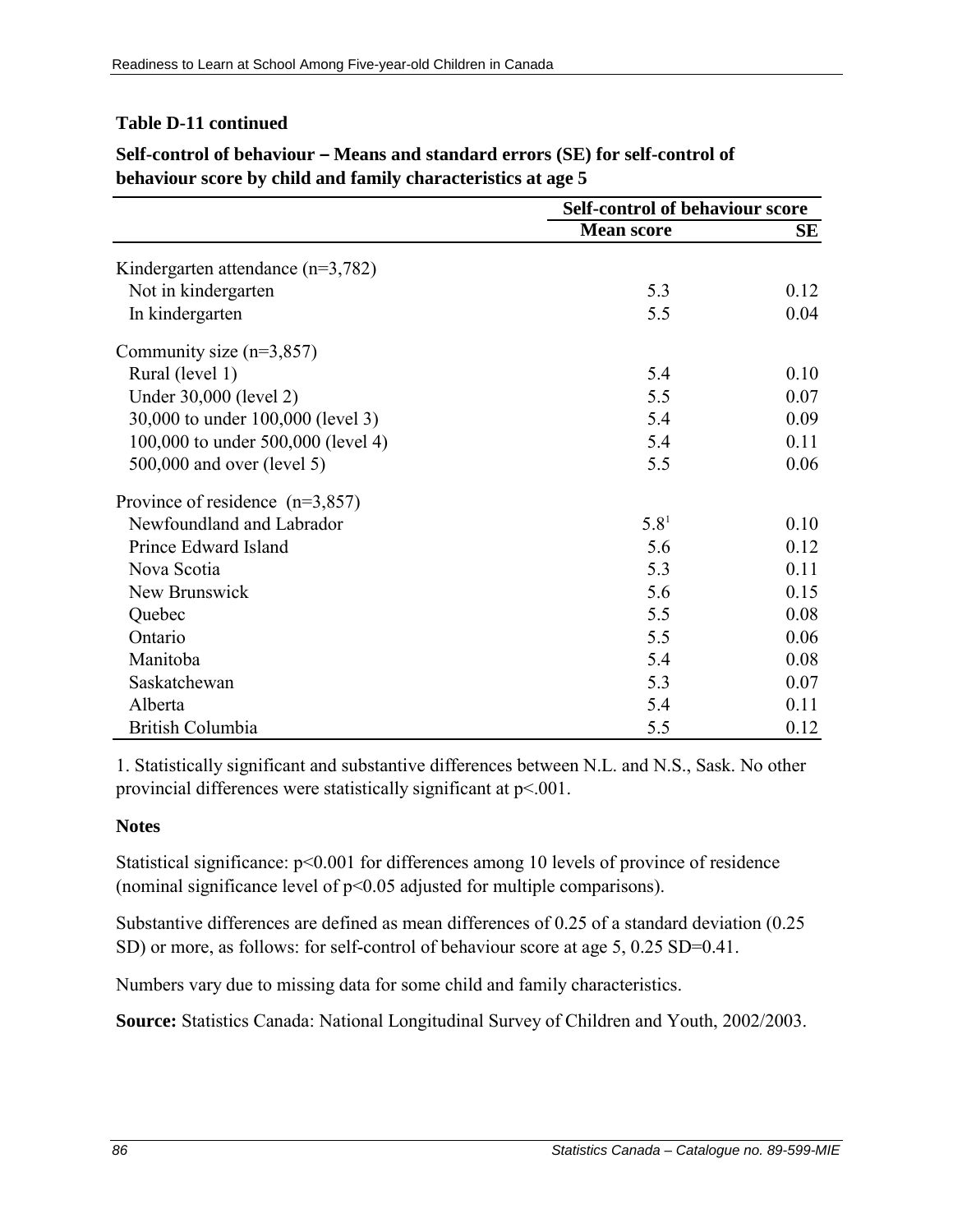|                                                    |                   | <b>Often plays cooperatively</b> |  |
|----------------------------------------------------|-------------------|----------------------------------|--|
|                                                    | <b>Percent</b>    | SЕ                               |  |
| Total $(n=3,887)$                                  | 90.4              | 0.68                             |  |
| Sex of child $(n=3,887)$                           |                   |                                  |  |
| Female                                             | 91.8              | 0.82                             |  |
| Male                                               | 89.0              | 1.01                             |  |
| Household income level $(n=3,887)$                 |                   |                                  |  |
| Below LICO (level 1)                               | 86.1 <sup>1</sup> | 1.92                             |  |
| LICO to less than 2 times LICO (level 2)           | 89.3 <sup>1</sup> | 1.19                             |  |
| Two times LICO to less than 3 times LICO (level 3) | 91.6              | 1.14                             |  |
| Three times LICO or above (level 4)                | 94.5              | 0.95                             |  |
| Parent education level $(n=3,827)$                 |                   |                                  |  |
| High school or less                                | 87.6              | 1.27                             |  |
| More than high school                              | 91.7              | 0.75                             |  |
| Family structure $(n=3,887)$                       |                   |                                  |  |
| One-parent family                                  | 87.8              | 1.85                             |  |
| Two-parent family                                  | 90.9              | 0.71                             |  |
| Country of birth of parent $(n=3,809)$             |                   |                                  |  |
| Parent born outside Canada                         | 87.3              | 1.87                             |  |
| Parent born in Canada                              | 91.2              | 0.70                             |  |

**Social competence – Percent and standard errors (SE) of children reported to often play cooperatively by child and family characteristics at age 5**

1. Statistically significant and substantive difference between level 1 and level 4; and between level 2 and level 4.

#### **Notes**

Statistical significance: p<0.008 for differences among 4 levels of household income level (nominal significance level of p<0.05 adjusted for multiple comparisons).

Substantive differences are defined as percentage differences of 5 points or more.

Numbers vary due to missing data for some child and family characteristics.

LICO refers to the low income cut-off.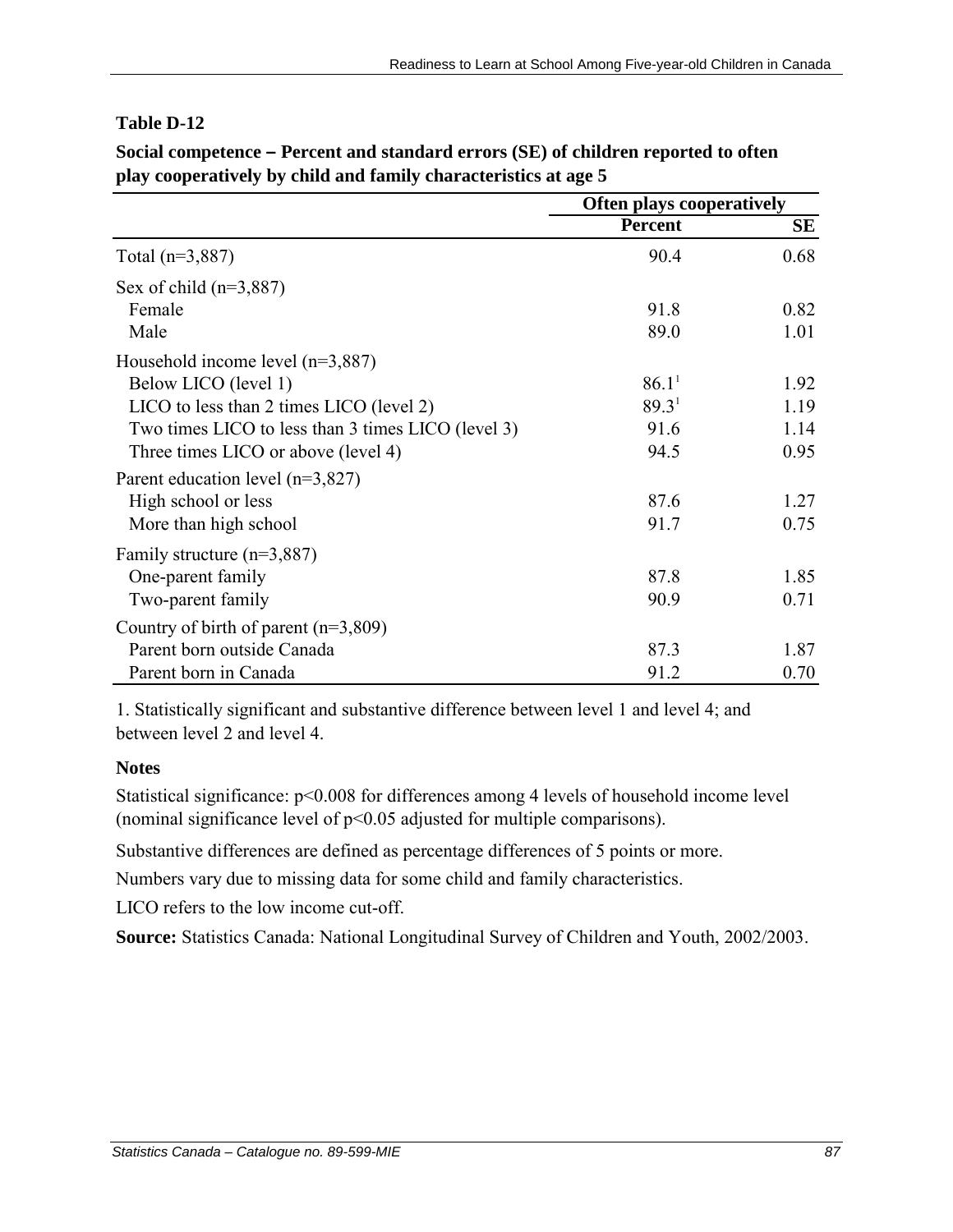### **Table D-12 continued**

|                                       | <b>Often plays cooperatively</b> |           |
|---------------------------------------|----------------------------------|-----------|
|                                       | <b>Percent</b>                   | <b>SE</b> |
| Kindergarten attendance ( $n=3,812$ ) |                                  |           |
| Not in kindergarten                   | 91.6                             | 1.74      |
| In kindergarten                       | 90.3                             | 0.71      |
| Community size $(n=3,887)$            |                                  |           |
| Rural (level 1)                       | 88.1                             | 1.77      |
| Under 30,000 (level 2)                | 90.4                             | 1.35      |
| 30,000 to under 100,000 (level 3)     | 91.3                             | 2.75      |
| 100,000 to under 500,000 (level 4)    | 89.9                             | 1.60      |
| 500,000 and over (level 5)            | 90.9                             | 1.04      |
| Province of residence $(n=3,887)$     |                                  |           |
| Newfoundland and Labrador             | 88.7                             | 1.87      |
| Prince Edward Island                  | 93.5                             | 1.86      |
| Nova Scotia                           | 88.5                             | 1.45      |
| New Brunswick                         | 92.8                             | 1.75      |
| Quebec                                | 93.3                             | 1.22      |
| Ontario                               | 89.5                             | 1.27      |
| Manitoba                              | 90.5                             | 1.79      |
| Saskatchewan                          | 87.5                             | 2.20      |
| Alberta                               | 89.4                             | 1.94      |
| <b>British Columbia</b>               | 89.9                             | 2.00      |

**Social competence – Percent and standard errors (SE) of children reported to often play cooperatively by child and family characteristics at age 5**

#### **Notes**

Numbers vary due to missing data for some child and family characteristics.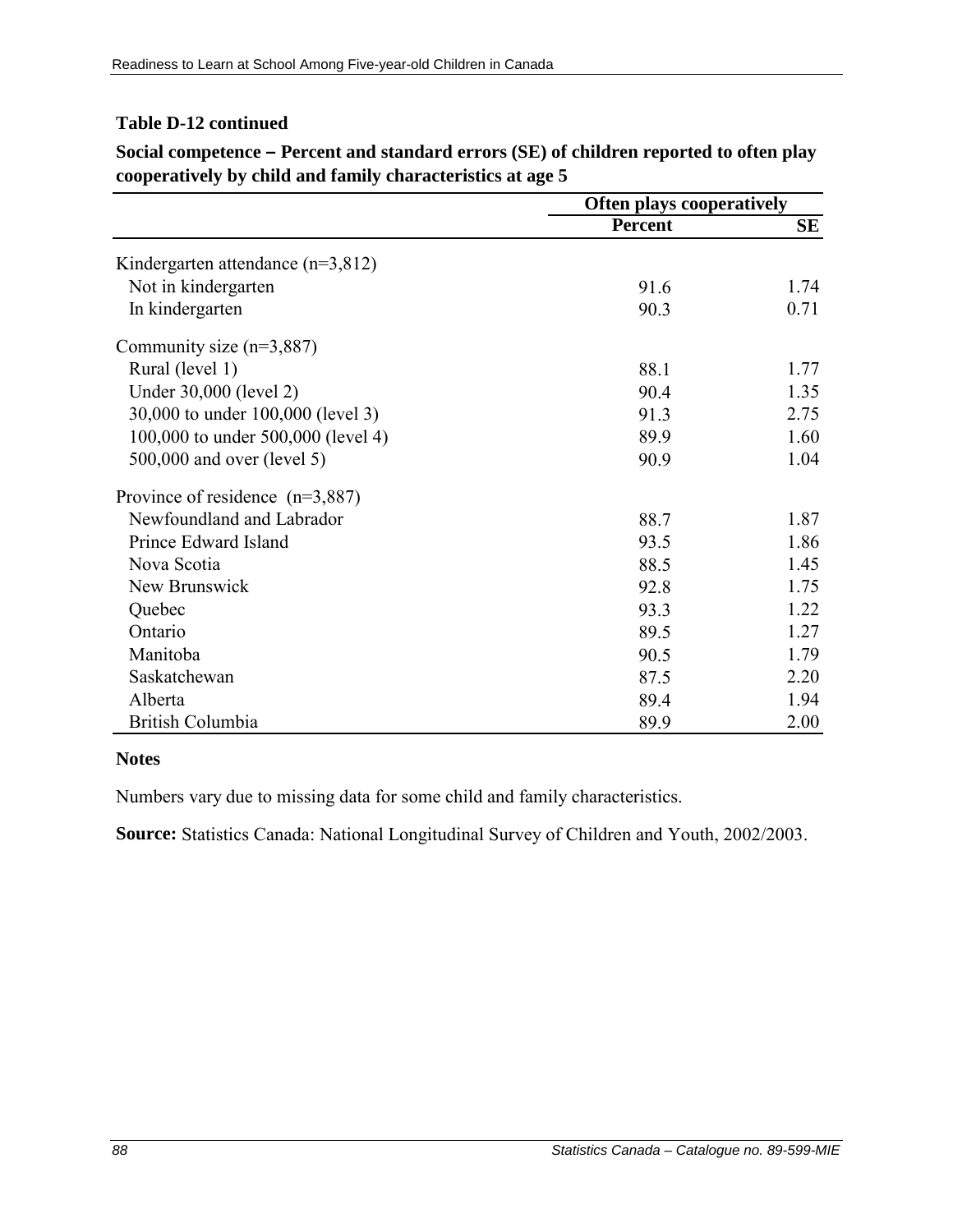**Social competence – Percent and standard errors (SE) of children reported to often show independence in dressing by child and family characteristics at age 5**

|                                                    | Often independent in dressing |      |
|----------------------------------------------------|-------------------------------|------|
|                                                    | <b>Percent</b>                | SE   |
| Total $(n=3,884)$                                  | 82.4                          | 0.87 |
| Sex of child $(n=3,884)$                           |                               |      |
| Female                                             | 86.8 <sup>1</sup>             | 1.09 |
| Male                                               | 78.2                          | 1.36 |
| Household income level $(n=3,884)$                 |                               |      |
| Below LICO (level 1)                               | 80.8                          | 2.13 |
| LICO to less than 2 times LICO (level 2)           | 81.7                          | 1.49 |
| Two times LICO to less than 3 times LICO (level 3) | 85.6                          | 1.28 |
| Three times LICO or above (level 4)                | 80.8                          | 1.92 |
| Parent education level $(n=3,824)$                 |                               |      |
| High school or less                                | 82.2                          | 1.54 |
| More than high school                              | 82.7                          | 1.01 |
| Family structure $(n=3,884)$                       |                               |      |
| One-parent family                                  | 83.3                          | 2.04 |
| Two-parent family                                  | 82.3                          | 0.94 |
| Country of birth of parent $(n=3,806)$             |                               |      |
| Parent born outside Canada                         | 78.4                          | 2.18 |
| Parent born in Canada                              | 83.3                          | 0.93 |

1. Statistically significant and substantive difference between levels.

#### **Notes**

Statistical significance:  $p<0.01$  for differences between 2 levels of sex of child.

Substantive differences are defined as percentage differences of 5 points or more.

Numbers vary due to missing data for some child and family characteristics.

LICO refers to the low income cut-off.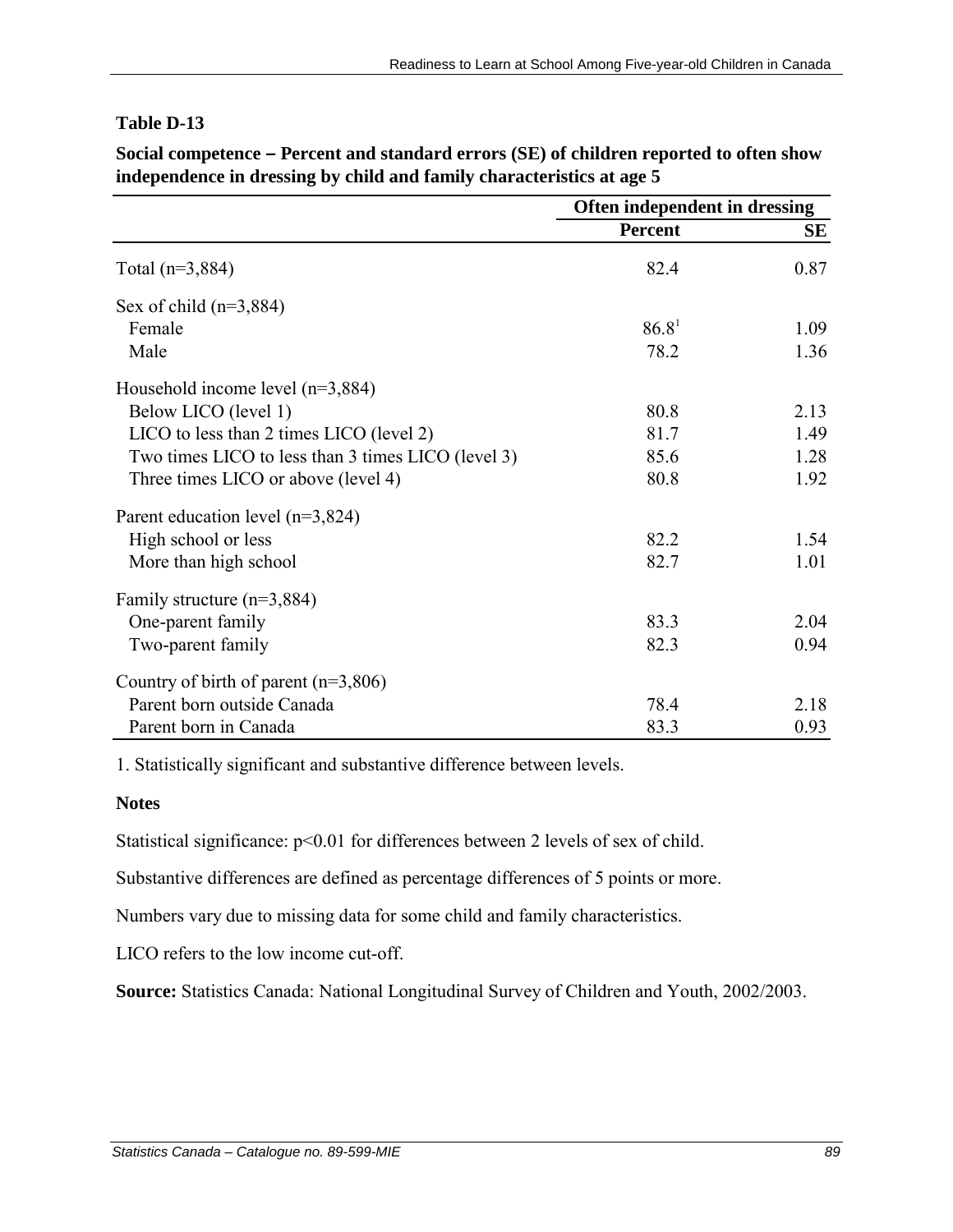### **Table D-13 continued**

|                                       | Often independent in dressing |      |
|---------------------------------------|-------------------------------|------|
|                                       | <b>Percent</b>                | SE   |
| Kindergarten attendance ( $n=3,809$ ) |                               |      |
| Not in kindergarten                   | 83.5                          | 3.47 |
| In kindergarten                       | 82.2                          | 0.89 |
| Community size $(n=3,884)$            |                               |      |
| Rural (level 1)                       | 84.5                          | 2.43 |
| Under 30,000 (level 2)                | 83.7                          | 1.70 |
| 30,000 to under 100,000 (level 3)     | 84.2                          | 2.39 |
| 100,000 to under 500,000 (level 4)    | 82.5                          | 2.12 |
| 500,000 and over (level 5)            | 80.8                          | 1.37 |
| Province of residence $(n=3,884)$     |                               |      |
| Newfoundland and Labrador             | 83.9                          | 2.33 |
| Prince Edward Island                  | 85.8                          | 2.86 |
| Nova Scotia                           | 82.5                          | 1.98 |
| New Brunswick                         | $89.5^1$                      | 1.69 |
| Quebec                                | 83.2                          | 1.83 |
| Ontario                               | 81.7                          | 1.54 |
| Manitoba                              | 83.9                          | 2.19 |
| Saskatchewan                          | 83.2                          | 2.16 |
| Alberta                               | 83.4                          | 2.19 |
| <b>British Columbia</b>               | 80.5                          | 2.17 |

**Social competence – Percent and standard errors (SE) of children reported to often show independence in dressing by child and family characteristics at age 5**

1. Statistically significant and substantive difference between N.B. and Ont., B.C. No other provincial differences were significant at p<0.001.

## **Notes**

Statistical significance:  $p<0.001$  for differences among 10 levels of province of residence (nominal significance level of p<0.05 adjusted for multiple comparisons).

Substantive differences are defined as percentage differences of 5 points or more.

Numbers vary due to missing data for some child and family characteristics.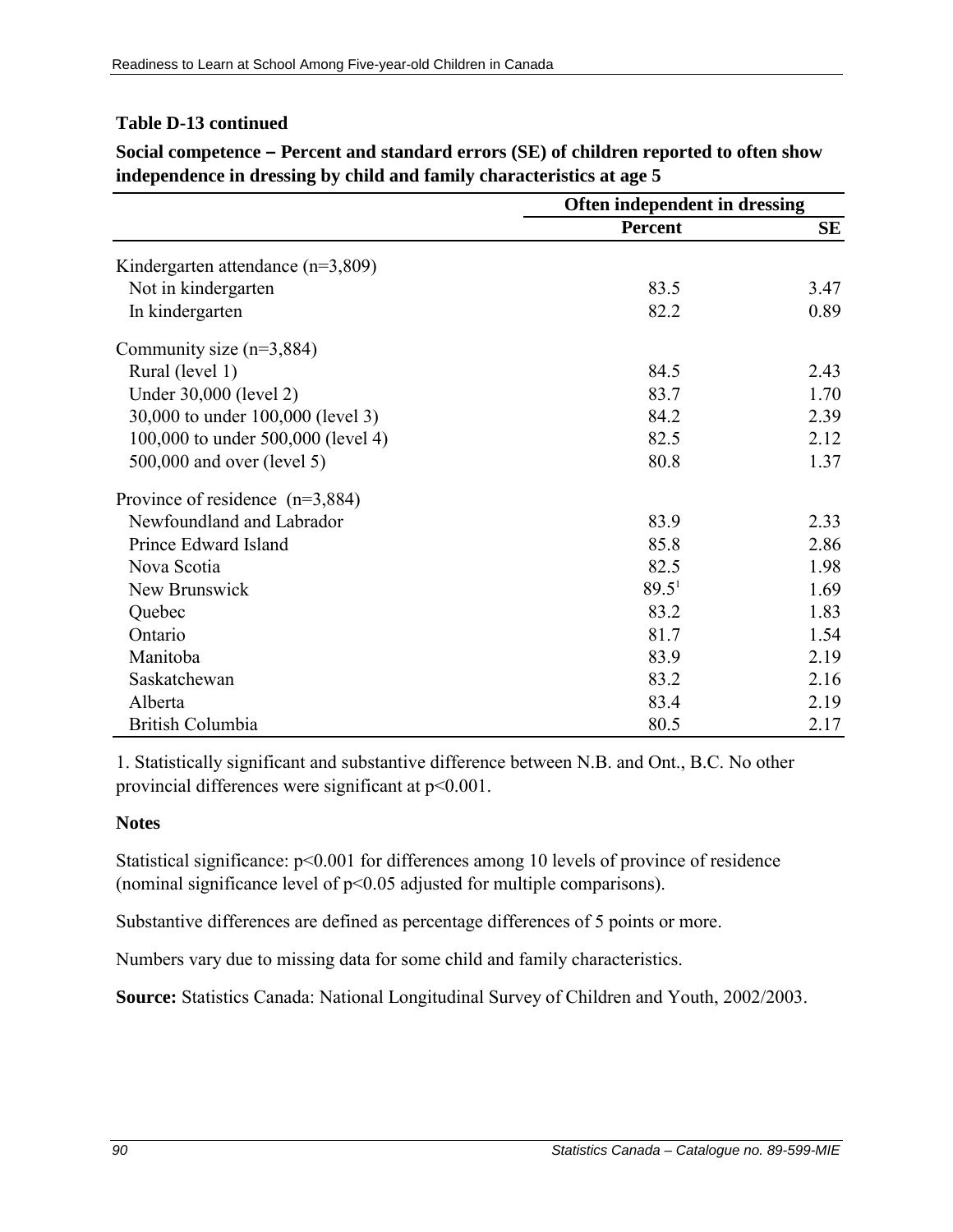**Social competence – Percent and standard errors (SE) of children reported to often show independence in cleanliness by child and family characteristics at age 5**

|                                                    | Often independent in cleanliness |      |
|----------------------------------------------------|----------------------------------|------|
|                                                    | <b>Percent</b>                   | SЕ   |
| Total $(n=3,884)$                                  | 85.3                             | 0.78 |
| Sex of child $(n=3,884)$                           |                                  |      |
| Female                                             | 87.7                             | 0.99 |
| Male                                               | 83.0                             | 1.19 |
| Household income level $(n=3,884)$                 |                                  |      |
| Below LICO (level 1)                               | 82.0                             | 2.19 |
| LICO to less than 2 times LICO (level 2)           | 84.1                             | 1.41 |
| Two times LICO to less than 3 times LICO (level 3) | 88.3                             | 1.21 |
| Three times LICO or above (level 4)                | 86.4                             | 1.65 |
| Parent education level $(n=3,824)$                 |                                  |      |
| High school or less                                | 84.4                             | 1.41 |
| More than high school                              | 85.8                             | 0.98 |
| Family structure $(n=3,884)$                       |                                  |      |
| One-parent family                                  | 86.4                             | 1.94 |
| Two-parent family                                  | 85.1                             | 0.86 |
| Country of birth of parent $(n=3,806)$             |                                  |      |
| Parent born outside Canada                         | 78.2 <sup>1</sup>                | 2.24 |
| Parent born in Canada                              | 87.1                             | 0.79 |

1. Statistically significant and substantive difference between levels.

#### **Notes**

Statistical significance:  $p<0.01$  for differences between 2 levels of country of birth of parent.

Substantive differences are defined as percentage differences of 5 points or more.

Numbers vary due to missing data for some child and family characteristics.

LICO refers to the low income cut-off.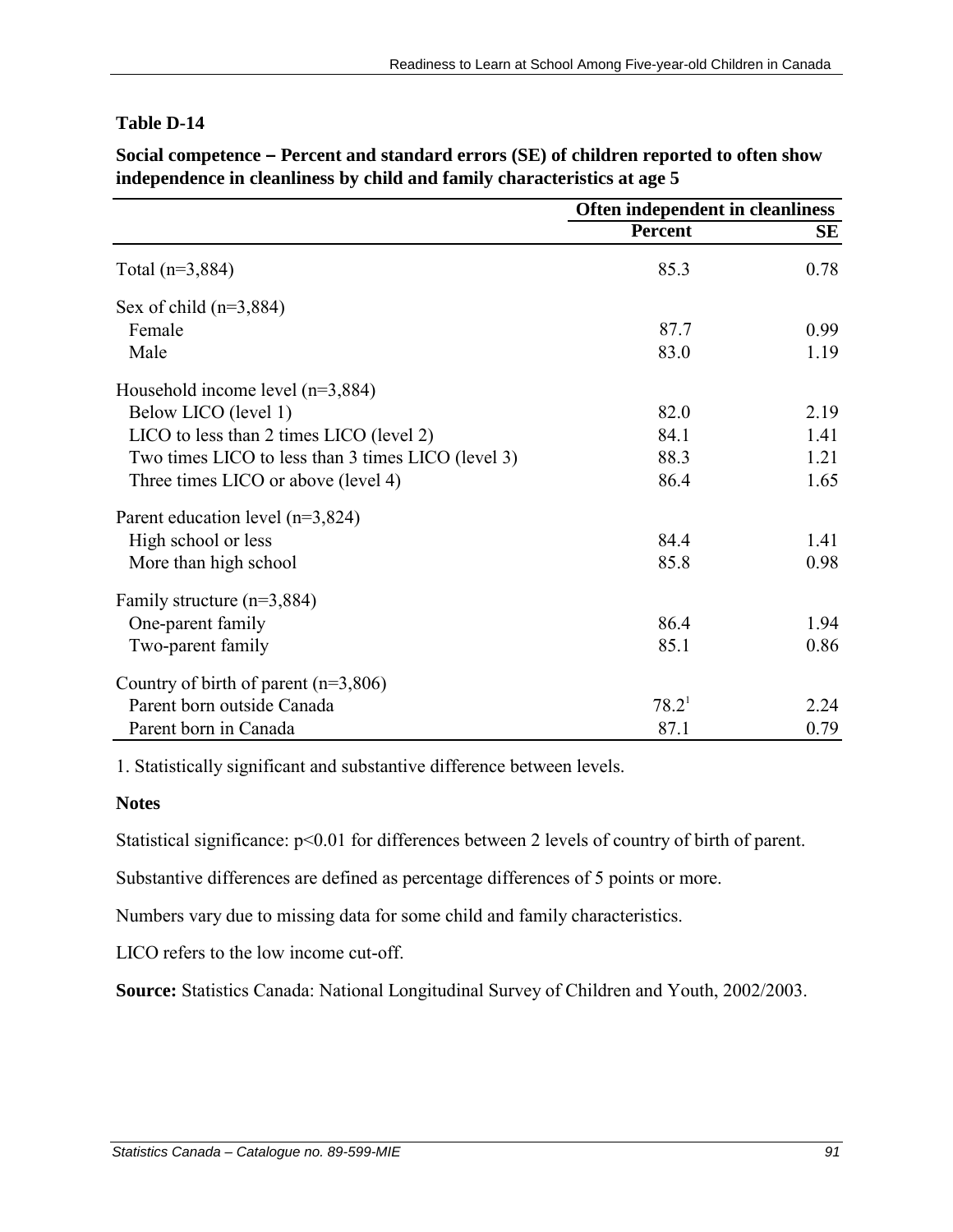## **Table D-14 continued**

|                                    | Often independent in cleanliness |      |
|------------------------------------|----------------------------------|------|
|                                    | <b>Percent</b>                   | SE   |
| Kindergarten attendance (n=3809)   |                                  |      |
| Not in kindergarten                | 81.3                             | 3.46 |
| In kindergarten                    | 85.6                             | 0.83 |
| Community size $(n=3,884)$         |                                  |      |
| Rural (level 1)                    | 90.9 <sup>1</sup>                | 1.50 |
| Under 30,000 (level 2)             | 87.0                             | 1.54 |
| 30,000 to under 100,000 (level 3)  | 84.9                             | 2.19 |
| 100,000 to under 500,000 (level 4) | 86.1                             | 2.38 |
| 500,000 and over (level 5)         | 83.0                             | 1.33 |
| Province of residence $(n=3,884)$  |                                  |      |
| Newfoundland and Labrador          | 86.4                             | 1.70 |
| Prince Edward Island               | 85.6                             | 3.13 |
| Nova Scotia                        | 89.3                             | 1.53 |
| New Brunswick                      | 87.5                             | 2.71 |
| Quebec                             | 86.1                             | 1.67 |
| Ontario                            | 83.1                             | 1.51 |
| Manitoba                           | 84.9                             | 2.23 |
| Saskatchewan                       | 90.0                             | 1.79 |
| Alberta                            | 86.9                             | 1.68 |
| British Columbia                   | 87.3                             | 2.38 |

**Social competence – Percent and standard errors (SE) of children reported to often show independence in cleanliness by child and family characteristics at age 5**

1. Statistically significant and substantive difference between level 1 and level 5.

#### **Notes**

Statistical significance:  $p<0.005$  for differences among 5 levels of community size (nominal significance level of  $p<0.05$  adjusted for multiple comparisons).

Substantive differences are defined as percentage differences of 5 points or more.

Numbers vary due to missing data for some child and family characteristics.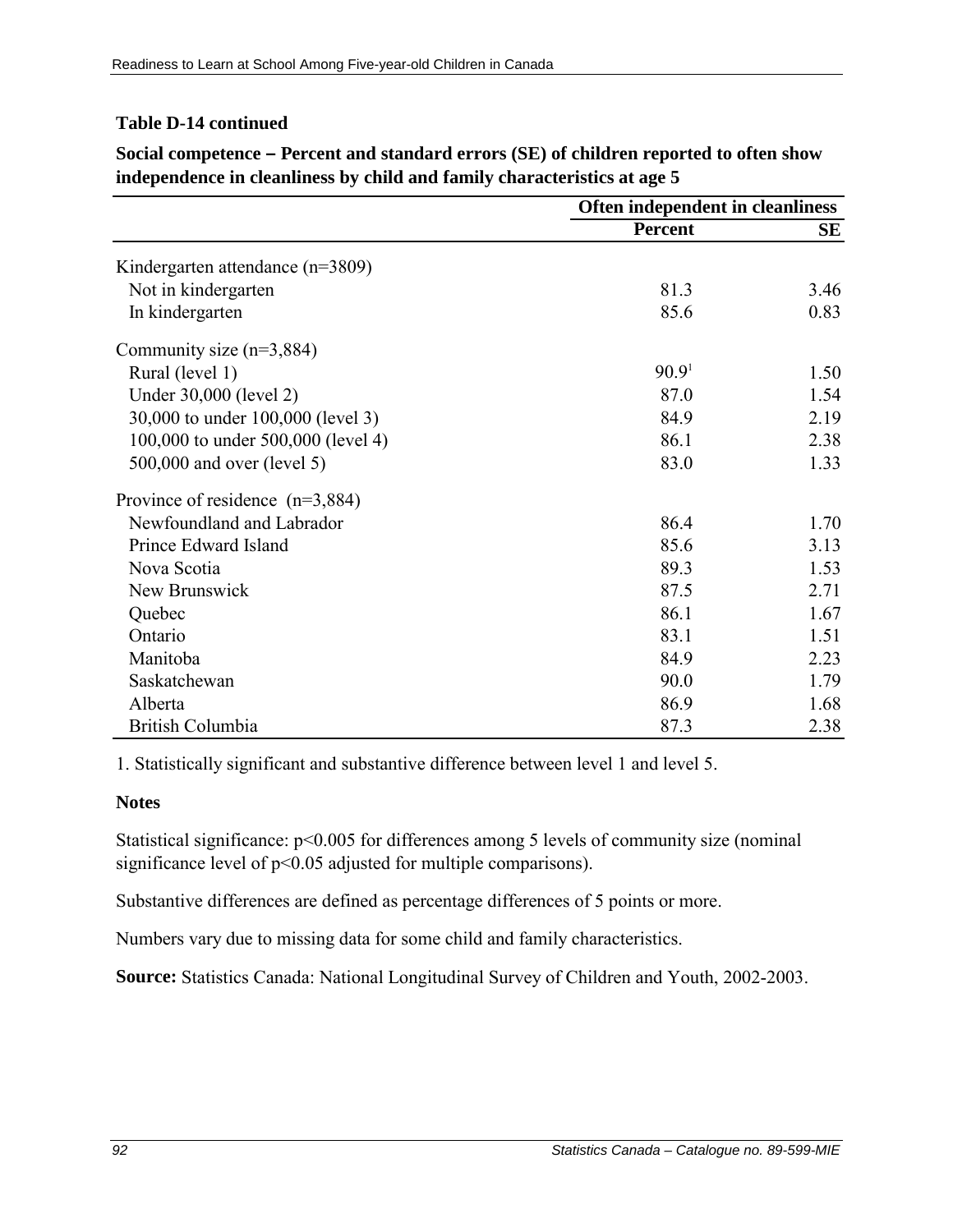#### **Language and communication skill – Means and standard errors (SE) for receptive vocabulary score by home environment variables at age 5**

|                                                              | <b>Receptive vocabulary score</b> |           |
|--------------------------------------------------------------|-----------------------------------|-----------|
| Home environment variables                                   | <b>Mean score</b>                 | <b>SE</b> |
| Total $(n=3, 554)$                                           | 101.5                             | 0.38      |
| Level of positive interaction with parent $(n=3,529)$        |                                   |           |
| Not high                                                     | 98.5 <sup>1</sup>                 | 0.95      |
| High                                                         | 102.2                             | 0.42      |
| Frequency of reading to the child $(n=3,552)$                |                                   |           |
| Not daily                                                    | 97.9 <sup>1</sup>                 | 0.59      |
| Daily                                                        | 103.6                             | 0.45      |
| Frequency of number use with the child $(n=3,552)$           |                                   |           |
| Not daily                                                    | 100.2                             | 0.55      |
| Daily                                                        | 102.3                             | 0.50      |
| Frequency of participation in organized sports $(n=3,551)$   |                                   |           |
| Not weekly                                                   | 98.31                             | 0.52      |
| Weekly                                                       | 104.8                             | 0.48      |
| Frequency of participation in unorganized sports $(n=3,550)$ |                                   |           |
| Not weekly                                                   | 99.2                              | 0.64      |
| Weekly                                                       | 102.6                             | 0.48      |
| Frequency of lessons in physical activities $(n=3,551)$      |                                   |           |
| Not weekly                                                   | 99.81                             | 0.47      |
| Weekly                                                       | 105.0                             | 0.53      |
| Frequency of lessons in the arts $(n=3,548)$                 |                                   |           |
| Not weekly                                                   | 101.1                             | 0.41      |
| Weekly                                                       | 104.0                             | 0.87      |

1. Statistically significant and substantive difference between levels.

## **Notes**

Statistical significance:  $p<0.01$  for differences between 2 levels of home environment variables.

Substantive differences are defined as mean differences of 0.25 of a standard deviation (0.25 SD) or more, as follows: for receptive vocabulary score at age 5, 0.25 SD=3.84.

Numbers vary due to missing data for some home environment variables.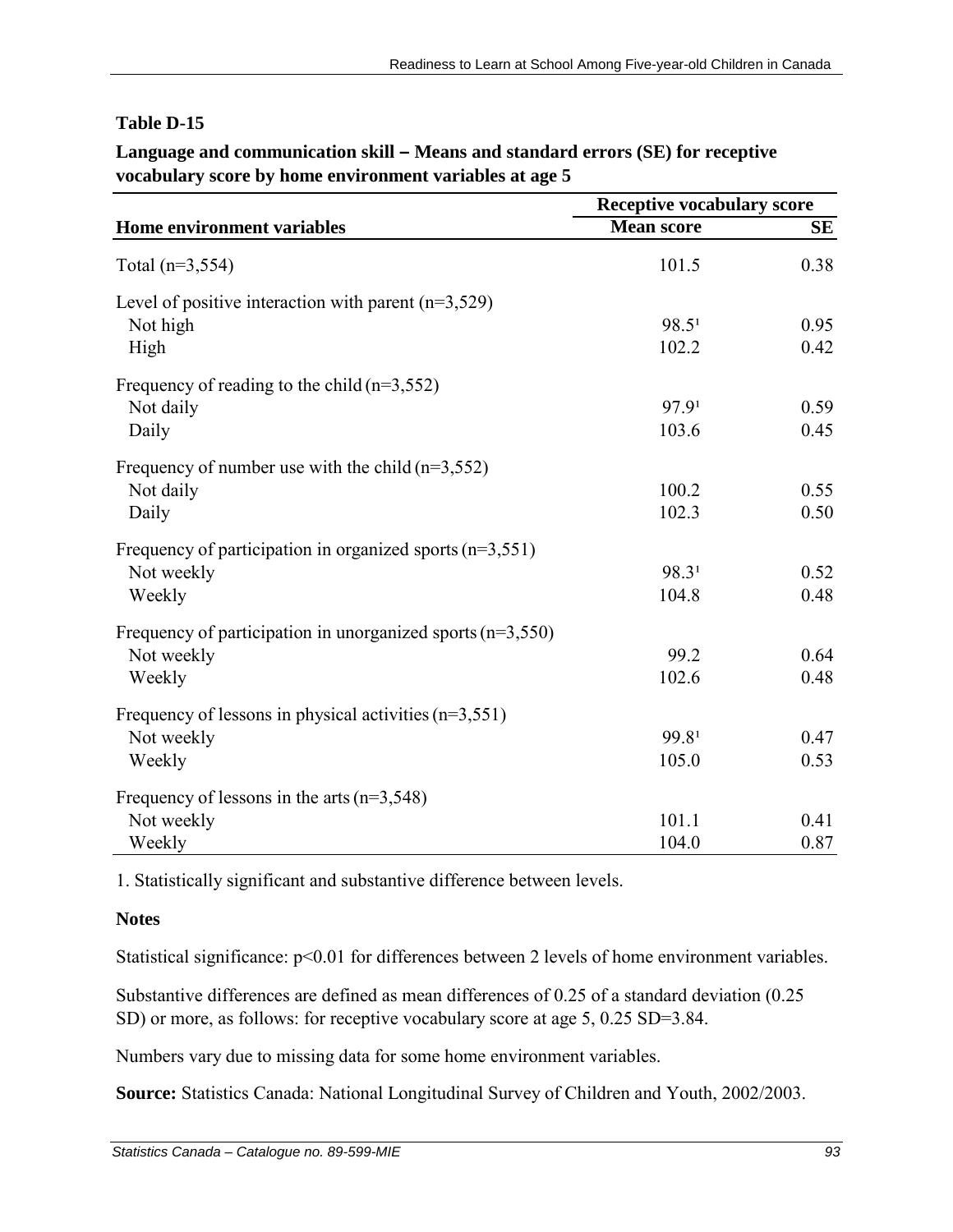#### **Language and communication skill – Means and standard errors (SE) for communication skill score by home environment variables at age 5**

|                                                              | <b>Communication skill score</b> |      |
|--------------------------------------------------------------|----------------------------------|------|
| Home environment variables                                   | <b>Mean score</b>                | SЕ   |
| Total $(n=3,865)$                                            | 10.4                             | 0.04 |
| Level of positive interaction with parent $(n=3,827)$        |                                  |      |
| Not high                                                     | 9.9 <sup>1</sup>                 | 0.09 |
| High                                                         | 10.5                             | 0.04 |
| Frequency of reading to the child $(n=3,863)$                |                                  |      |
| Not daily                                                    | 10.2                             | 0.06 |
| Daily                                                        | 10.5                             | 0.04 |
| Frequency of number use with the child $(n=3,863)$           |                                  |      |
| Not daily                                                    | 10.2                             | 0.06 |
| Daily                                                        | 10.6                             | 0.05 |
| Frequency of participation in organized sports $(n=3,862)$   |                                  |      |
| Not weekly                                                   | 10.2 <sup>1</sup>                | 0.05 |
| Weekly                                                       | 10.6                             | 0.04 |
| Frequency of participation in unorganized sports $(n=3,861)$ |                                  |      |
| Not weekly                                                   | 10.2                             | 0.07 |
| Weekly                                                       | 10.5                             | 0.04 |
| Frequency of lessons in physical activities $(n=3,862)$      |                                  |      |
| Not weekly                                                   | 10.3 <sup>1</sup>                | 0.05 |
| Weekly                                                       | 10.7                             | 0.05 |
| Frequency of lessons in the arts $(n=3,858)$                 |                                  |      |
| Not weekly                                                   | 10.4                             | 0.04 |
| Weekly                                                       | 10.6                             | 0.08 |

1. Statistically significant and substantive difference between levels.

#### **Notes**

Statistical significance:  $p<0.01$  for differences between 2 levels of home environment variables.

Substantive differences are defined as mean differences of 0.25 of a standard deviation (0.25 SD) or more, as follows: for communication skill score at age 5, 0.25 SD=0.41.

Numbers vary due to missing data for some home environment variables.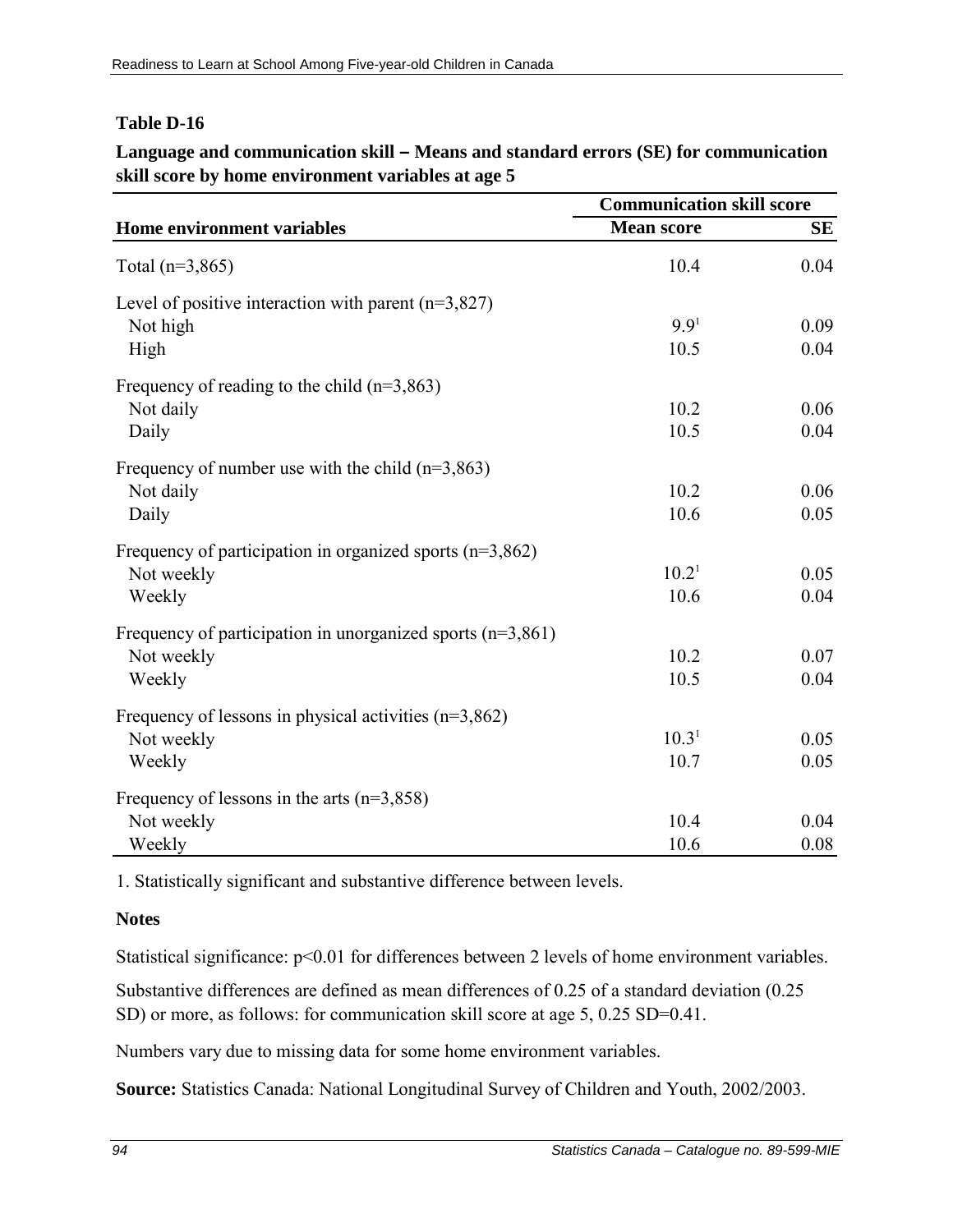#### **Academic skill and cognitive ability – Means and standard errors (SE) for number knowledge score by home environment variables at age 5**

|                                                              | Number knowledge score |           |
|--------------------------------------------------------------|------------------------|-----------|
| Home environment variables                                   | <b>Mean score</b>      | <b>SE</b> |
| Total $(n=3,560)$                                            | 99.1                   | 0.33      |
| Level of positive interaction with parent $(n=3,535)$        |                        |           |
| Not high                                                     | 96.6                   | 0.66      |
| High                                                         | 99.7                   | 0.37      |
| Frequency of reading to the child $(n=3,558)$                |                        |           |
| Not daily                                                    | 97.0 <sup>1</sup>      | 0.47      |
| Daily                                                        | 100.4                  | 0.40      |
| Frequency of number use with the child $(n=3,558)$           |                        |           |
| Not daily                                                    | 97.9                   | 0.45      |
| Daily                                                        | 100.0                  | 0.46      |
| Frequency of participation in organized sports $(n=3,557)$   |                        |           |
| Not weekly                                                   | 96.6 <sup>1</sup>      | 0.43      |
| Weekly                                                       | 101.9                  | 0.47      |
| Frequency of participation in unorganized sports $(n=3,556)$ |                        |           |
| Not weekly                                                   | 97.2                   | 0.57      |
| Weekly                                                       | 100.1                  | 0.40      |
| Frequency of lessons in physical activities $(n=3,557)$      |                        |           |
| Not weekly                                                   | 97.9 <sup>1</sup>      | 0.41      |
| Weekly                                                       | 101.7                  | 0.49      |
| Frequency of lessons in the arts $(n=3,554)$                 |                        |           |
| Not weekly                                                   | $98.6^1$               | 0.37      |
| Weekly                                                       | 102.5                  | 0.77      |

1. Statistically significant and substantive difference between levels.

#### **Notes**

Statistical significance:  $p<0.01$  for differences between 2 levels of home environment variables.

Substantive differences are defined as mean differences of 0.25 of a standard deviation (0.25 SD) or more, as follows: for number knowledge score at age 5, 0.25 SD=3.47.

Numbers vary due to missing data for some home environment variables.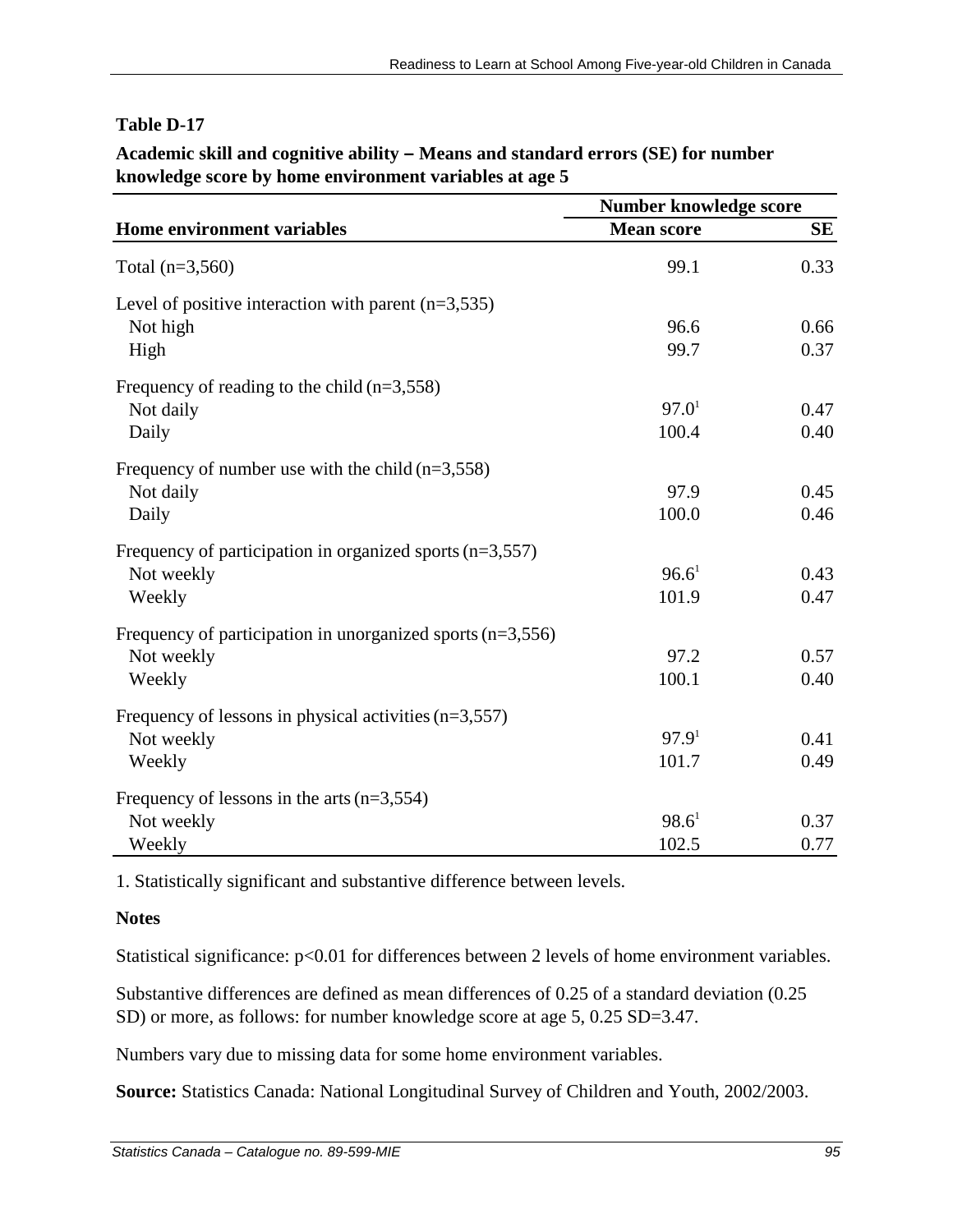#### **Academic skill and cognitive ability – Means and standard errors (SE) for copying and symbol use score by home environment variables at age 5**

|                                                              | Copying and symbol use score |           |
|--------------------------------------------------------------|------------------------------|-----------|
| Home environment variables                                   | <b>Mean score</b>            | <b>SE</b> |
| Total $(n=3,410)$                                            | 100.7                        | 0.30      |
| Level of positive interaction with parent $(n=3,385)$        |                              |           |
| Not high                                                     | 99.1                         | 0.83      |
| High                                                         | 101.0                        | 0.34      |
| Frequency of reading to the child $(n=3,408)$                |                              |           |
| Not daily                                                    | 98.8                         | 0.53      |
| Daily                                                        | 101.9                        | 0.39      |
| Frequency of number use with the child $(n=3,408)$           |                              |           |
| Not daily                                                    | 100.1                        | 0.50      |
| Daily                                                        | 101.1                        | 0.42      |
| Frequency of participation in organized sports $(n=3,407)$   |                              |           |
| Not weekly                                                   | 98.9 <sup>1</sup>            | 0.45      |
| Weekly                                                       | 102.7                        | 0.44      |
| Frequency of participation in unorganized sports $(n=3,406)$ |                              |           |
| Not weekly                                                   | 100.8                        | 0.59      |
| Weekly                                                       | 100.6                        | 0.35      |
| Frequency of lessons in physical activities $(n=3,407)$      |                              |           |
| Not weekly                                                   | 98.9 <sup>1</sup>            | 0.37      |
| Weekly                                                       | 104.4                        | 0.53      |
| Frequency of lessons in the arts $(n=3,404)$                 |                              |           |
| Not weekly                                                   | 100.0 <sup>1</sup>           | 0.32      |
| Weekly                                                       | 105.2                        | 0.88      |

1. Statistically significant and substantive difference between levels.

#### **Notes**

Statistical significance:  $p<0.01$  for differences between 2 levels of home environment variables.

Substantive differences are defined as mean differences of 0.25 of a standard deviation (0.25 SD) or more, as follows: for copying and symbol use score at age 5, 0.25 SD=3.62.

Numbers vary due to missing data for some home environment variables.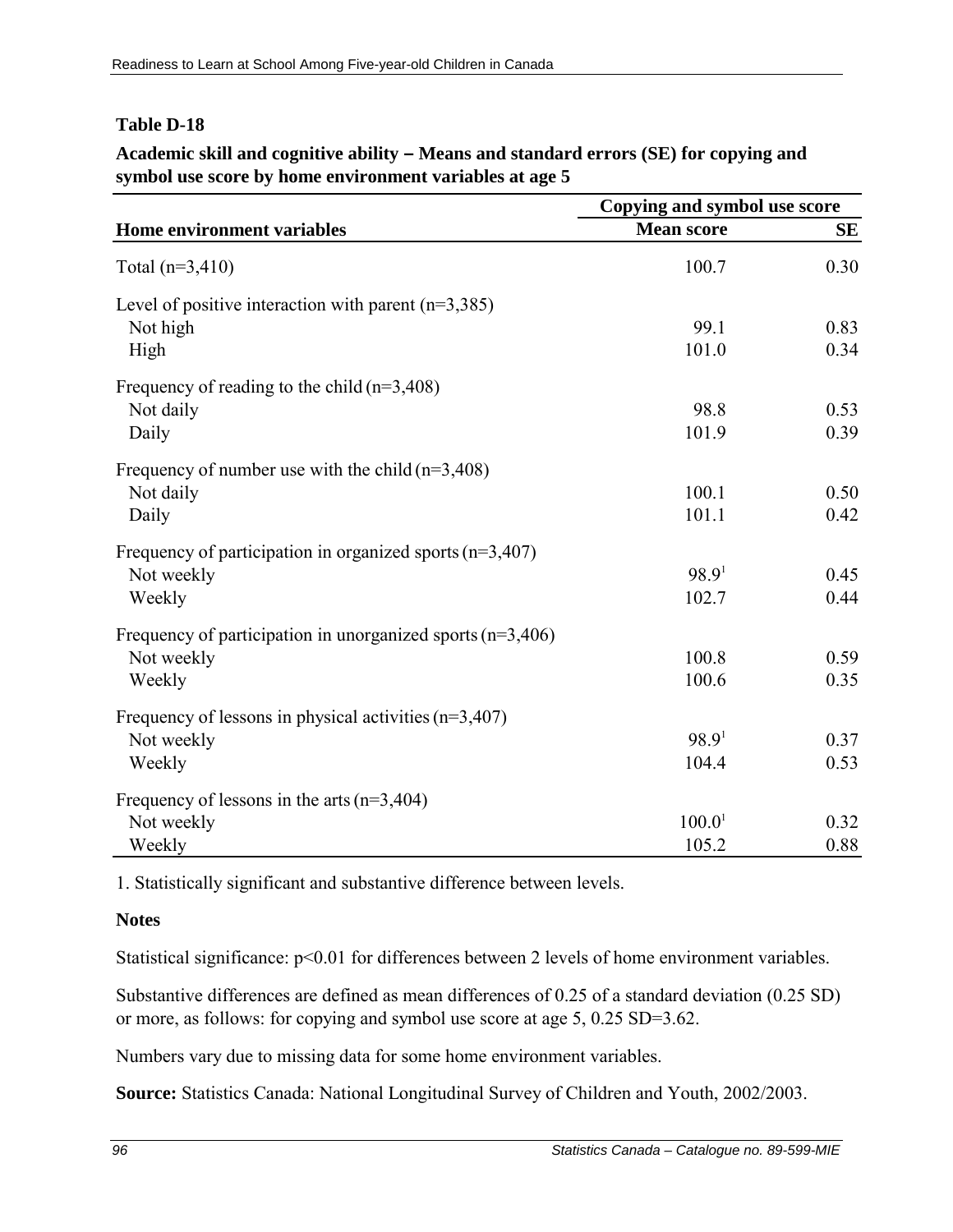|                                                              | <b>Attention score</b> |           |
|--------------------------------------------------------------|------------------------|-----------|
| Home environment variables                                   | <b>Mean score</b>      | <b>SE</b> |
| Total $(n=3,874)$                                            | 8.9                    | 0.05      |
| Level of positive interaction with parent $(n=3,838)$        |                        |           |
| Not high                                                     | 8.5                    | 0.14      |
| High                                                         | 9.0                    | 0.05      |
| Frequency of reading to the child $(n=3,874)$                |                        |           |
| Not daily                                                    | 8.7                    | 0.08      |
| Daily                                                        | 9.0                    | 0.06      |
| Frequency of number use with the child $(n=3,874)$           |                        |           |
| Not daily                                                    | 8.7                    | 0.09      |
| Daily                                                        | 9.1                    | 0.06      |
| Frequency of participation in organized sports $(n=3,873)$   |                        |           |
| Not weekly                                                   | 8.8                    | 0.07      |
| Weekly                                                       | 9.1                    | 0.06      |
| Frequency of participation in unorganized sports $(n=3,872)$ |                        |           |
| Not weekly                                                   | 8.7                    | 0.10      |
| Weekly                                                       | 9.0                    | 0.06      |
| Frequency of lessons in physical activities $(n=3,873)$      |                        |           |
| Not weekly                                                   | 8.7                    | 0.06      |
| Weekly                                                       | 9.3                    | 0.08      |
| Frequency of lessons in the arts $(n=3,869)$                 |                        |           |
| Not weekly                                                   | 8.9                    | 0.05      |
| Weekly                                                       | 9.3                    | 0.12      |

# **Self-regulation of learning – Means and standard errors (SE) for attention score by home environment variables at age 5**

#### **Notes**

Numbers vary due to missing data for some home environment variables.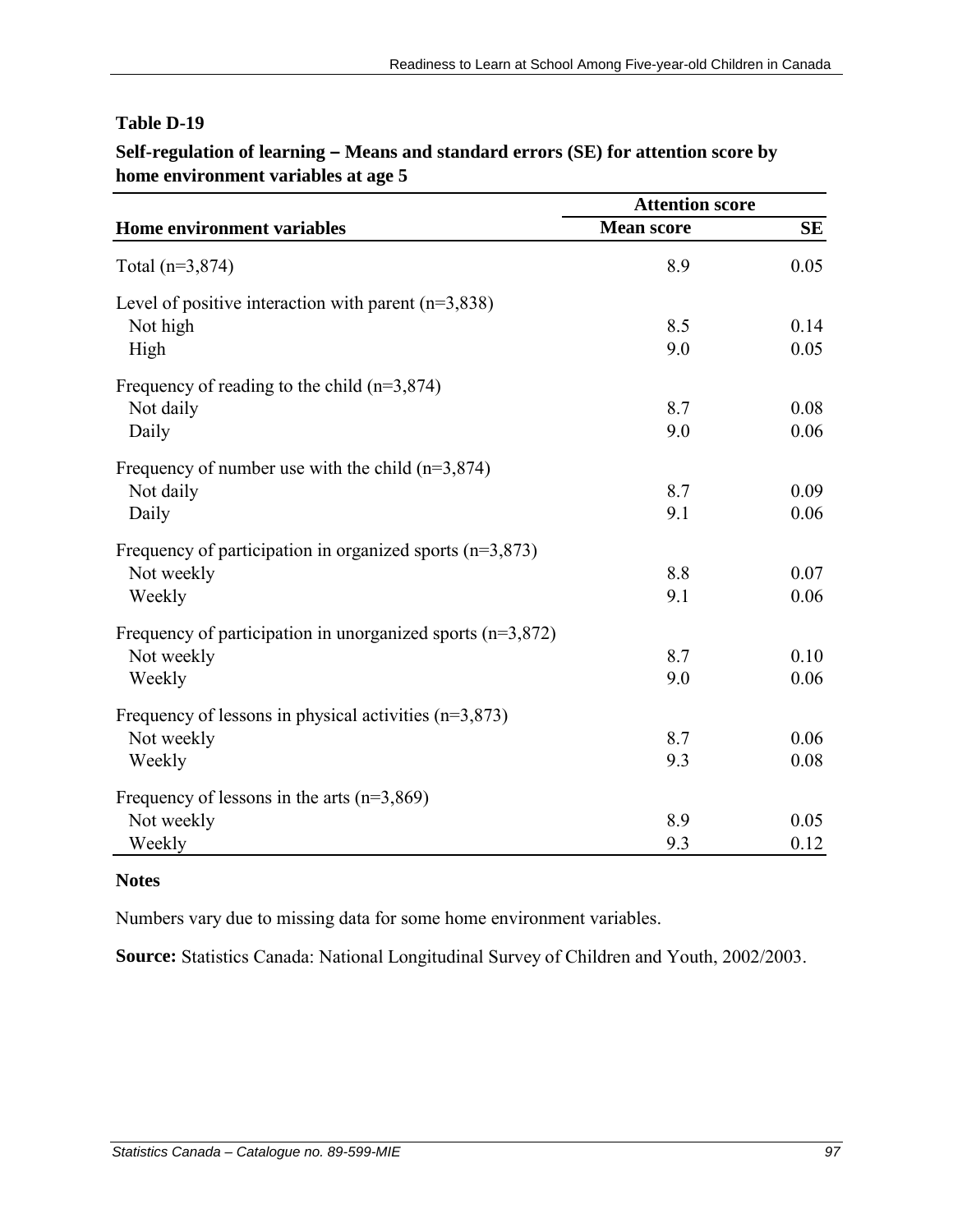### **Self-regulation of learning – Means and standard errors (SE) for work effort score by home environment variables at age 5**

|                                                              | Work effort score |           |
|--------------------------------------------------------------|-------------------|-----------|
| Home environment variables                                   | <b>Mean score</b> | <b>SE</b> |
| Total $(n=3,849)$                                            | 4.2               | 0.03      |
| Level of positive interaction with parent $(n=3,814)$        |                   |           |
| Not high                                                     | 4.0               | 0.07      |
| High                                                         | 4.2               | 0.03      |
| Frequency of reading to the child $(n=3,849)$                |                   |           |
| Not daily                                                    | 4.1               | 0.05      |
| Daily                                                        | 4.2               | 0.03      |
| Frequency of number use with the child $(n=3,849)$           |                   |           |
| Not daily                                                    | 4.1               | 0.05      |
| Daily                                                        | 4.2               | 0.03      |
| Frequency of participation in organized sports $(n=3,848)$   |                   |           |
| Not weekly                                                   | 4.2               | 0.04      |
| Weekly                                                       | 4.2               | 0.04      |
| Frequency of participation in unorganized sports $(n=3,847)$ |                   |           |
| Not weekly                                                   | 4.0               | 0.05      |
| Weekly                                                       | 4.3               | 0.03      |
| Frequency of lessons in physical activities $(n=3,848)$      |                   |           |
| Not weekly                                                   | 4.1               | 0.03      |
| Weekly                                                       | 4.3               | 0.04      |
| Frequency of lessons in the arts $(n=3,844)$                 |                   |           |
| Not weekly                                                   | 4.2               | 0.03      |
| Weekly                                                       | 4.3               | 0.06      |

#### **Notes**

Numbers vary due to missing data for some home environment variables.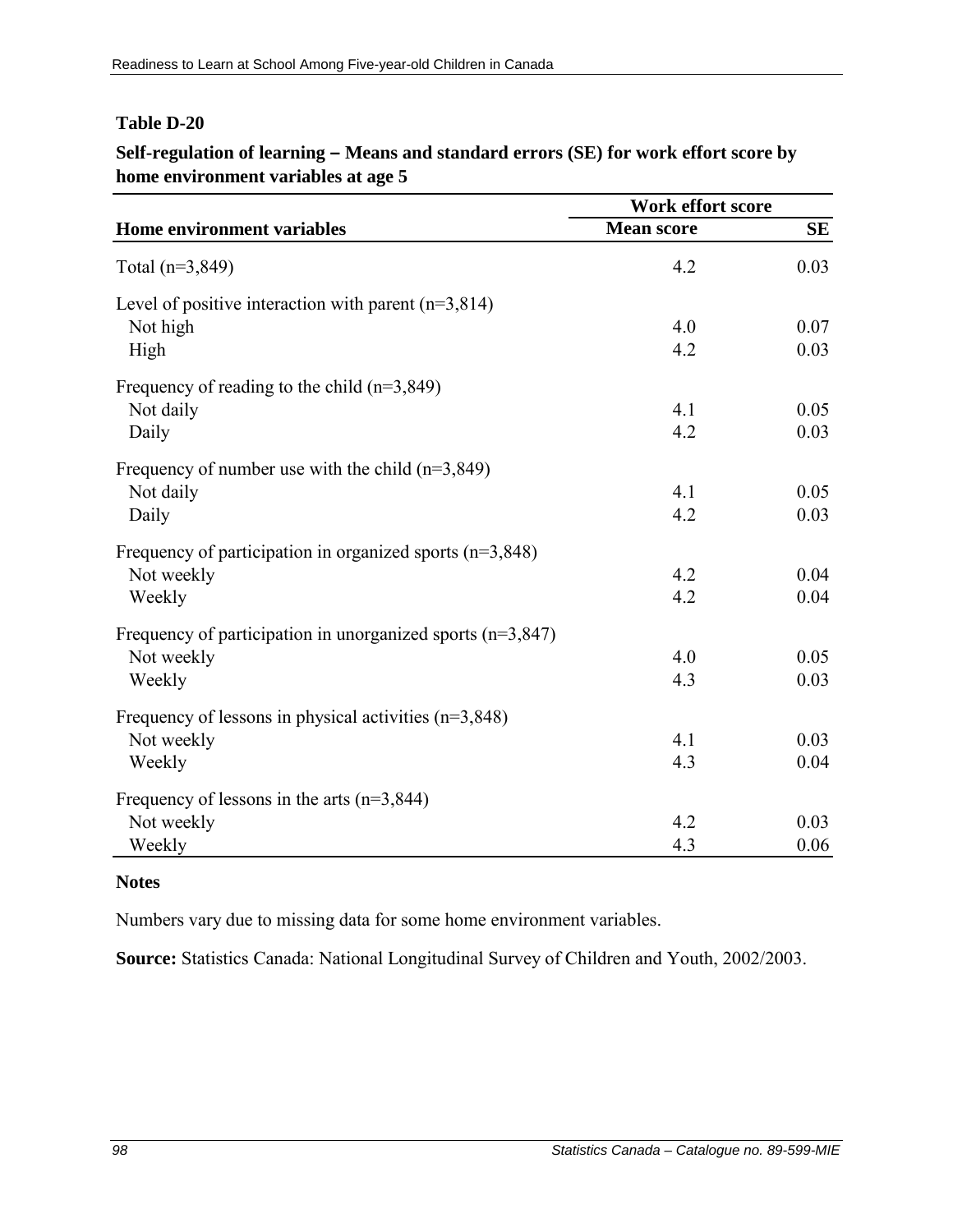| Self-regulation of learning – Percent and standard errors (SE) of children reported to often |
|----------------------------------------------------------------------------------------------|
| display curiosity by home environment variables at age 5                                     |

|                                                              | Often displays curiosity |           |
|--------------------------------------------------------------|--------------------------|-----------|
| Home environment variables                                   | <b>Percent</b>           | <b>SE</b> |
| Total $(n=3,882)$                                            | 57.5                     | 1.04      |
| Level of positive interaction with parent $(n=3,846)$        |                          |           |
| Not high                                                     | 49.9 <sup>1</sup>        | 2.76      |
| High                                                         | 59.3                     | 1.13      |
| Frequency of reading to the child $(n=3,882)$                |                          |           |
| Not daily                                                    | 55.6                     | 1.69      |
| Daily                                                        | 58.7                     | 1.29      |
| Frequency of number use with the child $(n=3,882)$           |                          |           |
| Not daily                                                    | 51.4 <sup>1</sup>        | 1.79      |
| Daily                                                        | 61.7                     | 1.26      |
| Frequency of participation in organized sports $(n=3,881)$   |                          |           |
| Not weekly                                                   | 56.8                     | 1.45      |
| Weekly                                                       | 58.4                     | 1.45      |
| Frequency of participation in unorganized sports $(n=3,880)$ |                          |           |
| Not weekly                                                   | 54.4                     | 1.92      |
| Weekly                                                       | 59.2                     | 1.13      |
| Frequency of lessons in physical activities $(n=3,881)$      |                          |           |
| Not weekly                                                   | 59.4 <sup>1</sup>        | 1.25      |
| Weekly                                                       | 53.5                     | 1.69      |
| Frequency of lessons in the arts $(n=3,877)$                 |                          |           |
| Not weekly                                                   | 58.0                     | 1.06      |
| Weekly                                                       | 54.6                     | 2.92      |

1. Statistically significant and substantive difference between levels.

#### **Notes**

Statistical significance:  $p<0.01$  for differences between 2 levels of home environment variables.

Substantive differences are defined as percentage differences of 5 points or more.

Numbers vary due to missing data for some home environment variables.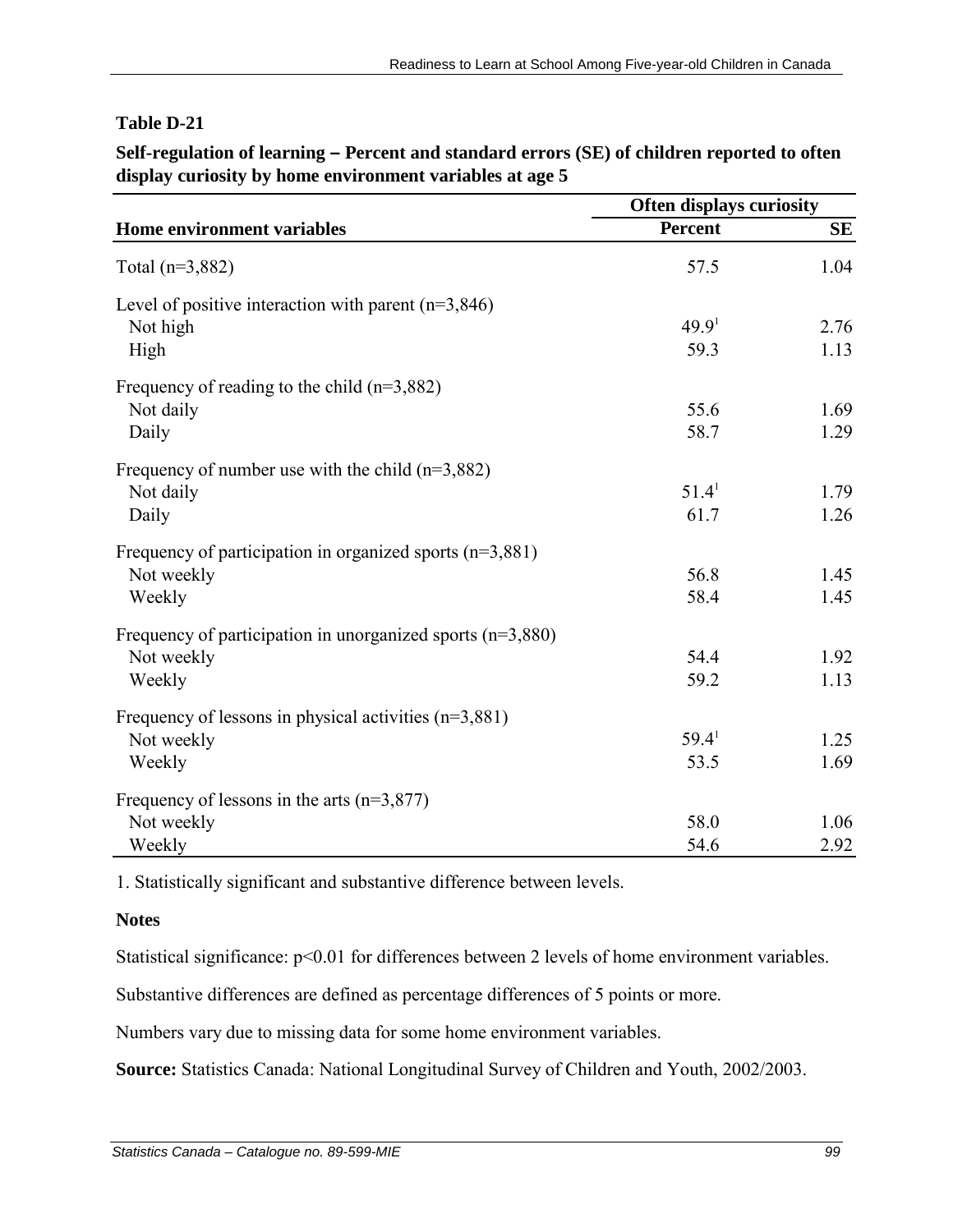### **Self-control of behaviour – Means and standard errors (SE) for self-control of behaviour score by home environment variables at age 5**

|                                                              | Self-control of behaviour score |           |
|--------------------------------------------------------------|---------------------------------|-----------|
| Home environment variables                                   | <b>Mean score</b>               | <b>SE</b> |
| Total $(n=3,857)$                                            | 5.5                             | 0.03      |
| Level of positive interaction with parent $(n=3,824)$        |                                 |           |
| Not high                                                     | 5.3                             | 0.09      |
| High                                                         | 5.5                             | 0.04      |
| Frequency of reading to the child $(n=3,857)$                |                                 |           |
| Not daily                                                    | 5.3                             | 0.06      |
| Daily                                                        | 5.6                             | 0.04      |
| Frequency of number use with the child $(n=3,857)$           |                                 |           |
| Not daily                                                    | 5.4                             | 0.05      |
| Daily                                                        | 5.5                             | 0.05      |
| Frequency of participation in organized sports $(n=3,856)$   |                                 |           |
| Not weekly                                                   | 5.4                             | 0.05      |
| Weekly                                                       | 5.6                             | 0.04      |
| Frequency of participation in unorganized sports $(n=3,855)$ |                                 |           |
| Not weekly                                                   | 5.4                             | 0.06      |
| Weekly                                                       | 5.5                             | 0.04      |
| Frequency of lessons in physical activities $(n=3,856)$      |                                 |           |
| Not weekly                                                   | 5.4                             | 0.04      |
| Weekly                                                       | 5.7                             | 0.06      |
| Frequency of lessons in the arts $(n=3,852)$                 |                                 |           |
| Not weekly                                                   | 5.5                             | 0.04      |
| Weekly                                                       | 5.6                             | 0.08      |

#### **Notes**

Numbers vary due to missing data for some home environment variables.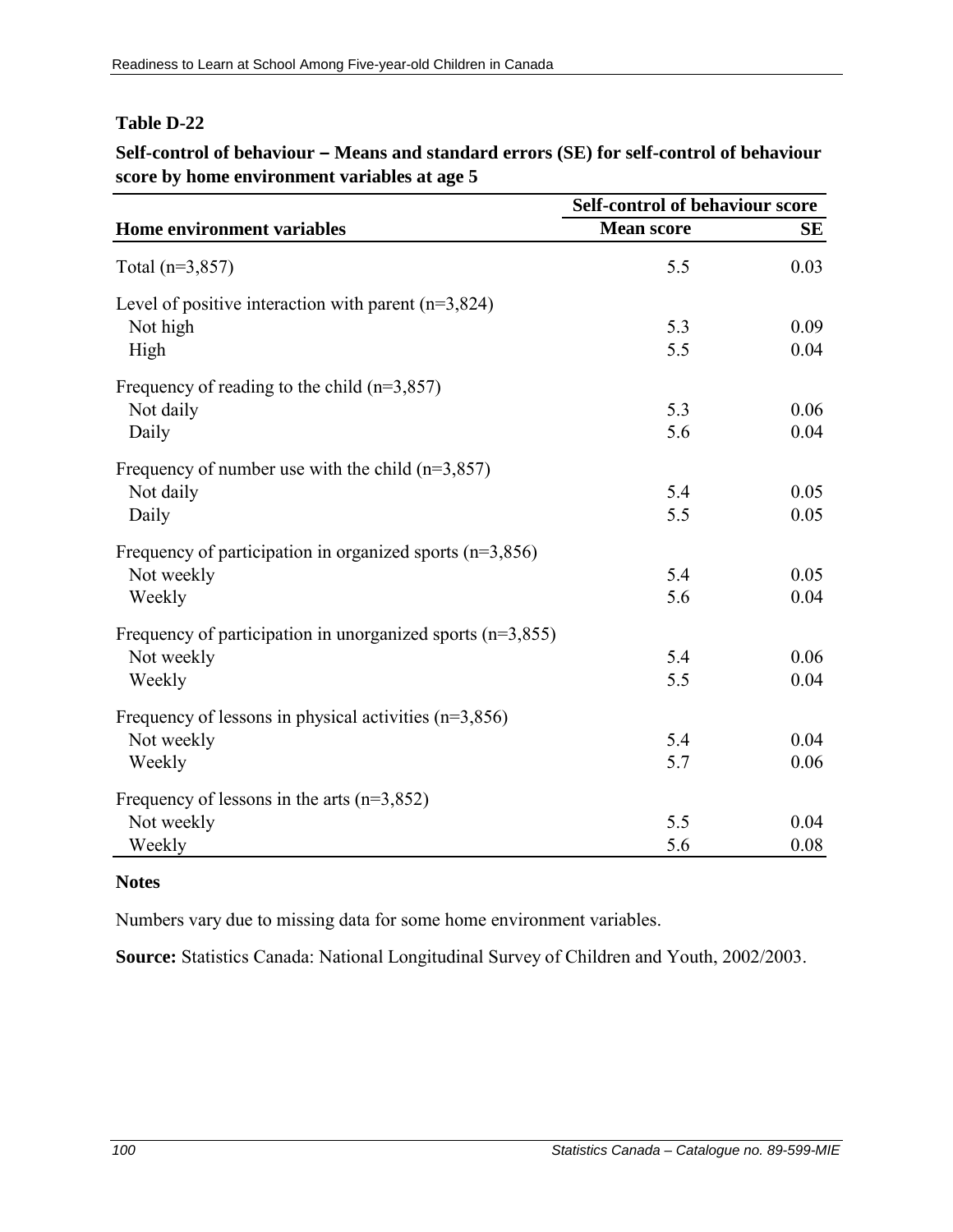**Social competence – Percent and standard errors (SE) of children reported to often play cooperatively by home environment variables at age 5**

|                                                              | <b>Often plays cooperatively</b> |           |
|--------------------------------------------------------------|----------------------------------|-----------|
| Home environment variables                                   | <b>Percent</b>                   | <b>SE</b> |
| Total $(n=3,887)$                                            | 90.4                             | 0.67      |
| Level of positive interaction with parent $(n=3,850)$        |                                  |           |
| Not high                                                     | 83.4 <sup>1</sup>                | 2.09      |
| High                                                         | 91.9                             | 0.68      |
| Frequency of reading to the child $(n=3,887)$                |                                  |           |
| Not daily                                                    | 90.4                             | 1.07      |
| Daily                                                        | 90.4                             | 0.85      |
| Frequency of number use with the child $(n=3,887)$           |                                  |           |
| Not daily                                                    | 89.2                             | 1.01      |
| Daily                                                        | 91.2                             | 0.89      |
| Frequency of participation in organized sports $(n=3,886)$   |                                  |           |
| Not weekly                                                   | 88.7                             | 0.99      |
| Weekly                                                       | 92.3                             | 0.85      |
| Frequency of participation in unorganized sports $(n=3,885)$ |                                  |           |
| Not weekly                                                   | 86.9 <sup>1</sup>                | 1.33      |
| Weekly                                                       | 92.3                             | 0.72      |
| Frequency of lessons in physical activities $(n=3,886)$      |                                  |           |
| Not weekly                                                   | 89.7                             | 0.85      |
| Weekly                                                       | 91.9                             | 1.03      |
| Frequency of lessons in the arts $(n=3,882)$                 |                                  |           |
| Not weekly                                                   | 89.7                             | 0.75      |
| Weekly                                                       | 94.7                             | 1.26      |

1. Statistically significant and substantive difference between levels.

#### **Notes**

Statistical significance:  $p<0.01$  for differences between 2 levels of home environment variables.

Substantive differences are defined as percentage differences of 5 points or more.

Numbers vary due to missing data for some home environment variables.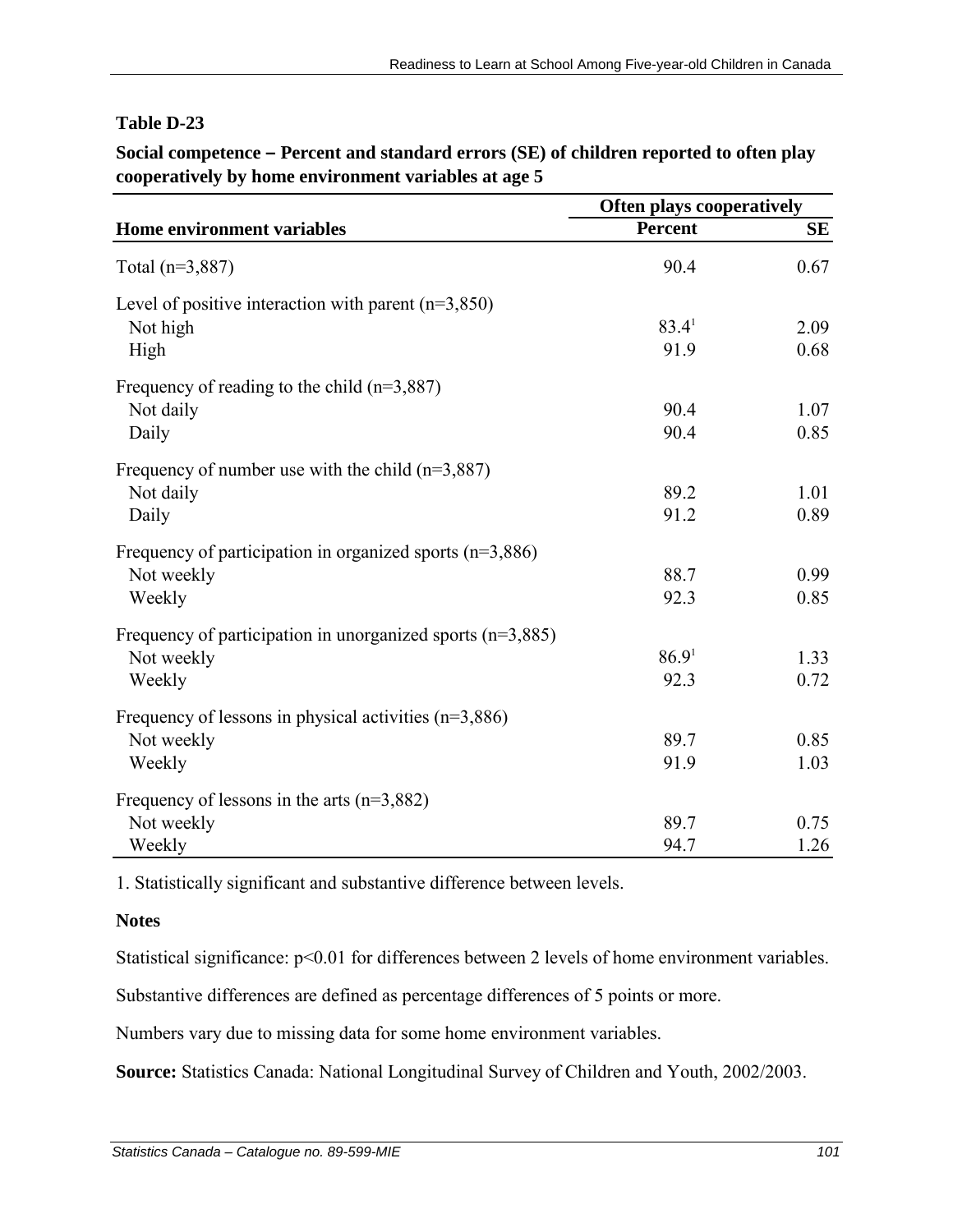### **Social competence – Percent and standard errors (SE) of children reported to often show independence in dressing by home environment variables at age 5**

|                                                              | Often independent in dressing |           |
|--------------------------------------------------------------|-------------------------------|-----------|
| Home environment variables                                   | <b>Percent</b>                | <b>SE</b> |
| Total $(n=3,884)$                                            | 82.4                          | 0.87      |
| Level of positive interaction with parent $(n=3,848)$        |                               |           |
| Not high                                                     | 80.2                          | 2.18      |
| High                                                         | 82.8                          | 0.95      |
| Frequency of reading to the child $(n=3,884)$                |                               |           |
| Not daily                                                    | 81.2                          | 1.47      |
| Daily                                                        | 83.2                          | 1.06      |
| Frequency of number use with the child $(n=3,884)$           |                               |           |
| Not daily                                                    | 80.8                          | 1.36      |
| Daily                                                        | 83.5                          | 1.10      |
| Frequency of participation in organized sports $(n=3,883)$   |                               |           |
| Not weekly                                                   | 82.0                          | 1.25      |
| Weekly                                                       | 82.9                          | 1.12      |
| Frequency of participation in unorganized sports $(n=3,882)$ |                               |           |
| Not weekly                                                   | 80.1                          | 1.46      |
| Weekly                                                       | 83.7                          | 1.03      |
| Frequency of lessons in physical activities $(n=3,883)$      |                               |           |
| Not weekly                                                   | 81.4                          | 1.04      |
| Weekly                                                       | 84.8                          | 1.34      |
| Frequency of lessons in the arts $(n=3,879)$                 |                               |           |
| Not weekly                                                   | 82.5                          | 0.95      |
| Weekly                                                       | 82.0                          | 2.28      |

#### **Notes**

Numbers vary due to missing data for some home environment variables.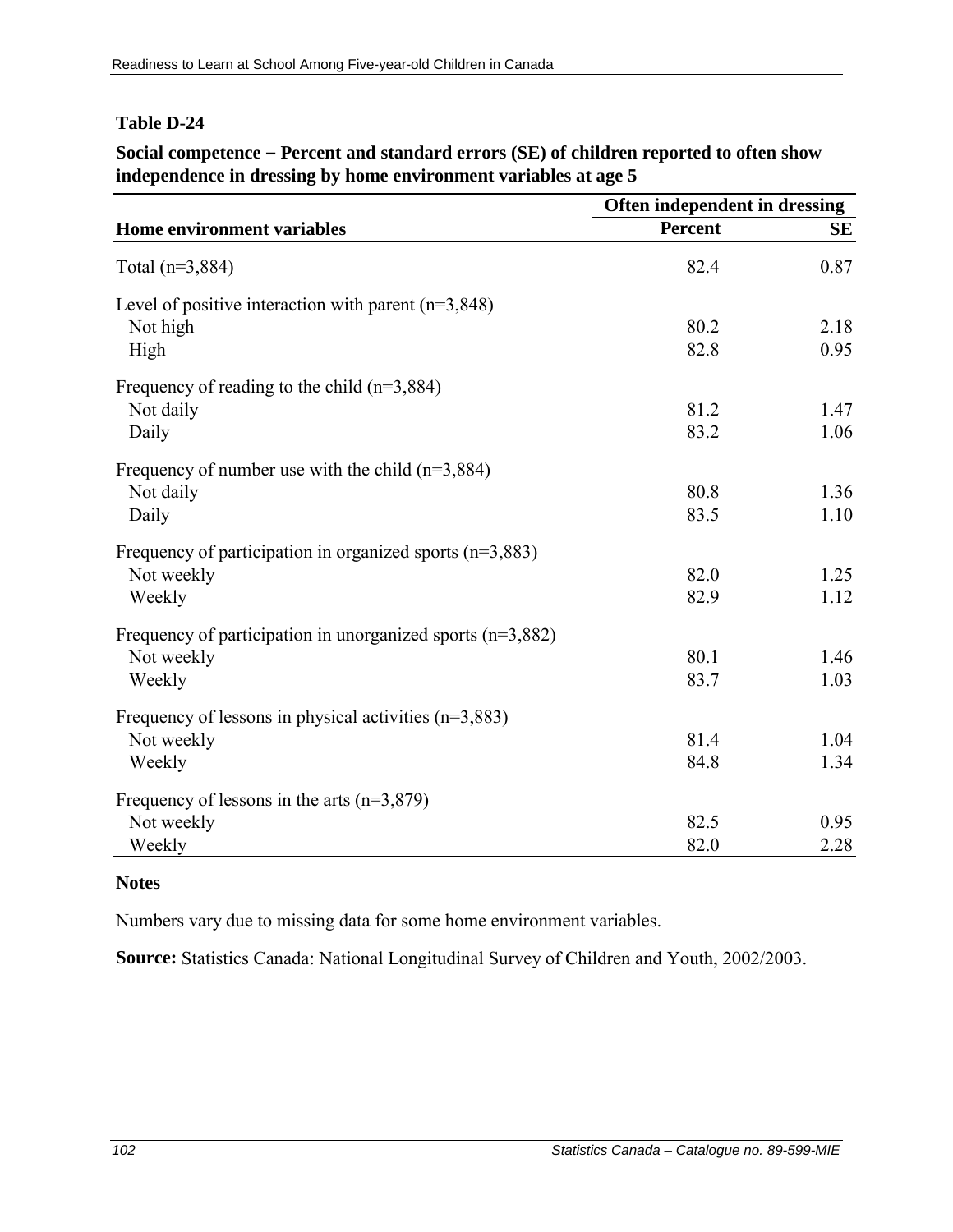#### **Social competence – Percent and standard errors (SE) of children reported to often show independence in cleanliness by home environment variables at age 5**

|                                                              | Often independent in cleanliness |      |
|--------------------------------------------------------------|----------------------------------|------|
| Home environment variables                                   | <b>Percent</b>                   | SЕ   |
| Total $(n=3,884)$                                            | 85.3                             | 0.78 |
| Level of positive interaction with parent $(n=3,848)$        |                                  |      |
| Not high                                                     | 80.8                             | 2.06 |
| High                                                         | 86.2                             | 0.83 |
| Frequency of reading to the child $(n=3,884)$                |                                  |      |
| Not daily                                                    | 82.7                             | 1.35 |
| Daily                                                        | 87.0                             | 0.95 |
| Frequency of number use with the child $(n=3,884)$           |                                  |      |
| Not daily                                                    | 81.5 <sup>1</sup>                | 1.31 |
| Daily                                                        | 87.9                             | 0.91 |
| Frequency of participation in organized sports $(n=3,883)$   |                                  |      |
| Not weekly                                                   | 84.0                             | 1.18 |
| Weekly                                                       | 86.8                             | 1.04 |
| Frequency of participation in unorganized sports $(n=3,882)$ |                                  |      |
| Not weekly                                                   | 81.6 <sup>1</sup>                | 1.43 |
| Weekly                                                       | 87.3                             | 0.88 |
| Frequency of lessons in physical activities $(n=3,883)$      |                                  |      |
| Not weekly                                                   | 84.2                             | 1.00 |
| Weekly                                                       | 87.6                             | 1.20 |
| Frequency of lessons in the arts $(n=3,879)$                 |                                  |      |
| Not weekly                                                   | 85.1                             | 0.85 |
| Weekly                                                       | 87.1                             | 1.91 |

1. Statistically significant and substantive difference between levels.

#### **Notes**

Statistical significance:  $p<0.01$  for differences between 2 levels of home environment variables.

Substantive differences are defined as percentage differences of 5 points or more.

Numbers vary due to missing data for some home environment variables.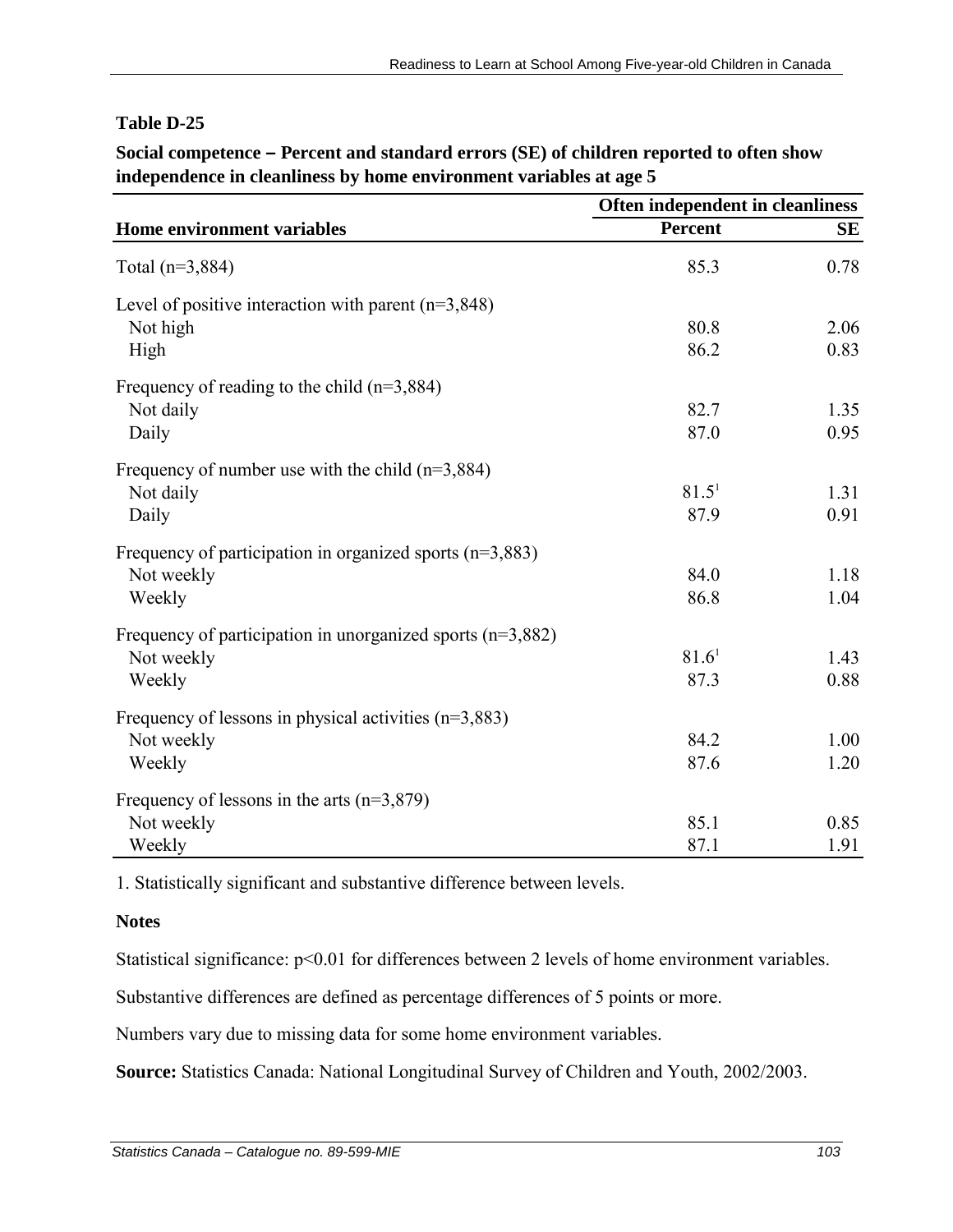**Home environment – Percent and standard errors (SE) of children reported to have high levels of positive interaction with the parent by child and family characteristics at age 5**

|                                                    | High level of positive interaction<br>with parent |           |
|----------------------------------------------------|---------------------------------------------------|-----------|
|                                                    | Percent                                           | <b>SE</b> |
| Total $(n=3,851)$                                  | 82.3                                              | 0.89      |
| Sex of child $(n=3,851)$                           |                                                   |           |
| Female                                             | 83.5                                              | 1.13      |
| Male                                               | 81.2                                              | 1.24      |
| Household income level $(n=3,851)$                 |                                                   |           |
| Below LICO (level 1)                               | 78.6 <sup>1</sup>                                 | 2.29      |
| LICO to less than 2 times LICO (level 2)           | 80.8                                              | 1.39      |
| Two times LICO to less than 3 times LICO (level 3) | 85.7                                              | 1.40      |
| Three times LICO or above (level 4)                | 83.6                                              | 1.75      |
| Parent education level $(n=3,794)$                 |                                                   |           |
| High school or less                                | 79.3                                              | 1.46      |
| More than high school                              | 84.1                                              | 1.10      |
| Family structure $(n=3,851)$                       |                                                   |           |
| One-parent family                                  | $77.5^2$                                          | 2.04      |
| Two-parent family                                  | 83.1                                              | 0.97      |
| Country of birth of parent $(n=3,783)$             |                                                   |           |
| Parent born outside Canada                         | $76.7^2$                                          | 2.25      |
| Parent born in Canada                              | 84.2                                              | 0.91      |

1. Statistically significant and substantive difference between level 1 and level 3.

2. Statistically significant and substantive difference between levels.

#### **Notes**

Statistical significance:  $p<0.01$  for differences between 2 levels of family structure and country of birth of parent; p<0.008 for differences among 4 levels of household income level (nominal significance level of p<0.05 adjusted for multiple comparisons).

Substantive differences are defined as percentage differences of 5 points or more.

Numbers vary due to missing data for some child and family characteristics.

LICO refers to the low income cut-off.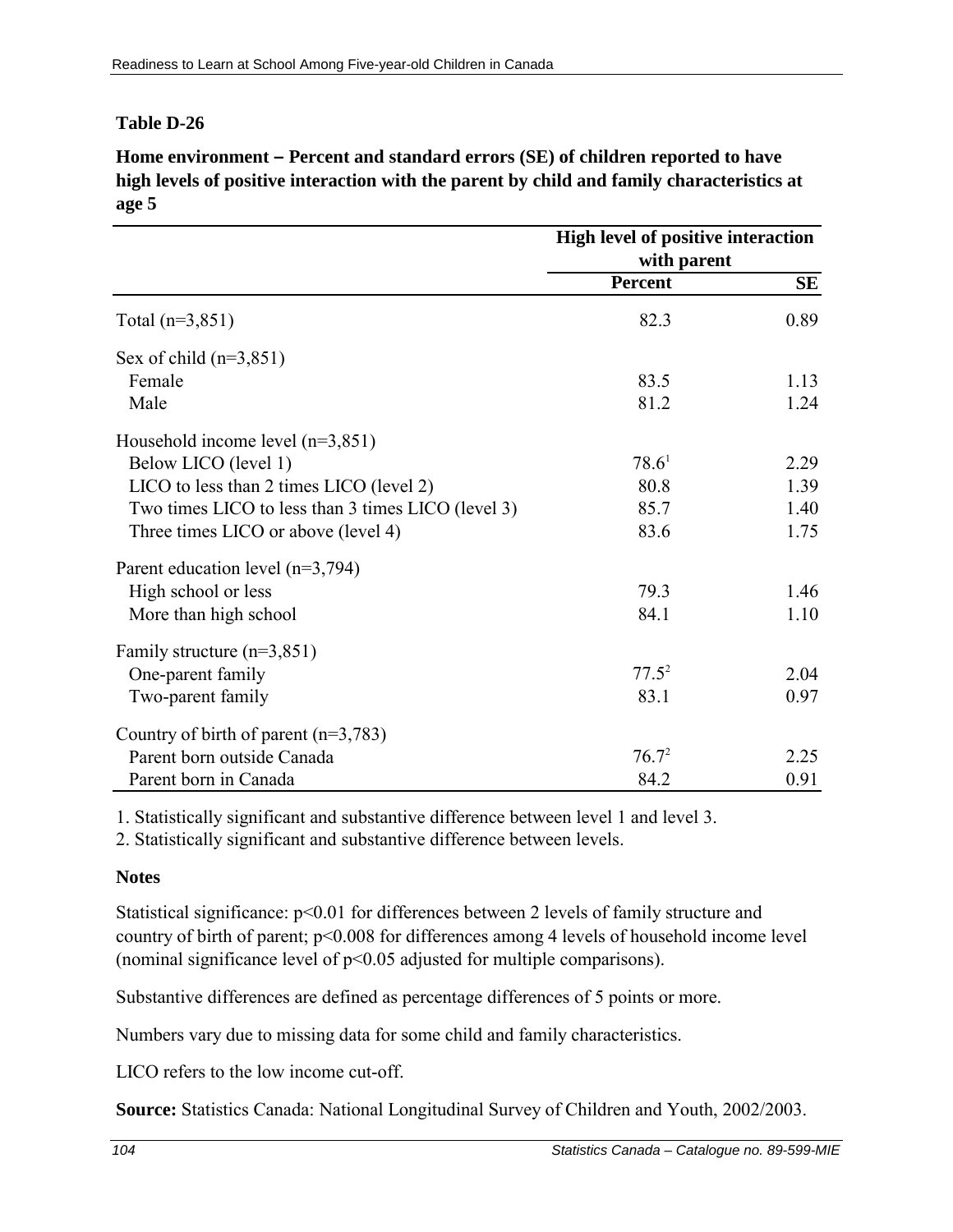#### **Table D-26 continued**

**Home environment – Percent and standard errors (SE) of children reported to have high levels of positive interaction with the parent by child and family characteristics at age 5**

|                                     | High level of positive interaction<br>with parent |           |
|-------------------------------------|---------------------------------------------------|-----------|
|                                     |                                                   |           |
|                                     | Percent                                           | <b>SE</b> |
| Kindergarten attendance $(n=3,776)$ |                                                   |           |
| Not in kindergarten                 | 81.2                                              | 3.19      |
| In kindergarten                     | 82.4                                              | 0.91      |
| Community size $(n=3,851)$          |                                                   |           |
| Rural (level 1)                     | 82.5                                              | 2.14      |
| Under 30,000 (level 2)              | 83.9                                              | 1.97      |
| 30,000 to under 100,000 (level 3)   | 86.2                                              | 2.94      |
| 100,000 to under 500,000 (level 4)  | 86.0                                              | 1.93      |
| 500,000 and over (level 5)          | 79.4                                              | 1.39      |
| Province of residence $(n=3,851)$   |                                                   |           |
| Newfoundland and Labrador           | $93.6^1$                                          | 1.29      |
| Prince Edward Island                | 82.7                                              | 3.37      |
| Nova Scotia                         | $87.2^{1}$                                        | 2.22      |
| New Brunswick                       | 92.9                                              | 0.94      |
| Quebec                              | $73.5^1$                                          | 2.32      |
| Ontario                             | 85.3                                              | 1.50      |
| Manitoba                            | 82.9                                              | 2.62      |
| Saskatchewan                        | 79.6                                              | 2.05      |
| Alberta                             | 85.7                                              | 1.87      |
| <b>British Columbia</b>             | 81.2                                              | 2.17      |

1. Statistically significant and substantive difference between: N.L. and Que., Ont., Man., Sask., Alta., B.C.; between N.S. and Que.; between N.B. and Que., Ont., Man., Sask., Alta., B.C.; between Que. and Ont., Alta. No other provincial differences were statistically significant at  $p<0.001$ .

#### **Notes**

Statistical significance:  $p<0.001$  for differences among 10 levels of province of residence (nominal significance level of p<0.05 adjusted for multiple comparisons).

Substantive differences are defined as percentage differences of 5 points or more.

Numbers vary due to missing data for some child and family characteristics.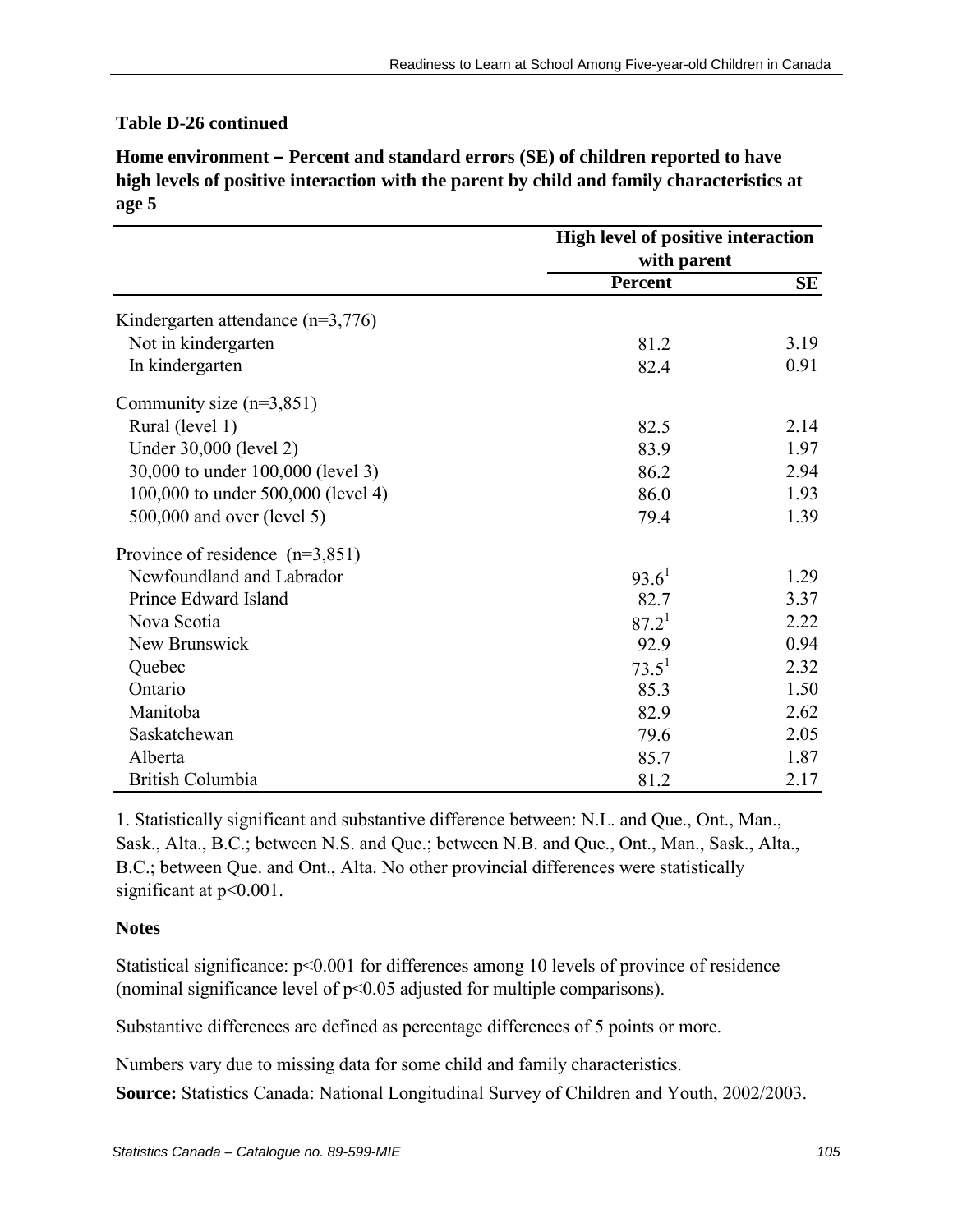|                                                    | <b>Read to daily</b> |      |
|----------------------------------------------------|----------------------|------|
|                                                    | Percent              | SE   |
| Total $(n=3,887)$                                  | 61.7                 | 1.07 |
| Sex of child $(n=3,887)$                           |                      |      |
| Female                                             | 63.3                 | 1.46 |
| Male                                               | 60.2                 | 1.41 |
| Household income level $(n=3,887)$                 |                      |      |
| Below LICO (level 1)                               | 55.4 <sup>1</sup>    | 2.55 |
| LICO to less than 2 times LICO (level 2)           | 59.4 <sup>1</sup>    | 1.61 |
| Two times LICO to less than 3 times LICO (level 3) | 66.5                 | 1.89 |
| Three times LICO or above (level 4)                | 64.9                 | 2.32 |
| Parent education level $(n=3,827)$                 |                      |      |
| High school or less                                | $53.7^2$             | 1.72 |
| More than high school                              | 66.5                 | 1.32 |
| Family structure $(n=3,887)$                       |                      |      |
| One-parent family                                  | $56.1^2$             | 2.71 |
| Two-parent family                                  | 62.7                 | 1.13 |
| Country of birth of parent $(n=3,809)$             |                      |      |
| Parent born outside Canada                         | 63.2                 | 2.61 |
| Parent born in Canada                              | 61.6                 | 1.13 |

**Home environment – Percent and standard errors (SE) of children who were read to daily by child and family characteristics at age 5**

1. Statistically significant and substantive difference between level 1 and levels 3, 4; and between level 2 and levels 3, 4.

2. Statistically significant and substantive difference between levels.

## **Notes**

Statistical significance:  $p<0.01$  for differences between 2 levels of sex of child, parent education level, family structure, and country of birth of parent;  $p<0.008$  for differences among 4 levels of household income level (nominal significance level of p<0.05 adjusted for multiple comparisons).

Substantive differences are defined as percentage differences of 5 points or more.

Numbers vary due to missing data for some child and family characteristics.

LICO refers to the low income cut-off.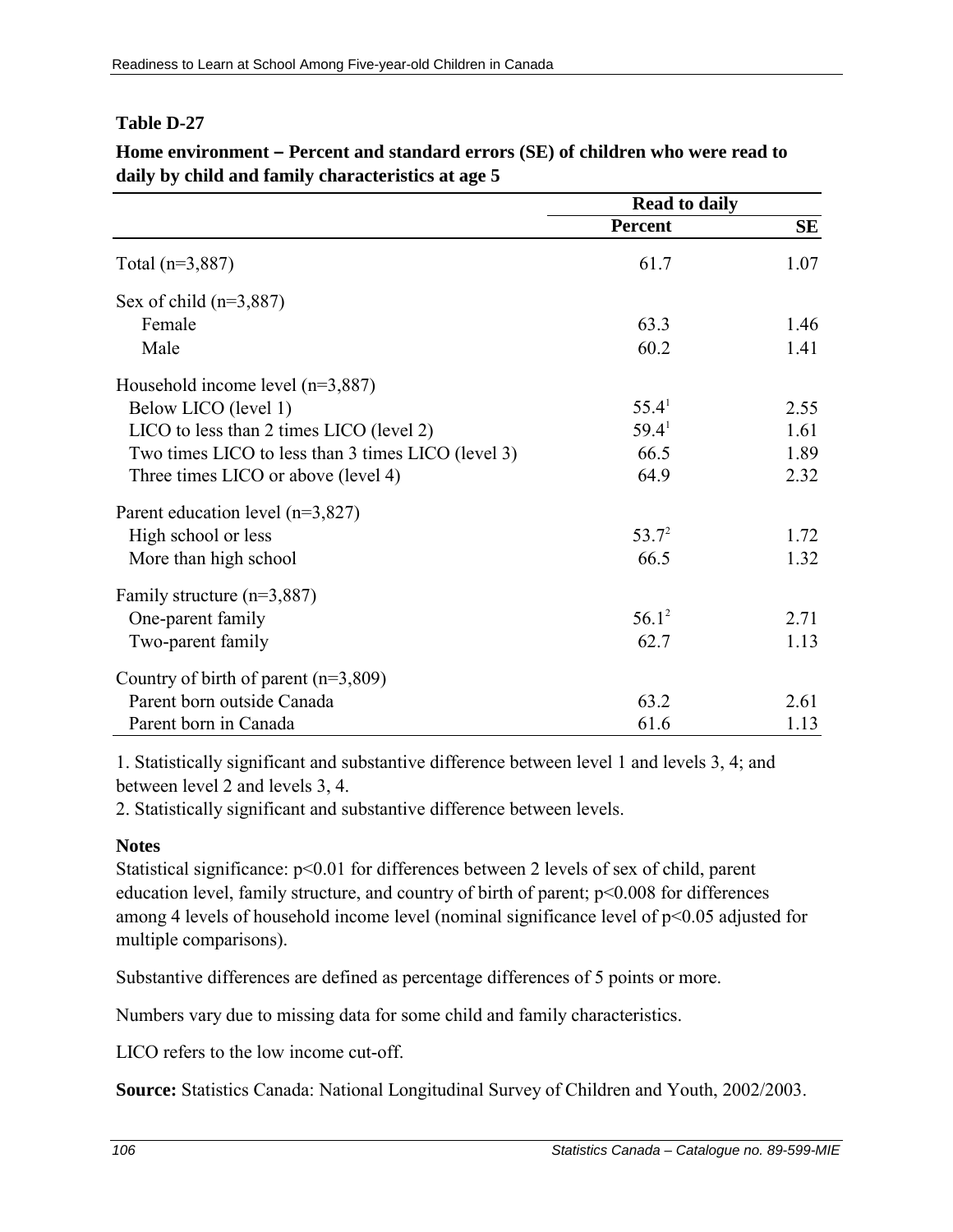### **Table D-27 continued**

|                                       | <b>Read to daily</b> |           |
|---------------------------------------|----------------------|-----------|
|                                       | <b>Percent</b>       | <b>SE</b> |
| Kindergarten attendance ( $n=3,812$ ) |                      |           |
| Not in kindergarten                   | 44.9 <sup>1</sup>    | 3.57      |
| In kindergarten                       | 63.4                 | 1.10      |
| Community size $(n=3,887)$            |                      |           |
| Rural (level 1)                       | $55.8^{2}$           | 3.09      |
| Under 30,000 (level 2)                | 62.3                 | 1.91      |
| 30,000 to under 100,000 (level 3)     | 62.3                 | 4.39      |
| 100,000 to under 500,000 (level 4)    | 67.8                 | 2.47      |
| 500,000 and over (level 5)            | 60.6                 | 1.70      |
| Province of residence $(n=3,887)$     |                      |           |
| Newfoundland and Labrador             | $91.4^3$             | 1.50      |
| Prince Edward Island                  | 70.2                 | 4.00      |
| Nova Scotia                           | 71.1                 | 2.83      |
| New Brunswick                         | $74.3^3$             | 2.14      |
| Quebec                                | $35.3^{3}$           | 2.10      |
| Ontario                               | 67.3                 | 1.88      |
| Manitoba                              | 68.9                 | 5.63      |
| Saskatchewan                          | 58.2                 | 4.14      |
| Alberta                               | 71.4                 | 2.48      |
| British Columbia                      | 72.8                 | 2.78      |

**Home environment – Percent and standard errors (SE) of children who were read to daily by child and family characteristics at age 5**

1. Statistically significant and substantive difference between levels.

2. Statistically significant and substantive difference between level 1 and level 4.

3. Statistically significant and substantive difference between: N.L. and all other provinces; between Que. and all other provinces; between N.B. and Sask. No other provincial differences were statistically significant at  $p<0.001$ .

## **Notes**

Statistical significance:  $p<0.01$  for differences between 2 levels of kindergarten attendance; p<0.005 for differences among 5 levels of community size (nominal significance level of p<0.05 adjusted for multiple comparisons); p<0.001 for differences among 10 levels of province of residence (nominal significance level of p<0.05 adjusted for multiple comparisons).

Substantive differences are defined as percentage differences of 5 points or more.

Numbers vary due to missing data for some child and family characteristics.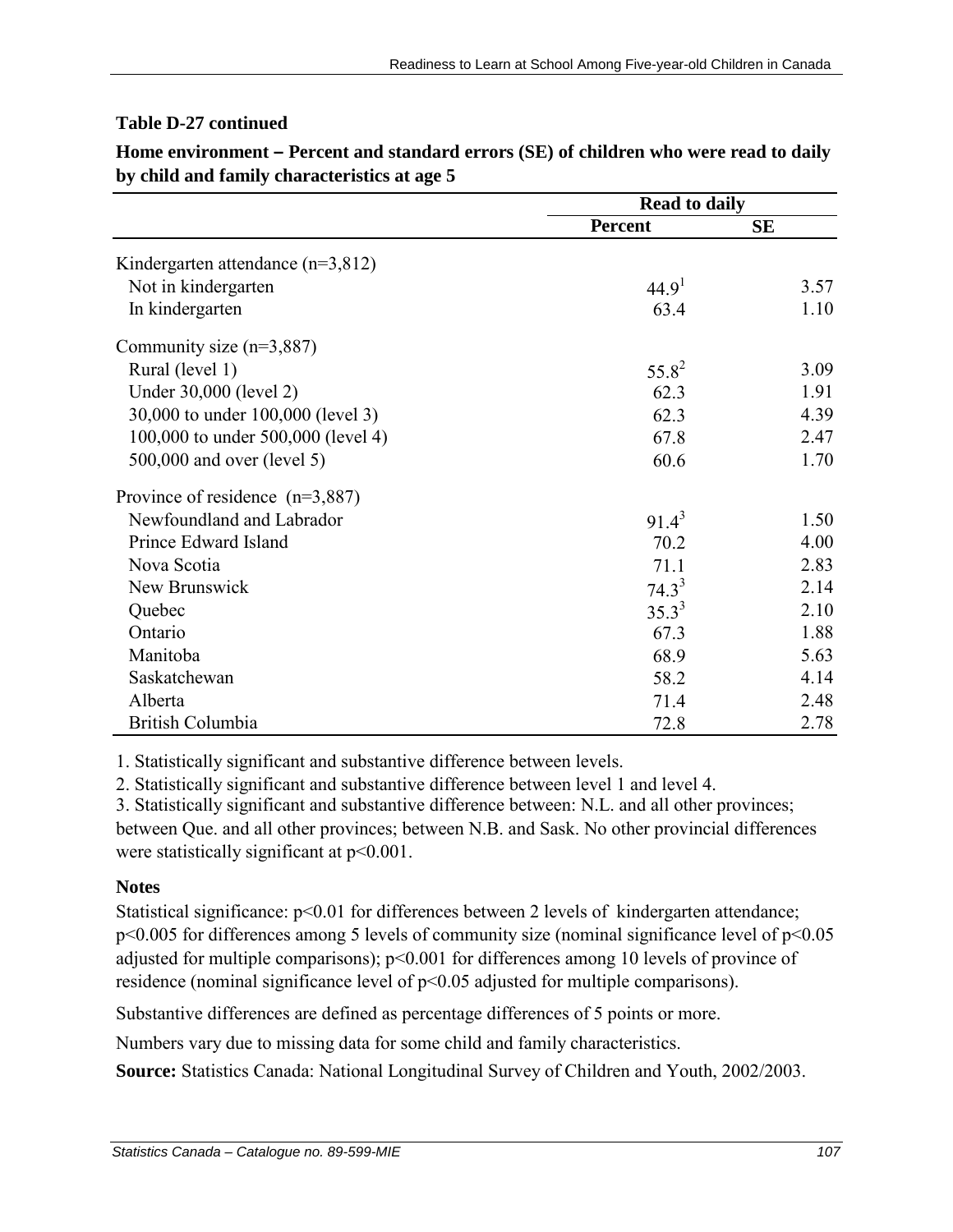|                                                    | Daily number use  |      |
|----------------------------------------------------|-------------------|------|
|                                                    | <b>Percent</b>    | SE   |
| Total $(n=3,887)$                                  | 59.8              | 1.20 |
| Sex of child $(n=3,887)$                           |                   |      |
| Female                                             | 59.8              | 1.51 |
| Male                                               | 59.8              | 1.54 |
| Household income level $(n=3,887)$                 |                   |      |
| Below LICO (level 1)                               | 60.4              | 2.71 |
| LICO to less than 2 times LICO (level 2)           | 56.9 <sup>1</sup> | 1.75 |
| Two times LICO to less than 3 times LICO (level 3) | 59.8              | 2.11 |
| Three times LICO or above (level 4)                | 65.1              | 2.30 |
| Parent education level $(n=3,827)$                 |                   |      |
| High school or less                                | $55.6^2$          | 1.98 |
| More than high school                              | 62.0              | 1.34 |
| Family structure $(n=3,887)$                       |                   |      |
| One-parent family                                  | 62.4              | 2.45 |
| Two-parent family                                  | 59.3              | 1.26 |
| Country of birth of parent $(n=3,809)$             |                   |      |
| Parent born outside Canada                         | 54.4              | 2.78 |
| Parent born in Canada                              | 61.3              | 1.20 |

## **Home environment – Percent and standard errors (SE) of children who were encouraged to use numbers daily by child and family characteristics at age 5**

1. Statistically significant and substantive difference between level 2 and level 4.

2. Statistically significant and substantive difference between levels.

## **Notes**

Statistical significance:  $p<0.01$  for differences between 2 levels of parent education level; p<0.008 for differences among 4 levels of household income level (nominal significance level of p<0.05 adjusted for multiple comparisons).

Substantive differences are defined as percentage differences of 5 points or more.

Numbers vary due to missing data for some child and family characteristics.

LICO refers to the low income cut-off.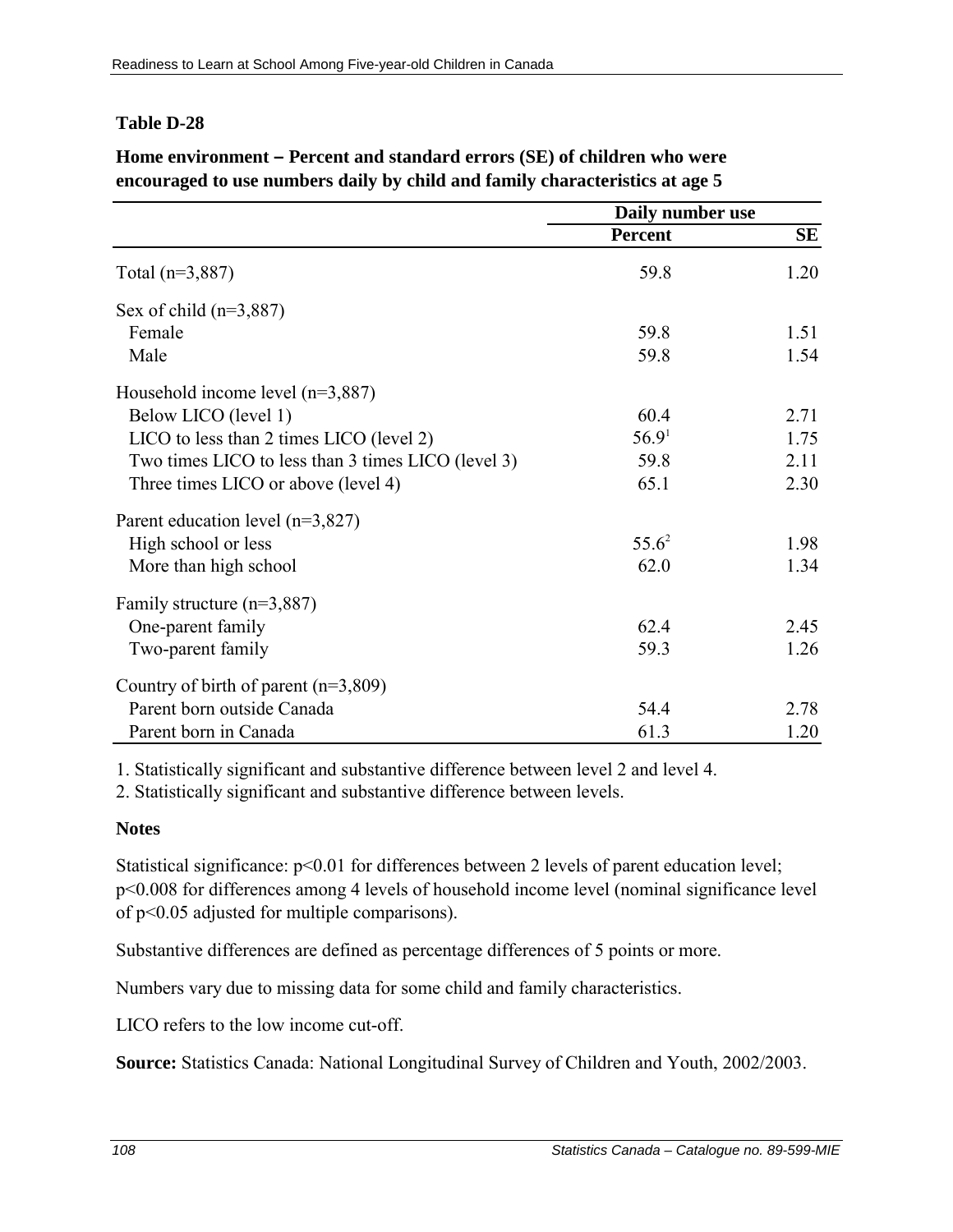### **Table D-28 continued**

|                                       | Daily number use  |      |
|---------------------------------------|-------------------|------|
|                                       | <b>Percent</b>    | SE   |
| Kindergarten attendance ( $n=3,812$ ) |                   |      |
| Not in kindergarten                   | 42.8 <sup>1</sup> | 3.63 |
| In kindergarten                       | 61.5              | 1.23 |
| Community size $(n=3,887)$            |                   |      |
| Rural (level 1)                       | 61.7              | 2.89 |
| Under 30,000 (level 2)                | 60.6              | 2.37 |
| 30,000 to under 100,000 (level 3)     | 59.7              | 4.35 |
| 100,000 to under 500,000 (level 4)    | $68.6^{2}$        | 3.55 |
| 500,000 and over (level 5)            | 56.2              | 1.67 |
| Province of residence $(n=3,887)$     |                   |      |
| Newfoundland and Labrador             | $78.2^3$          | 2.87 |
| Prince Edward Island                  | 71.6              | 3.79 |
| Nova Scotia                           | 76.0              | 2.81 |
| New Brunswick                         | 73.2              | 3.98 |
| Quebec                                | $33.6^3$          | 2.29 |
| Ontario                               | 66.6              | 1.88 |
| Manitoba                              | 67.6              | 2.72 |
| Saskatchewan                          | 68.5              | 3.02 |
| Alberta                               | 70.2              | 3.15 |
| British Columbia                      | 62.1              | 4.56 |

**Home environment – Percent and standard errors (SE) of children who were encouraged to use numbers daily by child and family characteristics at age 5**

1. Statistically significant and substantive difference between levels.

2. Statistically significant and substantive difference between level 4 and level 5.

3. Statistically significant and substantive difference between: N.L. and Ont., Que.; between Que. and all other provinces. No other provincial differences were statistically significant at  $p<0.001$ .

#### **Notes**

Statistical significance:  $p<0.01$  for differences between 2 levels of kindergarten attendance; p<0.005 for differences among 5 levels of community size (nominal significance level of p<0.05 adjusted for multiple comparisons); p<0.001 for differences among 10 levels of province of residence (nominal significance level of p<0.05 adjusted for multiple comparisons).

Substantive differences are defined as percentage differences of 5 points or more.

Numbers vary due to missing data for some child and family characteristics.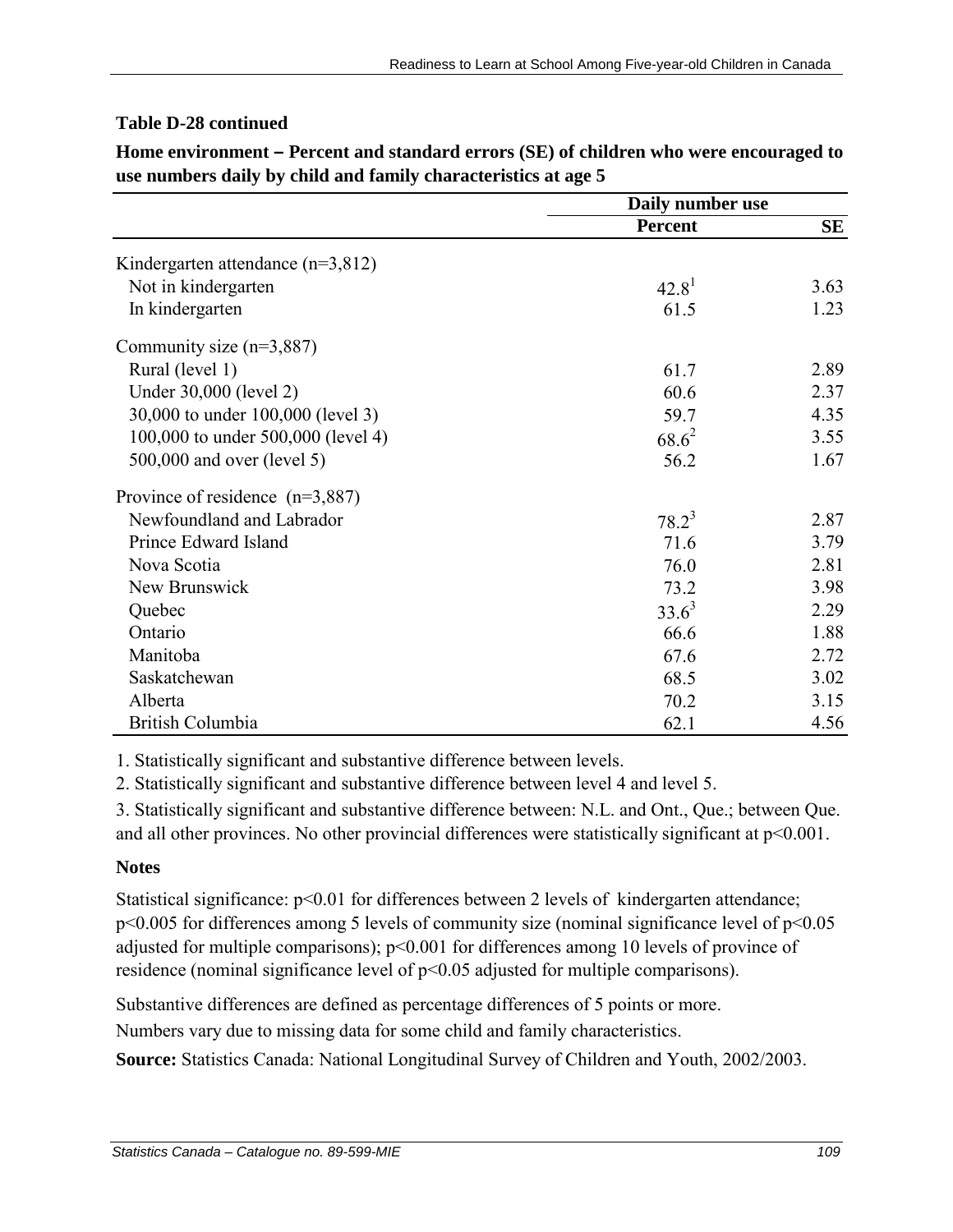|                                                       | <b>Organized sports at least weekly</b> |      |
|-------------------------------------------------------|-----------------------------------------|------|
|                                                       | Percent                                 | SЕ   |
| Total $(n=3,887)$                                     | 47.4                                    | 1.08 |
| Sex of child $(n=3,887)$                              |                                         |      |
| Female                                                | 43.9 <sup>1</sup>                       | 1.54 |
| Male                                                  | 50.8                                    | 1.46 |
| Household income level $(n=3,887)$                    |                                         |      |
| 1. Below LICO (level 1)                               | $23.3^{2}$                              | 2.18 |
| 2. LICO to less than 2 times LICO (level 2)           | $40.8^2$                                | 1.67 |
| 3. Two times LICO to less than 3 times LICO (level 3) | $57.4^2$                                | 2.03 |
| 4. Three times LICO or above (level 4)                | 66.8                                    | 2.41 |
| Parent education level (n=3,827)                      |                                         |      |
| High school or less                                   | 31.4 <sup>1</sup>                       | 1.85 |
| More than high school                                 | 56.2                                    | 1.25 |
| Family structure $(n=3,887)$                          |                                         |      |
| One-parent family                                     | 33.1 <sup>1</sup>                       | 2.51 |
| Two-parent family                                     | 50.0                                    | 1.22 |
| Country of birth of parent $(n=3,809)$                |                                         |      |
| Parent born outside Canada                            | 36.5 <sup>1</sup>                       | 2.42 |
| Parent born in Canada                                 | 50.6                                    | 1.18 |

**Home environment – Percent and standard errors (SE) of children who participated in organized sports at least weekly by child and family characteristics at age 5**

1. Statistically significant and substantive difference between levels.

2. Statistically significant and substantive difference between: level 1 and levels 2, 3, 4; between level 2 and levels 3, 4; between level 3 and level 4.

#### **Notes**

Statistical significance:  $p<0.01$  for differences between 2 levels of sex of child, parent education level, family structure, and country of birth of parent; p<0.008 for differences among 4 levels of household income level (nominal significance level of  $p<0.05$  adjusted for multiple comparisons).

Substantive differences are defined as percentage differences of 5 points or more.

Numbers vary due to missing data for some child and family characteristics.

LICO refers to the low income cut-off.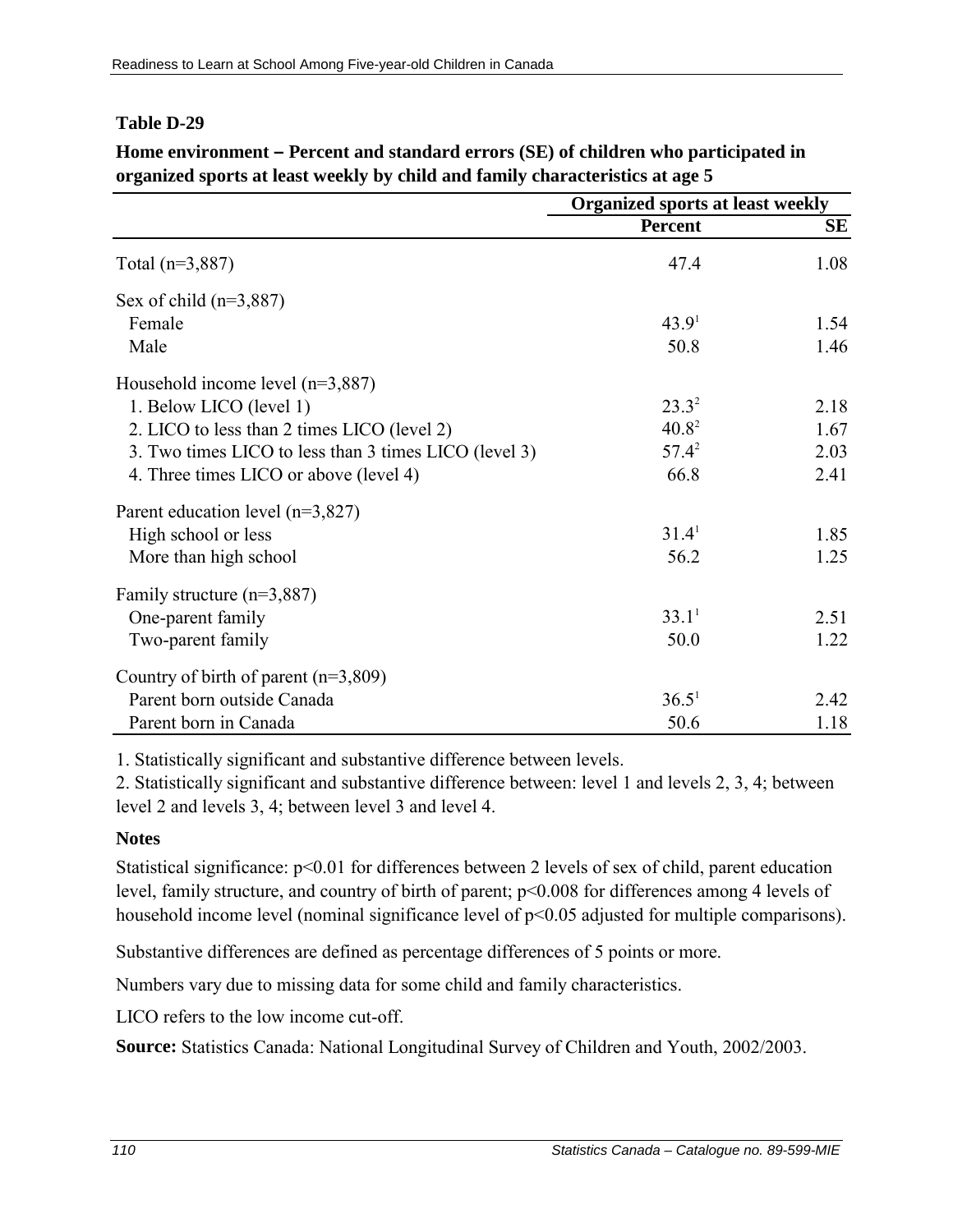| organized sports at reast weekly by clind and rannly characteristics at age 5 |                   | <b>Organized sports at least weekly</b> |  |
|-------------------------------------------------------------------------------|-------------------|-----------------------------------------|--|
|                                                                               | <b>Percent</b>    | SE                                      |  |
| Kindergarten attendance ( $n=3,812$ )                                         |                   |                                         |  |
| Not in kindergarten                                                           | 39.7 <sup>1</sup> | 2.89                                    |  |
| In kindergarten                                                               | 48.5              | 1.16                                    |  |
| Community size $(n=3,887)$                                                    |                   |                                         |  |
| Rural (level 1)                                                               | $36.0^2$          | 3.67                                    |  |
| Under 30,000 (level 2)                                                        | 49.2              | 2.00                                    |  |
| 30,000 to under 100,000 (level 3)                                             | 50.3              | 3.58                                    |  |
| 100,000 to under 500,000 (level 4)                                            | 51.7              | 2.88                                    |  |
| 500,000 and over (level 5)                                                    | 47.0              | 1.65                                    |  |
| Province of residence $(n=3,887)$                                             |                   |                                         |  |
| Newfoundland and Labrador                                                     | 41.9              | 3.53                                    |  |
| Prince Edward Island                                                          | $50.7^3$          | 4.87                                    |  |
| Nova Scotia                                                                   | 43.3              | 3.21                                    |  |
| New Brunswick                                                                 | $30.9^3$          | 2.73                                    |  |
| Quebec                                                                        | $42.6^3$          | 2.18                                    |  |
| Ontario                                                                       | $52.4^3$          | 1.79                                    |  |
| Manitoba                                                                      | 43.1              | 4.57                                    |  |
| Saskatchewan                                                                  | 52.9              | 3.93                                    |  |
| Alberta                                                                       | 40.5              | 2.77                                    |  |
| British Columbia                                                              | 49.3              | 3.49                                    |  |

# **Table D-29 continued**

**Home environment – Percent and standard errors (SE) of children who participated in organized sports at least weekly by child and family characteristics at age 5**

1. Statistically significant and substantive difference between levels.

2. Statistically significant and substantive differences between level 1 and levels 2, 3, 4.

3. Statistically significant and substantive differences between: P.E.I. and N.B.; between N.B. and Que., Ont., Sask., B.C.,: between Que. and Ont.; between Ont. and Alta. No other provincial differences were statistically significant at p<0.001.

## **Notes**

Statistical significance:  $p<0.01$  for differences between 2 levels of kindergarten attendance; p<0.005 for differences among 5 levels of community size (nominal significance level of p<0.05 adjusted for multiple comparisons); p<0.001 for differences among 10 levels of province of residence (nominal significance level of p<0.05 adjusted for multiple comparisons).

Substantive differences are defined as percentage differences of 5 points or more.

Numbers vary due to missing data for some child and family characteristics.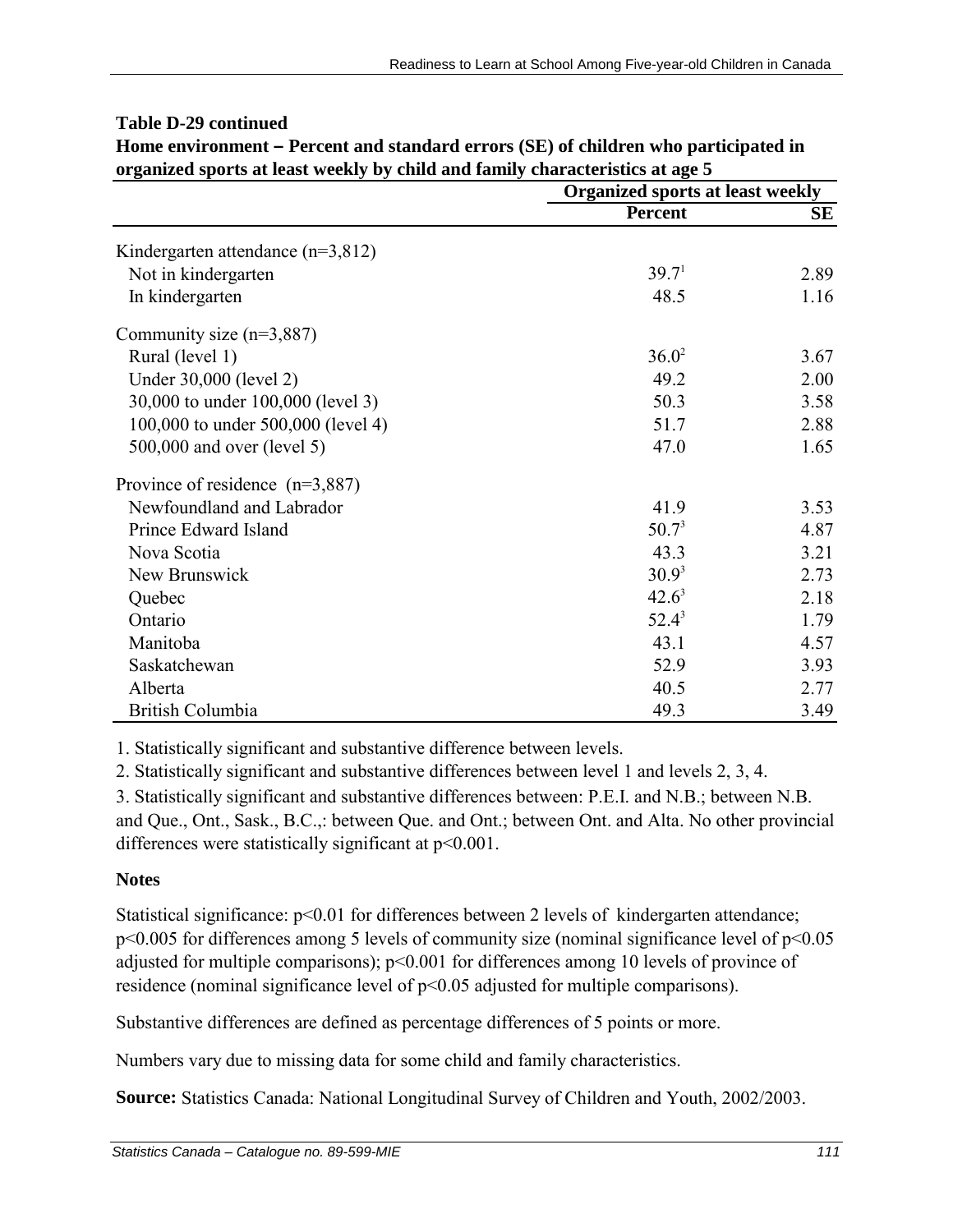**Home environment – Percent and standard errors (SE) of children who participated in unorganized sports at least weekly by child and family characteristics at age 5**

|                                                    | <b>Unorganized sports at least weekly</b> |           |
|----------------------------------------------------|-------------------------------------------|-----------|
|                                                    | <b>Percent</b>                            | <b>SE</b> |
| Total $(n=3,886)$                                  | 65.3                                      | 1.05      |
| Sex of child $(n=3,886)$                           |                                           |           |
| Female                                             | 63.6                                      | 1.43      |
| Male                                               | 66.8                                      | 1.45      |
| Household income level $(n=3,886)$                 |                                           |           |
| Below LICO (level 1)                               | 58.3 <sup>1</sup>                         | 2.46      |
| LICO to less than 2 times LICO (level 2)           | 61.4 <sup>1</sup>                         | 1.85      |
| Two times LICO to less than 3 times LICO (level 3) | 70.5                                      | 1.71      |
| Three times LICO or above (level 4)                | 71.5                                      | 2.06      |
| Parent education level $(n=3,826)$                 |                                           |           |
| High school or less                                | $61.1^2$                                  | 1.90      |
| More than high school                              | 67.9                                      | 1.22      |
| Family structure $(n=3,886)$                       |                                           |           |
| One-parent family                                  | 64.8                                      | 2.64      |
| Two-parent family                                  | 65.4                                      | 1.18      |
| Country of birth of parent $(n=3,808)$             |                                           |           |
| Parent born outside Canada                         | $56.2^2$                                  | 2.59      |
| Parent born in Canada                              | 68.4                                      | 1.16      |

1. Statistically significant and substantive differences between: level 1 and levels 3, 4; between level 2 and levels 3, 4.

2. Statistically significant and substantive difference between levels.

#### **Notes**

Statistical significance:  $p<0.01$  for differences between 2 levels of sex of child, parent education level, and country of birth of parent; p<0.008 for differences among 4 levels of household income level (nominal significance level of p<0.05 adjusted for multiple comparisons).

Substantive differences are defined as percentage differences of 5 points or more.

Numbers vary due to missing data for some child and family characteristics.

LICO refers to the low income cut-off.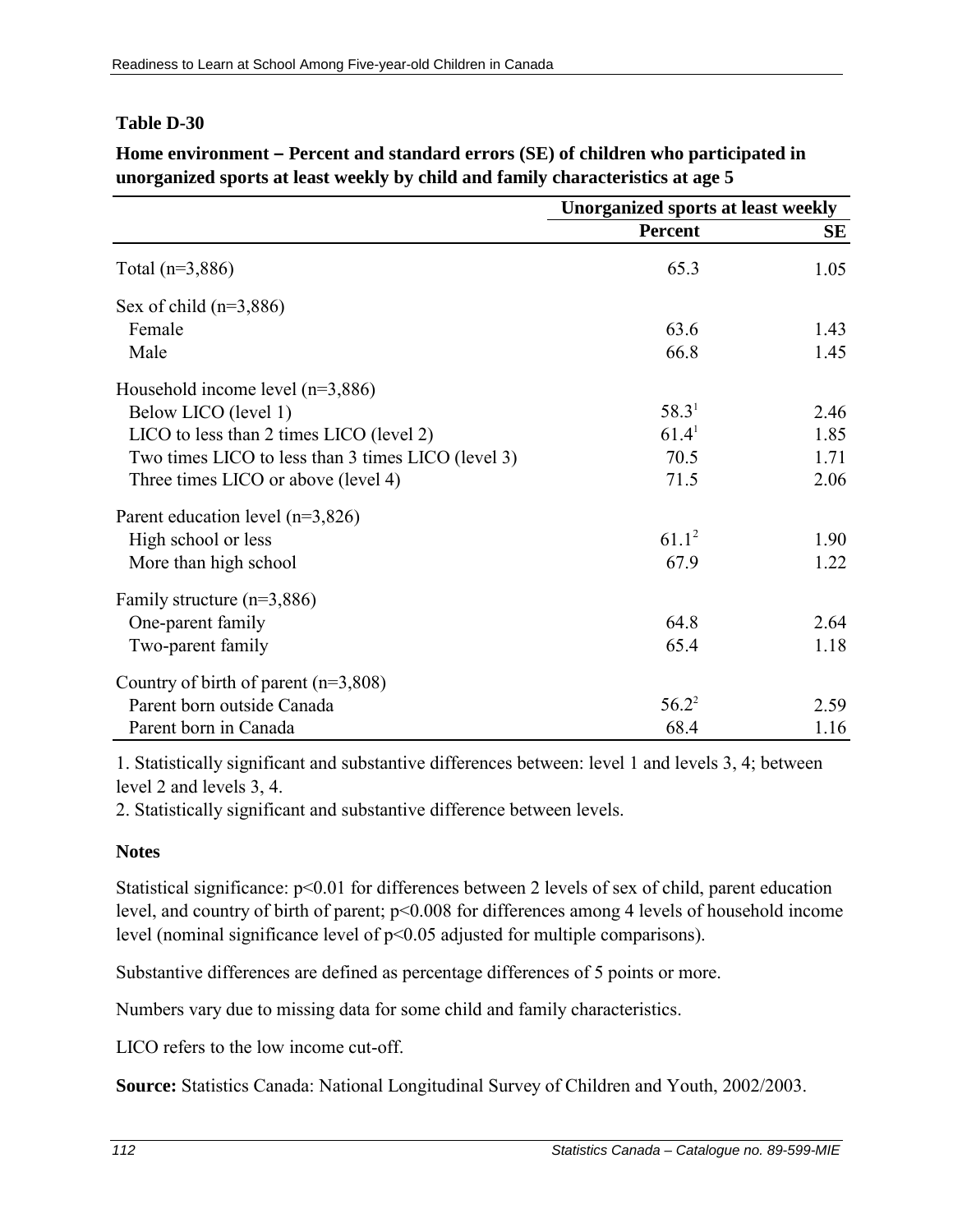|                                     | <b>Unorganized sports at least weekly</b> |      |
|-------------------------------------|-------------------------------------------|------|
|                                     | <b>Percent</b>                            | SЕ   |
| Kindergarten attendance $(n=3,811)$ |                                           |      |
| Not in kindergarten                 | 64.8                                      | 3.30 |
| In kindergarten                     | 65.3                                      | 1.13 |
| Community size $(n=3,886)$          |                                           |      |
| Rural (level 1)                     | 64.4                                      | 3.05 |
| Under 30,000 (level 2)              | 69.0                                      | 2.48 |
| 30,000 to under 100,000 (level 3)   | 68.6                                      | 2.67 |
| 100,000 to under 500,000 (level 4)  | 69.6                                      | 2.57 |
| 500,000 and over (level 5)          | 61.3                                      | 1.65 |
| Province of residence $(n=3,886)$   |                                           |      |
| Newfoundland and Labrador           | $63.4^1$                                  | 3.28 |
| Prince Edward Island                | 69.8                                      | 4.37 |
| Nova Scotia                         | $78.4^1$                                  | 2.52 |
| New Brunswick                       | 65.5                                      | 3.38 |
| Quebec                              | 66.2                                      | 2.07 |
| Ontario                             | 62.6                                      | 1.89 |
| Manitoba                            | $52.2^1$                                  | 4.72 |
| Saskatchewan                        | 60.9                                      | 3.40 |
| Alberta                             | 70.1                                      | 2.70 |
| British Columbia                    | 70.9                                      | 2.79 |

**Home environment – Percent and standard errors (SE) of children who participated in unorganized sports at least weekly by child and family characteristics at age 5**

1. Statistically significant and substantive differences between P.E.I. and N.S.; between N.S. and Que., Ont., Man., Sask.; between Man. and B.C. No other provincial differences were statistically significant at  $p<0.001$ .

## **Notes**

Statistical significance:  $p<0.001$  for differences among 10 levels of province of residence (nominal significance level of p<0.05 adjusted for multiple comparisons).

Substantive differences are defined as percentage differences of 5 points or more.

Numbers vary due to missing data for some child and family characteristics.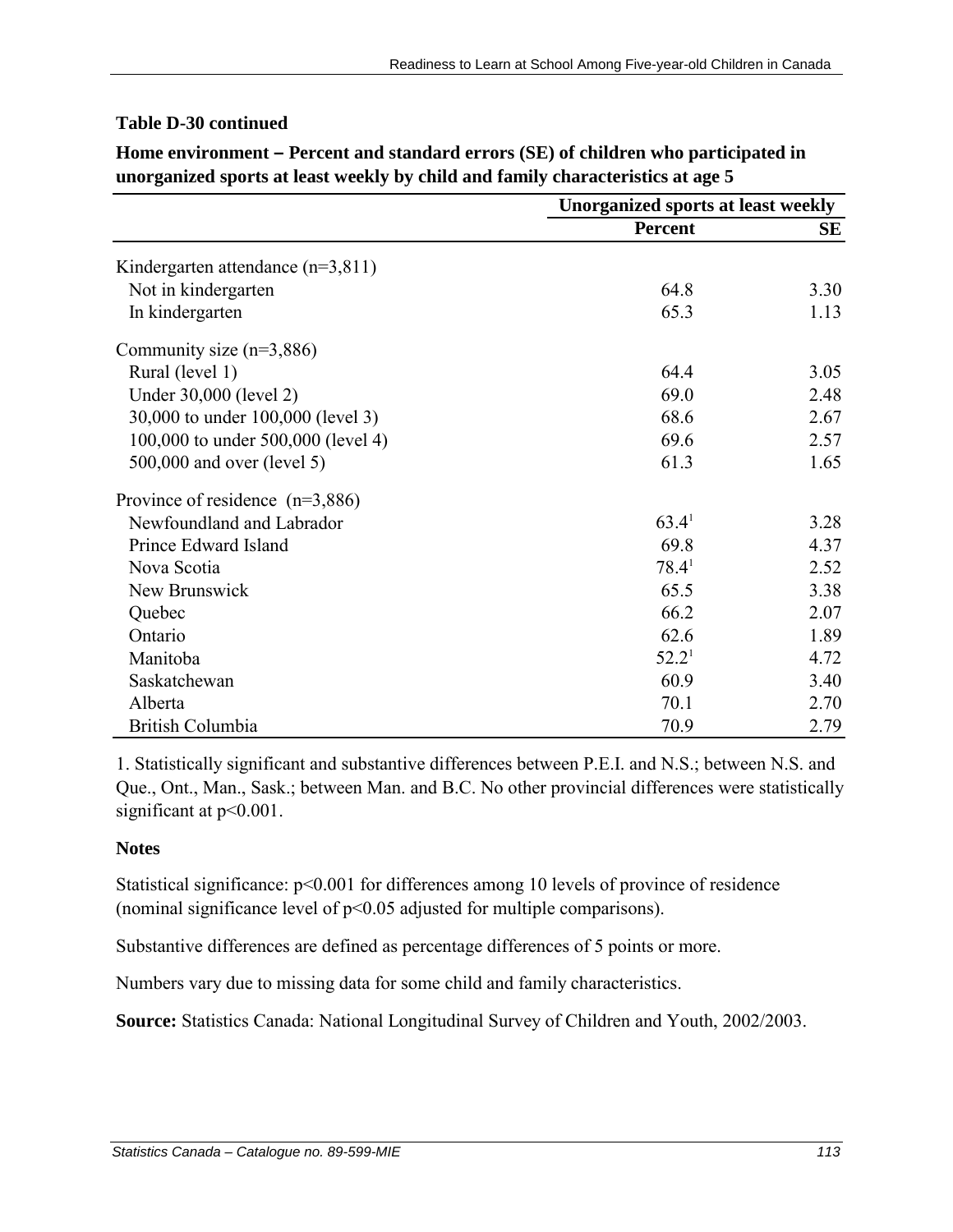|                                                    |                   | <b>Lessons in physical activities</b><br>at least weekly |  |
|----------------------------------------------------|-------------------|----------------------------------------------------------|--|
|                                                    | <b>Percent</b>    | SE                                                       |  |
| Total $(n=3,887)$                                  | 31.7              | 0.97                                                     |  |
| Sex of child $(n=3,887)$                           |                   |                                                          |  |
| Female                                             | 43.4 <sup>1</sup> | 1.44                                                     |  |
| Male                                               | 20.4              | 1.24                                                     |  |
| Household income level $(n=3,887)$                 |                   |                                                          |  |
| Below LICO (level 1)                               | $18.0^2$          | 2.11                                                     |  |
| LICO to less than 2 times LICO (level 2)           | $26.8^2$          | 1.55                                                     |  |
| Two times LICO to less than 3 times LICO (level 3) | $36.2^2$          | 1.83                                                     |  |
| Three times LICO or above (level 4)                | 46.6              | 2.27                                                     |  |
| Parent education level $(n=3,827)$                 |                   |                                                          |  |
| High school or less                                | 20.3 <sup>1</sup> | 1.48                                                     |  |
| More than high school                              | 37.9              | 1.24                                                     |  |
| Family structure $(n=3,887)$                       |                   |                                                          |  |
| One-parent family                                  | 21.4 <sup>1</sup> | 2.28                                                     |  |
| Two-parent family                                  | 33.5              | 1.07                                                     |  |
| Country of birth of parent $(n=3,809)$             |                   |                                                          |  |
| Parent born outside Canada                         | 27.2 <sup>1</sup> | 2.21                                                     |  |
| Parent born in Canada                              | 33.1              | 1.12                                                     |  |

**Home environment – Percent and standard errors (SE) of children who participated in lessons in physical activities at least weekly by child and family characteristics at age 5**

1. Statistically significant and substantive difference between levels.

2. Statistically significant and substantive differences between level 1 and levels 2, 3, 4; between level 2 and levels 3, 4; between levels 3 and 4.

#### **Notes**

Statistical significance: p<0.01 for differences between 2 levels of sex of child, parent education level, family structure, and country of birth of parent; p<0.008 for differences among 4 levels of household income level (nominal significance level of  $p<0.05$  adjusted for multiple comparisons).

Substantive differences are defined as percentage differences of 5 points or more.

Numbers vary due to missing data for some child and family characteristics.

LICO refers to the low income cut-off.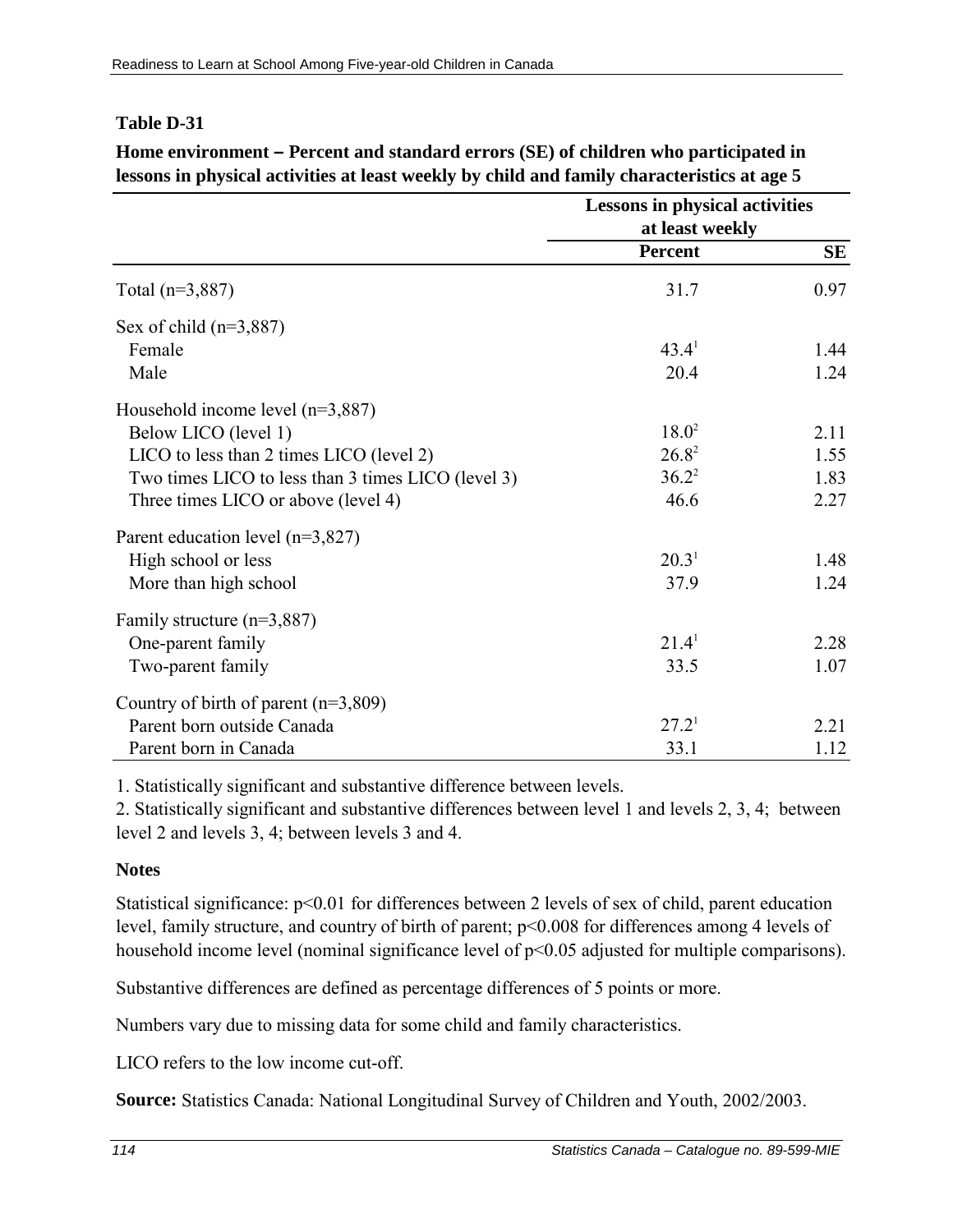|                                       | <b>Lessons in physical activities</b> |           |
|---------------------------------------|---------------------------------------|-----------|
|                                       | at least weekly                       |           |
|                                       | <b>Percent</b>                        | <b>SE</b> |
| Kindergarten attendance ( $n=3,812$ ) |                                       |           |
| Not in kindergarten                   | 22.3 <sup>1</sup>                     | 2.51      |
| In kindergarten                       | 32.8                                  | 1.06      |
| Community size $(n=3,887)$            |                                       |           |
| Rural (level 1)                       | $18.4^2$                              | 2.48      |
| Under 30,000 (level 2)                | $27.4^2$                              | 2.10      |
| 30,000 to under 100,000 (level 3)     | 33.7                                  | 3.34      |
| 100,000 to under 500,000 (level 4)    | 33.6                                  | 2.79      |
| 500,000 and over (level 5)            | 35.9                                  | 1.57      |
| Province of residence $(n=3,887)$     |                                       |           |
| Newfoundland and Labrador             | 21.8                                  | 2.70      |
| Prince Edward Island                  | 23.0                                  | 3.06      |
| Nova Scotia                           | 23.4                                  | 2.78      |
| New Brunswick                         | 19.9                                  | 2.50      |
| Quebec                                | 27.1                                  | 1.93      |
| Ontario                               | $36.1^3$                              | 1.65      |
| Manitoba                              | 26.9                                  | 2.56      |
| Saskatchewan                          | 29.9                                  | 2.30      |
| Alberta                               | 30.5                                  | 2.81      |
| <b>British Columbia</b>               | 33.4                                  | 3.48      |

## **Table D-31 continued**

**Home environment – Percent and standard errors (SE) of children who participated in lessons in physical activities at least weekly by child and family characteristics at age 5**

1. Statistically significant and substantive difference between levels.

2. Statistically significant and substantive difference between level 1 and levels 3, 4, 5; between level 2 and level 5.

3. Statistically significant and substantive differences between Ont. and N.L., P.E.I., N.S., N.B., Que. No other provincial differences were statistically significant at p<0.001.

# **Notes**

Statistical significance: p<0.01 for differences between 2 levels of kindergarten attendance; p<0.005 for differences among 5 levels of community size (nominal significance level of p<0.05 adjusted for multiple comparisons); p<0.001 for differences among 10 levels of province of residence (nominal significance level of p<0.05 adjusted for multiple comparisons).

Substantive differences are defined as percentage differences of 5 points or more.

Numbers vary due to missing data for some child and family characteristics.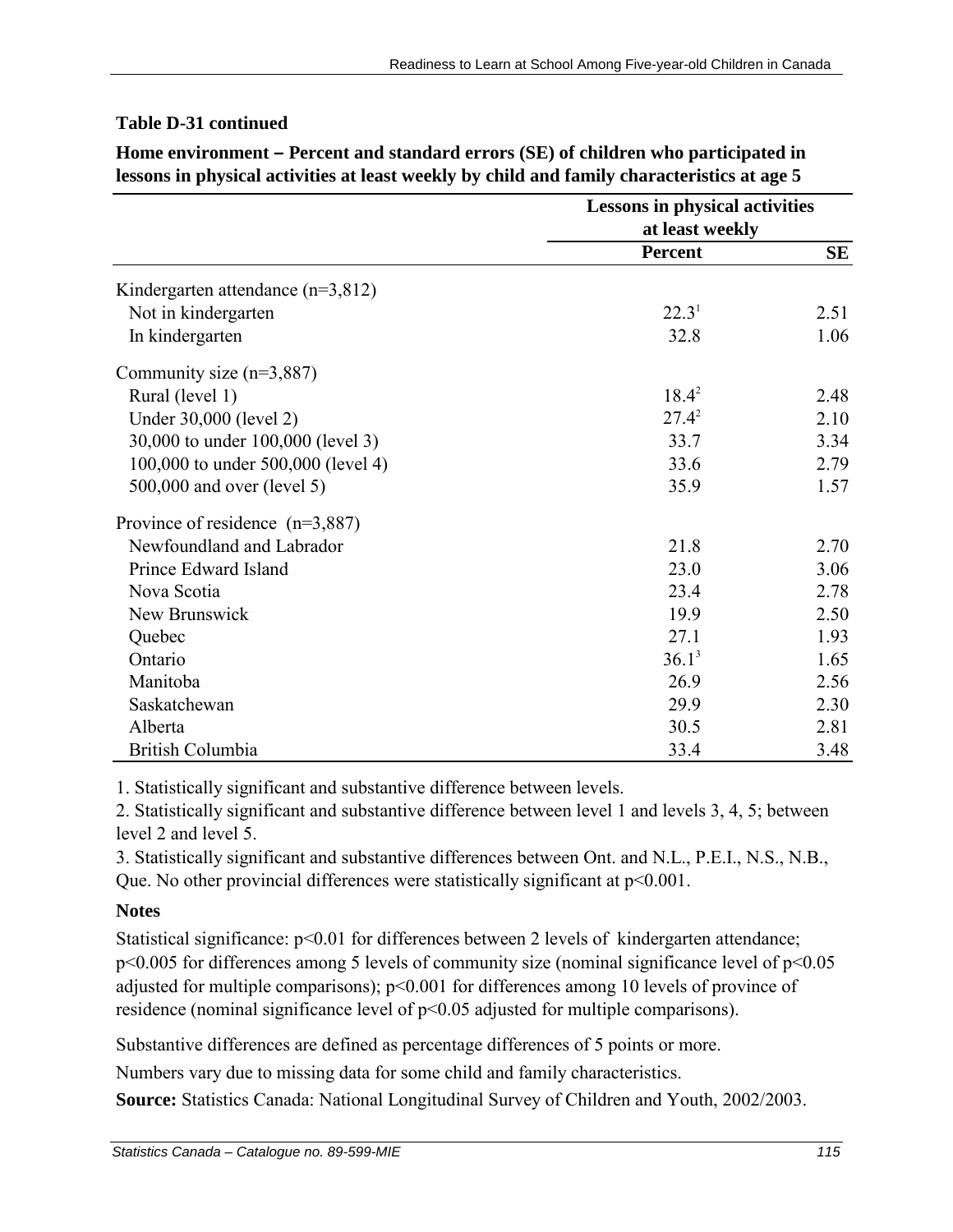|                                                    | Lessons in the arts at least weekly |      |
|----------------------------------------------------|-------------------------------------|------|
|                                                    | <b>Percent</b>                      | SЕ   |
| Total $(n=3,883)$                                  | 13.6                                | 0.80 |
| Sex of child $(n=3,883)$                           |                                     |      |
| Female                                             | 16.0                                | 1.18 |
| Male                                               | 11.2                                | 0.91 |
| Household income level $(n=3,883)$                 |                                     |      |
| Below LICO (level 1)                               | 13.8                                | 1.93 |
| LICO to less than 2 times LICO (level 2)           | 10.3 <sup>1</sup>                   | 0.99 |
| Two times LICO to less than 3 times LICO (level 3) | 14.9                                | 1.43 |
| Three times LICO or above (level 4)                | 17.9                                | 1.91 |
| Parent education level $(n=3,823)$                 |                                     |      |
| High school or less                                | $8.9^2$                             | 1.20 |
| More than high school                              | 16.3                                | 1.05 |
| Family structure $(n=3,883)$                       |                                     |      |
| One-parent family                                  | 12.0                                | 1.93 |
| Two-parent family                                  | 13.8                                | 0.83 |
| Country of birth of parent $(n=3,805)$             |                                     |      |
| Parent born outside Canada                         | 14.3                                | 1.73 |
| Parent born in Canada                              | 13.3                                | 0.90 |

**Home environment – Percent and standard errors (SE) of children who participated in lessons in the arts at least weekly by child and family characteristics at age 5**

1. Statistically significant and substantive difference between level 2 and level 4.

2. Statistically significant and substantive differences between levels.

## **Notes**

Statistical significance:  $p<0.01$  for differences between 2 levels of parent education level; p<0.008 for differences among 4 levels of household income level (nominal significance level of p<0.05 adjusted for multiple comparisons).

Substantive differences are defined as percentage differences of 5 points or more.

Numbers vary due to missing data for some child and family characteristics.

LICO refers to the low income cut-off.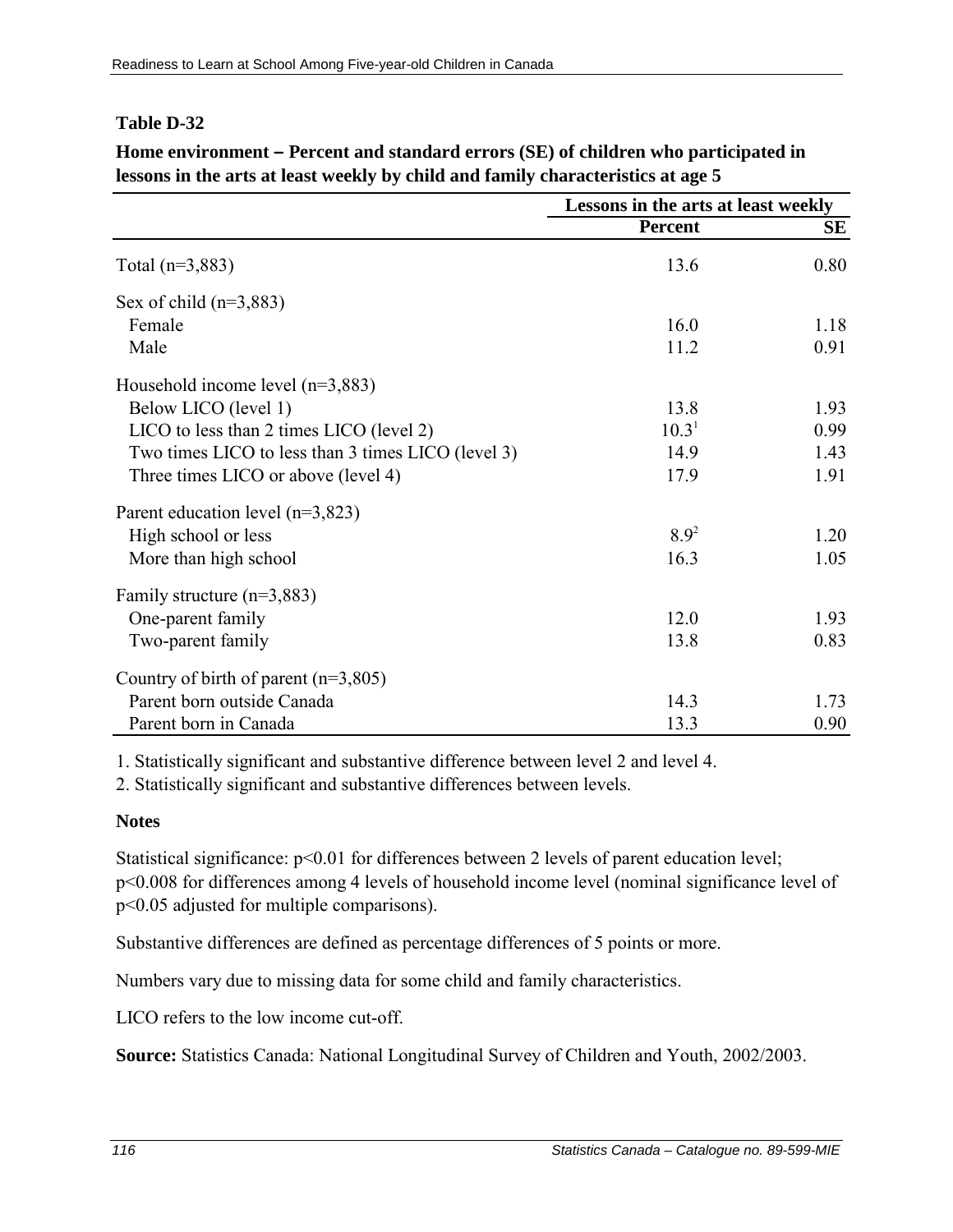# **Table D-32 continued**

|                                       | Lessons in the arts at least weekly |      |
|---------------------------------------|-------------------------------------|------|
|                                       | <b>Percent</b>                      | SЕ   |
| Kindergarten attendance ( $n=3,808$ ) |                                     |      |
| Not in kindergarten                   | $8.6^1$                             | 1.61 |
| In kindergarten                       | 14.0                                | 0.85 |
| Community size $(n=3,883)$            |                                     |      |
| Rural (level 1)                       | $9.4^2$                             | 1.69 |
| Under 30,000 (level 2)                | 11.9                                | 1.69 |
| 30,000 to under 100,000 (level 3)     | $8.3^{2}$                           | 2.18 |
| 100,000 to under 500,000 (level 4)    | 14.9                                | 2.01 |
| 500,000 and over (level 5)            | 16.2                                | 1.19 |
| Province of residence $(n=3,883)$     |                                     |      |
| Newfoundland and Labrador             | 15.3                                | 2.19 |
| Prince Edward Island                  | 9.7                                 | 2.29 |
| Nova Scotia                           | 12.6                                | 2.12 |
| New Brunswick                         | 7.8                                 | 1.80 |
| Quebec                                | 9.7                                 | 1.22 |
| Ontario                               | 14.8                                | 1.40 |
| Manitoba                              | 12.2                                | 1.62 |
| Saskatchewan                          | 11.2                                | 1.68 |
| Alberta                               | 13.7                                | 2.38 |
| British Columbia                      | 18.4                                | 2.98 |

**Home environment – Percent and standard errors (SE) of children who participated in lessons in the arts at least weekly by child and family characteristics at age 5**

1. Statistically significant and substantive difference between levels.

2. Statistically significant and substantive difference between level 1 and level 5; between level 3 and level 5.

#### **Notes**

Statistical significance:  $p<0.01$  for differences between 2 levels of kindergarten attendance; p<0.005 for differences among 5 levels of community size (nominal significance level of p<0.05 adjusted for multiple comparisons).

Substantive differences are defined as percentage differences of 5 points or more.

Numbers vary due to missing data for some child and family characteristics.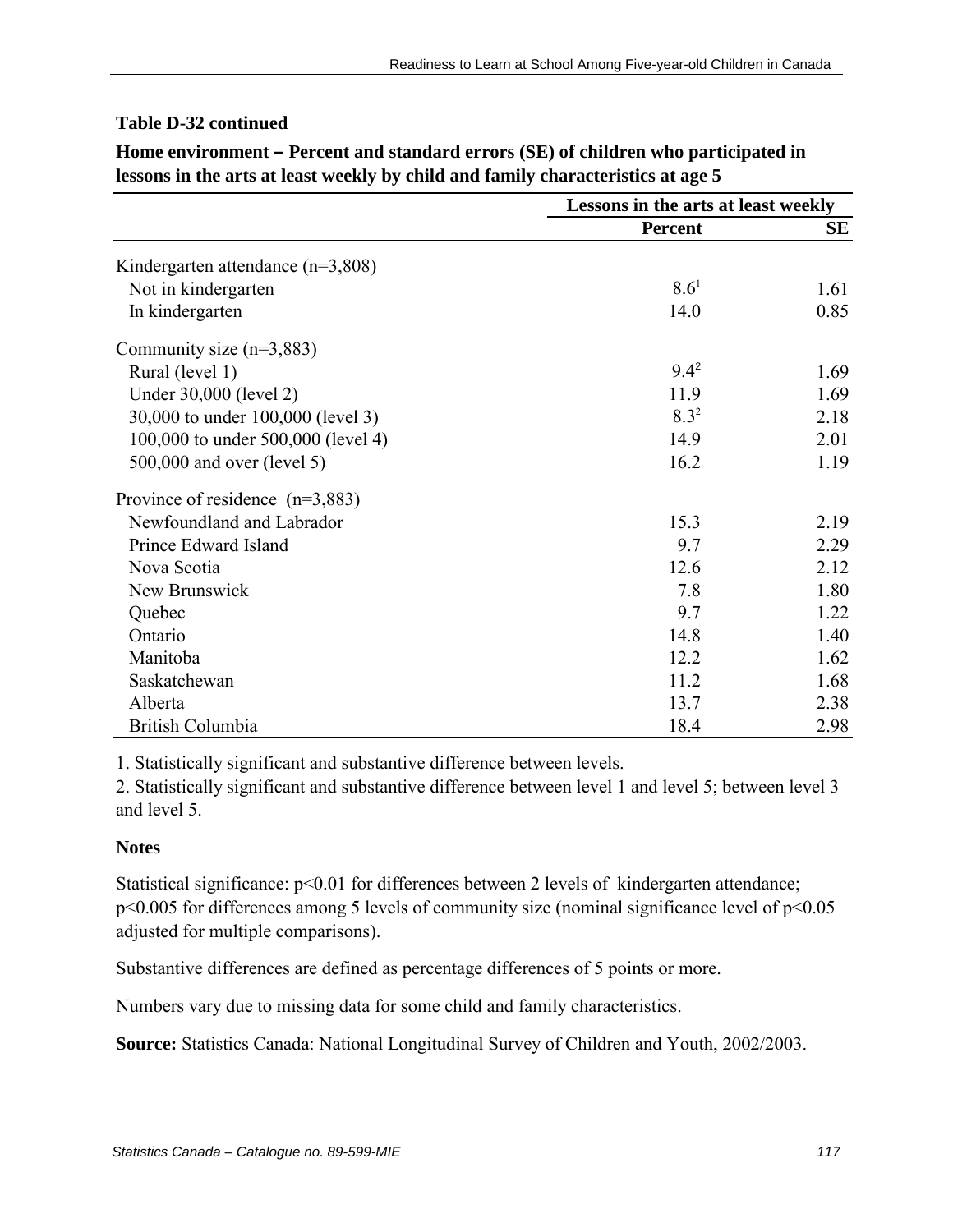**Receptive vocabulary score at age 5 predicted by frequency of reading to the child and household income level – Regression coefficients (B) and standard errors (SE) of coefficients**

| <b>Predictors</b>                        |             | <b>Receptive vocabulary score</b> |  |
|------------------------------------------|-------------|-----------------------------------|--|
|                                          | B           | <b>SE</b>                         |  |
| Constant                                 | 107.27      | 0.71                              |  |
| Frequency of reading                     |             |                                   |  |
| Not daily                                | $-4.98^2$   | 0.68                              |  |
| Daily <sup>1</sup>                       | 0.00        | 0.00                              |  |
| Household income level                   |             |                                   |  |
| <b>Below LICO</b>                        | $-11.51^2$  | 1.11                              |  |
| LICO to less than 2 times LICO           | $-5.59^{2}$ | 0.89                              |  |
| Two times LICO to less than 3 times LICO | 0.00        | 0.89                              |  |
| Three times LICO or above <sup>1</sup>   | 0.00        | 0.00                              |  |

B unstandardized regression coefficient

1. Reference category.

2. Coefficient differs statistically from 0.

### **Notes**

The interaction term was found to be non-significant in a preliminary analysis.

Statistical significance:  $p<0.0125$  (nominal significance level of  $p<0.05$  adjusted for multiple comparisons).

LICO refers to the low income cut-off.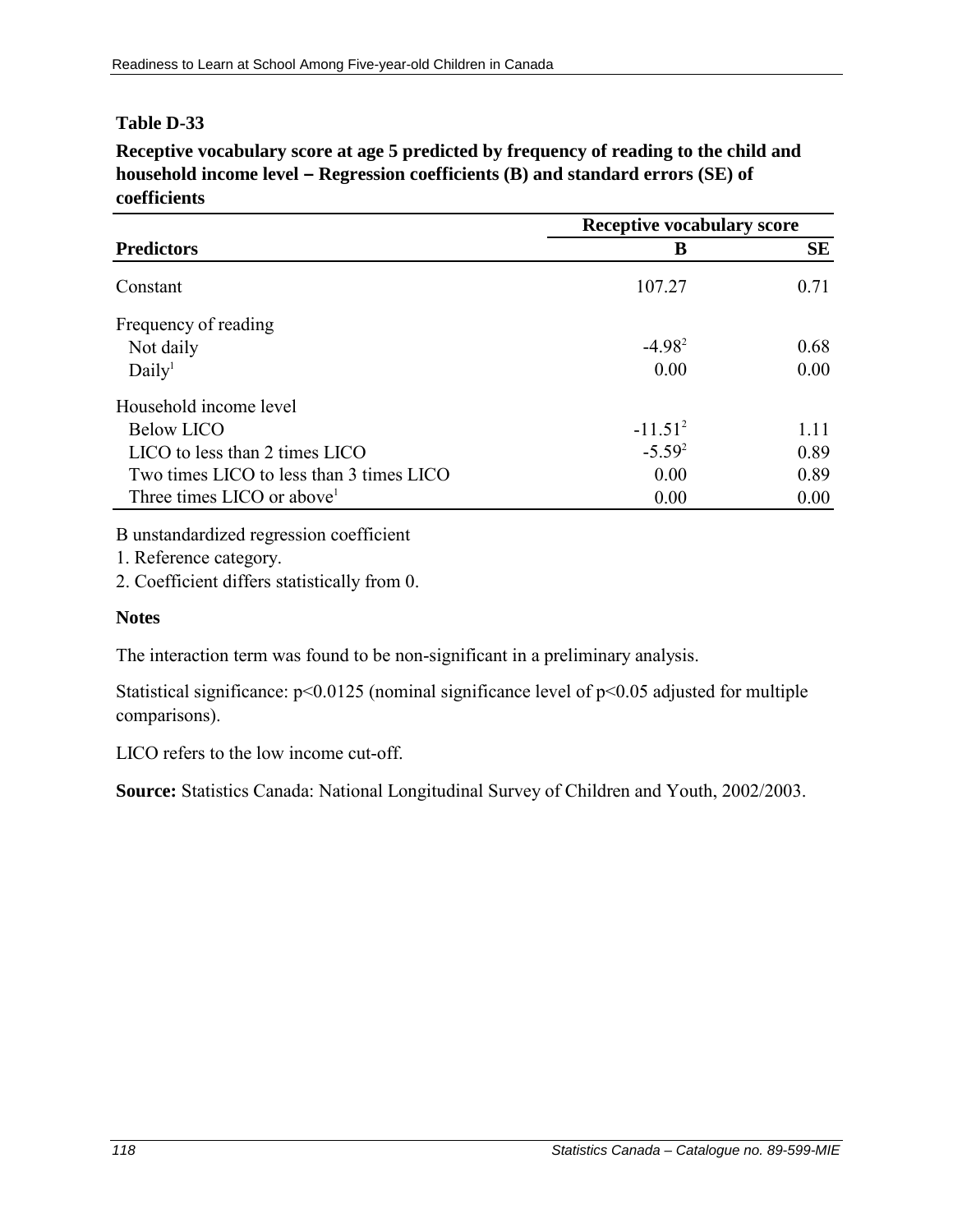**Receptive vocabulary score at age 5 predicted by participation in organized sports and household income level – Regression coefficients (B) and standard errors (SE) of coefficients**

| <b>Predictors</b>                        | <b>Receptive vocabulary score</b> |           |
|------------------------------------------|-----------------------------------|-----------|
|                                          | B                                 | <b>SE</b> |
| Constant                                 | 107.03                            | 0.71      |
| Participation in organized sports        |                                   |           |
| Not weekly                               | $-4.43^2$                         | 0.69      |
| Weekly <sup>1</sup>                      | 0.00                              | 0.00      |
| Household income level                   |                                   |           |
| Below LICO                               | $-10.15^2$                        | 1.17      |
| LICO to less than 2 times LICO           | $-4.772$                          | 0.91      |
| Two times LICO to less than 3 times LICO | 0.43                              | 0.90      |
| Three times LICO or above <sup>1</sup>   | 0.00                              | 0.00      |

B unstandardized regression coefficient

1. Reference category.

2. Coefficient differs statistically from 0.

#### **Notes**

The interaction term was found to be non-significant in a preliminary analysis.

Statistical significance:  $p<0.0125$  (nominal significance level of  $p<0.05$  adjusted for multiple comparisons).

LICO refers to the low income cut-off.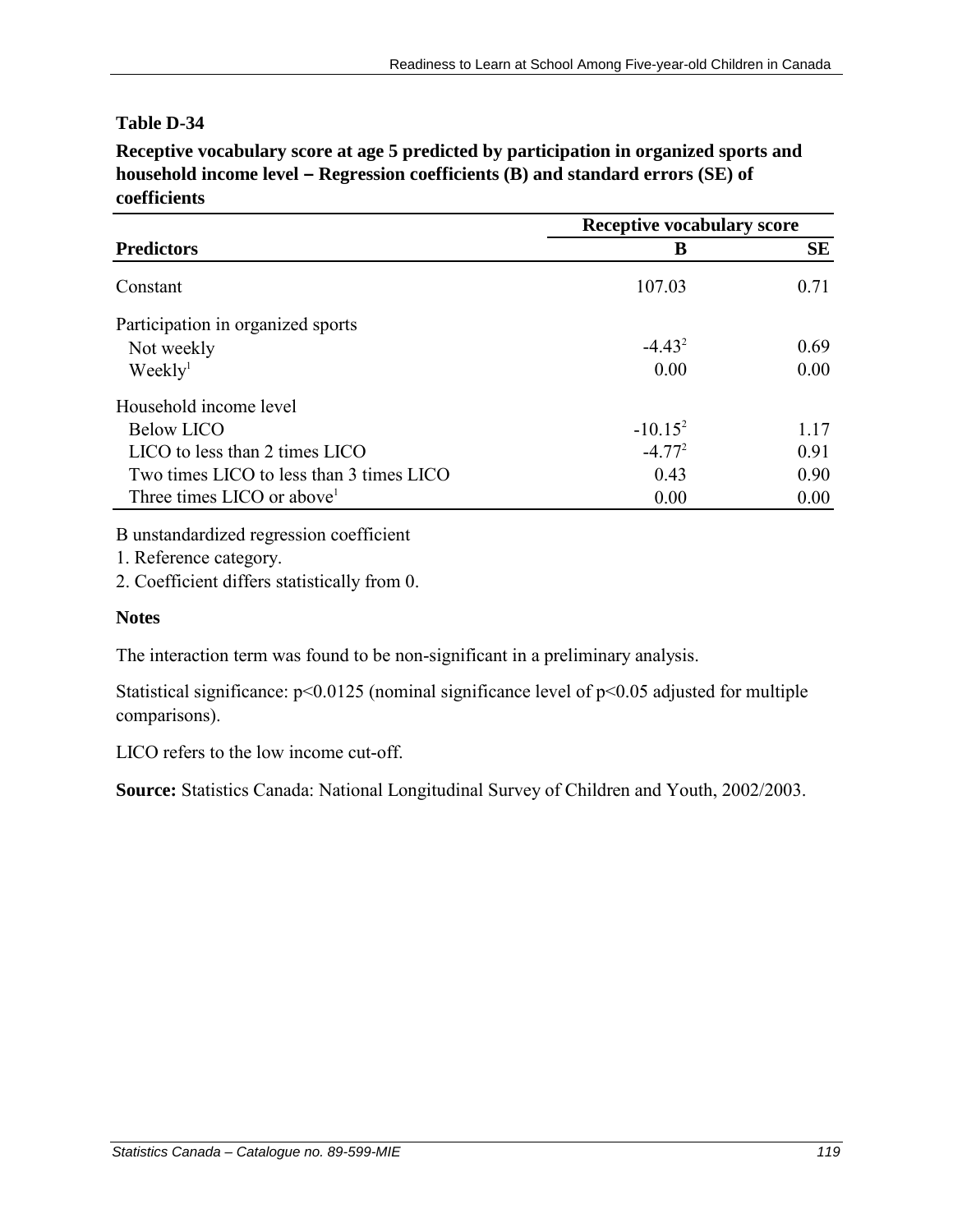**Receptive vocabulary score at age 5 predicted by participation in lessons in physical activities and household income level – Regression coefficients (B) and standard errors (SE) of coefficients**

|                                                 | <b>Receptive vocabulary score</b> |           |
|-------------------------------------------------|-----------------------------------|-----------|
| <b>Predictors</b>                               | B                                 | <b>SE</b> |
| Constant                                        | 107.49                            | 0.72      |
| Participation in lessons in physical activities |                                   |           |
| Not weekly                                      | $-3.65^2$                         | 0.69      |
| Weekly <sup>1</sup>                             | 0.00                              | 0.00      |
| Household income level                          |                                   |           |
| <b>Below LICO</b>                               | $-10.992$                         | 1 14      |
| LICO to less than 2 times LICO                  | $-5.17^{2}$                       | 0.91      |
| Two times LICO to less than 3 times LICO        | 0.44                              | 0.90      |
| Three times LICO or above <sup>1</sup>          | 0.00                              | 0.00      |

B unstandardized regression coefficient

1. Reference category.

2. Coefficient differs statistically from 0.

#### **Notes**

The interaction term was found to be non-significant in a preliminary analysis.

Statistical significance:  $p<0.0125$  (nominal significance level of  $p<0.05$  adjusted for multiple comparisons).

LICO refers to the low income cut-off.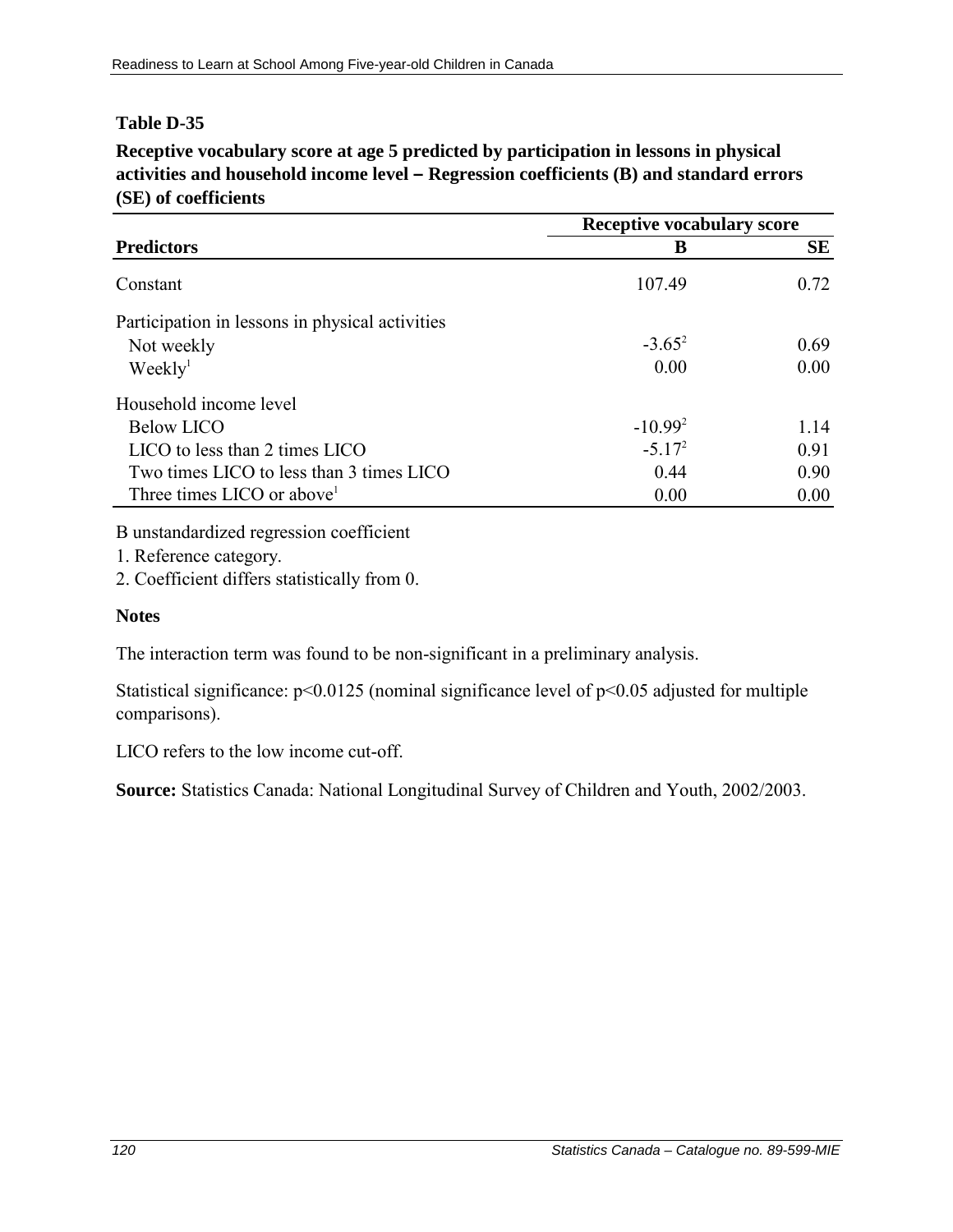**Communication skill score at age 5 predicted by positive interaction with parent and household income level – Regression coefficients (B) and standard errors (SE) of coefficients**

|                                           | <b>Communication skill score</b> |           |
|-------------------------------------------|----------------------------------|-----------|
| <b>Predictors</b>                         | В                                | <b>SE</b> |
| Constant                                  | 10.83                            | 0.07      |
| Level of positive interaction with parent |                                  |           |
| Not high                                  | $-0.52^{2}$                      | 0.10      |
| High <sup>1</sup>                         | 0.00                             | 0.00      |
| Household income level                    |                                  |           |
| <b>Below LICO</b>                         | $-0.76^2$                        | 0.11      |
| LICO to less than 2 times LICO            | $-0.43^2$                        | 0.09      |
| Two times LICO to less than 3 times LICO  | $-0.15$                          | 0.09      |
| Three times LICO or above <sup>1</sup>    | 0.00                             | 0.00      |

B unstandardized regression coefficient

1. Reference category.

2. Coefficient differs statistically from 0.

#### **Notes**

The interaction term was found to be non-significant in a preliminary analysis.

Statistical significance: p<0.0125 (nominal significance level of p<0.05 adjusted for multiple comparisons).

LICO refers to the low income cut-off.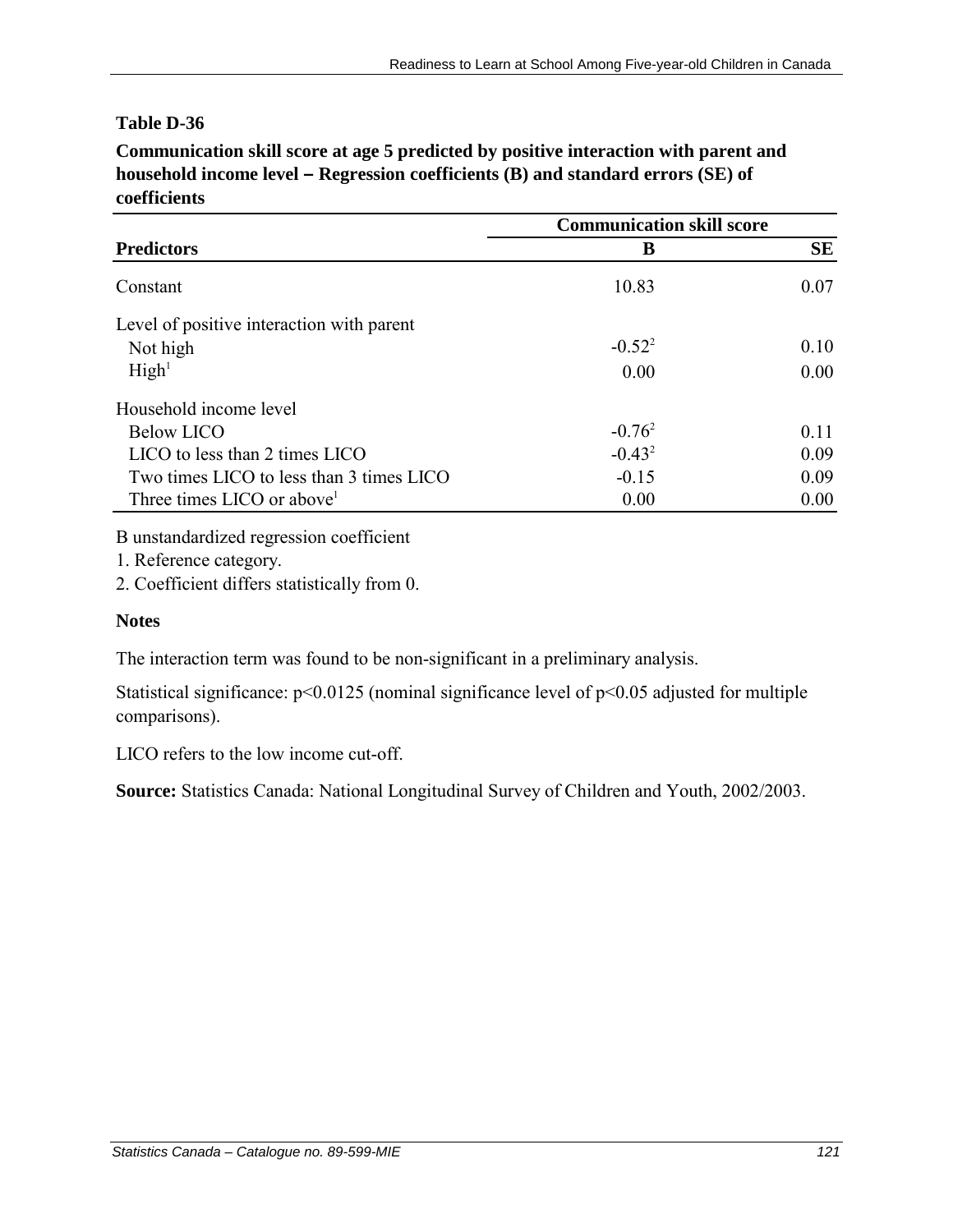**Communication skill score at age 5 predicted by participation in organized sports and household income level – Regression coefficients (B) and standard errors (SE) of coefficients**

|                                          | <b>Communication skill score</b> |           |
|------------------------------------------|----------------------------------|-----------|
| <b>Predictors</b>                        | B                                | <b>SE</b> |
| Constant                                 | 10.86                            | 0.07      |
| Participation in organized sports        |                                  |           |
| Not weekly                               | $-0.33^{2}$                      | 0.07      |
| Weekly <sup>1</sup>                      | 0.00                             | 0.00      |
| Household income level                   |                                  |           |
| <b>Below LICO</b>                        | $-0.65^2$                        | 0.12      |
| LICO to less than 2 times LICO           | $-0.38^{2}$                      | 0.09      |
| Two times LICO to less than 3 times LICO | $-0.11$                          | 0.09      |
| Three times LICO or above <sup>1</sup>   | 0.00                             | 0.00      |

B unstandardized regression coefficient

1. Reference category.

2. Coefficient differs statistically from 0.

#### **Notes**

The interaction term was found to be non-significant in a preliminary analysis.

Statistical significance:  $p<0.0125$  (nominal significance level of  $p<0.05$  adjusted for multiple comparisons).

LICO refers to the low income cut-off.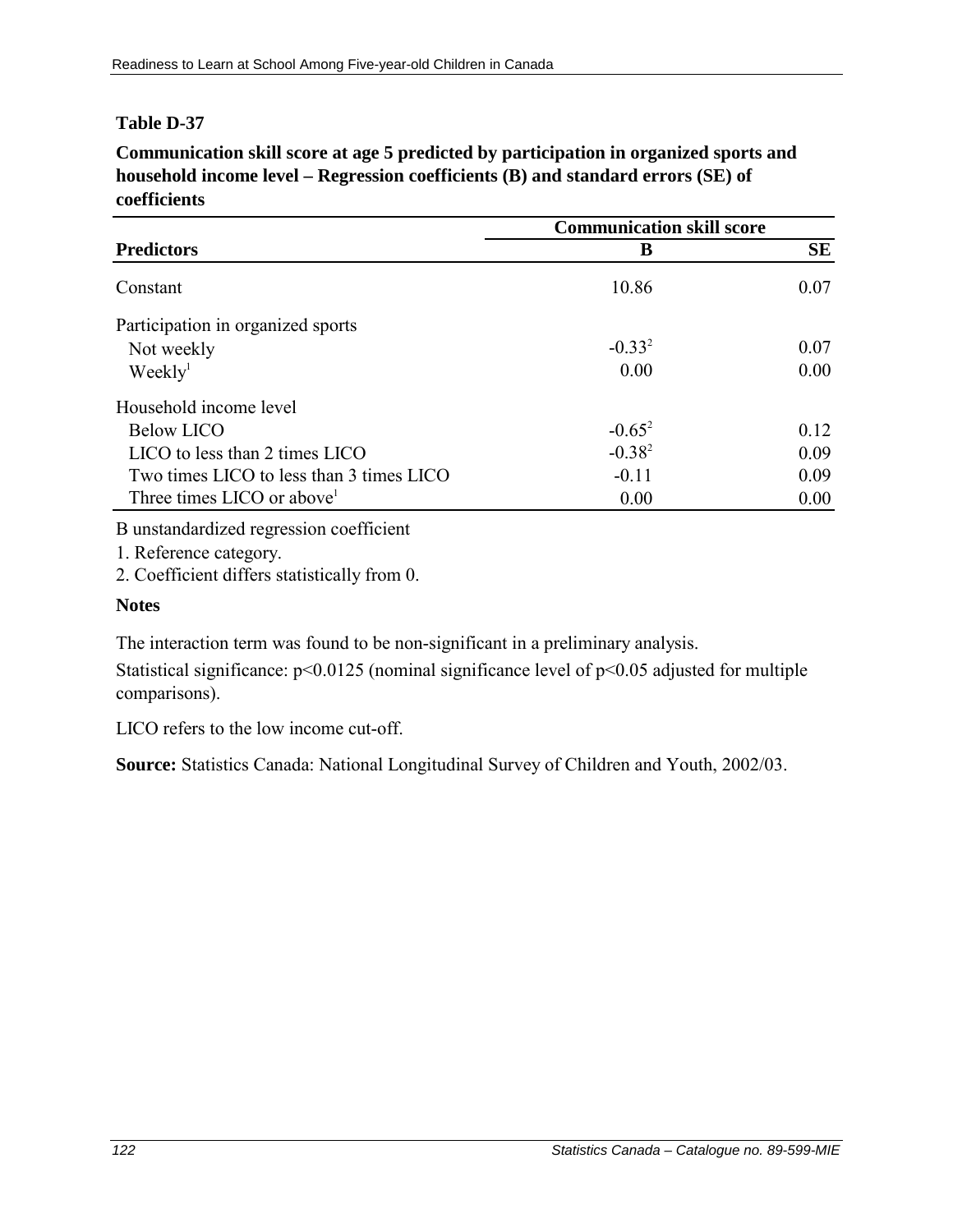**Communication skill score at age 5 predicted by participation in lessons in physical activities and household income level – Regression coefficients (B) and standard errors (SE) of coefficients**

|                                                 | <b>Communication skill score</b> |      |
|-------------------------------------------------|----------------------------------|------|
| <b>Predictors</b>                               | В                                | SE   |
| Constant                                        | 10.92                            | 0.07 |
| Participation in lessons in physical activities |                                  |      |
| Not weekly                                      | $-0.32^{2}$                      | 0.07 |
| Weekly <sup>1</sup>                             | 0.00                             | 0.00 |
| Household income level                          |                                  |      |
| <b>Below LICO</b>                               | $-0.70^2$                        | 0.11 |
| LICO to less than 2 times LICO                  | $-0.40^2$                        | 0.09 |
| Two times LICO to less than 3 times LICO        | $-0.10$                          | 0.09 |
| Three times LICO or above <sup>1</sup>          | 0.00                             | 0.00 |

B unstandardized regression coefficient

1. Reference category.

2. Coefficient differs statistically from 0.

#### **Notes**

The interaction term was found to be non-significant in a preliminary analysis.

Statistical significance: p<0.0125 (nominal significance level of p<0.05 adjusted for multiple comparisons).

LICO refers to the low income cut-off.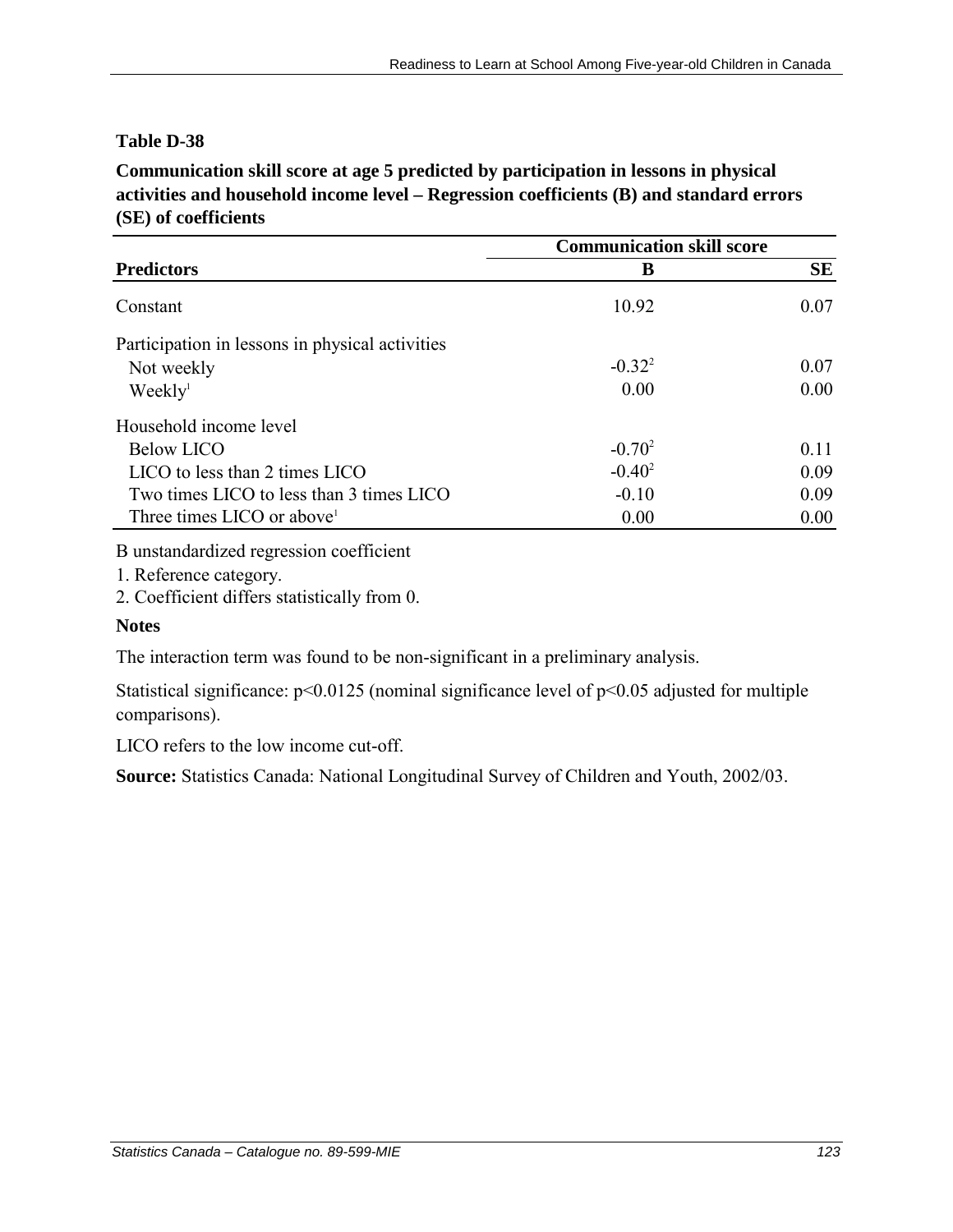**Copying and symbol use score at age 5 predicted by participation in organized sports and household income level – Regression coefficients (B) and standard errors (SE) of coefficients**

|                                          | Copying and symbol use score |      |
|------------------------------------------|------------------------------|------|
| <b>Predictors</b>                        | B                            | SE   |
| Constant                                 | 104.76                       | 0.79 |
| Participation in organized sports        |                              |      |
| Not weekly                               | $-2.76^2$                    | 0.68 |
| Weekly <sup>1</sup>                      | 0.00                         | 0.00 |
| Household income level                   |                              |      |
| Below LICO                               | $-6.32^{2}$                  | 1 20 |
| LICO to less than 2 times LICO           | $-3.02^2$                    | 0.90 |
| Two times LICO to less than 3 times LICO | $-1.85$                      | 0.92 |
| Three times LICO or above <sup>1</sup>   | 0.00                         | 0.00 |

B unstandardized regression coefficient

1. Reference category.

2. Coefficient differs statistically from 0.

## **Notes**

The interaction term was found to be non-significant in a preliminary analysis.

Statistical significance: p<0.0125 (nominal significance level of p<0.05 adjusted for multiple comparisons).

LICO refers to the low income cut-off.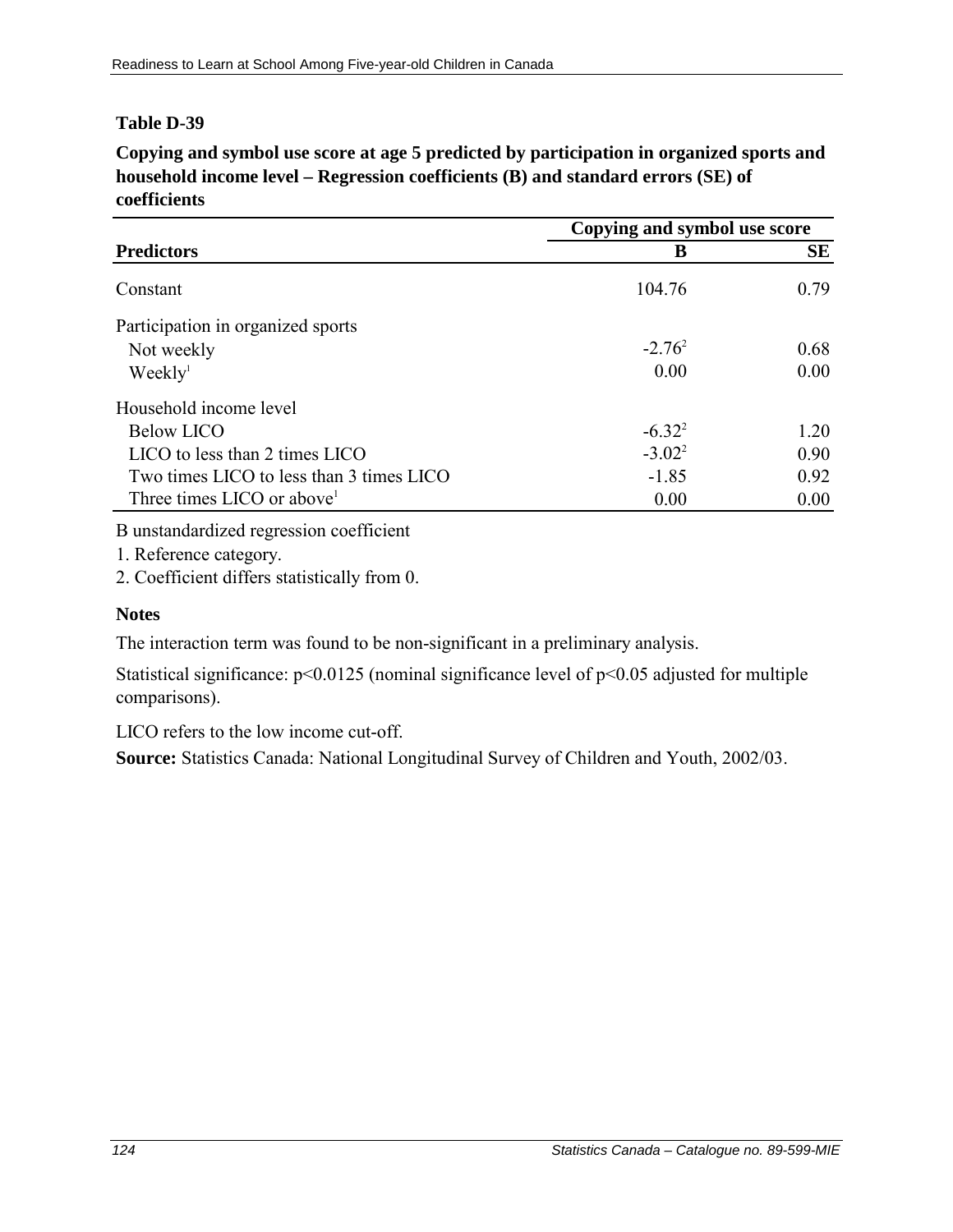**Copying and symbol use score at age 5 predicted by participation in lessons in physical activities and household income level – Regression coefficients (B) and standard errors (SE) of coefficients**

|                                                 | Copying and symbol use score |           |
|-------------------------------------------------|------------------------------|-----------|
| <b>Predictors</b>                               | В                            | <b>SE</b> |
| Constant                                        | 106.35                       | 0.79      |
| Participation in lessons in physical activities |                              |           |
| Not weekly                                      | $-4.78^2$                    | 0.67      |
| Weekly <sup>1</sup>                             | 0.00                         | 0.00      |
| Household income level                          |                              |           |
| <b>Below LICO</b>                               | $-6.15^{2}$                  | 1.19      |
| $LICO$ to less than 2 times $LICO$              | $-2.80^2$                    | 0.90      |
| Two times LICO to less than 3 times LICO        | $-1.56$                      | 0.92      |
| Three times LICO or above <sup>1</sup>          | 0.00                         | 0.00      |

B unstandardized regression coefficient

1. Reference category.

2. Coefficient differs statistically from 0.

#### **Notes**

The interaction term was found to be non-significant in a preliminary analysis.

Statistical significance:  $p<0.0125$  (nominal significance level of  $p<0.05$  adjusted for multiple comparisons).

LICO refers to the low income cut-off.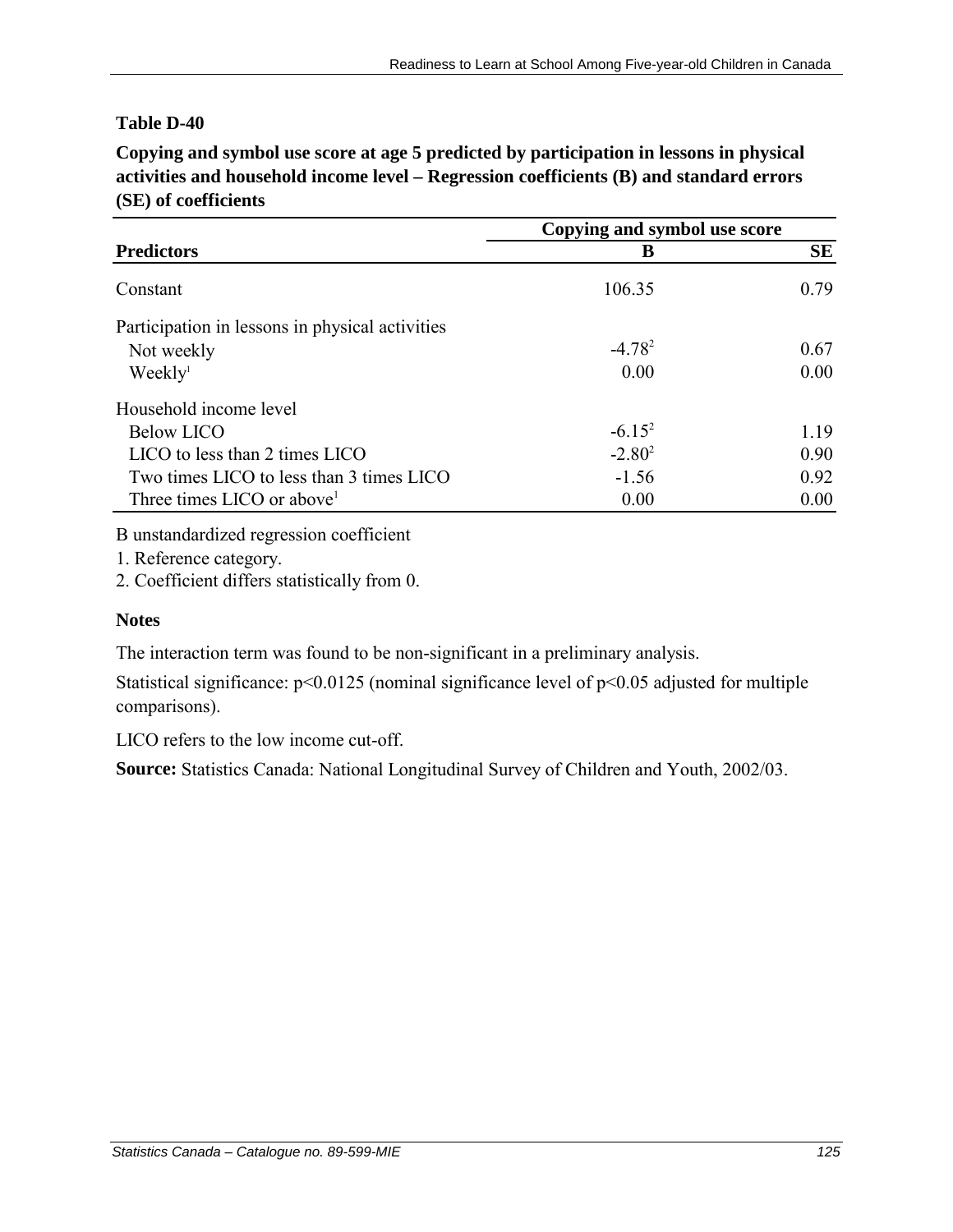**Copying and symbol use score at age 5 predicted by participation in lessons in the arts and household income level – Regression coefficients (B) and standard errors (SE) of coefficients**

|                                          | Copying and symbol use score |           |
|------------------------------------------|------------------------------|-----------|
| <b>Predictors</b>                        | В                            | <b>SE</b> |
| Constant                                 | 108.00                       | 1.09      |
| Participation in lessons in the arts     |                              |           |
| Not weekly                               | $-5.04^2$                    | 0.93      |
| Weekly <sup>1</sup>                      | 0.00                         | 0.00      |
| Household income level                   |                              |           |
| <b>Below LICO</b>                        | $-7.34^{2}$                  | 1.14      |
| LICO to less than 2 times LICO           | $-3.36^2$                    | 0.88      |
| Two times LICO to less than 3 times LICO | $-1.89$                      | 0.90      |
| Three times LICO or above                | 0.00                         | 0.00      |

B unstandardized regression coefficient

1. Reference category.

2. Coefficient differs statistically from 0.

### **Notes**

The interaction term was found to be non-significant in a preliminary analysis.

Statistical significance:  $p<0.0125$  (nominal significance level of  $p<0.05$  adjusted for multiple comparisons).

LICO refers to the low income cut-off.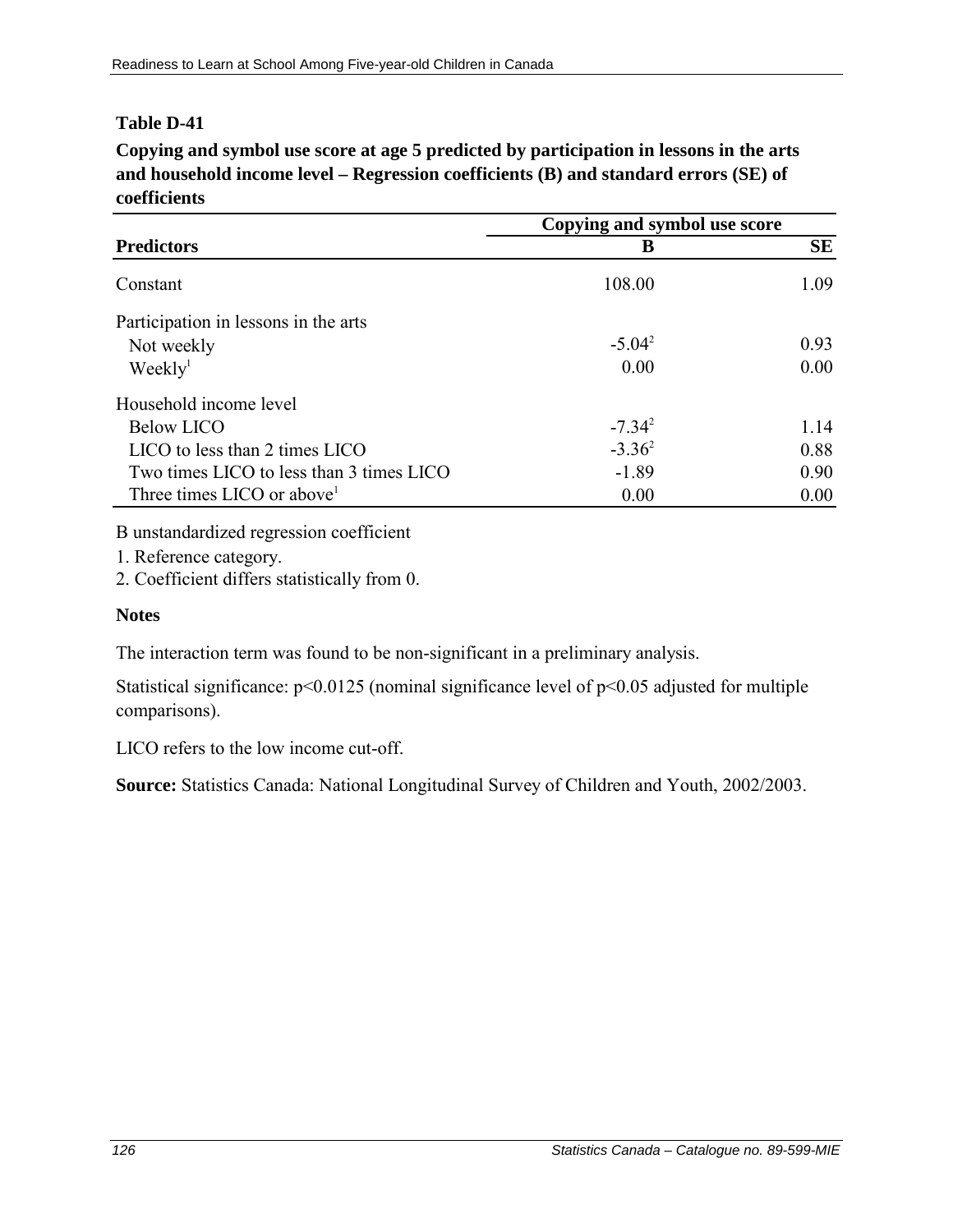**Number knowledge score at age 5 predicted by frequency of reading to the child and household income level – Regression coefficients (B) and standard errors (SE) of coefficients**

|                                          | Number knowledge score |      |
|------------------------------------------|------------------------|------|
| <b>Predictors</b>                        | B                      | SE   |
| Constant                                 | 103.56                 | 0.76 |
| Frequency of reading                     |                        |      |
| Not daily                                | $-3.07^{2}$            | 0.56 |
| Daily <sup>1</sup>                       | 0.00                   | 0.00 |
| Household income level                   |                        |      |
| <b>Below LICO</b>                        | $-7.68^{2}$            | 1.01 |
| LICO to less than 2 times LICO           | $-4.12^{2}$            | 0.84 |
| Two times LICO to less than 3 times LICO | $-1.86$                | 0.84 |
| Three times LICO or above <sup>1</sup>   | 0.00                   | 0.00 |

B unstandardized regression coefficient

1. Reference category.

2. Coefficient differs statistically from 0.

#### **Notes**

The interaction term was found to be non-significant in a preliminary analysis.

Statistical significance:  $p<0.0125$  (nominal significance level of  $p<0.05$  adjusted for multiple comparisons).

LICO refers to the low income cut-off.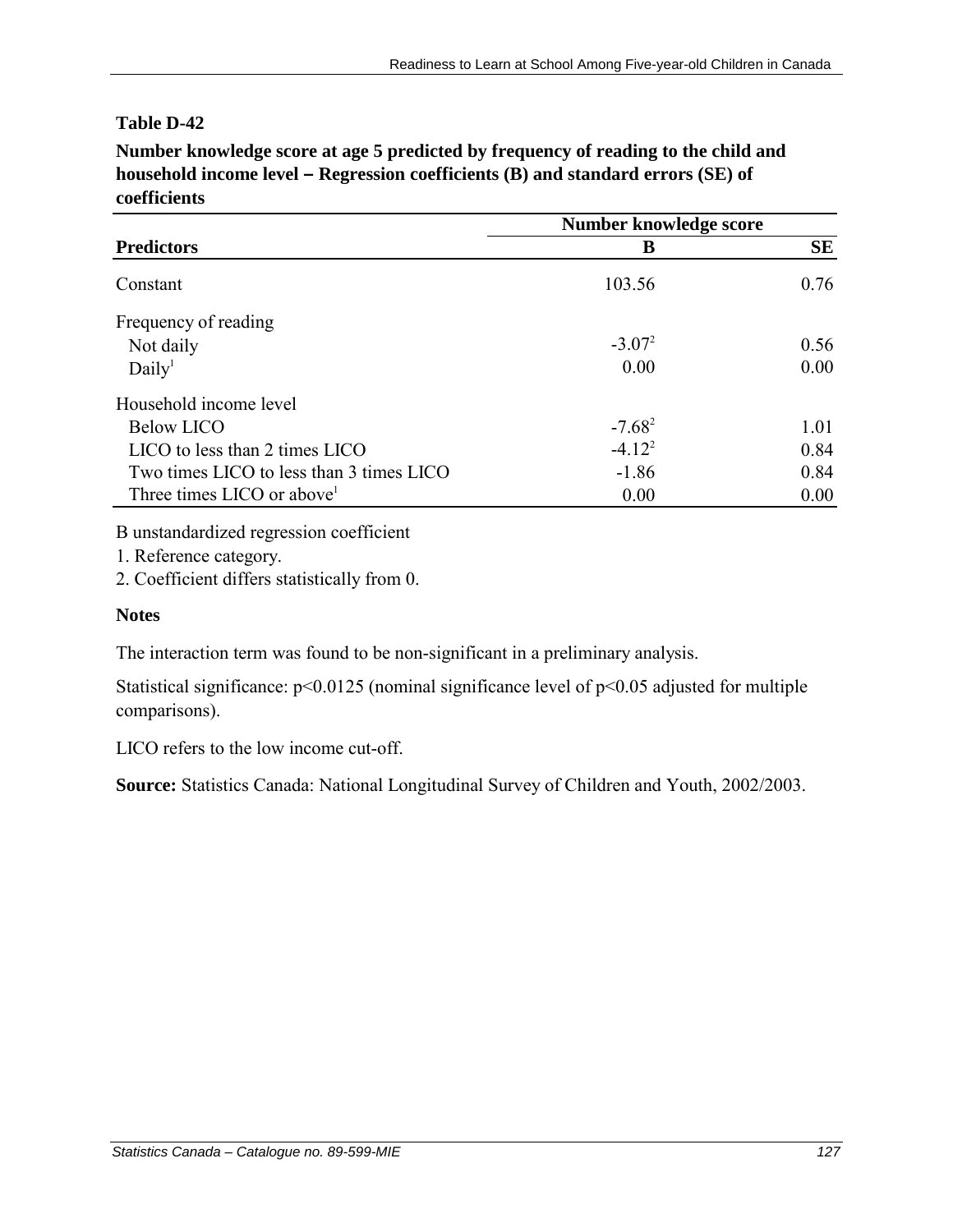**Means and standard errors (SE) for number knowledge score at age 5 by participation in organized sports and household income level**

|                                                        | Number knowledge score age 5 |      |
|--------------------------------------------------------|------------------------------|------|
| <b>Participation in organized sports</b>               | <b>Mean score</b>            | SE   |
| Household income level: below LICO                     |                              |      |
| Not weekly                                             | 92.8 <sup>1</sup>            | 0.76 |
| Weekly                                                 | 99.7                         | 1.63 |
| Household income level: LICO to less than 2 times LICO |                              |      |
| Not weekly                                             | 96.3 <sup>1</sup>            | 0.71 |
| Weekly                                                 | 100.9                        | 0.74 |
| Household income level: Two times LICO to less than 3  |                              |      |
| times LICO                                             |                              |      |
| Not weekly                                             | $98.2^1$                     | 0.81 |
| Weekly                                                 | 102.5                        | 0.66 |
| Household income level: Three times LICO or above      |                              |      |
| Not weekly                                             | 101.7                        | 1.21 |
| Weekly                                                 | 102.9                        | 0.92 |
| Total                                                  |                              |      |
| Not weekly                                             | 96.6 <sup>1</sup>            | 0.43 |
| Weekly                                                 | 101.9                        | 0.47 |

1. Statistically significant and substantive difference between levels.

#### **Notes**

Statistical significance:  $p<0.01$  for differences between 2 levels of participation in organized sports.

Substantive differences are defined as mean differences of 0.25 of a standard deviation (0.25 SD) or more, as follows: for number knowledge score at age 5, 0.25 SD=3.47.

LICO refers to the low income cut-off.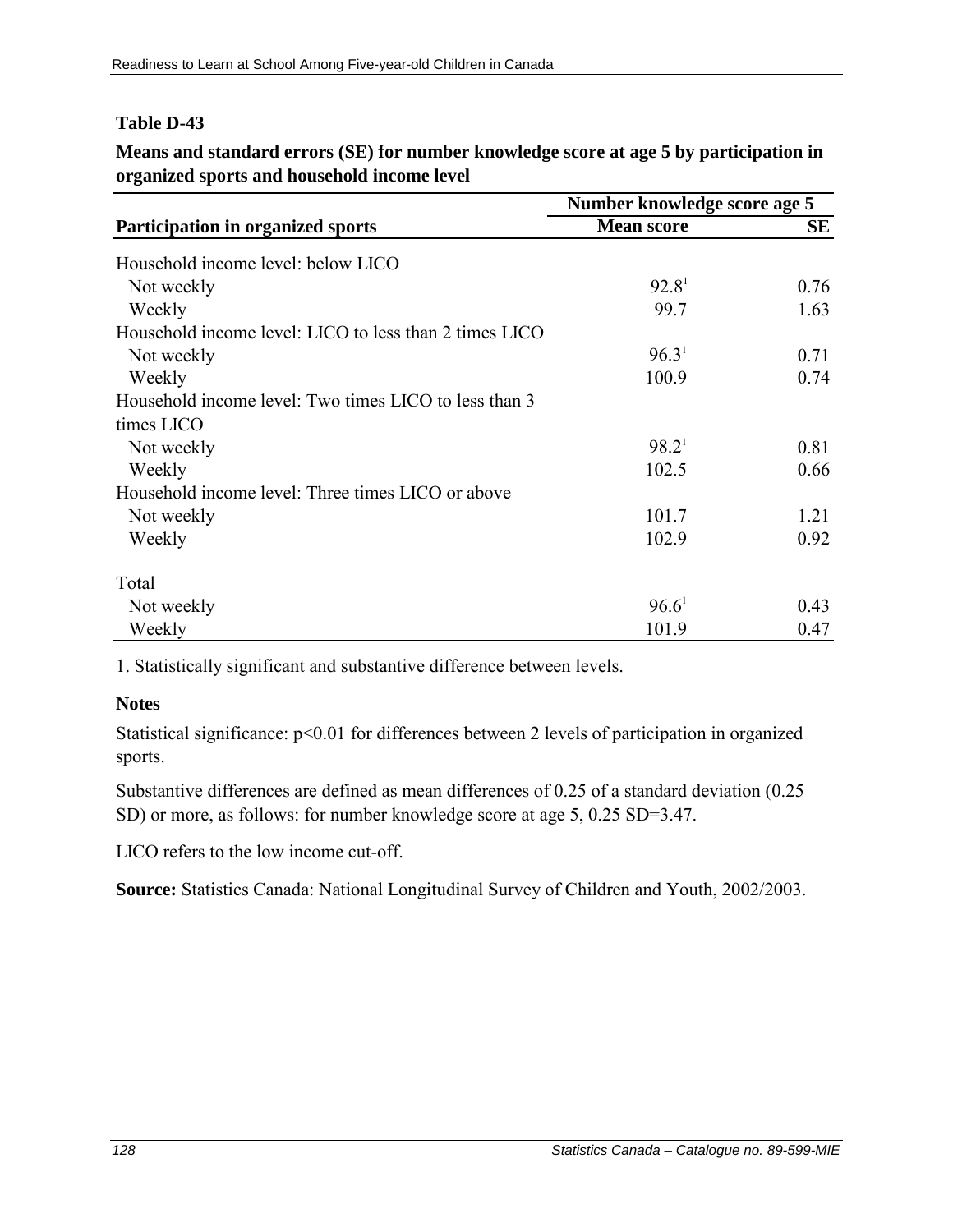**Means and standard errors (SE) for number knowledge score at age 5 by participation in lessons in physical activities and household income level**

|                                                        | Number knowledge score age 5 |      |
|--------------------------------------------------------|------------------------------|------|
| Participation in lessons in physical activities        | <b>Mean score</b>            | SЕ   |
| Household income level: below LICO                     |                              |      |
| Not weekly                                             | 93.3 <sup>1</sup>            | 0.80 |
| Weekly                                                 | 99.4                         | 1.65 |
| Household income level: LICO to less than 2 times LICO |                              |      |
| Not weekly                                             | 97.1 <sup>1</sup>            | 0.64 |
| Weekly                                                 | 101.1                        | 0.91 |
| Household income level: Two times LICO to less than 3  |                              |      |
| times LICO                                             |                              |      |
| Not weekly                                             | 99.9                         | 0.71 |
| Weekly                                                 | 102.0                        | 0.74 |
| Household income level: Three times LICO or above      |                              |      |
| Not weekly                                             | 102.2                        | 0.99 |
| Weekly                                                 | 102.8                        | 0.94 |
| Total                                                  |                              |      |
| Not weekly                                             | 97.9 <sup>1</sup>            | 0.41 |
| Weekly                                                 | 101.7                        | 0.49 |

1. Statistically significant and substantive difference between levels.

#### **Notes**

Statistical significance: p<0.01 for differences between 2 levels of participation in lessons in physical activities.

Substantive differences are defined as mean differences of 0.25 of a standard deviation (0.25 SD) or more, as follows: for number knowledge score at age 5, 0.25 SD=3.47.

LICO refers to the low income cut-off.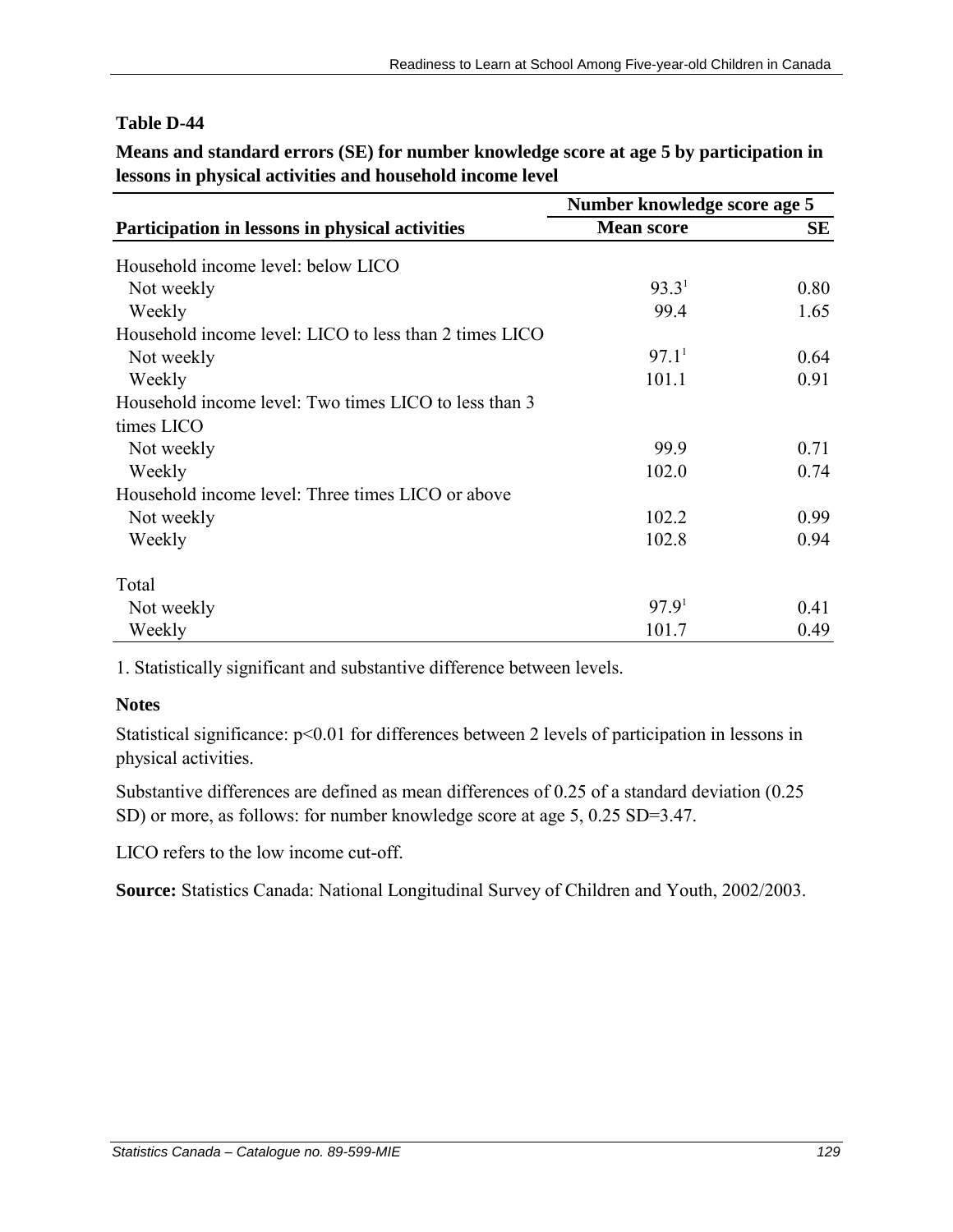|                                              | Participated in one or more early childhood<br>education activities at age 3 |           |
|----------------------------------------------|------------------------------------------------------------------------------|-----------|
|                                              | <b>Percent</b>                                                               | <b>SE</b> |
| Total $(n=3,874)$                            | 50.2                                                                         | 1.02      |
| Sex of child                                 |                                                                              |           |
| Female                                       | 51.2                                                                         | 1.43      |
| Male                                         | 48.6                                                                         | 1.44      |
| Household income level                       |                                                                              |           |
| Below LICO (level 1)                         | 37.8 <sup>1</sup>                                                            | 2.57      |
| $LICO$ to less than 2 times $LICO$ (level 2) | 45.8 <sup>1</sup>                                                            | 1.63      |
| Two times LICO to less than 3 times LICO     |                                                                              |           |
| (level 3)                                    | 55.0                                                                         | 1.97      |
| Three times LICO or above (level 4)          | 60.6                                                                         | 2.42      |

**Percent and standard errors (SE) of children participating in one or more early childhood education activities at age 3 by sex of child and household income level**

1. Statistically significant and substantive differences between level 1 and levels 3, 4; between level 2 and levels 3, 4.

## **Notes**

Statistical significance:  $p<0.008$  for differences among 4 levels of household income level (nominal significance level of p<0.05 adjusted for multiple comparisons).

Substantive differences are defined as percentage differences of 5 points or more.

LICO refers to the low income cut-off.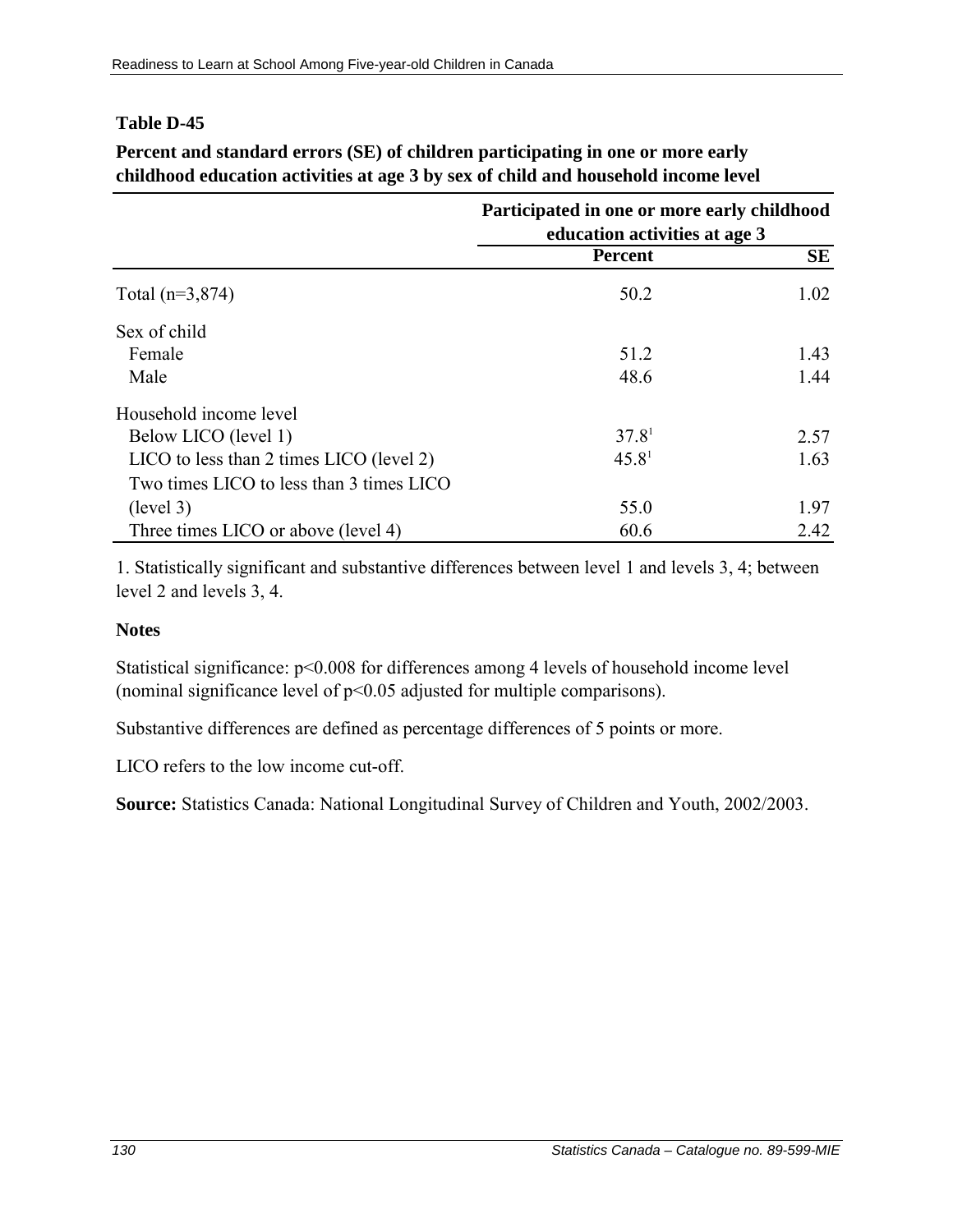**Means and standard errors (SE) for receptive vocabulary score at age 5 by participation in early childhood education (ECE) activities at age 3 and household income level**

|                                                | Receptive vocabulary score age 5 |      |
|------------------------------------------------|----------------------------------|------|
| Number of ECE activities at age 3              | <b>Mean score</b>                | SE   |
| Household income level: below LICO             |                                  |      |
| None                                           | 93.2                             | 1.15 |
| One or more                                    | 94.3                             | 1.46 |
| Household income level: LICO to less than 2    |                                  |      |
| times LICO                                     |                                  |      |
| None                                           | 97.4 <sup>1</sup>                | 0.82 |
| One or more                                    | 102.8                            | 0.93 |
| Household income level: two times LICO to less |                                  |      |
| than 3 times LICO                              |                                  |      |
| None                                           | 103.3 <sup>1</sup>               | 0.93 |
| One or more                                    | 107.3                            | 0.77 |
| Household income level: three times LICO or    |                                  |      |
| above                                          |                                  |      |
| None                                           | 105.2                            | 0.99 |
| One or more                                    | 105.8                            | 0.88 |
| Total                                          |                                  |      |
| None                                           | 99.2 <sup>1</sup>                | 0.53 |
| One or more                                    | 103.8                            | 0.50 |

1. Statistically significant and substantive difference between levels.

#### **Notes**

Statistical significance:  $p<0.01$  for differences between 2 levels of participation in ECE activities.

Substantive differences are defined as mean differences of 0.25 of a standard deviation (0.25 SD) or more, as follows: for receptive vocabulary score at age 5, 0.25 SD=3.84.

LICO refers to the low income cut-off.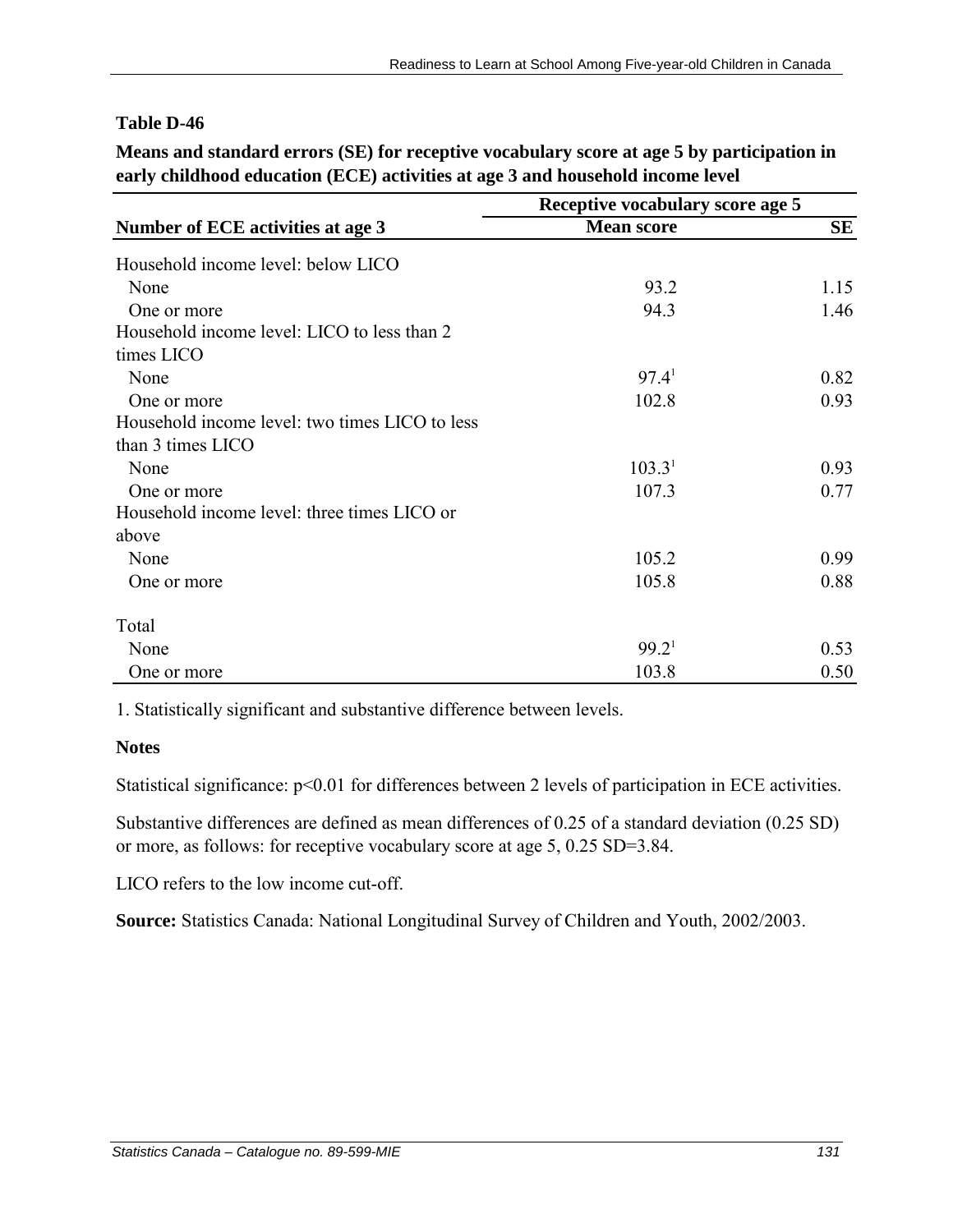**Means and standard errors (SE) for communication skill score at age 5 by participation in early childhood education (ECE) activities at age 3 and household income level**

|                                                | <b>Communication skill score age 5</b> |      |  |
|------------------------------------------------|----------------------------------------|------|--|
| Number of ECE activities at age 3              | <b>Mean score</b>                      | SE   |  |
| Household income level: below LICO             |                                        |      |  |
| None                                           | 9.9                                    | 0.12 |  |
| One or more                                    | 10.1                                   | 0.14 |  |
| Household income level: LICO to less than 2    |                                        |      |  |
| times LICO                                     |                                        |      |  |
| None                                           | 10.2                                   | 0.09 |  |
| One or more                                    | 10.4                                   | 0.08 |  |
| Household income level: two times LICO to less |                                        |      |  |
| than 3 times LICO                              |                                        |      |  |
| None                                           | 10.5                                   | 0.09 |  |
| One or more                                    | 10.7                                   | 0.08 |  |
| Household income level: three times LICO or    |                                        |      |  |
| above                                          |                                        |      |  |
| None                                           | 10.5                                   | 0.12 |  |
| One or more                                    | 10.9                                   | 0.08 |  |
| Total                                          |                                        |      |  |
| None                                           | 10.2                                   | 0.06 |  |
| One or more                                    | 10.6                                   | 0.04 |  |

#### **Notes**

LICO refers to the low income cut-off.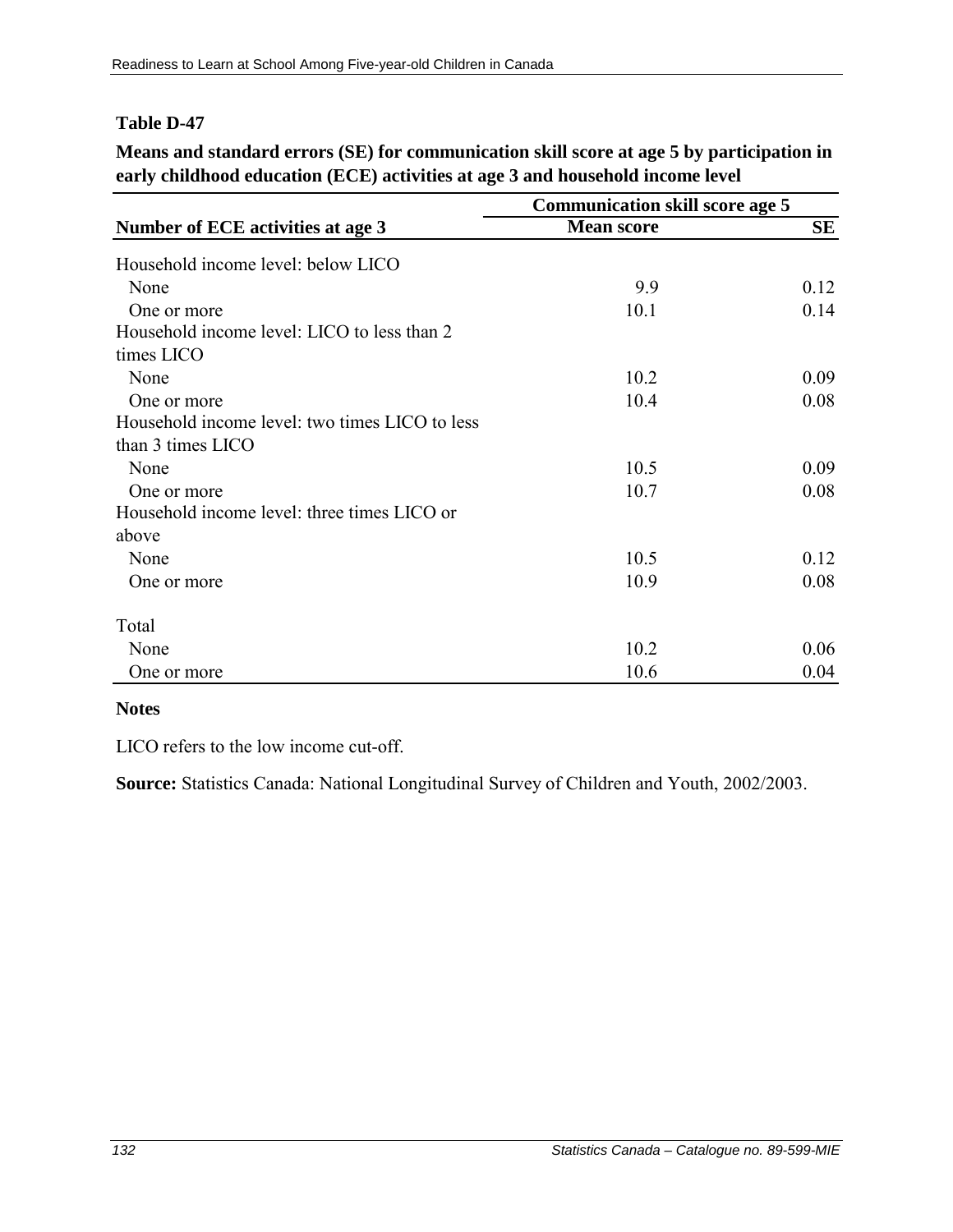**Means and standard errors (SE) for number knowledge score at age 5 by participation in early childhood education (ECE) activities at age 3 and household income level**

|                                                | Number knowledge score age 5 |      |
|------------------------------------------------|------------------------------|------|
| Number of ECE activities at age 3              | <b>Mean score</b>            | SE   |
| Household income level: below LICO             |                              |      |
| None                                           | 93.8                         | 1.00 |
| One or more                                    | 95.9                         | 1.07 |
| Household income level: LICO to less than 2    |                              |      |
| times LICO                                     |                              |      |
| None                                           | 96.5                         | 0.68 |
| One or more                                    | 99.9                         | 0.74 |
| Household income level: two times LICO to less |                              |      |
| than 3 times LICO                              |                              |      |
| None                                           | 99.5                         | 0.77 |
| One or more                                    | 101.7                        | 0.73 |
| Household income level: three times LICO or    |                              |      |
| above                                          |                              |      |
| None                                           | $98.5^1$                     | 0.93 |
| One or more                                    | 105.0                        | 0.96 |
| Total                                          |                              |      |
| None                                           | 97.0 <sup>1</sup>            | 0.43 |
| One or more                                    | 101.1                        | 0.46 |

1. Statistically significant and substantive difference between levels.

#### **Notes**

Statistical significance:  $p<0.01$  for differences between 2 levels of participation in ECE activities.

Substantive differences are defined as mean differences of 0.25 of a standard deviation (0.25 SD) or more, as follows: for number knowledge score at age 5, 0.25 SD=3.47.

LICO refers to the low income cut-off.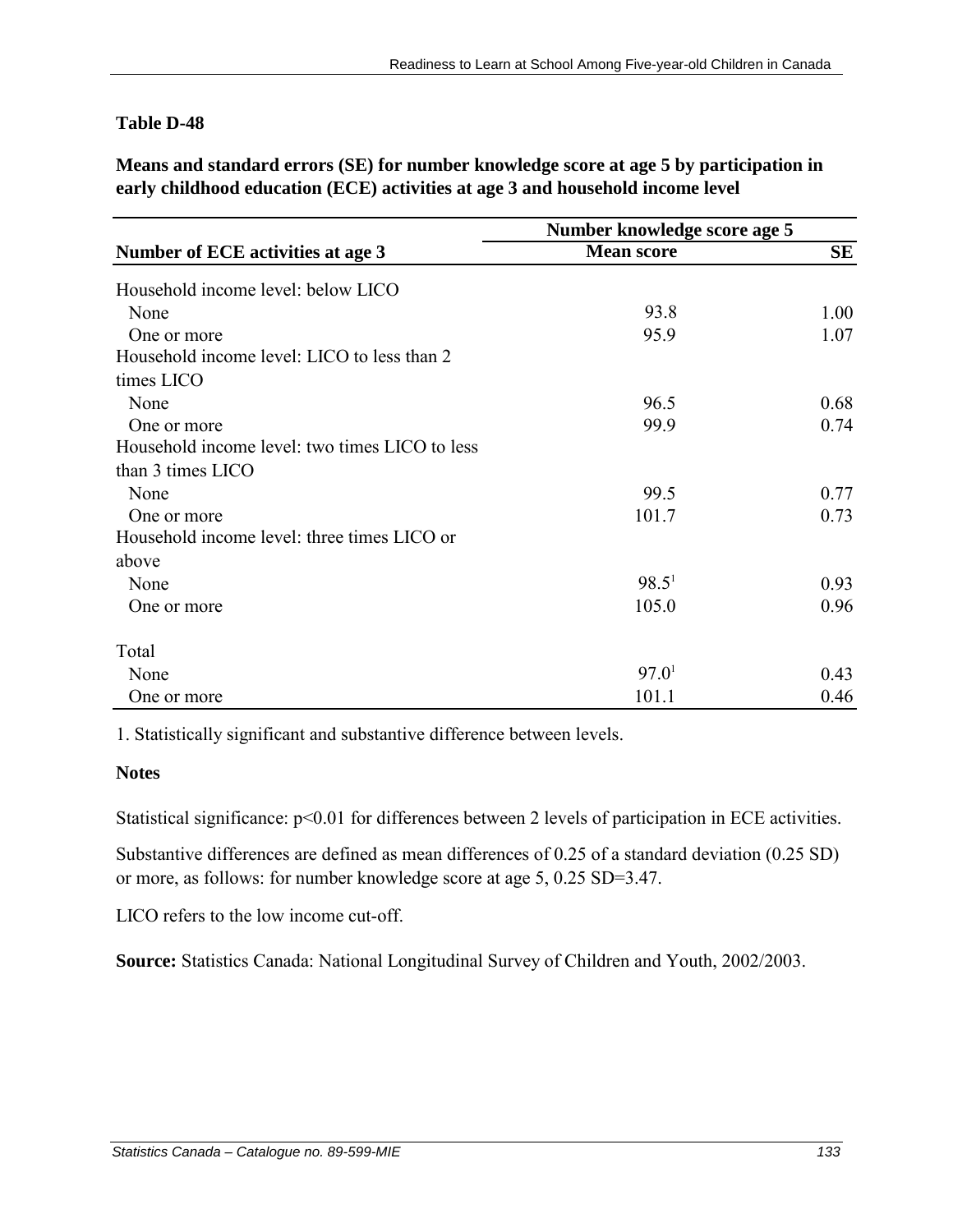**Means and standard errors (SE) for copying and symbol use score at age 5 by participation in early childhood education (ECE) activities at age 3 and household income level**

|                                                | Copying and symbol use score age 5 |           |  |
|------------------------------------------------|------------------------------------|-----------|--|
| Number of ECE activities at age 3              | <b>Mean score</b>                  | <b>SE</b> |  |
| Household income level: below LICO             |                                    |           |  |
| None                                           | 95.1                               | 1.13      |  |
| One or more                                    | 98.7                               | 1.56      |  |
| Household income level: LICO to less than 2    |                                    |           |  |
| times LICO                                     |                                    |           |  |
| None                                           | 99.0                               | 0.75      |  |
| One or more                                    | 101.6                              | 0.69      |  |
| Household income level: two times LICO to less |                                    |           |  |
| than 3 times LICO                              |                                    |           |  |
| None                                           | 100.8                              | 0.80      |  |
| One or more                                    | 102.6                              | 0.84      |  |
| Household income level: three times LICO or    |                                    |           |  |
| above                                          |                                    |           |  |
| None                                           | 101.7                              | 1.16      |  |
| One or more                                    | 105.1                              | 0.94      |  |
| Total                                          |                                    |           |  |
| None                                           | 99.1                               | 0.43      |  |
| One or more                                    | 102.4                              | 0.46      |  |

#### **Notes**

LICO refers to the low income cut-off.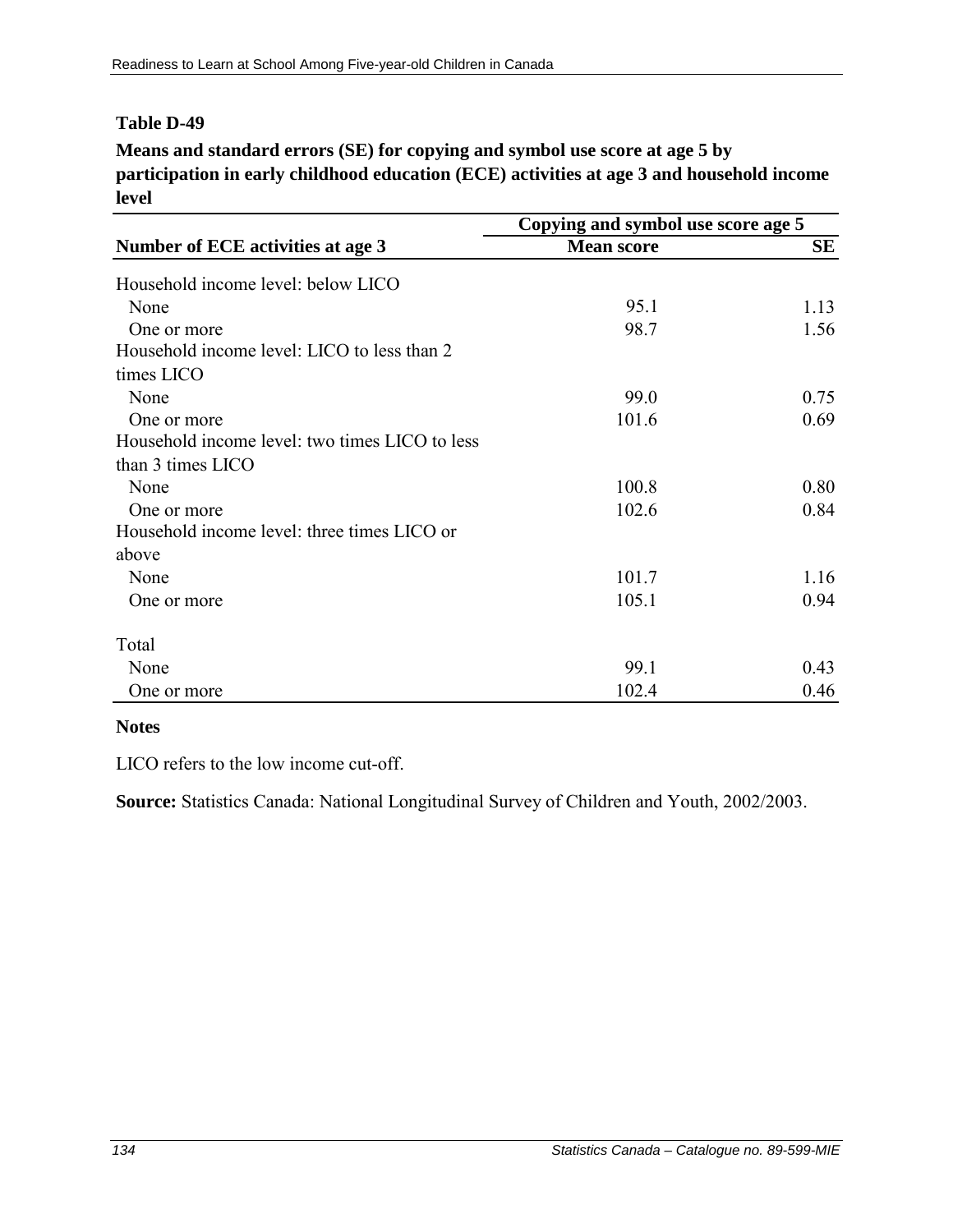### **Means and standard errors (SE) for attention score at age 5 by participation in early childhood education (ECE) activities at age 3 and household income level**

|                                                | <b>Attention score age 5</b> |           |
|------------------------------------------------|------------------------------|-----------|
| Number of ECE activities at age 3              | <b>Mean score</b>            | <b>SE</b> |
| Household income level: below LICO             |                              |           |
| None                                           | 8.5                          | 0.17      |
| One or more                                    | 8.5                          | 0.23      |
| Household income level: LICO to less than 2    |                              |           |
| times LICO                                     |                              |           |
| None                                           | 8.8                          | 0.12      |
| One or more                                    | 8.9                          | 0.11      |
| Household income level: two times LICO to less |                              |           |
| than 3 times LICO                              |                              |           |
| None                                           | 9.0                          | 0.14      |
| One or more                                    | 9.2                          | 0.11      |
| Household income level: three times LICO or    |                              |           |
| above                                          |                              |           |
| None                                           | 9.1                          | 0.15      |
| One or more                                    | 9.4                          | 0.13      |
| Total                                          |                              |           |
| None                                           | 8.8                          | 0.07      |
| One or more                                    | 9.0                          | 0.07      |

#### **Notes**

LICO refers to the low income cut-off.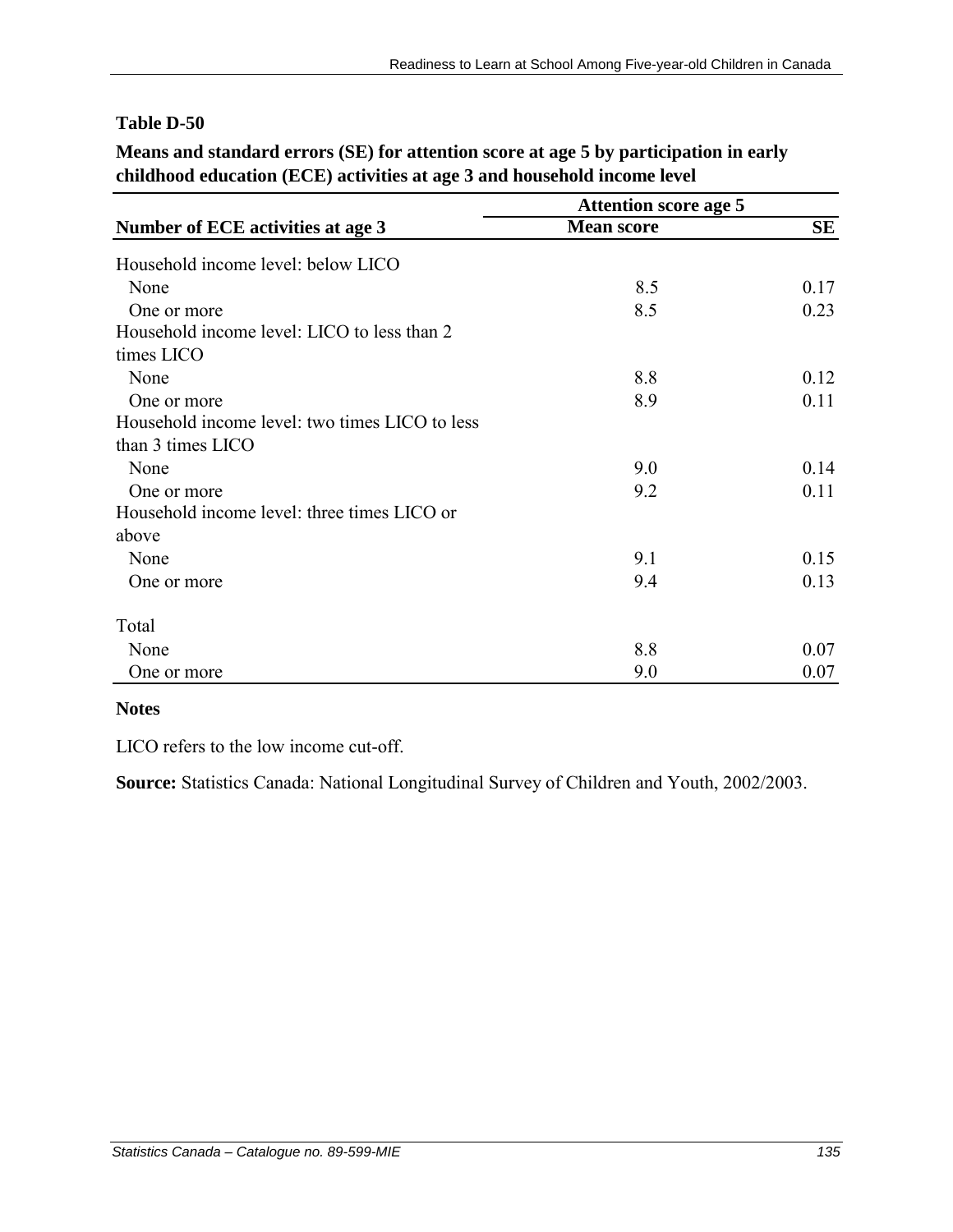### **Means and standard errors (SE) for work effort score at age 5 by participation in early childhood education (ECE) activities at age 3 and household income level**

|                                                | Work effort score age 5 |           |  |
|------------------------------------------------|-------------------------|-----------|--|
| Number of ECE activities at age 3              | <b>Mean score</b>       | <b>SE</b> |  |
| Household income level: below LICO             |                         |           |  |
| None                                           | 4.0                     | 0.09      |  |
| One or more                                    | 4.1                     | 0.12      |  |
| Household income level: LICO to less than 2    |                         |           |  |
| times LICO                                     |                         |           |  |
| None                                           | 4.1                     | 0.07      |  |
| One or more                                    | 4.1                     | 0.07      |  |
| Household income level: two times LICO to less |                         |           |  |
| than 3 times LICO                              |                         |           |  |
| None                                           | 4.3                     | 0.07      |  |
| One or more                                    | 4.3                     | 0.07      |  |
| Household income level: three times LICO or    |                         |           |  |
| above                                          |                         |           |  |
| None                                           | 4.2                     | 0.10      |  |
| One or more                                    | 4.2                     | 0.07      |  |
| Total                                          |                         |           |  |
| None                                           | 4.2                     | 0.04      |  |
| One or more                                    | 4.2                     | 0.04      |  |

#### **Notes**

LICO refers to the low income cut-off.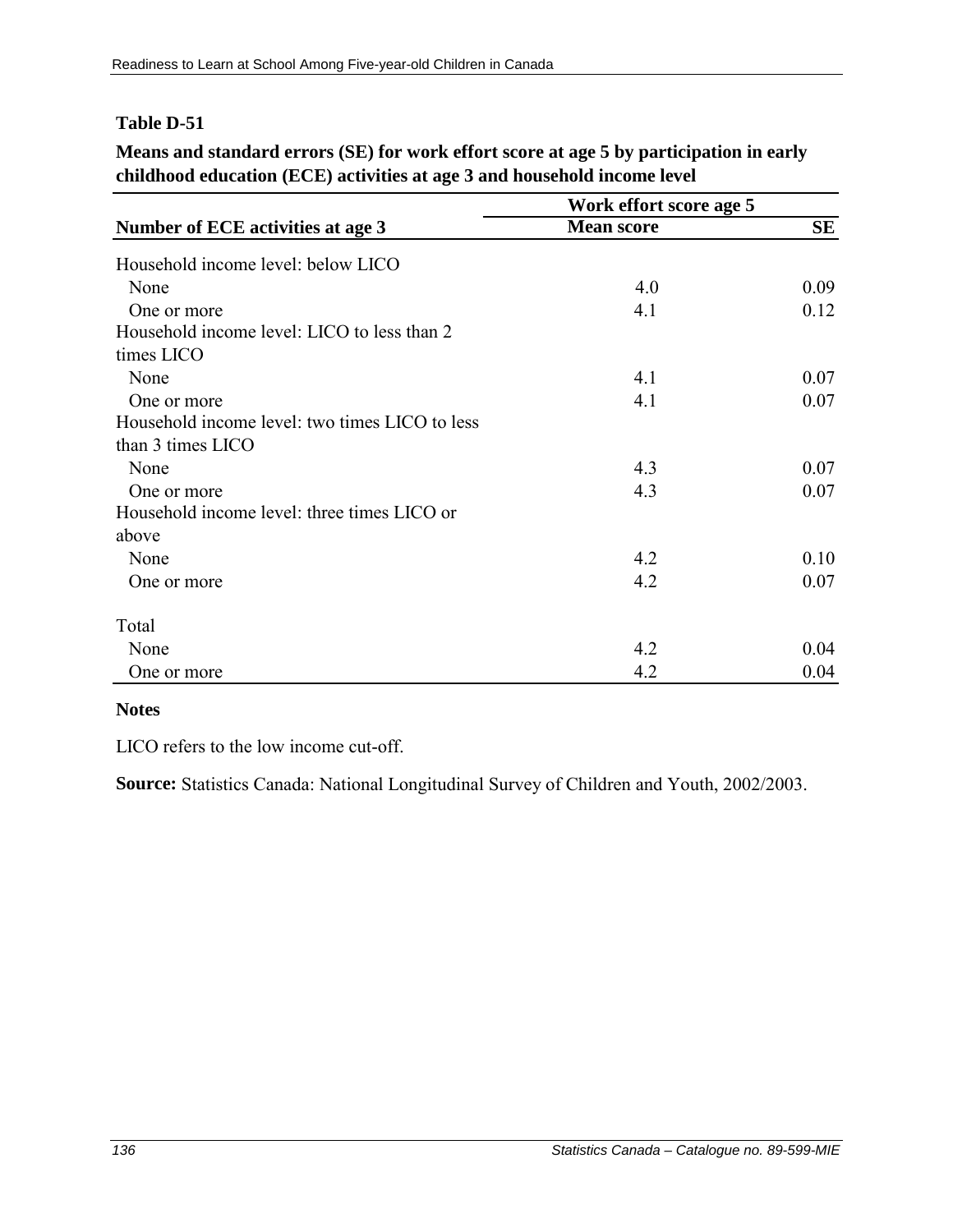**Percent and standard errors (SE) of children who often display curiosity at age 5 by participation in early childhood education (ECE) activities at age 3 and household income level**

|                                                | <b>Often displays curiosity</b> |           |  |
|------------------------------------------------|---------------------------------|-----------|--|
| Number of ECE activities at age 3              | <b>Percent</b>                  | <b>SE</b> |  |
| Household income level: below LICO             |                                 |           |  |
| None                                           | 55.5                            | 3.25      |  |
| One or more                                    | 54.4                            | 4.43      |  |
| Household income level: LICO to less than 2    |                                 |           |  |
| times LICO                                     |                                 |           |  |
| None                                           | 57.4                            | 2.40      |  |
| One or more                                    | 56.8                            | 2.45      |  |
| Household income level: two times LICO to less |                                 |           |  |
| than 3 times LICO                              |                                 |           |  |
| None                                           | 54.2                            | 2.88      |  |
| One or more                                    | 56.1                            | 2.78      |  |
| Household income level: three times LICO or    |                                 |           |  |
| above                                          |                                 |           |  |
| None                                           | 63.7                            | 3.41      |  |
| One or more                                    | 61.5                            | 2.96      |  |
| Total                                          |                                 |           |  |
| None                                           | 57.2                            | 1.42      |  |
| One or more                                    | 57.4                            | 1.45      |  |

#### **Notes**

LICO refers to the low income cut-off.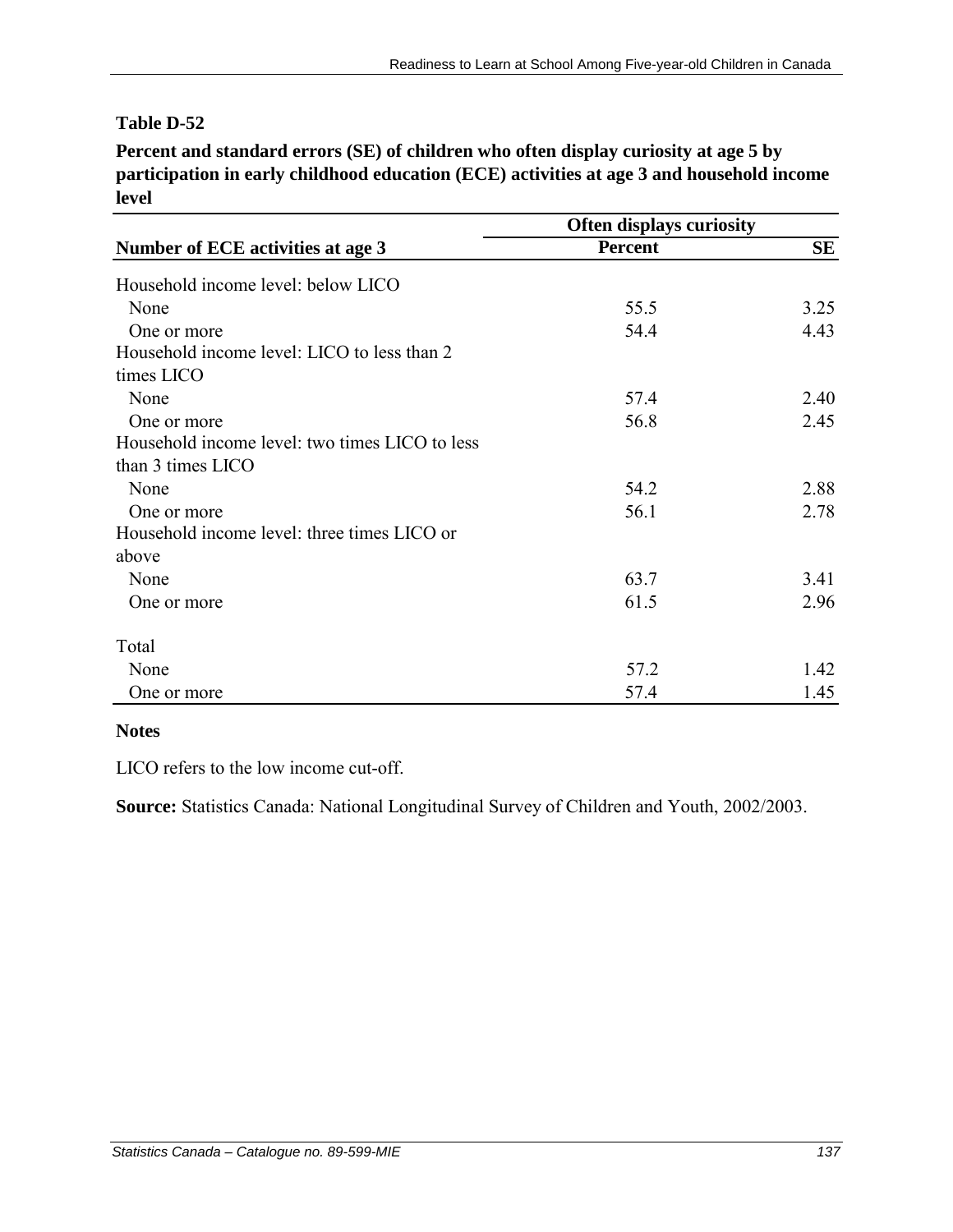**Means and standard errors (SE) for self-control of behaviour score at age 5 by participation in early childhood education (ECE) activities at age 3 and household income level**

|                                                | Self-control of behaviour score age 5 |      |  |
|------------------------------------------------|---------------------------------------|------|--|
| Number of ECE activities at age 3              | <b>Mean score</b>                     | SЕ   |  |
| Household income level: below LICO             |                                       |      |  |
| None                                           | 5.3                                   | 0.12 |  |
| One or more                                    | 5.3                                   | 0.15 |  |
| Household income level: LICO to less than 2    |                                       |      |  |
| times LICO                                     |                                       |      |  |
| None                                           | 5.4                                   | 0.09 |  |
| One or more                                    | 5.4                                   | 0.08 |  |
| Household income level: two times LICO to less |                                       |      |  |
| than 3 times LICO                              |                                       |      |  |
| None                                           | 5.5                                   | 0.09 |  |
| One or more                                    | 5.6                                   | 0.07 |  |
| Household income level: three times LICO or    |                                       |      |  |
| above                                          |                                       |      |  |
| None                                           | 5.5                                   | 0.11 |  |
| One or more                                    | 5.7                                   | 0.09 |  |
| Total                                          |                                       |      |  |
| None                                           | 5.4                                   | 0.06 |  |
| One or more                                    | 5.5                                   | 0.05 |  |

#### **Notes**

LICO refers to the low income cut-off.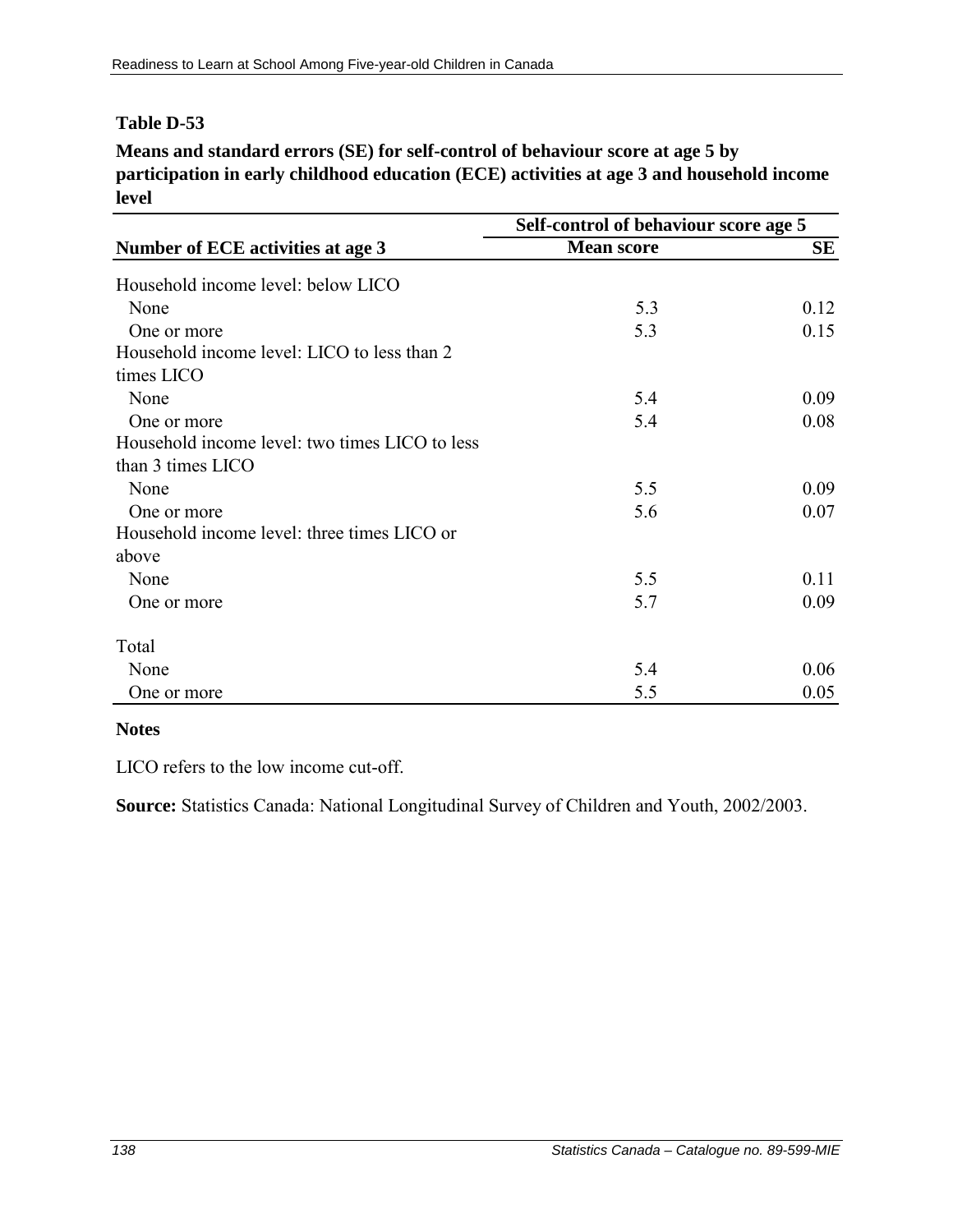**Percent and standard errors (SE) of children who often play cooperatively at age 5 by participation in early childhood education (ECE) activities at age 3 and household income level**

|                                                | <b>Often plays cooperatively</b> |           |  |
|------------------------------------------------|----------------------------------|-----------|--|
| Number of ECE activities at age 3              | <b>Percent</b>                   | <b>SE</b> |  |
| Household income level: below LICO             |                                  |           |  |
| None                                           | 83.9                             | 2.48      |  |
| One or more                                    | 89.6                             | 2.86      |  |
| Household income level: LICO to less than 2    |                                  |           |  |
| times LICO                                     |                                  |           |  |
| None                                           | $86.5^1$                         | 1.91      |  |
| One or more                                    | 92.2                             | 1.19      |  |
| Household income level: two times LICO to less |                                  |           |  |
| than 3 times LICO                              |                                  |           |  |
| None                                           | 91.6                             | 1.77      |  |
| One or more                                    | 91.7                             | 1.49      |  |
| Household income level: three times LICO or    |                                  |           |  |
| above                                          |                                  |           |  |
| None                                           | 92.3                             | 1.79      |  |
| One or more                                    | 95.8                             | 1.20      |  |
| Total                                          |                                  |           |  |
| None                                           | 88.1                             | 1.09      |  |
| One or more                                    | 92.6                             | 0.75      |  |

1. Statistically significant and substantive difference between levels.

#### **Notes**

Statistical significance:  $p<0.01$  for differences between 2 levels of participation in ECE activities.

Substantive differences are defined as percentage differences of 5 points or more.

LICO refers to the low income cut-off.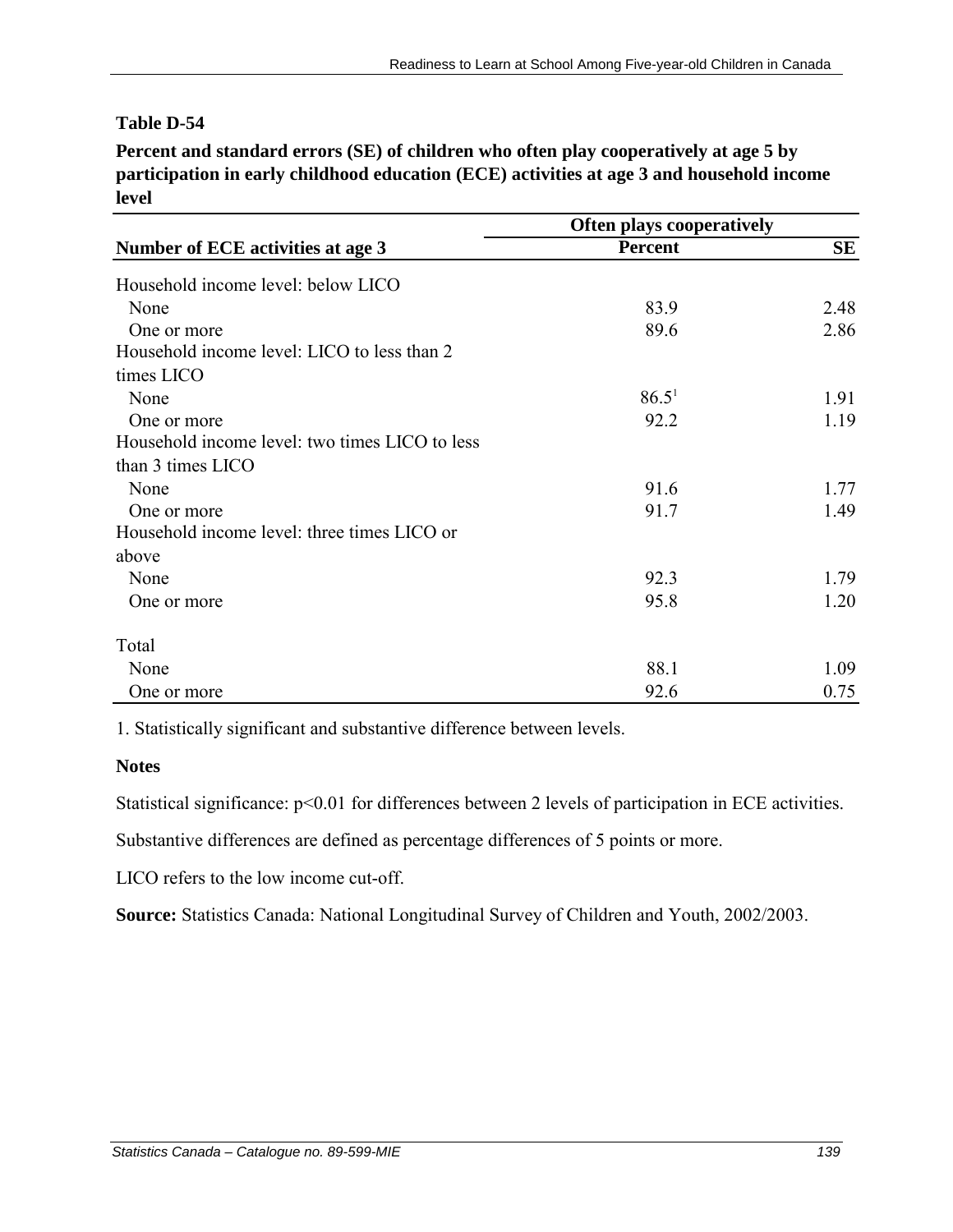**Percent and standard errors (SE) of children who often show independence in dressing at age 5 by participation in early childhood education (ECE) activities at age 3 and household income level**

|                                                | Often independent in dressing |           |  |
|------------------------------------------------|-------------------------------|-----------|--|
| Number of ECE activities at age 3              | <b>Percent</b>                | <b>SE</b> |  |
| Household income level: below LICO             |                               |           |  |
| None                                           | 81.7                          | 2.59      |  |
| One or more                                    | 79.0                          | 3.77      |  |
| Household income level: LICO to less than 2    |                               |           |  |
| times LICO                                     |                               |           |  |
| None                                           | 80.3                          | 2.11      |  |
| One or more                                    | 85.0                          | 1.75      |  |
| Household income level: two times LICO to less |                               |           |  |
| than 3 times LICO                              |                               |           |  |
| None                                           | 85.6                          | 1.97      |  |
| One or more                                    | 85.3                          | 1.86      |  |
| Household income level: three times LICO or    |                               |           |  |
| above                                          |                               |           |  |
| None                                           | 79.3                          | 3.11      |  |
| One or more                                    | 81.7                          | 2.48      |  |
| Total                                          |                               |           |  |
| None                                           | 81.7                          | 1.28      |  |
| One or more                                    | 83.5                          | 1.13      |  |

#### **Notes**

LICO refers to the low income cut-off.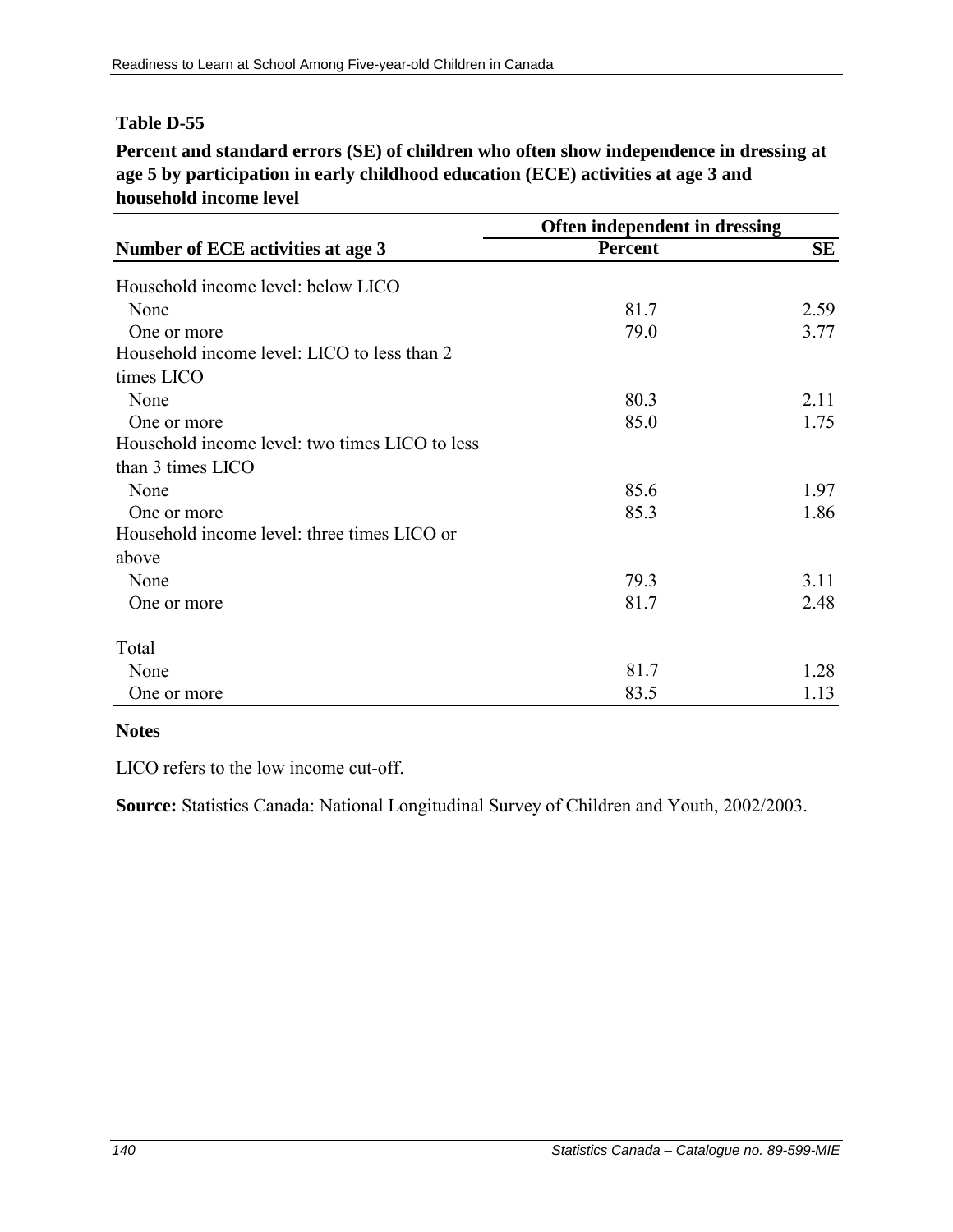**Percent and standard errors (SE) of children who often show independence in cleanliness at age 5 by participation in early childhood education (ECE) activities at age 3 and household income level**

|                                                | Often independent in cleanliness |           |  |
|------------------------------------------------|----------------------------------|-----------|--|
| Number of ECE activities at age 3              | <b>Percent</b>                   | <b>SE</b> |  |
| Household income level: below LICO             |                                  |           |  |
| None                                           | 81.1                             | 2.98      |  |
| One or more                                    | 83.4                             | 3.29      |  |
| Household income level: LICO to less than 2    |                                  |           |  |
| times LICO                                     |                                  |           |  |
| None                                           | 82.2                             | 2.03      |  |
| One or more                                    | 87.8                             | 1.70      |  |
| Household income level: two times LICO to less |                                  |           |  |
| than 3 times LICO                              |                                  |           |  |
| None                                           | 87.6                             | 1.96      |  |
| One or more                                    | 88.5                             | 1.71      |  |
| Household income level: three times LICO or    |                                  |           |  |
| above                                          |                                  |           |  |
| None                                           | 89.6                             | 2.07      |  |
| One or more                                    | 84.4                             | 2.33      |  |
| Total                                          |                                  |           |  |
| None                                           | 84.4                             | 1.12      |  |
| One or more                                    | 86.6                             | 1.08      |  |

#### **Notes**

LICO refers to the low income cut-off.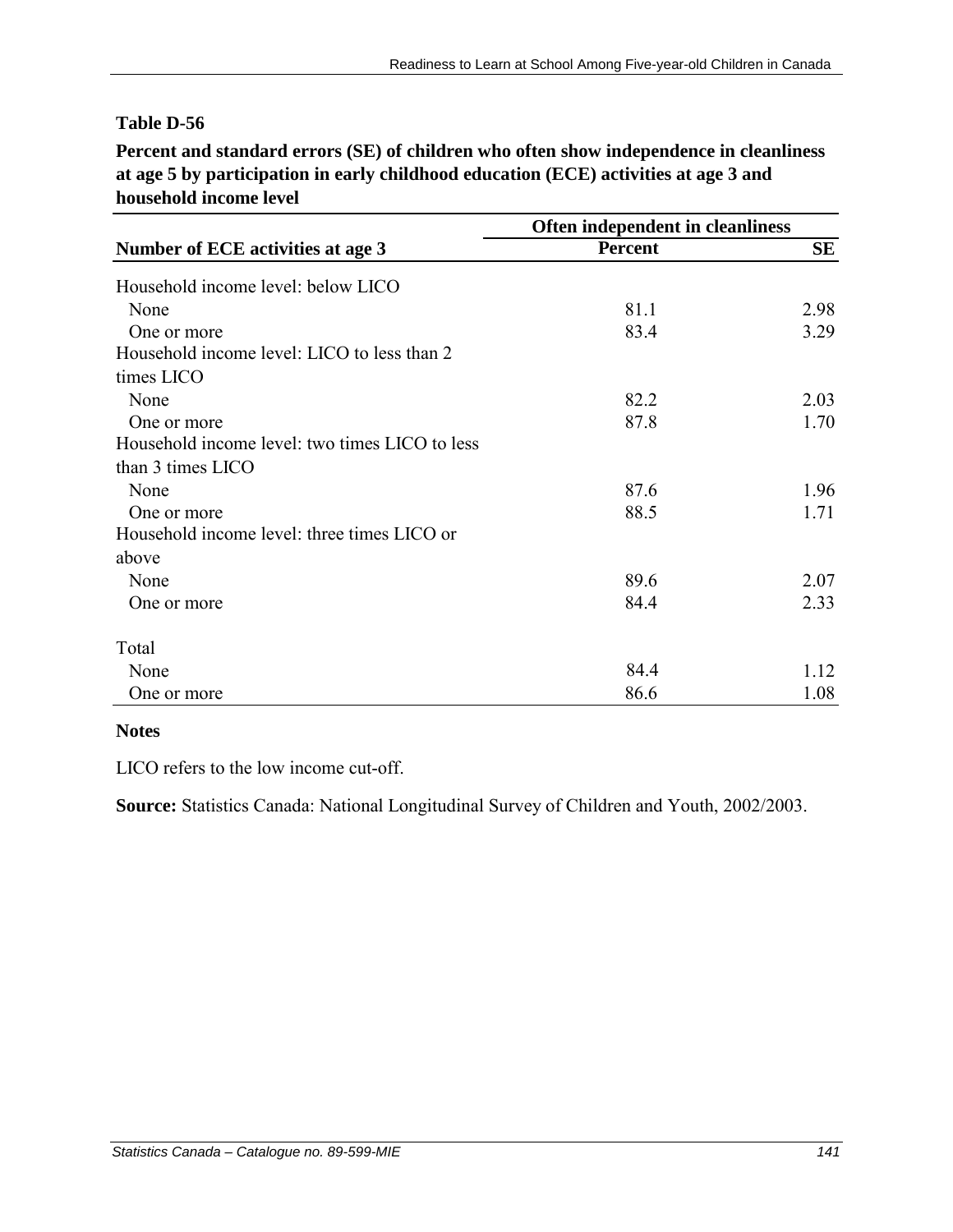**Language and communication skill – Means and standard errors (SE) for communication skill score at age 3 and for difference between age 3 and age 5, by sex of child and household income level** 

|                                          | <b>Communication skill score</b> |                   |          |      |
|------------------------------------------|----------------------------------|-------------------|----------|------|
|                                          |                                  | <b>Difference</b> |          |      |
|                                          | <b>Mean</b>                      |                   | age 3    |      |
|                                          | score age 3                      | <b>SE</b>         | to age 5 | SE   |
| Total $(n=3,777)$                        | 9.8                              | 0.04              | $+0.61$  | 0.04 |
| Sex of child                             |                                  |                   |          |      |
| Female                                   | 10.0 <sup>1</sup>                | 0.05              | $+0.60$  | 0.06 |
| Male                                     | 9.6                              | 0.06              | $+0.62$  | 0.07 |
| Household income level                   |                                  |                   |          |      |
| Below LICO (level 1)                     | $9.2^2$                          | 0.12              | $+0.80$  | 0.14 |
| LICO to less than 2 times LICO (level 2) | $9.7^2$                          | 0.07              | $+0.59$  | 0.07 |
| Two times LICO to less than 3 times LICO |                                  |                   |          |      |
| (level 3)                                | 10.0                             | 0.07              | $+0.57$  | 0.07 |
| Three times LICO or above (level 4)      | 10.2                             | 0.08              | $+0.53$  | 0.08 |

1. Statistically significant and substantive difference between levels.

2. Statistically significant and substantive differences between level 1 and levels 2, 3, 4; between level 2 and level 4.

## **Notes**

Statistical significance:  $p<0.01$  for differences between 2 levels of sex of child;  $p<0.008$  for differences among 4 levels of household income level (nominal significance level of  $p<0.05$ ) adjusted for multiple comparisons).

Substantive differences are defined as mean differences of 0.25 of a standard deviation (0.25 SD) or more, as follows: for communication skill score at age 3, 0.25 SD=0.49; for difference score age 3 to age 5, 0.25 SD=0.49.

LICO refers to the low income cut-off.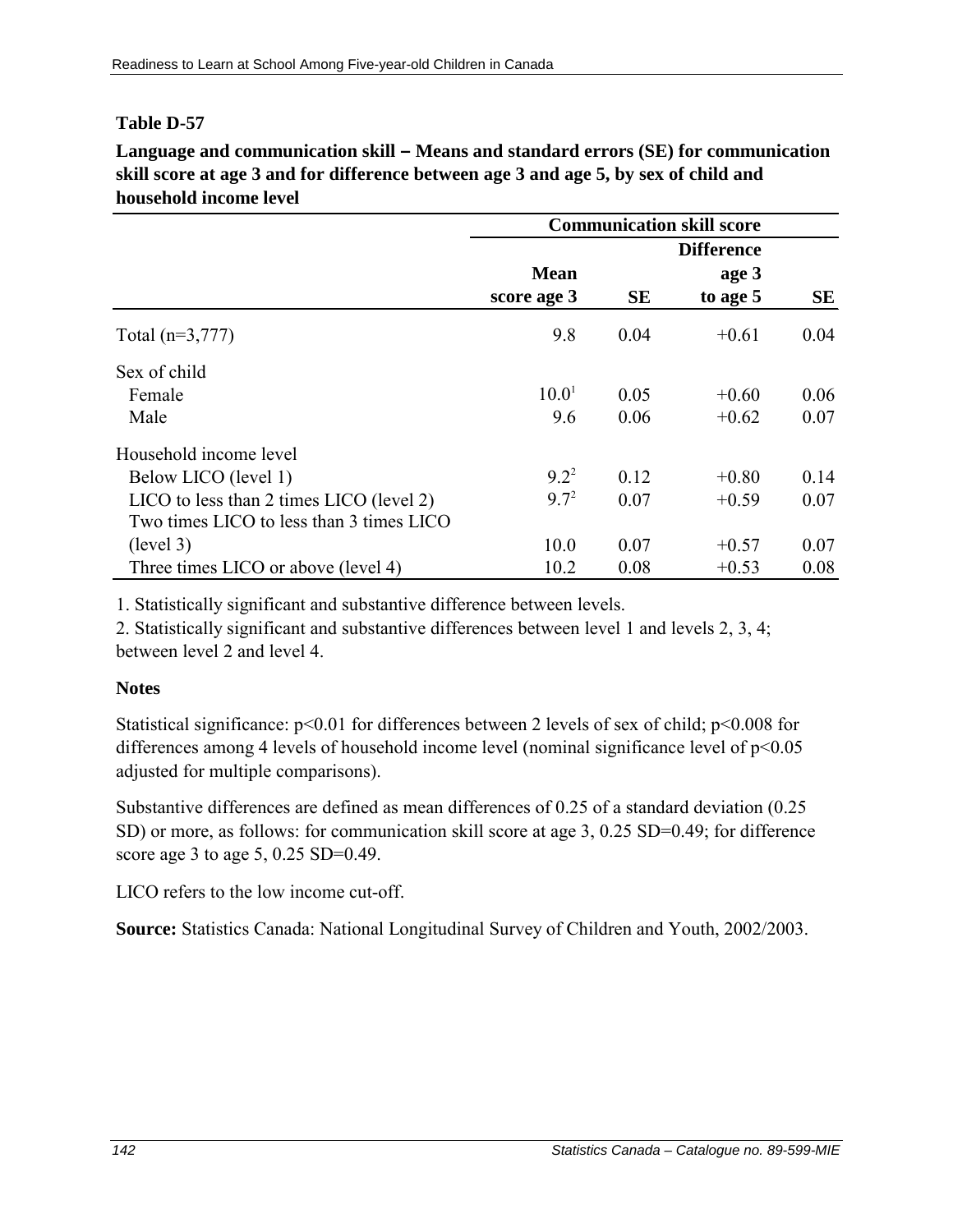**Self-regulation of learning – Means and standard errors (SE) for attention score at age 3 and for difference between age 3 and age 5, by sex of child and household income level** 

|                                          | <b>Attention score</b> |                   |           |      |
|------------------------------------------|------------------------|-------------------|-----------|------|
|                                          |                        | <b>Difference</b> |           |      |
|                                          | <b>Mean score</b>      |                   | age 3     |      |
|                                          | age 3                  | <b>SE</b>         | to age 5  | SE   |
| Total $(n=3,799)$                        | 8.8                    | 0.05              | $+0.13$   | 0.05 |
| Sex of child                             |                        |                   |           |      |
| Female                                   | 8.9                    | 0.07              | $+0.40^2$ | 0.07 |
| Male                                     | 8.7                    | 0.07              | $-0.12$   | 0.07 |
| Household income level                   |                        |                   |           |      |
| Below LICO (level 1)                     | $8.2^{1}$              | 0.13              | $+0.24$   | 0.15 |
| LICO to less than 2 times LICO (level 2) | 8.7                    | 0.08              | $+0.19$   | 0.09 |
| Two times LICO to less than 3 times LICO |                        |                   |           |      |
| (level 3)                                | 9.1                    | 0.08              | $-0.01$   | 0.09 |
| Three times LICO or above (level 4)      | 9.1                    | 0.10              | $+0.13$   | 0.10 |

1. Statistically significant and substantive differences between level 1 and levels 3, 4.

2. Statistically significant and substantive difference between levels.

#### **Notes**

Statistical significance: p<0.008 for differences among 4 levels of household income level (nominal significance level of  $p<0.05$  adjusted for multiple comparisons).

Substantive differences are defined as mean differences of 0.25 of a standard deviation (0.25 SD) or more, as follows: for attention score at age 3, 0.25 SD=0.57; for difference score age 3 to age 5,  $0.25$  SD= $0.60$ .

LICO refers to the low income cut-off.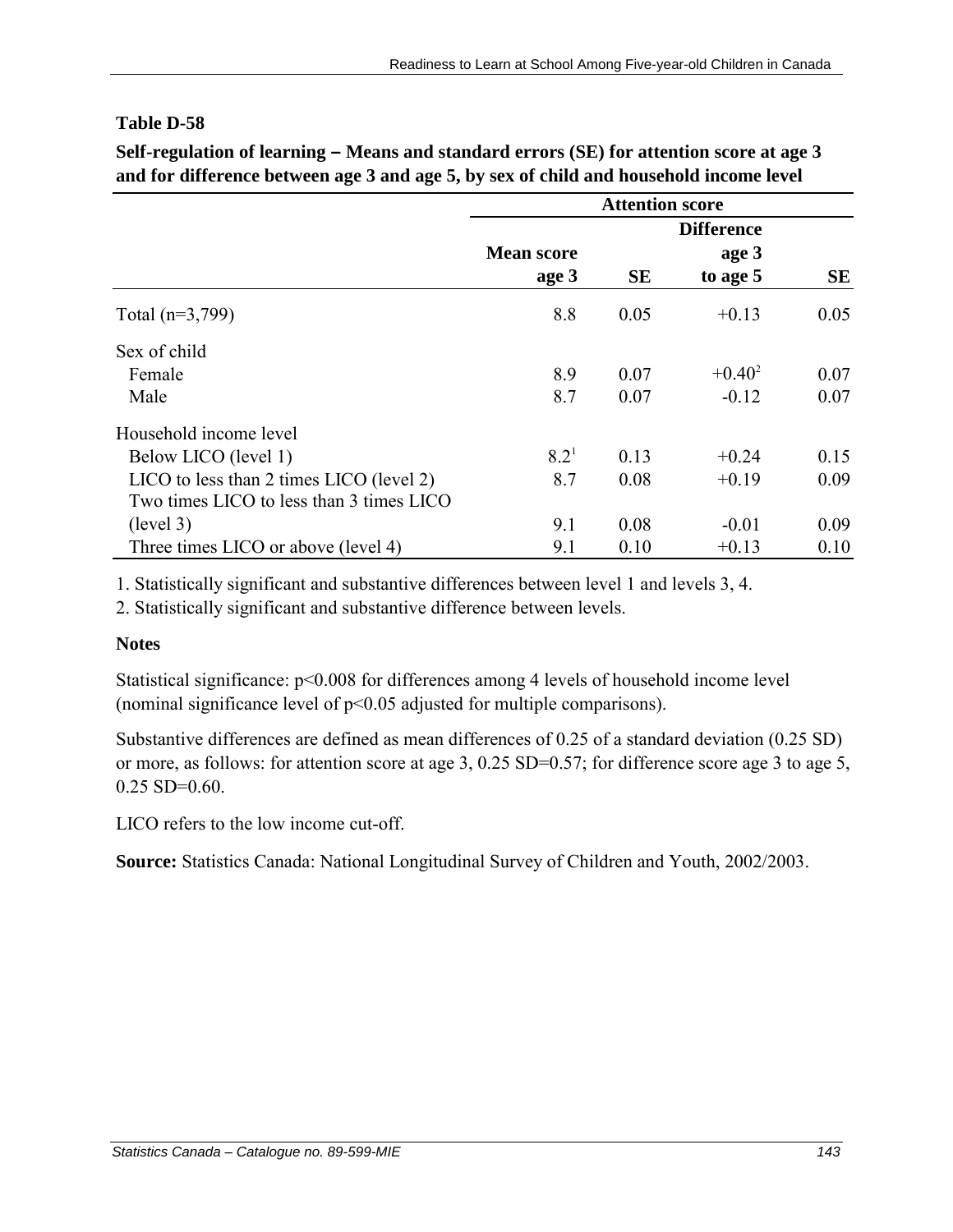**Self-regulation of learning – Means and standard errors (SE) for work effort score at age 3 and for difference between age 3 and age 5, by sex of child and household income level** 

|                                              | <b>Work effort score</b> |           |                   |      |
|----------------------------------------------|--------------------------|-----------|-------------------|------|
|                                              |                          |           | <b>Difference</b> |      |
|                                              | <b>Mean score</b>        |           | age 3             |      |
|                                              | age 3                    | <b>SE</b> | to age 5          | SE   |
| Total $(n=3,711)$                            | 3.9                      | 0.03      | $+0.31$           | 0.03 |
| Sex of child                                 |                          |           |                   |      |
| Female                                       | 4.0                      | 0.04      | $+0.34$           | 0.05 |
| Male                                         | 3.8                      | 0.04      | $+0.28$           | 0.05 |
| Household income level                       |                          |           |                   |      |
| Below LICO (level 1)                         | $3.6^{1}$                | 0.08      | $+0.45$           | 0.10 |
| $LICO$ to less than 2 times $LICO$ (level 2) | 3.9                      | 0.04      | $+0.23$           | 0.06 |
| Two times LICO to less than 3 times LICO     |                          |           |                   |      |
| (level 3)                                    | 4.0                      | 0.06      | $+0.34$           | 0.07 |
| Three times LICO or above (level 4)          | 3.9                      | 0.06      | $+0.29$           | 0.07 |

1. Statistically significant and substantive difference between level 1 and level 3.

#### **Notes**

Statistical significance: p<0.008 for differences among 4 levels of household income level (nominal significance level of p<0.05 adjusted for multiple comparisons).

Substantive differences are defined as mean differences of 0.25 of a standard deviation (0.25 SD) or more, as follows: for work effort score at age 3, 0.25 SD=0.33; for difference score age 3 to age 5, 0.25 SD=0.40.

LICO refers to the low income cut-off.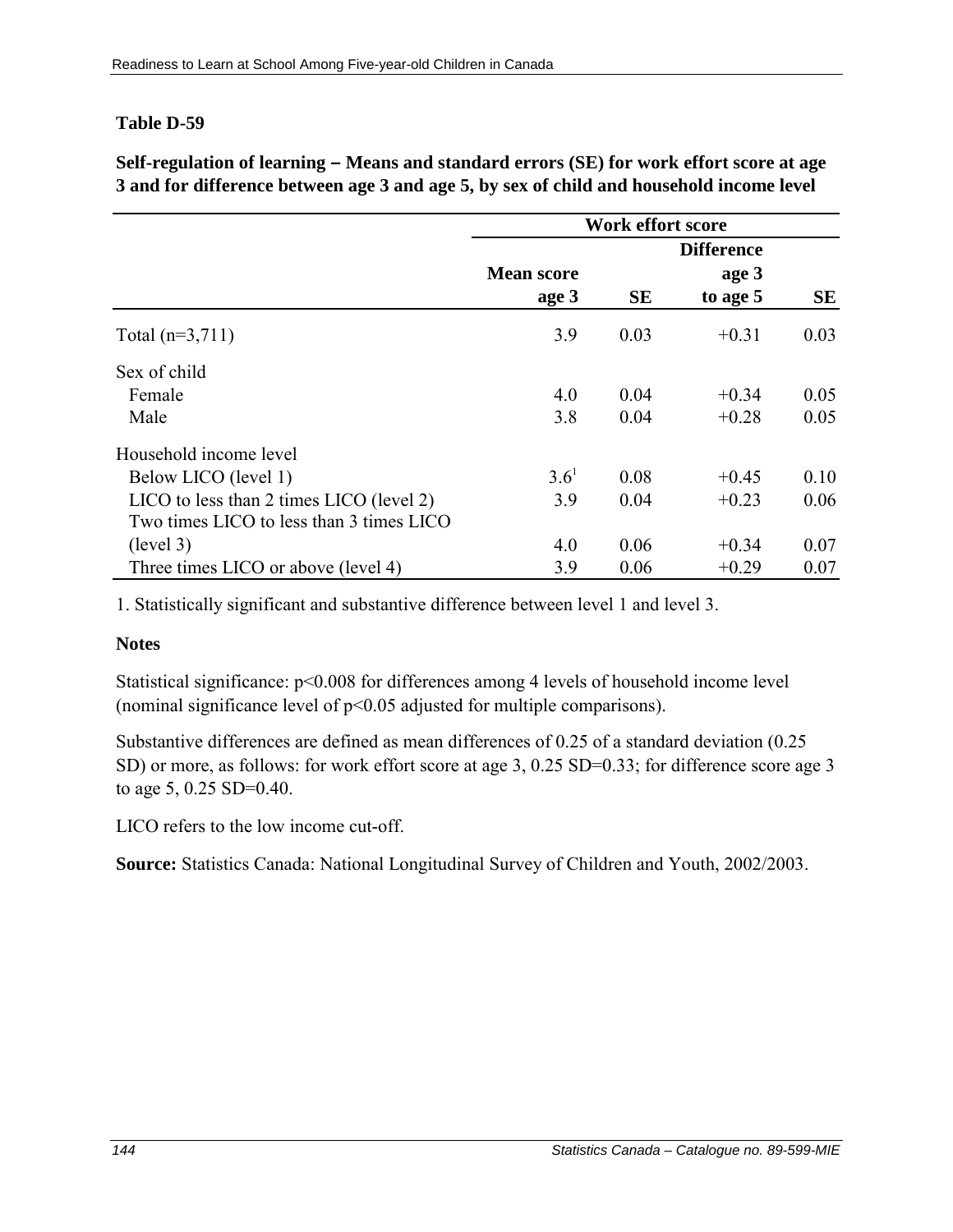**Self-regulation of learning – Percent and standard errors (SE) of children reported to often display curiosity at age 3, and change from age 3 to age 5, by sex of child and household income level** 

|                                          | <b>Often displays curiosity</b> |           |              |
|------------------------------------------|---------------------------------|-----------|--------------|
|                                          | <b>Percent</b>                  |           | Change age 3 |
|                                          | at age 3                        | <b>SE</b> | to age 5     |
| Total $(n=3,826)$                        | 63.8                            | 0.96      | $-6.5$       |
| Sex of child                             |                                 |           |              |
| Female                                   | 57.8 <sup>1</sup>               | 1.37      | $-10.3$      |
| Male                                     | 69.5                            | 1.38      | $-2.9$       |
| Household income level                   |                                 |           |              |
| Below LICO (level 1)                     | 60.9                            | 2.61      | $-6.0$       |
| LICO to less than 2 times LICO (level 2) | 64.8                            | 1.56      | $-7.7$       |
| Two times LICO to less than 3 times LICO |                                 |           |              |
| (level 3)                                | 64.6                            | 1.75      | $-9.4$       |
| Three times LICO or above (level 4)      | 62.7                            | 2.19      | $-0.2$       |

1. Statistically significant and substantive difference between levels.

#### **Notes**

Slight inconsistencies between tables are due to small numbers of cases where the outcome score is not available at both ages.

Statistical significance:  $p<0.01$  for differences between 2 levels of sex of child.

Substantive differences are defined as percentage differences of 5 points or more.

LICO refers to the low income cut-off.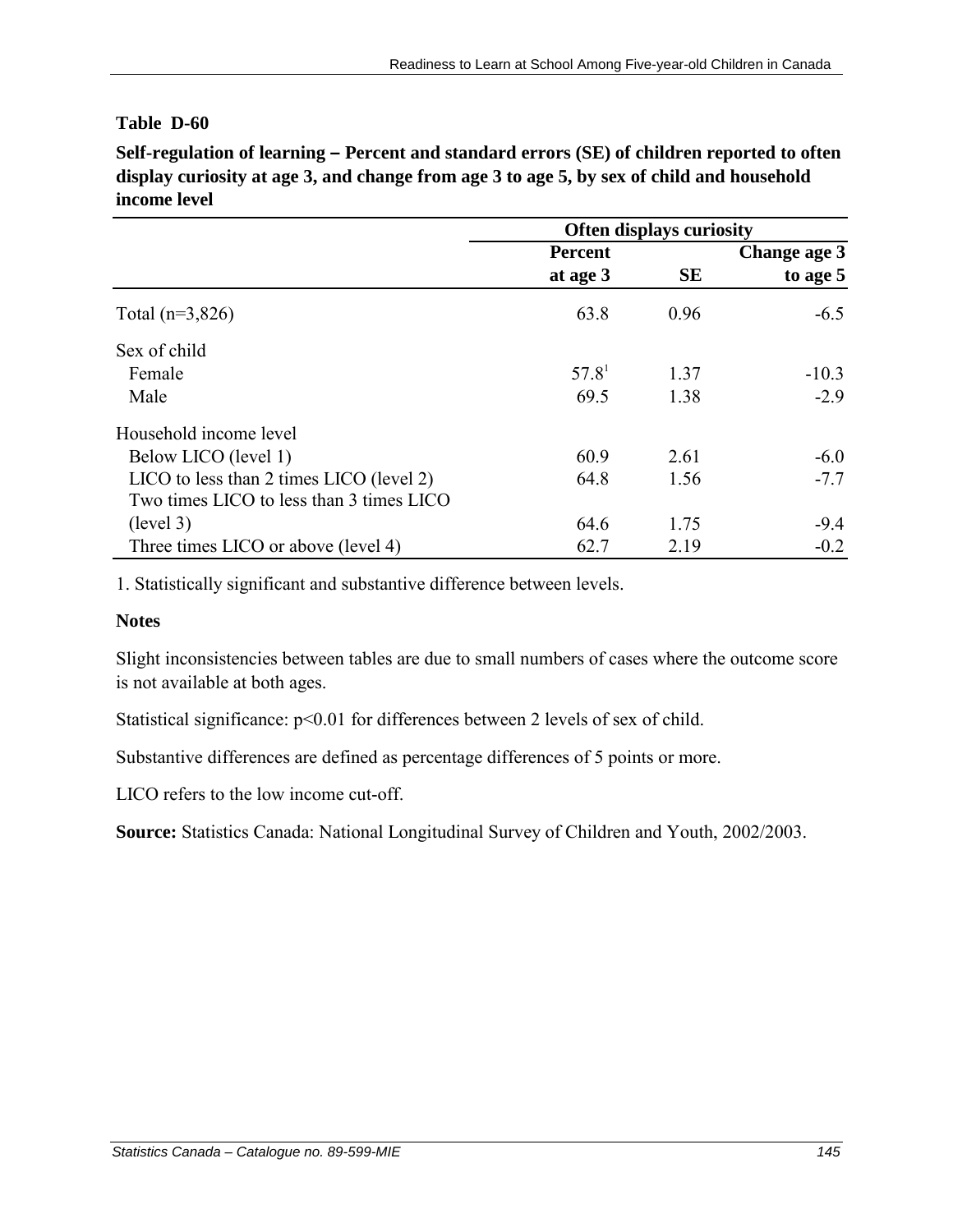|                              | <b>Curiosity level age 5</b> |             |           |
|------------------------------|------------------------------|-------------|-----------|
| <b>Curiosity level age 3</b> | Not high                     | <b>High</b> | <b>SE</b> |
| Not high                     |                              |             |           |
| Female                       | 61.5                         | $38.5^1$    | 2.26      |
| Male                         | 49.7                         | 50.3        | 2.46      |
| High                         |                              |             |           |
| Female                       | 45.9                         | $54.1^2$    | 2.04      |
| Male                         | 26.2                         | 73.8        | 1.58      |
| Total                        |                              |             |           |
| Female                       | 52.5                         | $47.5^3$    | 1.55      |
| Male                         | 33.4                         | 66.6        | 1.38      |

**Percent and standard errors (SE) of children with two levels of curiosity at age 5 by curiosity level at age 3 and sex of the child**

1. Statistically significant and substantive association between sex of child and curiosity level at age 5:  $X^2$  = 11.6, 1df, p<0.001.

2. Statistically significant and substantive association between sex of child and curiosity level at age 5:  $X^2$  = 55.4, 1df, p<0.001.

3. Statistically significant and substantive association between sex of child and curiosity level at age 5:  $X^2$  = 83.7, 1df, p<0.001.

# **Notes**

Substantive differences are defined as percentage differences of 5 points or more.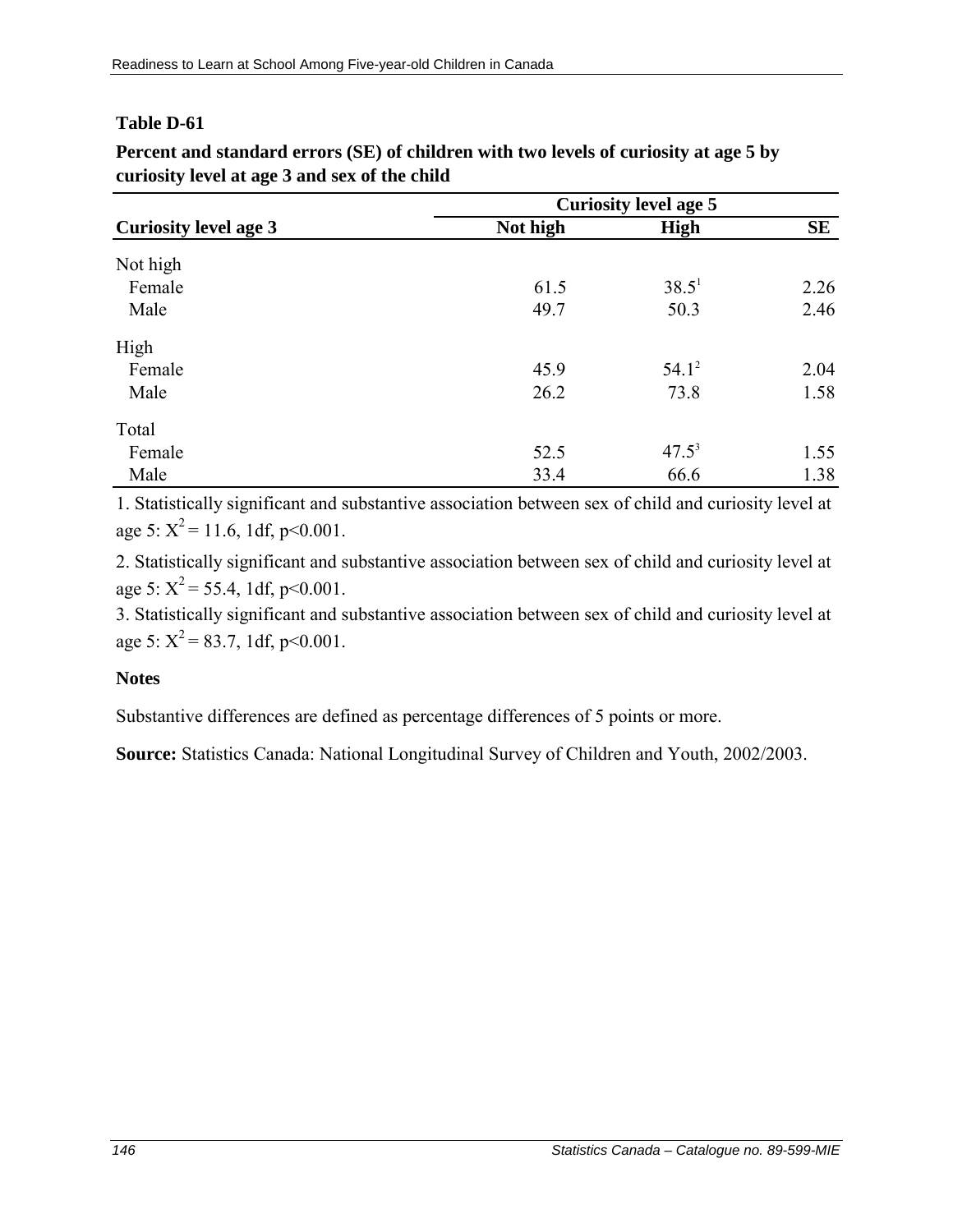Self-control of behaviour – Means and standard errors (SE) for self-control of behaviour **score at age 3 and for difference between age 3 and age 5, by sex of child and household income level** 

|                                              | <b>Self-control of behaviour score</b> |           |                   |      |
|----------------------------------------------|----------------------------------------|-----------|-------------------|------|
|                                              |                                        |           | <b>Difference</b> |      |
|                                              | <b>Mean score</b>                      |           | age 3             |      |
|                                              | age 3                                  | <b>SE</b> | to age 5          | SЕ   |
| Total $(n=3,759)$                            | 5.2                                    | 0.04      | $+0.24$           | 0.04 |
| Sex of child                                 |                                        |           |                   |      |
| Female                                       | 5.3                                    | 0.05      | $+0.38^{2}$       | 0.04 |
| Male                                         | 5.2                                    | 0.05      | $+0.11$           | 0.06 |
| Household income level                       |                                        |           |                   |      |
| Below LICO (level 1)                         | 5.0 <sup>1</sup>                       | 0.09      | $+0.26$           | 0.09 |
| $LICO$ to less than 2 times $LICO$ (level 2) | 5.2                                    | 0.06      | $+0.27$           | 0.07 |
| Two times LICO to less than 3 times LICO     |                                        |           |                   |      |
| (level 3)                                    | 5.3                                    | 0.07      | $+0.24$           | 0.07 |
| Three times LICO or above (level 4)          | 5.5                                    | 0.07      | $+0.18$           | 0.08 |

1. Statistically significant and substantive difference between level 1 and level 4.

2. Statistically significant difference between levels.

# **Notes**

Statistical significance:  $p<0.01$  for differences between 2 levels of sex of child;  $p<0.008$  for differences among 4 levels of household income level (nominal significance level of p<0.05 adjusted for multiple comparisons).

Substantive differences are defined as mean differences of 0.25 of a standard deviation (0.25 SD) or more, as follows: for self-control of behaviour score at age 3, 0.25 SD=0.40; for difference score age 3 to age 5, 0.25 SD=0.43.

LICO refers to the low income cut-off.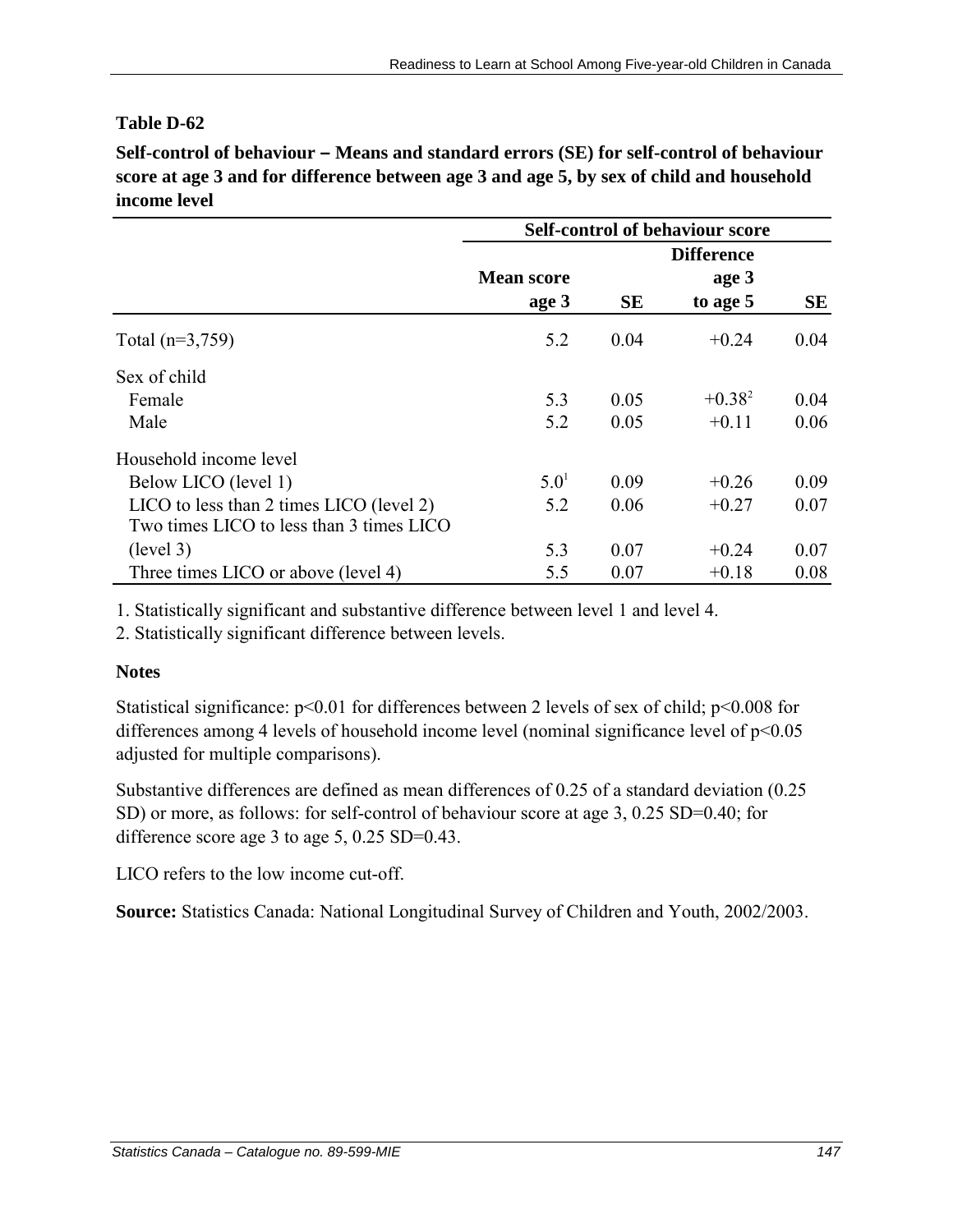**Social competence – Percent and standard errors (SE) of children reported to often play cooperatively at age 3, and change from age 3 to age 5, by sex of child and household income level** 

|                                          | <b>Often plays cooperatively</b> |           |              |
|------------------------------------------|----------------------------------|-----------|--------------|
|                                          | <b>Percent</b>                   |           | Change age 3 |
|                                          | at age 3                         | <b>SE</b> | to age 5     |
| Total $(n=3,834)$                        | 81.7                             | 0.82      | $+8.6$       |
| Sex of child                             |                                  |           |              |
| Female                                   | 83.3                             | 1.06      | $+8.4$       |
| Male                                     | 80.2                             | 1.18      | $+8.7$       |
| Household income level                   |                                  |           |              |
| Below LICO (level 1)                     | 78.3                             | 2.19      | $+7.6$       |
| LICO to less than 2 times LICO (level 2) | 80.8                             | 1.35      | $+8.3$       |
| Two times LICO or above $(level 3)$      | 83.6                             | 1.11      | $+9.2$       |

1. The two highest income levels were combined for this analysis because of low cell numbers.

#### **Notes**

Slight inconsistencies between tables are due to small numbers of cases where the outcome score is not available at both ages.

LICO refers to the low income cut-off.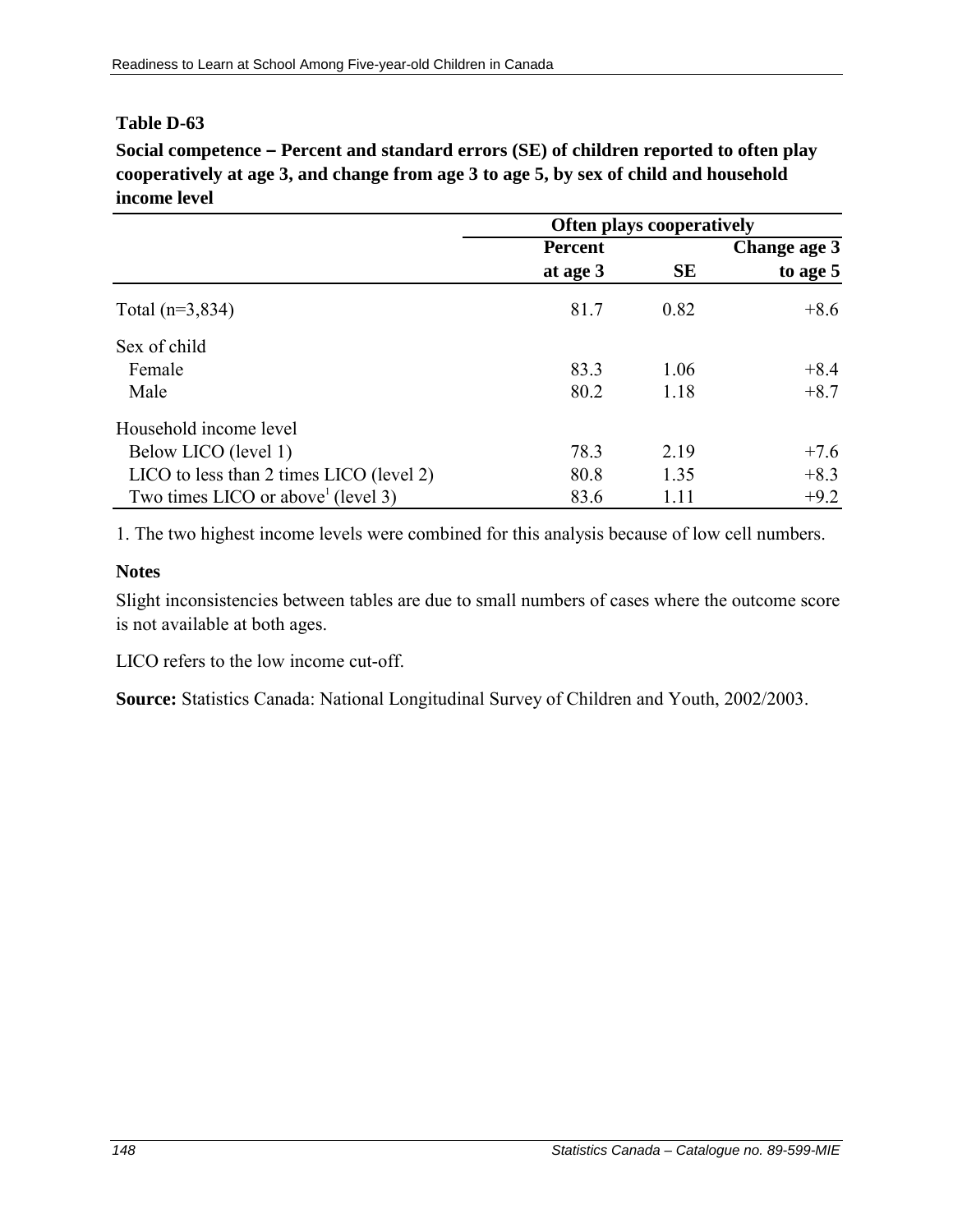|                                | Cooperative play level age 5 |             |           |
|--------------------------------|------------------------------|-------------|-----------|
| Cooperative play level age 3   | Not high                     | <b>High</b> | <b>SE</b> |
| Not high                       |                              |             |           |
| <b>Below LICO</b>              | 19.9                         | 80.1        | 5.34      |
| LICO to less than 2 times LICO | 18.1                         | 81.9        | 2.92      |
| Two times LICO or above        | 19.7                         | 80.3        | 2.73      |
| High                           |                              |             |           |
| <b>Below LICO</b>              | 12.5                         | $87.5^1$    | 1.94      |
| LICO to less than 2 times LICO | 9.2                          | 90.8        | 1.26      |
| Two times LICO or above        | 4.7                          | 95.3        | 0.73      |
| Total                          |                              |             |           |
| <b>Below LICO</b>              | 14.1                         | $85.9^2$    | 1.95      |
| LICO to less than 2 times LICO | 10.9                         | 89.1        | 1.22      |
| Two times LICO or above        | 7.2                          | 92.8        | 0.78      |

**Percent and standard errors (SE) of children with two levels of cooperative play at age 5 by cooperative play level at age 3 and household income level**

1. Statistically significant and substantive association between household income level and cooperative play level at age 5:  $X^2$ =19.8, 2df, p<0.001.

2. Statistically significant and substantive association between household income level and cooperative play level at age 5:  $X^2 = 15.5$ , 2df, p<0.001.

# **Notes**

The two highest income levels have been combined because of low numbers in some cells.

Statistical significance:  $p<0.01$  for  $X^2$  test.

Substantive differences are defined as percentage differences of 5 points or more.

LICO refers to the low income cut-off.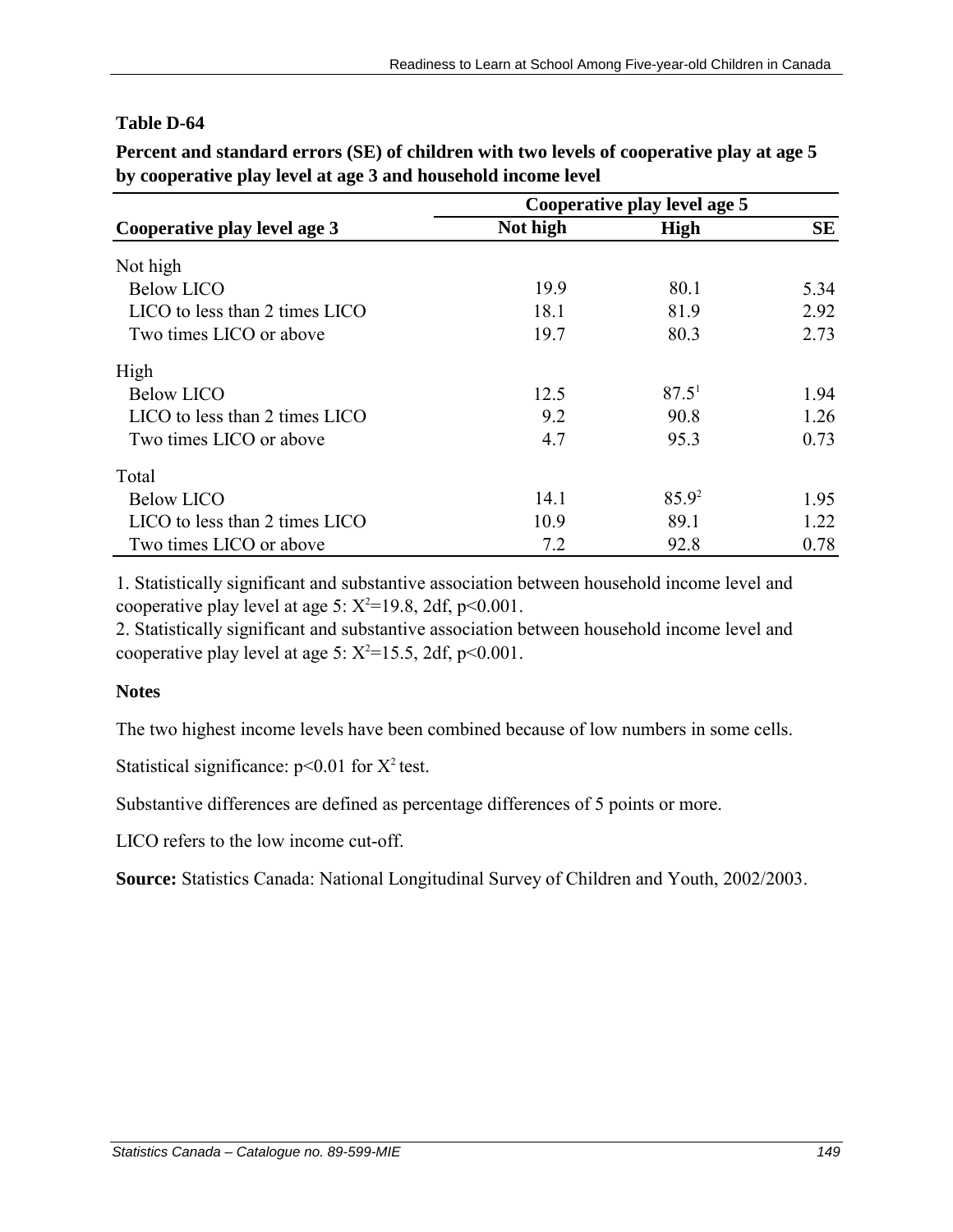**Social competence – Percent and standard errors (SE) of children reported to often display independence in dressing at age 3, and change from age 3 to age 5, by sex of child and household income level** 

|                                          | Often independent in dressing |           |              |  |
|------------------------------------------|-------------------------------|-----------|--------------|--|
|                                          | <b>Percent</b>                |           | Change age 3 |  |
|                                          | at age 3                      | <b>SE</b> | to age 5     |  |
| Total $(n=3,831)$                        | 67.9                          | 0.97      | $+14.9$      |  |
| Sex of child                             |                               |           |              |  |
| Female                                   | $78.5^1$                      | 1.24      | $+10.2$      |  |
| Male                                     | 57.6                          | 1.57      | $+21.3$      |  |
| Household income level                   |                               |           |              |  |
| Below LICO (level 1)                     | 70.3                          | 2.52      | $+10.4$      |  |
| LICO to less than 2 times LICO (level 2) | 69.7                          | 1.54      | $+13.0$      |  |
| Two times LICO to less than 3 times LICO |                               |           |              |  |
| (level 3)                                | 66.5                          | 1.95      | $+18.9$      |  |
| Three times LICO or above (level 4)      | 64.3                          | 2.21      | $+14.5$      |  |

1. Statistically significant and substantive difference between levels.

#### **Notes**

Slight inconsistencies between tables are due to small numbers of cases where the outcome score is not available at both ages.

Statistical significance:  $p<0.01$  for differences between 2 levels of sex of child.

Substantive differences are defined as percentage differences of 5 points or more.

LICO refers to the low income cut-off.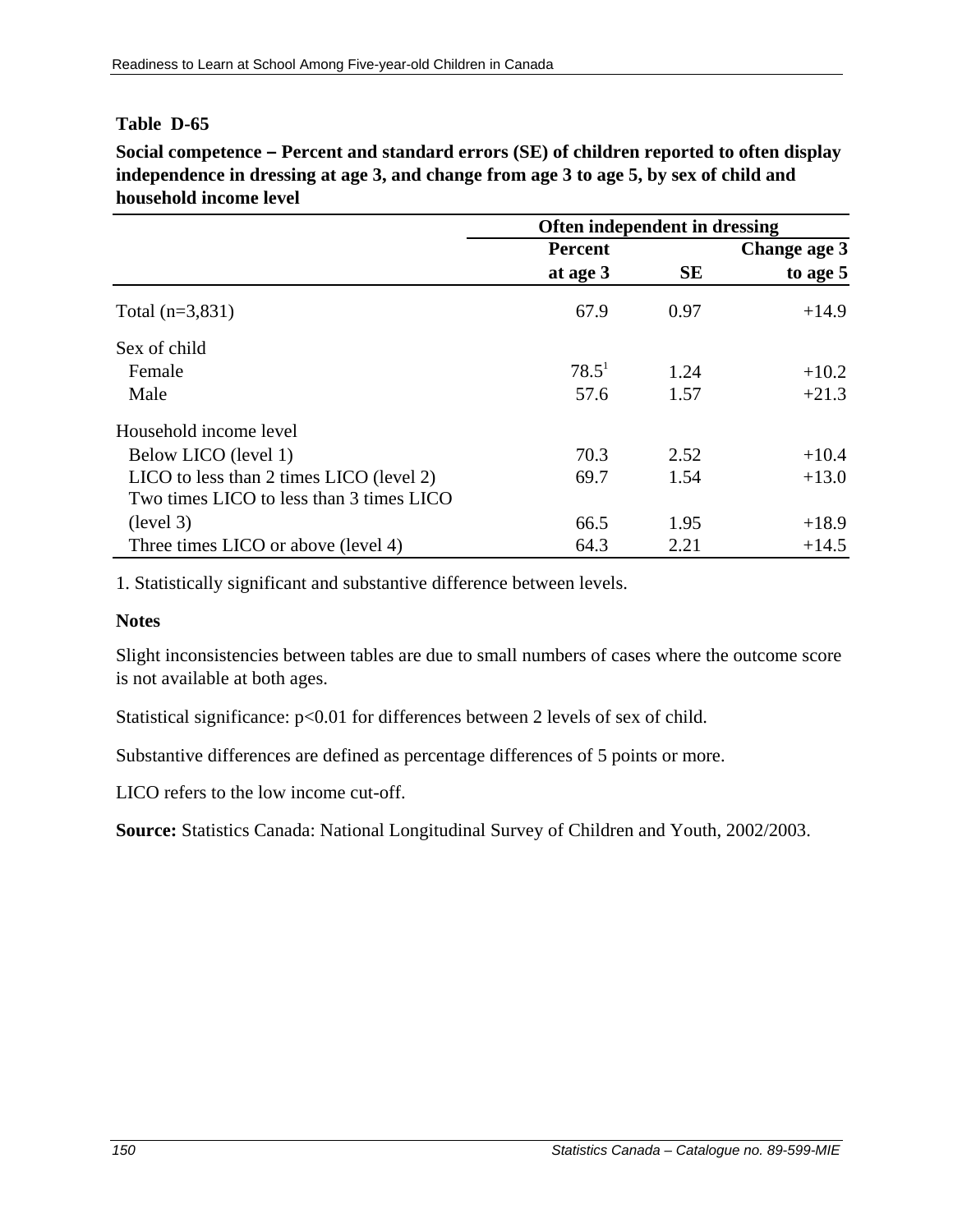| Independence in dressing age 3 | Independence in dressing age 5 |                   |           |
|--------------------------------|--------------------------------|-------------------|-----------|
|                                | Not high                       | <b>High</b>       | <b>SE</b> |
| Not high                       |                                |                   |           |
| Female                         | 26.7                           | 73.3              | 2.85      |
| Male                           | 28.9                           | 71.1              | 2.41      |
| High                           |                                |                   |           |
| Female                         | 9.6                            | 90.4 <sup>1</sup> | 1.09      |
| Male                           | 15.3                           | 84.7              | 1.54      |
| Total                          |                                |                   |           |
| Female                         | 13.3                           | $86.7^2$          | 1.10      |
| Male                           | 21.1                           | 78.9              | 1.30      |

**Percent and standard errors (SE) of children with two levels of independence in dressing at age 5 by independence dressing at age 3 and sex of the child**

1. Statistically significant and substantive association between sex of child and independence dressing at age 5:  $X^2=9.1$ , 1df, p=0.003.

2. Statistically significant and substantive association between sex of child and independence dressing at age 5:  $X^2 = 21.0$ , 1df, p<0.001.

## **Notes**

Statistical significance:  $p<0.01$  for  $X^2$  test.

Substantive differences are defined as percentage differences of 5 points or more.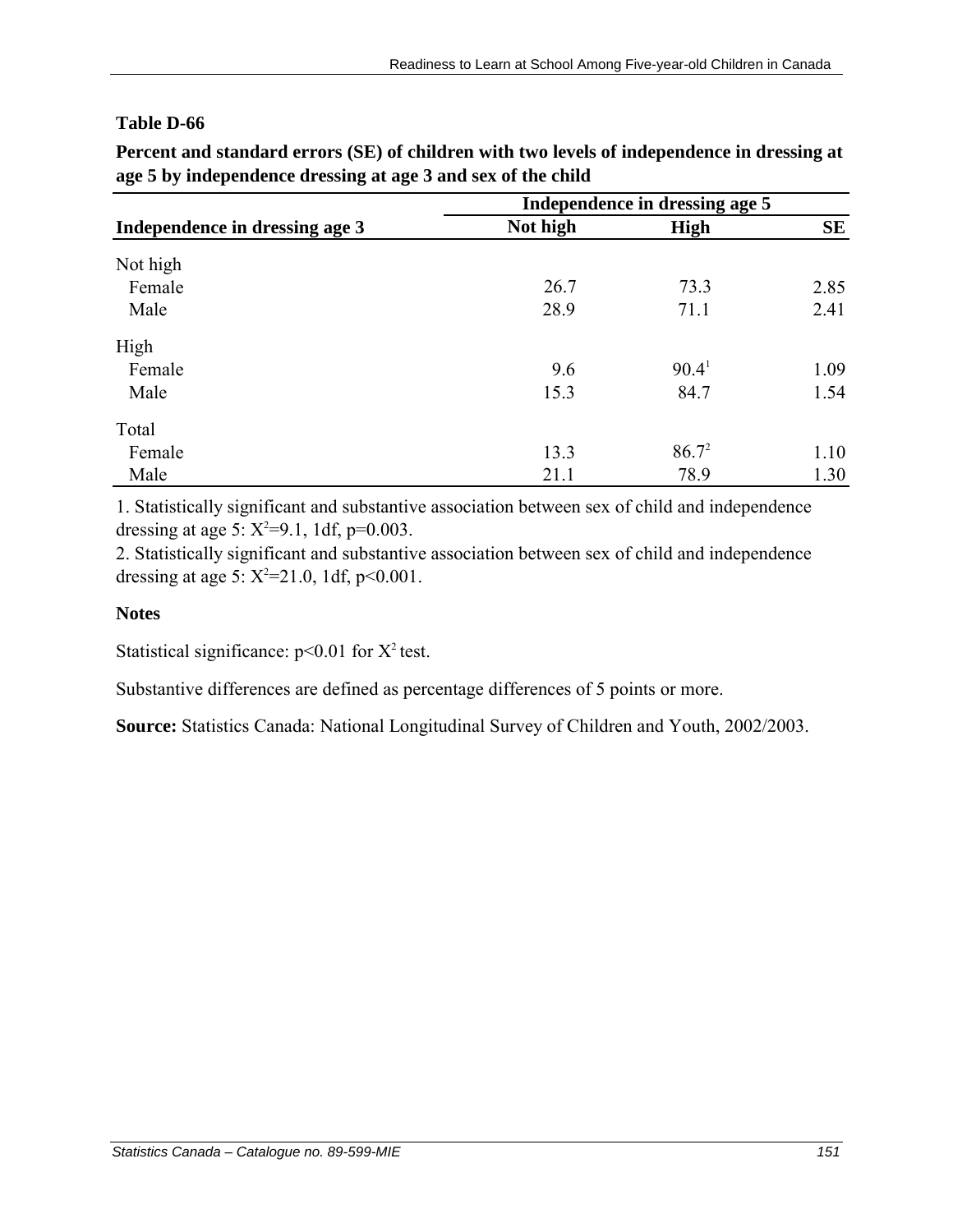**Social competence – Percent and standard errors (SE) of children reported to often display independence in cleanliness at age 3, and change from age 3 to age 5, by sex of child and household income level** 

|                                          | <b>Often independent in cleanliness</b> |           |              |
|------------------------------------------|-----------------------------------------|-----------|--------------|
|                                          | <b>Percent</b>                          |           | Change age 3 |
|                                          | at age 3                                | <b>SE</b> | to age 5     |
| Total $(n=3,829)$                        | 71.7                                    | 0.91      | $+13.9$      |
| Sex of child                             |                                         |           |              |
| Female                                   | 76.6 <sup>1</sup>                       | 1.28      | $+11.3$      |
| Male                                     | 67.1                                    | 1.34      | $+16.4$      |
| Household income level                   |                                         |           |              |
| Below LICO (level 1)                     | 69.8                                    | 2.36      | $+12.2$      |
| LICO to less than 2 times LICO (level 2) | 72.5                                    | 1.46      | $+12.4$      |
| Two times LICO to less than 3 times LICO |                                         |           |              |
| (level 3)                                | 71.6                                    | 1.74      | $+16.6$      |
| Three times LICO or above (level 4)      | 72.0                                    | 2.25      | $+14.4$      |

1. Statistically significant and substantive difference between levels.

#### **Notes**

Slight inconsistencies between tables are due to small numbers of cases where the outcome score is not available at both ages.

Statistical significance:  $p<0.01$  for differences between 2 levels of sex of child.

Substantive differences are defined as percentage differences of 5 points or more.

LICO refers to the low income cut-off.